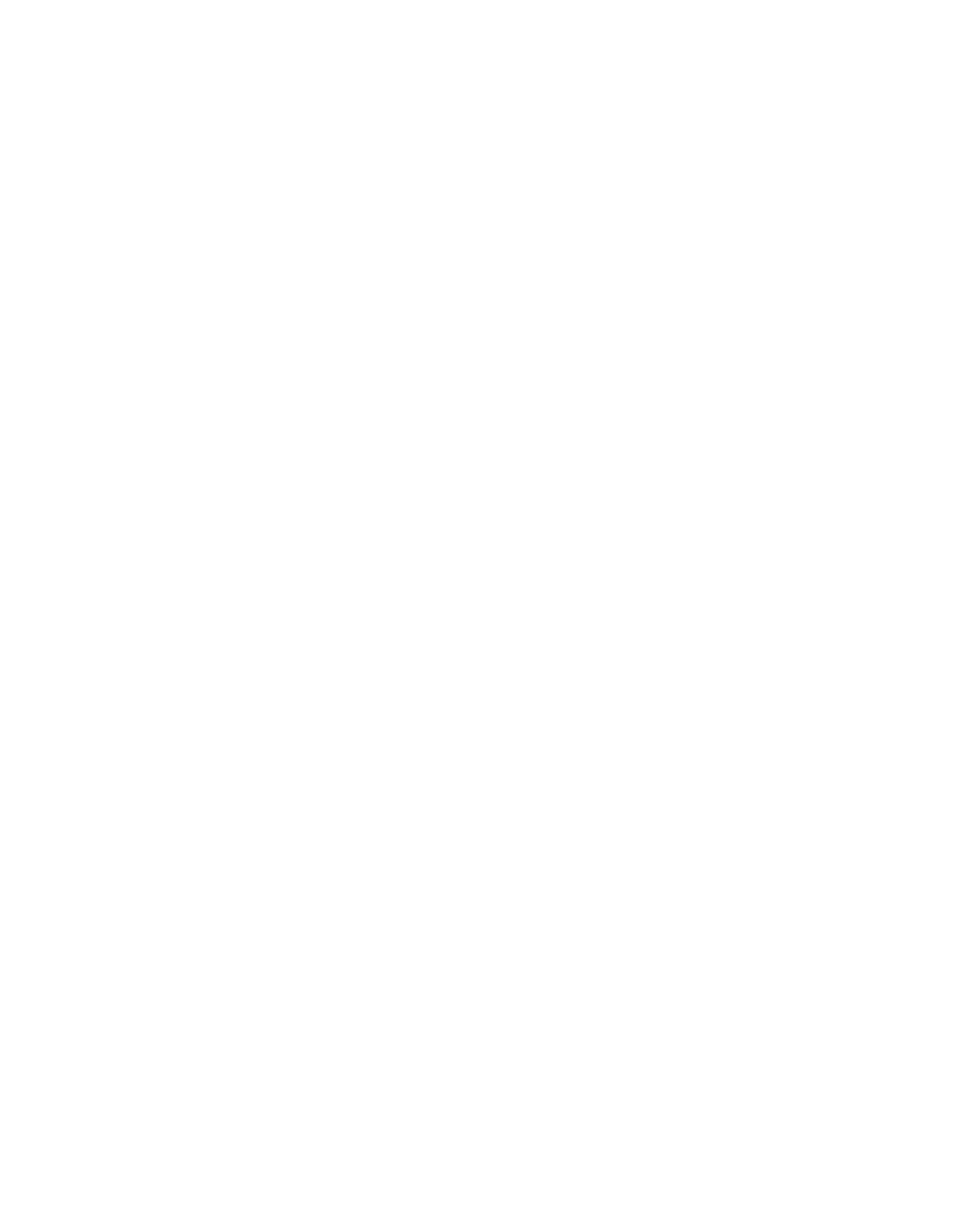# **CONTENTS**

| I.            |    |                                                                                       |  |
|---------------|----|---------------------------------------------------------------------------------------|--|
| A.            |    |                                                                                       |  |
| <b>B.</b>     |    |                                                                                       |  |
| $C_{\bullet}$ |    |                                                                                       |  |
| D.            |    | Immediate observations under Article 8, paragraph 5, of the Convention  10            |  |
|               |    |                                                                                       |  |
| II.           |    | FACTS FOUND DURING THE VISIT AND ACTION PROPOSED  11                                  |  |
| A.            |    |                                                                                       |  |
|               | 1. |                                                                                       |  |
|               | 2. |                                                                                       |  |
|               | 3. |                                                                                       |  |
|               | 4. |                                                                                       |  |
|               |    | a.                                                                                    |  |
|               |    | b.                                                                                    |  |
|               |    | c.                                                                                    |  |
|               |    | d.                                                                                    |  |
|               |    | e.                                                                                    |  |
|               |    | f.                                                                                    |  |
|               | 5. |                                                                                       |  |
|               | 6. |                                                                                       |  |
| <b>B.</b>     |    | Police detention centres (with particular emphasis on detention pending deportation - |  |
|               | 1. |                                                                                       |  |
|               | 2. |                                                                                       |  |
|               | 3. |                                                                                       |  |
|               | 4. |                                                                                       |  |
|               | 5. |                                                                                       |  |
|               | 6. |                                                                                       |  |
|               | 7. |                                                                                       |  |
|               | 8. |                                                                                       |  |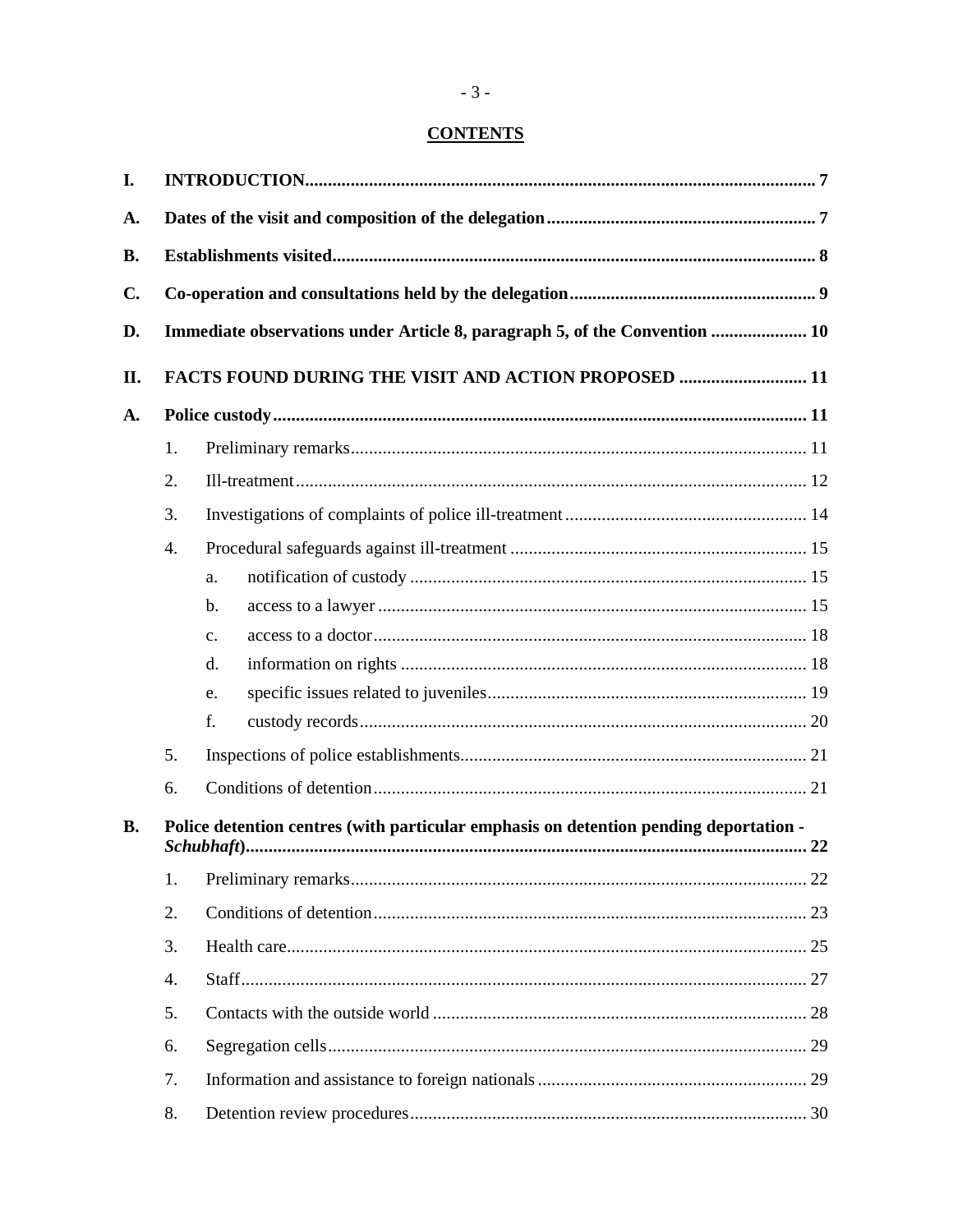| C. |    |                                                                                  |  |
|----|----|----------------------------------------------------------------------------------|--|
|    | 1. |                                                                                  |  |
|    | 2. |                                                                                  |  |
|    | 3. |                                                                                  |  |
|    | 4. |                                                                                  |  |
|    |    | a.                                                                               |  |
|    |    | b.                                                                               |  |
|    | 5. |                                                                                  |  |
|    |    | a.                                                                               |  |
|    |    | b.                                                                               |  |
|    | 6. |                                                                                  |  |
|    | 7. |                                                                                  |  |
|    |    | a.                                                                               |  |
|    |    | $\mathbf b$ .                                                                    |  |
|    |    | $\mathbf{c}$ .                                                                   |  |
|    |    | d.                                                                               |  |
| D. |    |                                                                                  |  |
|    | 1. |                                                                                  |  |
|    | 2. |                                                                                  |  |
|    | 3. |                                                                                  |  |
|    | 4. |                                                                                  |  |
|    | 5. |                                                                                  |  |
|    |    | a.                                                                               |  |
|    |    | b.                                                                               |  |
|    | 6. |                                                                                  |  |
|    |    | a.                                                                               |  |
|    |    | safeguards during the stay in psychiatric/social welfare establishments 60<br>b. |  |
|    |    | <b>APPENDIX I:</b>                                                               |  |
|    |    | LIST OF THE CPT'S RECOMMENDATIONS,                                               |  |
|    |    |                                                                                  |  |
|    |    | <b>APPENDIX II:</b>                                                              |  |
|    |    | LIST OF THE NATIONAL AUTHORITIES AND ORGANISATIONS                               |  |
|    |    | WITH WHICH THE CPT'S DELEGATION HELD CONSULTATIONS 79                            |  |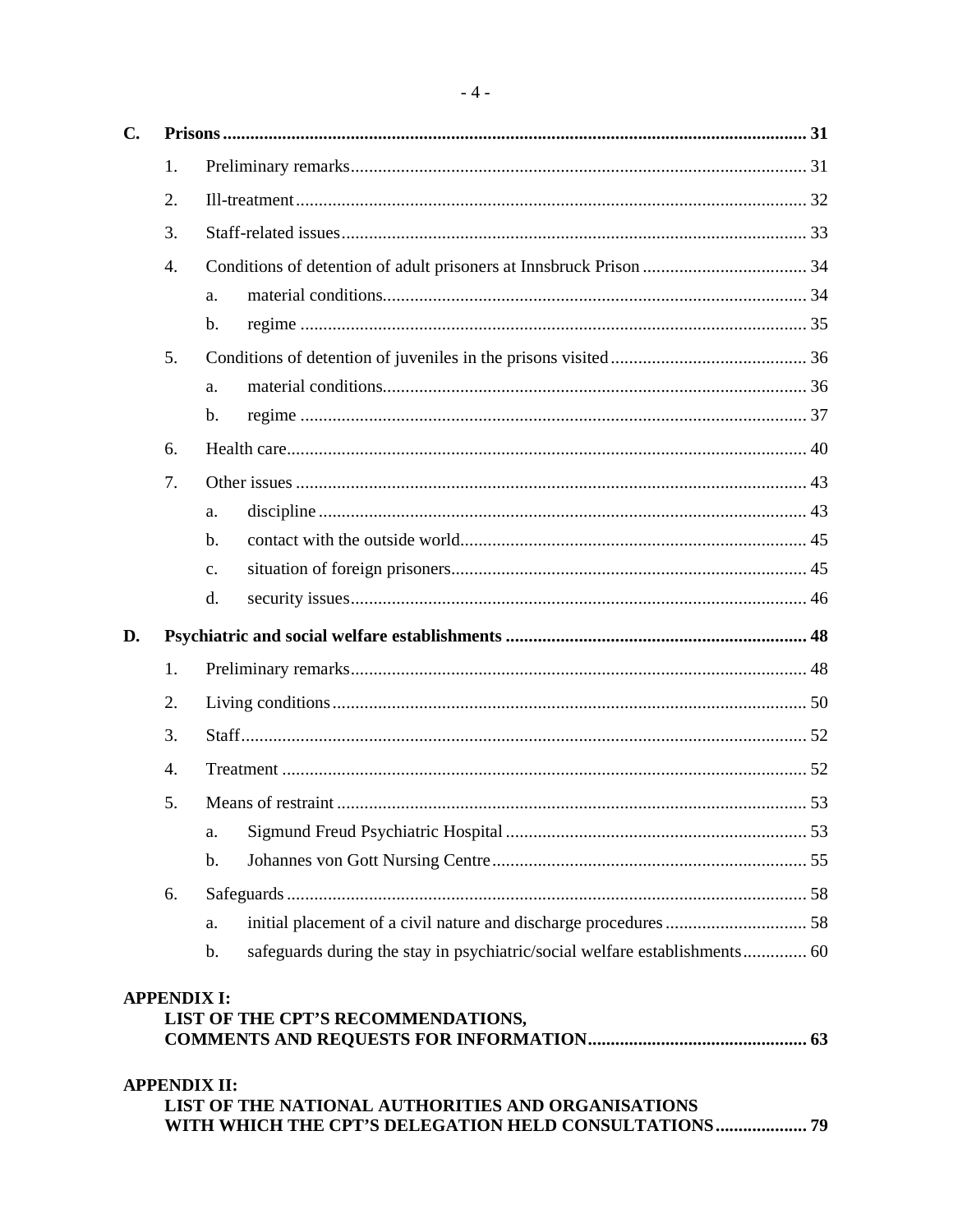#### **Copy of the letter transmitting the CPT's report**

Ambassador Ferdinand Trauttmansdorff Head of Department of International Law Federal Ministry for European and International Affairs Minoritenplatz 8 A - 1014 Vienna

Strasbourg, 27 July 2009

Dear Ambassador

In pursuance of Article 10, paragraph 1, of the European Convention for the prevention of torture and inhuman or degrading treatment or punishment, I enclose herewith the report to the Austrian Government drawn up by the European Committee for the prevention of torture and inhuman or degrading treatment or punishment (CPT) following its visit to Austria from 15 to 25 February 2009. The report was adopted by the CPT at its  $69<sup>th</sup>$  meeting, held from 6 to 10 July 2009.

The various recommendations, comments and requests for information formulated by the CPT are listed in Appendix I. As regards more particularly the CPT's recommendations, having regard to Article 10 of the Convention, the Committee requests the Austrian authorities to provide **within six months** a response giving a full account of action taken to implement them.

The CPT trusts that it will also be possible for the Austrian authorities to provide, in their response, reactions to the comments formulated in this report as well as replies to the requests for information made.

In respect of the recommendation in paragraph 100 of the report, the CPT requests the Austrian authorities to provide a response **within three months**.

The CPT would ask, in the event of the above-mentioned responses being forwarded in German, that they be accompanied by an English or French translation. It would also be most helpful if the Austrian authorities could provide a copy of the responses in a computer-readable form.

I am at your entire disposal if you have any questions concerning either the CPT's report or the future procedure.

Yours faithfully

Mauro Palma President of the European Committee for the prevention of torture and inhuman or degrading treatment or punishment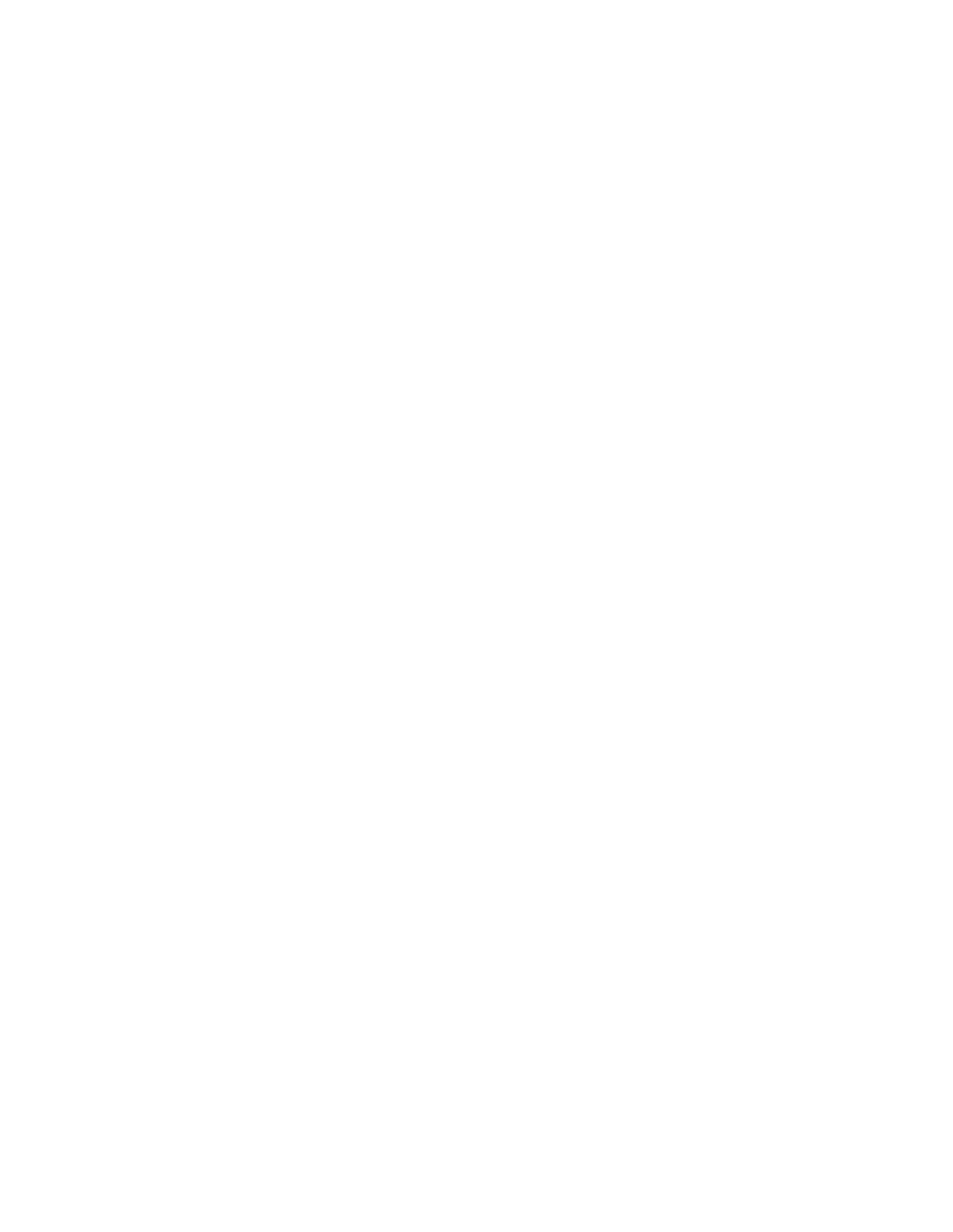### **I. INTRODUCTION**

### **A. Dates of the visit and composition of the delegation**

1. In pursuance of Article 7 of the European Convention for the prevention of torture and inhuman or degrading treatment or punishment (hereinafter referred to as "the Convention"), a delegation of the CPT carried out a visit to Austria from 15 to 25 February 2009. The visit formed part of the CPT's programme of periodic visits for 2009. It was the fifth visit to Austria to be carried out by the Committee $<sup>1</sup>$ .</sup>

- 2. The visit was carried out by the following members of the CPT:
	- Pétur HAUKSSON, 2<sup>nd</sup> Vice-President of the CPT, Head of delegation
	- Silvia CASALE
	- Gergely FLIEGAUF
	- Eugenijus GEFENAS
	- Anna ŠABATOVÁ.

They were supported by Michael NEURAUTER, Head of Division, Elvin ALIYEV and Stephanie MEGIES of the CPT's Secretariat, and assisted by:

- Gérard LAURENCIN, psychiatrist, Head of the Regional Medical and Psychological Service, Toulouse, France (expert)
- Jurgen VAN POECKE, Director of Bruges Prison, Belgium (expert)
- Georg GAIDOSCHICK (interpreter)
- Ingrid KURZ (interpreter)
- Friederike SCHLEGL (interpreter)
- Susanne WATZEK (interpreter)
- Alexander ŽIGO (interpreter).

 $\frac{1}{1}$  The CPT has carried out four other periodic visits to Austria (in 1990, 1994, 1999 and 2004). All visit reports and related Government responses have been published on the Committee's website: http://www.cpt.coe.int/en/states/aut.htm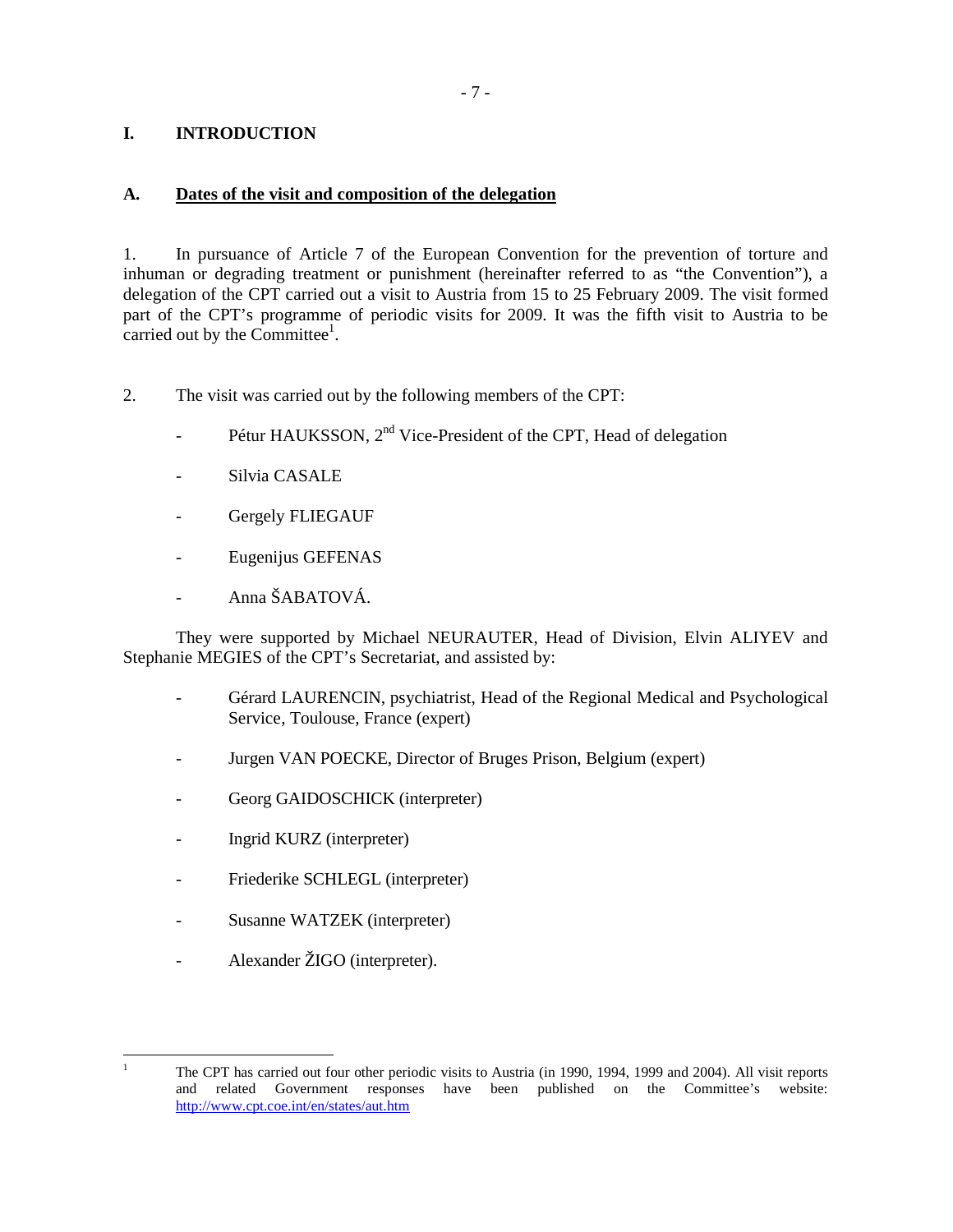## **B. Establishments visited**

### 3. The CPT's delegation visited the following places of detention:

### Police establishments

- Regional Police Headquarters (*Landespolizeikommando*) for the Tyrol, Hall
- Regional Police Headquarters (Criminal Police Department) for Lower Austria, Vienna-Landstrasser Hauptstrasse
- Police Station (*Polizeiinspektion*) Klagenfurt-Landhaushof
- Police Station Klagenfurt-St. Ruprechter Strasse
- Police Station Linz-Central Railway Station
- Federal Police Directorate  $(3<sup>rd</sup>$  district), Vienna-Juchgasse
- Police Station Wiener Neustadt-Burgplatz
- Police detention centre (*Polizeianhaltezentrum PAZ*), Innsbruck
- *PAZ* Klagenfurt
- *PAZ* Vienna-Hernalser Gürtel
- *PAZ* Wiener Neustadt

#### **Prisons**

- Gerasdorf Juvenile Prison
- Innsbruck Prison
- Vienna-Josefstadt Prison

In addition, the delegation carried out brief visits to Klagenfurt and Linz Prisons, in order to interview recently-arrived remand prisoners.

#### Psychiatric/social welfare establishments

- Sigmund Freud Regional Psychiatric Hospital, Graz
- Johannes von Gott Nursing Centre (*Pflegezentrum*) of the Brothers of Mercy (*Barmherzige Brüder*), Kainbach.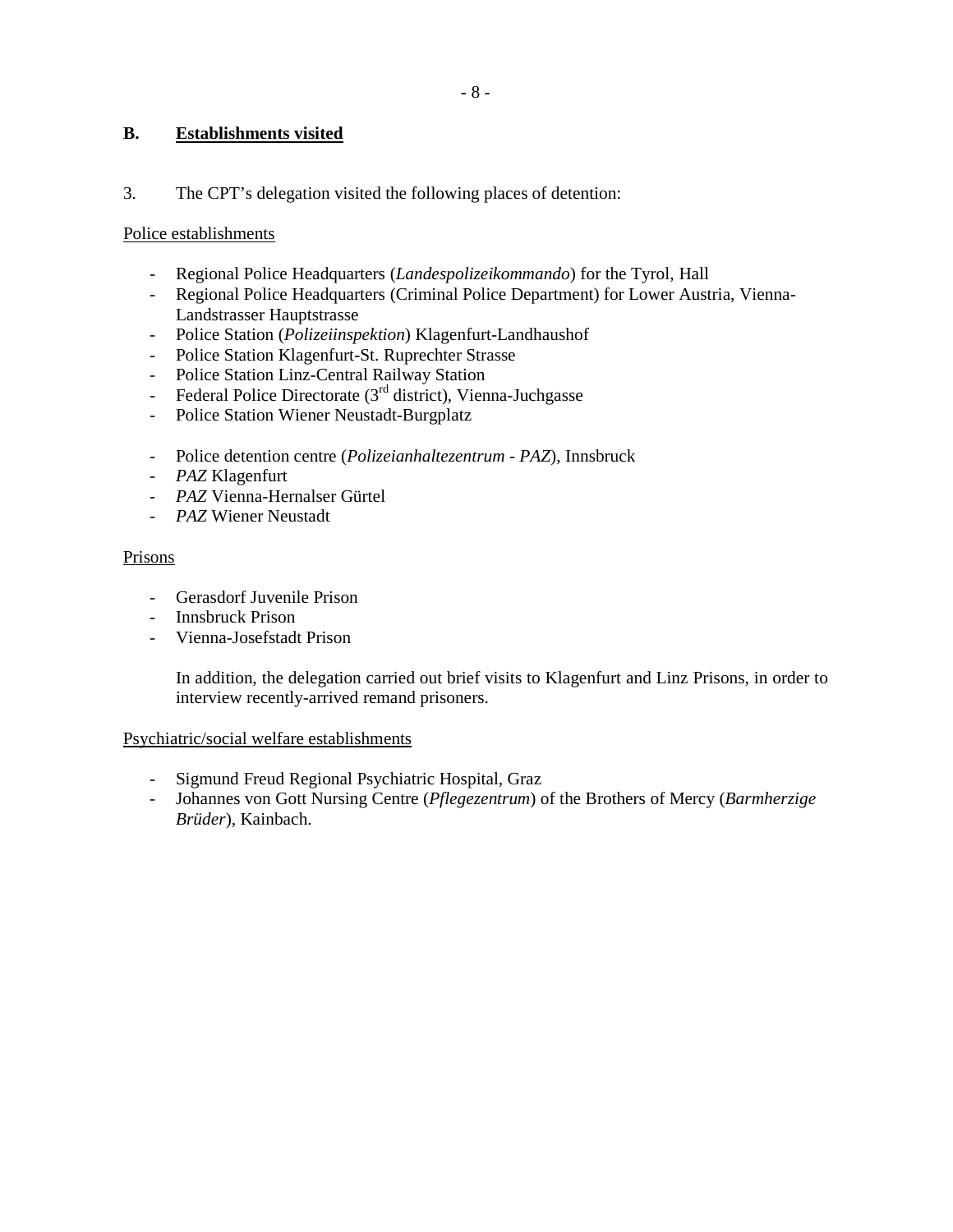### **C. Co-operation and consultations held by the delegation**

4. The degree of co-operation received by the delegation, at all levels, was excellent. The CPT is very grateful for the time devoted to discussions with the delegation by Alois STÖGER, Federal Minister of Health, Maria FEKTER, Federal Minister of the Interior, and Claudia BANDION-ORTNER, Federal Minister of Justice. The delegation also had fruitful consultations with senior officials from the Federal Chancellery and the Federal Ministries of European and International Affairs, Health, Justice and the Interior. Further, it held meetings with Professor Gerhart Klaus WIELINGER, Chairperson of the Human Rights Advisory Board (*Menschenrechtsbeirat*), and representatives of the Austrian Bar Association (*Rechtsanwaltskammertag*), the Vienna Office of the United Nations High Commissioner for Refugees (UNHCR) and non-governmental organisations active in areas of concern to the CPT.

 A list of the national authorities and organisations met by the delegation is set out in Appendix II to this report.

5. The CPT wishes to express its appreciation of the assistance provided before and during the visit by the CPT's liaison officers, Georg HEINDL and Martin BOTTA from the Federal Ministry of European and International Affairs, and Albert GRASEL from the Federal Ministry of the Interior.

6. As was the case on previous visits, the delegation enjoyed immediate access to all the places it wished to visit (including those not notified in advance), was provided with all the information necessary for carrying out its task and was able to speak in private with persons deprived of their liberty.

7. The principle of co-operation set out in the Convention also requires that decisive action be taken to improve the situation in the light of the Committee's recommendations. In this regard, the CPT wishes to emphasise that its delegation observed improvements in various areas since the 2004 visit. However, there are some issues which remain a matter of serious concern, despite the specific recommendations made by the Committee after previous visits. This holds true in particular for the regime under which foreign nationals were held at the *PAZ* in Vienna-Hernalser Gürtel and the conditions of detention of remand prisoners.

 The CPT calls upon the Austrian authorities to make continued efforts to improve the situation in the light of the Committee's recommendations, in accordance with the principle of cooperation which lies at the heart of the Convention.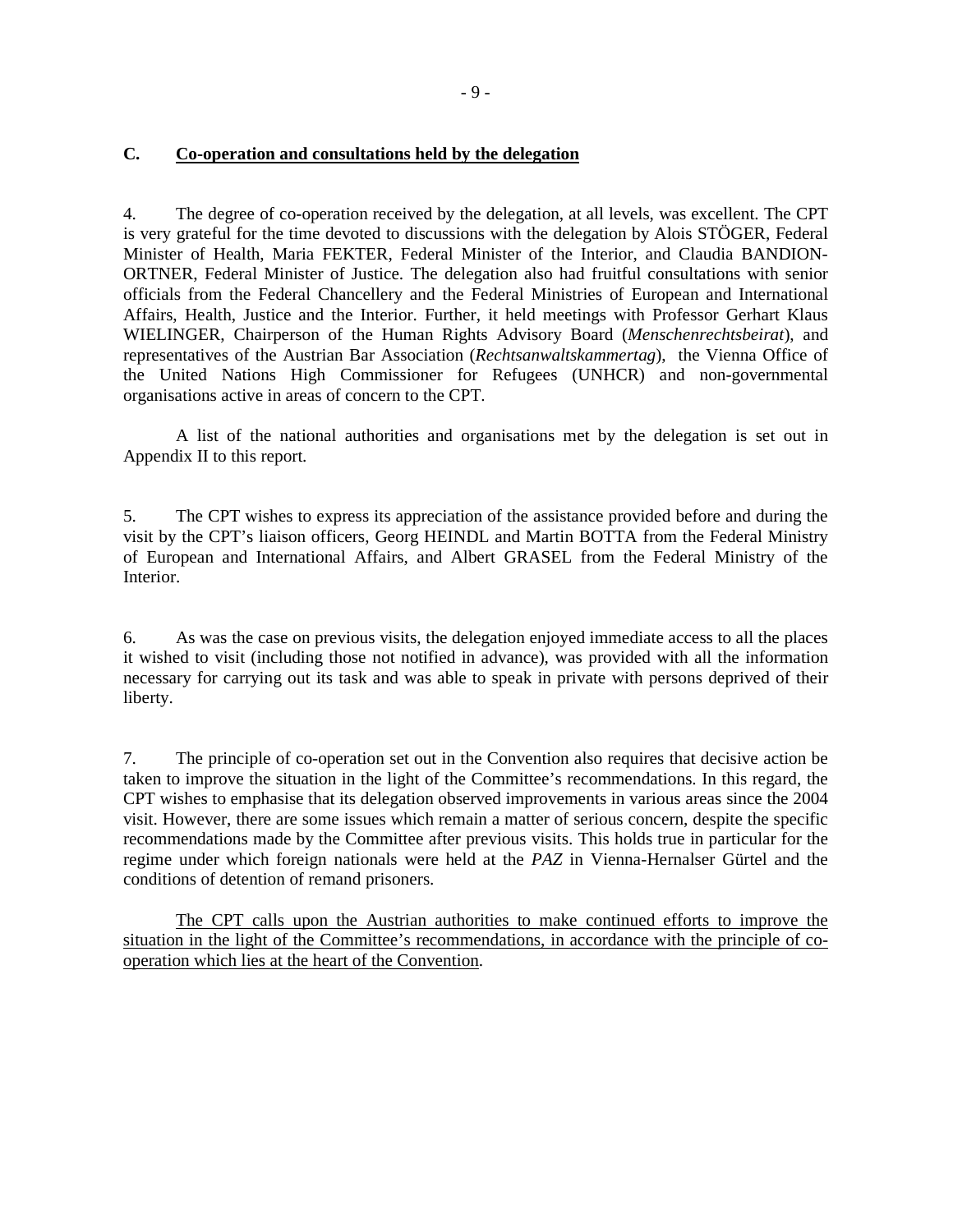#### **D. Immediate observations under Article 8, paragraph 5, of the Convention**

8. At the end-of-visit talks with the Austrian authorities on 25 February 2009, the CPT's delegation made two immediate observations under Article 8, paragraph 5, of the Convention.

 The first immediate observation was made in respect of Vienna-Josefstadt Prison, where young prisoners were not granted outdoor exercise every day. The delegation called upon the Austrian authorities to take the necessary measures to ensure that all prisoners at Vienna-Josefstadt Prison are able to benefit from their daily outdoor exercise entitlement.

 The second immediate observation was made concerning the provision of outdoor exercise to patients/residents in the two psychiatric/social welfare establishments visited. At the Sigmund Freud Psychiatric Hospital in Graz, many patients in closed units were not able to benefit from daily outdoor exercise, sometimes for prolonged periods (of up to several months). At the Johannnes von Gott Nursing Centre in Kainbach, residents in certain closed units were not able to go into the open air every day (sometimes for several days in a row). The delegation called upon the Austrian authorities to take all necessary measures in both establishments to ensure that all patients/residents whose health so permits are offered at least one hour of outdoor exercise per day.

9. The above-mentioned immediate observations were subsequently confirmed in a letter of 23 March 2009 from the Executive Secretary of the CPT, in which the Austrian authorities were requested to provide, within three months, detailed information on the steps taken in response.

 By letter of 23 June 2009, the Austrian authorities provided information on various issues raised by the delegation during the final talks, including on the measures taken in response to the above-mentioned immediate observations. These measures will be assessed later in the report.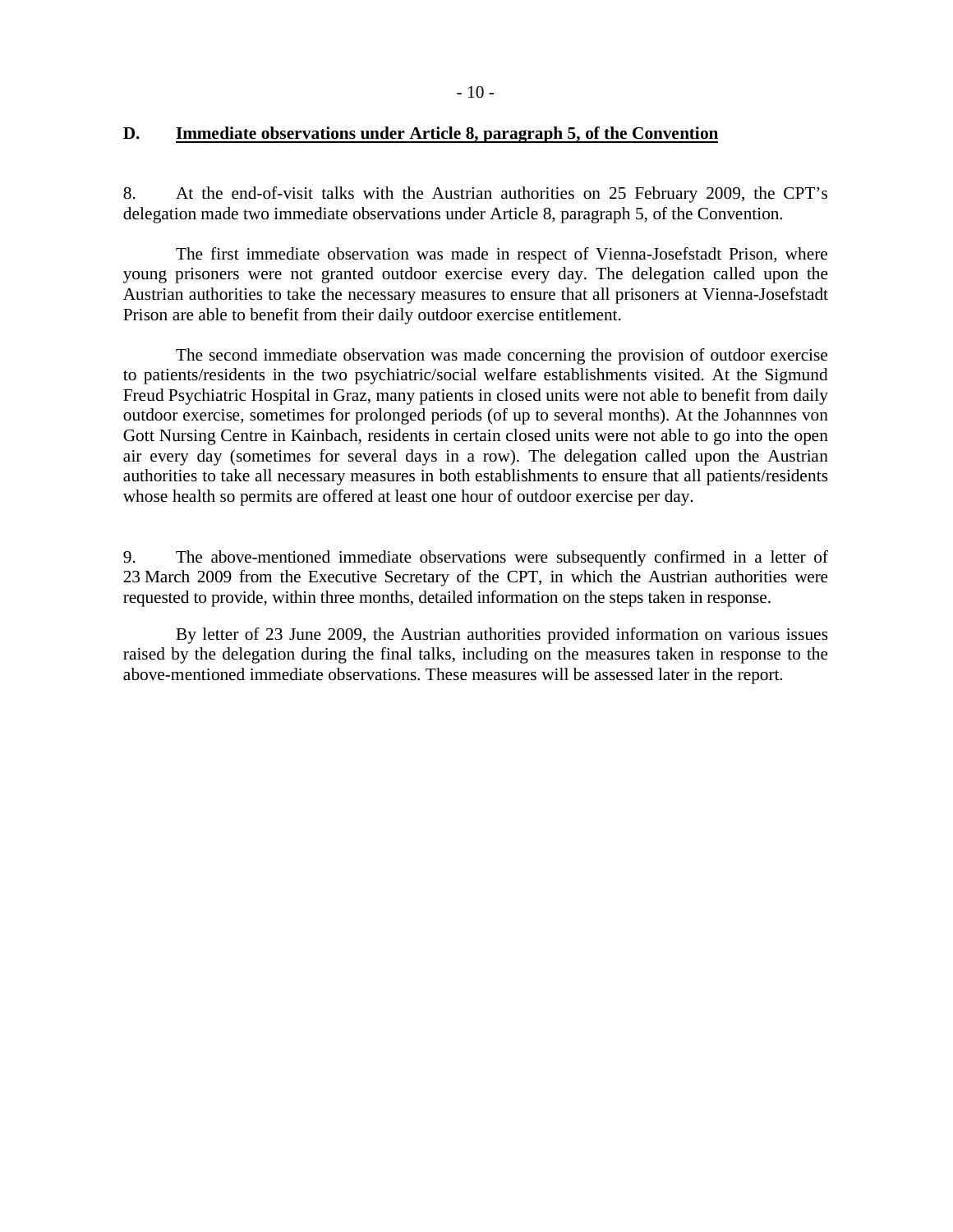## **II. FACTS FOUND DURING THE VISIT AND ACTION PROPOSED**

## **A. Police custody**

## **1. Preliminary remarks**

10. Since the CPT's 2004 visit, a major re-organisation of the law enforcement agencies has taken place, in the course of which the police and gendarmerie have been merged into a unified federal police service (*Bundespolizei*).

11. The legislative framework governing the deprivation of liberty of criminal suspects by the police has also undergone significant changes with the entry into force on 1 January 2008 of a number of amendments to the Code of Criminal Procedure (*Strafprozessordnung* – *StPO*) 2 . These amendments have implications for the rights of detained persons (see, in this regard, paragraphs 20 to 29). That said, the maximum period during which a criminal suspect may be held in police custody before being transferred to a remand prison remains unchanged  $(48 \text{ hours})^3$ .

 Persons suspected of having committed an administrative offence may be held in police custody for up to  $24$  hours<sup>4</sup>. If subsequently found guilty by the competent authority, the persons concerned may be subjected to an administrative custodial sanction of up to six weeks<sup>5</sup>, which is served in a police detention centre (*Polizeianhaltezentrum* – *PAZ*).

 Further, persons may be deprived of their liberty under police legislation for their own protection (for instance, persons suffering from a mental disorder, or unaccompanied children)<sup>6</sup>. In such cases, the persons concerned have to be released "without delay" (after relevant facts are established) or handed over "without delay" to an appropriate person or institution.

 The legal framework governing the detention of foreign nationals changed considerably in 2005 with the entry into force of a new asylum law and a new aliens police law. Under the Asylum Law<sup>7</sup>, asylum-seekers may be taken into police custody for up to 48 hours (for the purpose of bringing them before the Federal Asylum Agency) or up to 72 hours (if they have absconded from the asylum procedure or have left a reception centre without justified reason). According to Section 39 of the Aliens Police Law, foreign nationals may be held in police custody for up to either 24 or 48 hours (depending on the circumstances stipulated in that provision).

 $\frac{1}{2}$  The amendments were adopted by Parliament in 2004 in the context of a reform of the pre-trial procedure. Criminal investigations are now carried out under the overall supervision of a public prosecutor (instead of an investigating judge). 3

See Section 4, paragraph 2, of the Constitutional Law on the Protection of Personal Liberty, Section 172, paragraph 3, of the *StPO* and Section 85, paragraph 4, of the Fiscal Criminal Law. Upon admission to a remand prison, the person concerned has to be heard without delay by a judge, and the latter has to decide within the next 48 hours on whether to impose remand detention (Section 174 of the *StPO*).

<sup>4</sup> Section 4, paragraph 5, of the Constitutional Law on the Protection of Personal Liberty and Section 36, paragraph 1, of the Administrative Criminal Code.

<sup>5</sup> Sections 12, paragraph 1, and 16, paragraph 2, of the Administrative Criminal Code.

<sup>6</sup> Section 45 of the Law on the Police (*Sicherheitspolizeigesetz*).

<sup>7</sup> Sections 26 and 27 of the Asylum Law.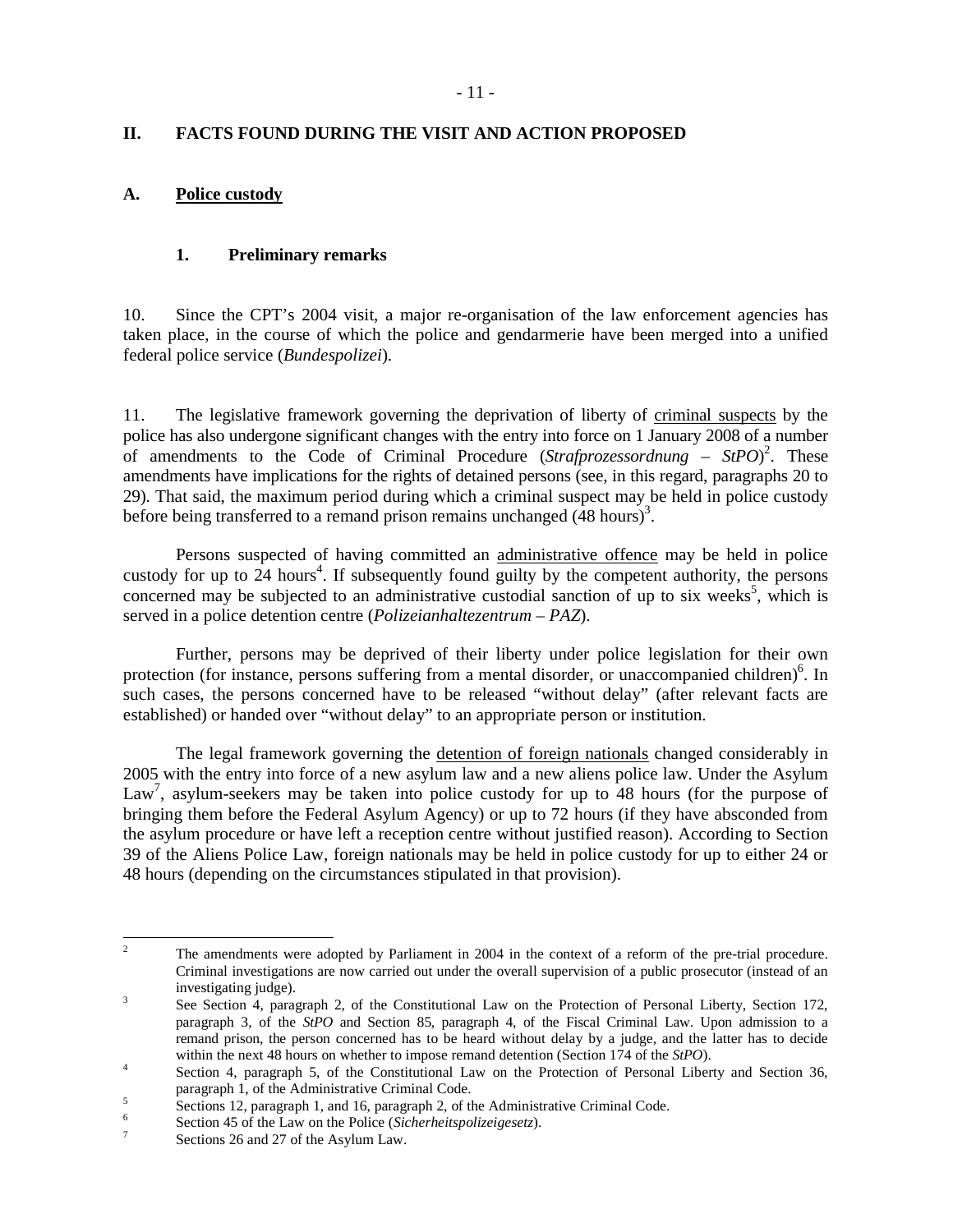In addition, foreign nationals may be detained pending deportation (*Schubhaft*) in a *PAZ* for up to ten months within a period of two years<sup>8</sup>. Under certain circumstances<sup>9</sup>, asylum seekers may also be held in *Schubhaft*.

### **2. Ill-treatment**

12. The vast majority of detained persons met by the delegation indicated that they had been treated correctly whilst in police custody. Further, hardly any allegations of physical ill-treatment of detainees by custodial staff were heard in the *PAZ* visited; however a number of complaints of disrespectful behaviour (including racist remarks) were received.

 The delegation also heard a number of allegations of excessive use of force at the time of apprehension (such as blows or kicks after the person concerned had been brought under control or very tight handcuffing). In addition, several allegations were received – in particular from juveniles – that they had been subjected to physical ill-treatment and/or verbal abuse during police questioning. In two cases, police officers allegedly also threatened to inflict pain on juveniles ("*wir werden dich quälen*") if they did not confess to a particular criminal offence.

13. The CPT has the impression that, compared to the findings of all previous visits, the overall situation has improved. However, the information gathered during the 2009 visit illustrates the need for the Austrian authorities to remain vigilant and to continue in their efforts to combat police illtreatment.

 **The Committee recommends that police officers throughout Austria be reminded, at regular intervals, that all forms of ill-treatment (including verbal abuse) of persons deprived of their liberty are not acceptable and will be the subject of severe sanctions. Police officers should also be reminded that no more force than that strictly necessary is to be used when effecting an apprehension and that, once apprehended persons have been brought under control, there can be no justification for striking them.** 

14. The CPT welcomes the fact that major police interventions (such as large-scale raids or the policing of street demonstrations) are usually monitored by members of the visiting commissions of the Human Rights Advisory Board. For this purpose, the chairperson of the relevant visiting commission is informed well in advance by the police (in accordance with a specific internal instruction (*Erlass*) of the Federal Ministry of the Interior<sup>10</sup>).

15. An essential component of any strategy to prevent ill-treatment lies in the diligent examination by the competent authorities of all complaints of ill-treatment brought before them and, where appropriate, the imposition of a suitable penalty; this will have a very strong dissuasive effect and avoid a climate of impunity.

 8 Sections 76, paragraph 1, and 80, paragraph 4, of the Aliens Police Law.

<sup>9</sup> See Section, 76, paragraph 2, of the Aliens Police Law.

Ref. 51.099/537-II/2/04.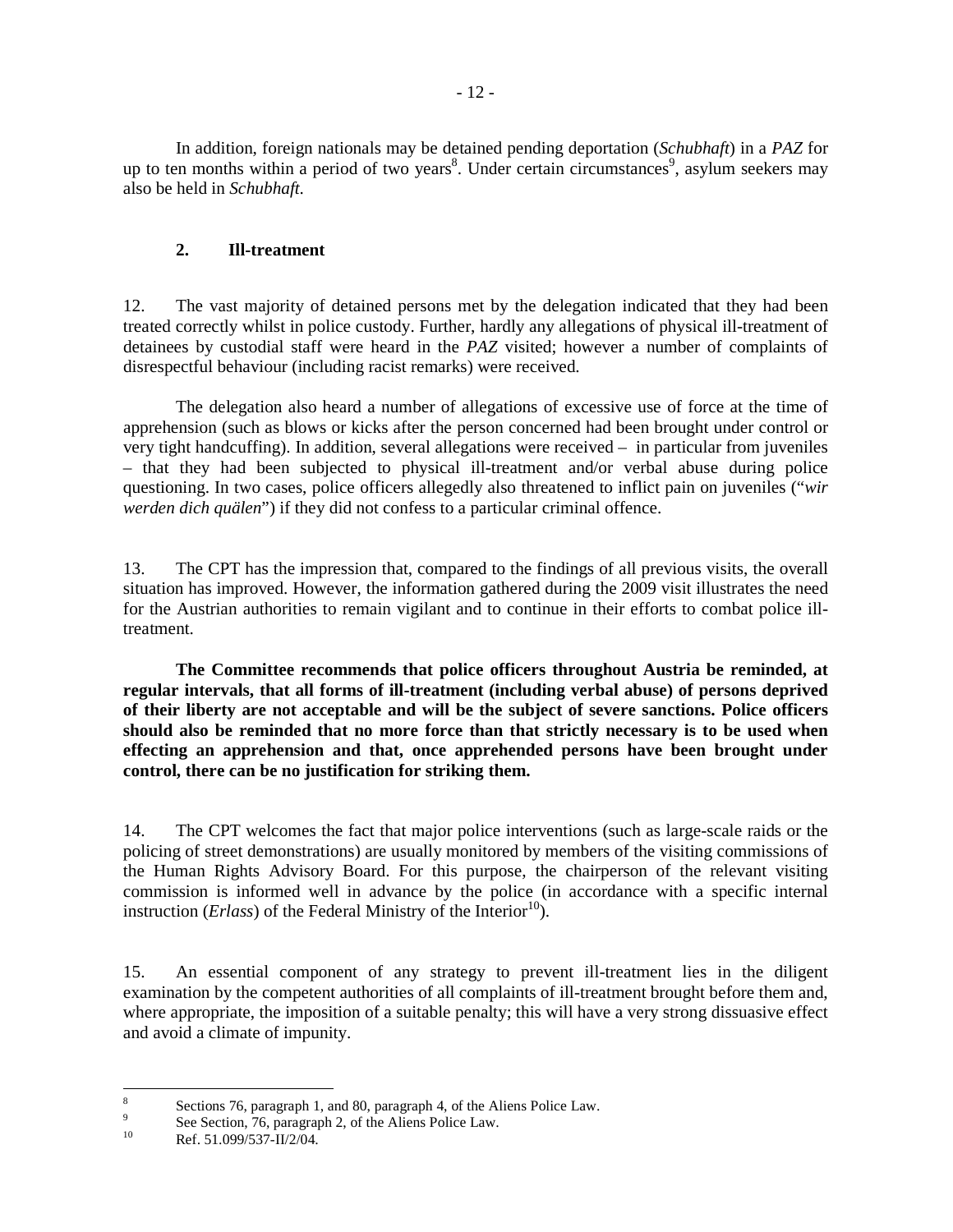16. In this context, the CPT has been following the case of Mr Bakary J., a foreign national who had been the subject of torture and a mock execution by four police officers on 7 April 2006. The relevant facts are summarised in a decision $11$  of the High Administrative Court (*Verwaltungsgerichtshof*) of 18 September 2008. After a failed attempt to deport Mr Bakary J., he was punched and kicked by four police officers during approximately half-an-hour whilst handcuffed, dragged around on the floor, and also threatened to be killed (by making gestures to this end with a mock-up of a hand-grenade). In addition, the team leader drove a police vehicle from behind against the body of Mr Bakary J, while the latter was lying on the floor. As a result of the above-mentioned acts, Mr Bakary J. sustained, among others, complex multiple fractures in the face (including the orbital cavity), a contusion of the fore-head, a strain of the cervical vertebra and bruises on various parts of the body, as well as a post-traumatic stress disorder.

 On the basis of the information available, the CPT doubts whether the penalties imposed at the criminal level (suspended sentences of imprisonment of six and eight months) and thus far at the disciplinary level (fines between three and five monthly salaries, without dismissal from service) are sufficiently dissuasive to effectively prevent similar illegal acts in future. In this connection, the Committee has noted that in the above-mentioned ruling, the Higher Administrative Court quashed the decision of the disciplinary appeal commission (*Disziplinaroberkommission*), arguing that, in the light of Article 4, paragraph 2, of the United Nations Convention against Torture and the relevant case-law of the European Court of Human Rights<sup>12</sup>, the disciplinary decisions imposed did not adequately reflect the seriousness of the offences committed. Consequently, the case was referred back to the disciplinary appeal commission with a view to taking a new disciplinary decision accordingly. **The CPT would like to be informed of the outcome of this disciplinary procedure.** 

17. More generally, due to the lack of a specific provision on the crime of torture in the Austrian criminal legislation, instances of torture, such as the one referred to above, are prosecuted on the basis of Section 312 of the Penal Code ("Infliction of pain on or neglect of a detained person"). In this regard, the CPT noted that the penalties provided for in that provision (imprisonment of up to two years; up to five years if the offence entails serious bodily harm; a minimum of one year and up to ten years, if the offence entails the death of the victim) appear to be very low.

 **The Committee encourages the Austrian authorities to introduce as soon as possible the offence of torture into the Penal Code, in accordance with Austria's international obligations.** 

 $11$ Ref. 2007/09/0320. 12

*Okkali v. Turkey*, application no. 52067/99 of 17 October 2006, and *Ali and Ayse Duran v. Turkey*, application no. 42942/02 of 8 April 2008. In the latter judgement, the Court reiterates its position that "where a State agent has been charged with crimes involving torture or ill-treatment, it is of the utmost importance that he or she be suspended from duty during the investigation and the trial and be dismissed if convicted (see  *Abdülsamet Yaman v. Turkey*, no. 32446/96, § 55, 2 November 2004)".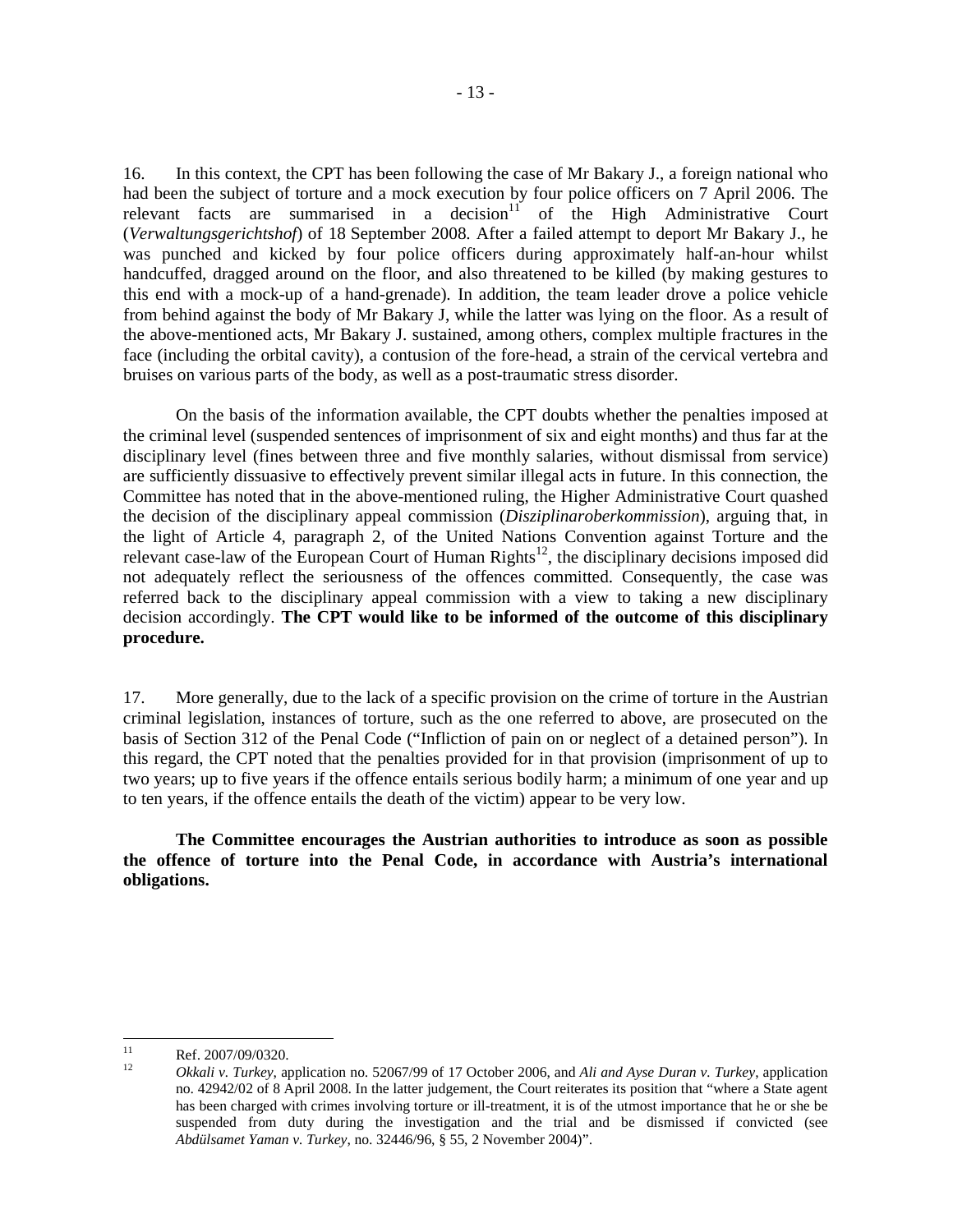#### **3. Investigations of complaints of police ill-treatment**

18. The procedures for the investigation of potential instances of police ill-treatment are regulated by the relevant criminal legislation and various internal instructions (*Erlässe*) of the Federal Ministries of the Interior<sup>13</sup> and Justice<sup>14</sup>. They can be summarised as follows:

 Initially, investigations are conducted internally (i.e. within the police and/or the Federal Ministry of the Interior). Whenever a complaint is lodged regarding police ill-treatment or other information comes to light which is indicative of ill-treatment, the Bureau for Internal Affairs<sup>15</sup> (BIA) within the Federal Ministry of the Interior must be informed without delay. It is the responsibility of the BIA to collect evidence and establish the main facts (*Sachverhaltsdarstellung*). Alternatively, this internal inquiry can be conducted by the relevant superior police unit (under the auspices of the BIA). In practice, it is most often the latter police unit which performs the actual investigative work.

 The results of the above-mentioned internal enquiry should be communicated "without delay and if possible within 24 hours" in the form of a report (*Anfallsbericht*) to the competent public prosecutor<sup>16</sup>. A copy of the report must be transmitted to the Office of the Human Rights Advisory Board<sup>17</sup>. Prosecutors are instructed to open a preliminary criminal investigation and to carry out any additional investigations which they deem necessary.

19. The CPT wishes to stress that, in order for the investigation of complaints about police illtreatment to be fully effective, the procedures involved must be, *and be seen to be*, independent and impartial. Further, the investigation work concerned should be entrusted to an agency which is completely independent of the police.

 In this connection, the Committee notes that a special working group of the Human Rights Advisory Board has analysed all cases of alleged ill-treatment by the police which were notified to the Prosecution Office in Vienna during 2004 (146 cases in total). In conclusion, the working group stated that "the essential dilemma of the current situation is to be seen in the fact that the expeditious and comprehensive investigation [at the outset by the BIA] is not independent and that the independent investigation [subsequently carried out by a public prosecutor] is not expeditious and comprehensive"<sup>18</sup>.

 $13$ <sup>13</sup> Cf. the Internal Instructions (*Erlässe*) BMI-OA 1300/0005-II/1/c/2009 of 9 February 2009, BMI-OA1000/0070-II/1/b/2008 of 8 May 2008 and 85.603/100-BIA/03 of 5 March 2003.

<sup>14</sup> Cf. the Internal Instruction (*Erlass*) 880.014/37-II.3/1999 of 30 September 1999.

<sup>15</sup> The BIA was established in 2001 as a special police department for the fight against corruption and other offences covered by Sections 302 to 313 of the Penal Code. Organisationally, it is attached to Section IV (Service and Control) of the Federal Ministry of the Interior and thus operates outside the "classical" law enforcement hierarchy (i.e. Section II, the Directorate General for Public Security). When performing their tasks, officers of the BIA are independent (*weisungsfrei*) in the sense that – in practice – they do not receive orders from the Director General or the Federal Minister.

<sup>16&</sup>lt;br>
In the Austrian criminal justice system, prosecutors are subordinated to the Federal Minister of Justice.<br>
Mambars of visiting commissions of the Ulman Bights, Advisory Board are articled to consult inves

<sup>17</sup> Members of visiting commissions of the Human Rights Advisory Board are entitled to consult investigation files, but do not carry out any investigative work themselves.

<sup>18</sup> *Menschenrechtsbeirat im Bundesministerium für Inneres, "Die Polizei als Täter? Eine Analyse des Umgangs staatlicher Institutionen mit Misshandlungsvorwürfen",* Neuer Wissenschaftlicher Verlag, 2007, page 20.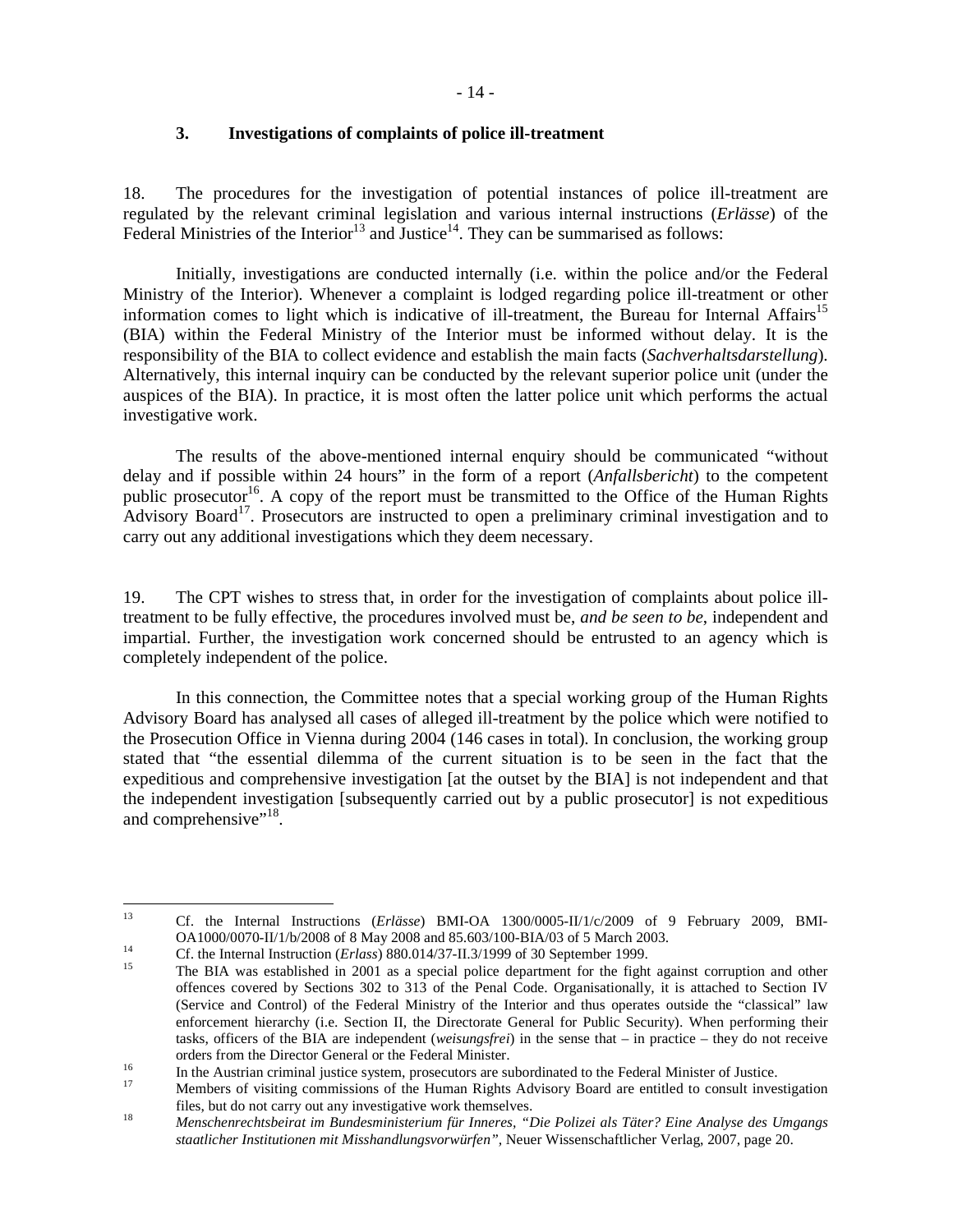The working group further concluded that the current system focussed primarily on a criminal law perspective and that usually no further action was taken by the relevant law enforcement agency once it had been determined that a particular incident did not constitute a criminal offence. In particular, no measures were apparently taken to follow up such cases from a disciplinary and/or management perspective.

 Consequently, the Human Rights Advisory Board proposed that a truly independent investigation body be established with the mandate to investigate all alleged instances of police illtreatment and, if appropriate, to follow up a case from a disciplinary perspective even if the facts as established are not indicative of a criminal offence. In January 2008, a new working group was set up by the Human Rights Advisory Board in order to elaborate, in consultation with representatives of the police authorities and independent experts, a concept for the creation of such a system.

 The CPT welcomes this initiative and **invites the Austrian authorities to review the current system of investigating allegations of police ill-treatment, in the light of the above remarks. In this connection, the relevant standards of the Committee, as set out in its 14th** General Report<sup>19</sup>, should be taken into account.

#### **4. Procedural safeguards against ill-treatment**

a. notification of custody

20. The right of detained persons to inform "without undue delay" a relative of their detention is generally provided for in the Constitutional Law on the Protection of Personal Liberty<sup>20</sup>. In respect of criminal suspects, the  $StPO<sup>21</sup>$  stipulates that the person concerned has the right to inform a relative or another trusted person, as from the outset of his/her apprehension. Similar provisions are also contained in the Administrative Criminal Code<sup>22</sup> and the Law on the Police<sup>23</sup>.

 The information gathered during the visit indicates that the above-mentioned provisions were generally respected in practice, although detained persons were not always informed at the outset of their deprivation of liberty that they had the right to contact a relative or another trusted person. In this regard, reference is made to the remarks and recommendation made in paragraph 26.

b. access to a lawyer

21. The CPT wishes to recall that the right of access to a lawyer as from the outset of deprivation of liberty is a fundamental safeguard against ill-treatment. The possibility for persons to have rapid access to a lawyer will have a dissuasive effect upon those minded to ill-treat detained persons; further, a lawyer is well placed to take appropriate action if ill-treatment actually occurs.

 $19$ <sup>19</sup> See CPT/Inf (2004) 28, paragraphs 25 to 42.

 $\frac{20}{21}$  Section 4, paragraph 7.

 $\frac{21}{22}$  Section 171, paragraph 3.

 $\frac{22}{23}$  Section 36, paragraph 3.

Section 47, paragraph 1.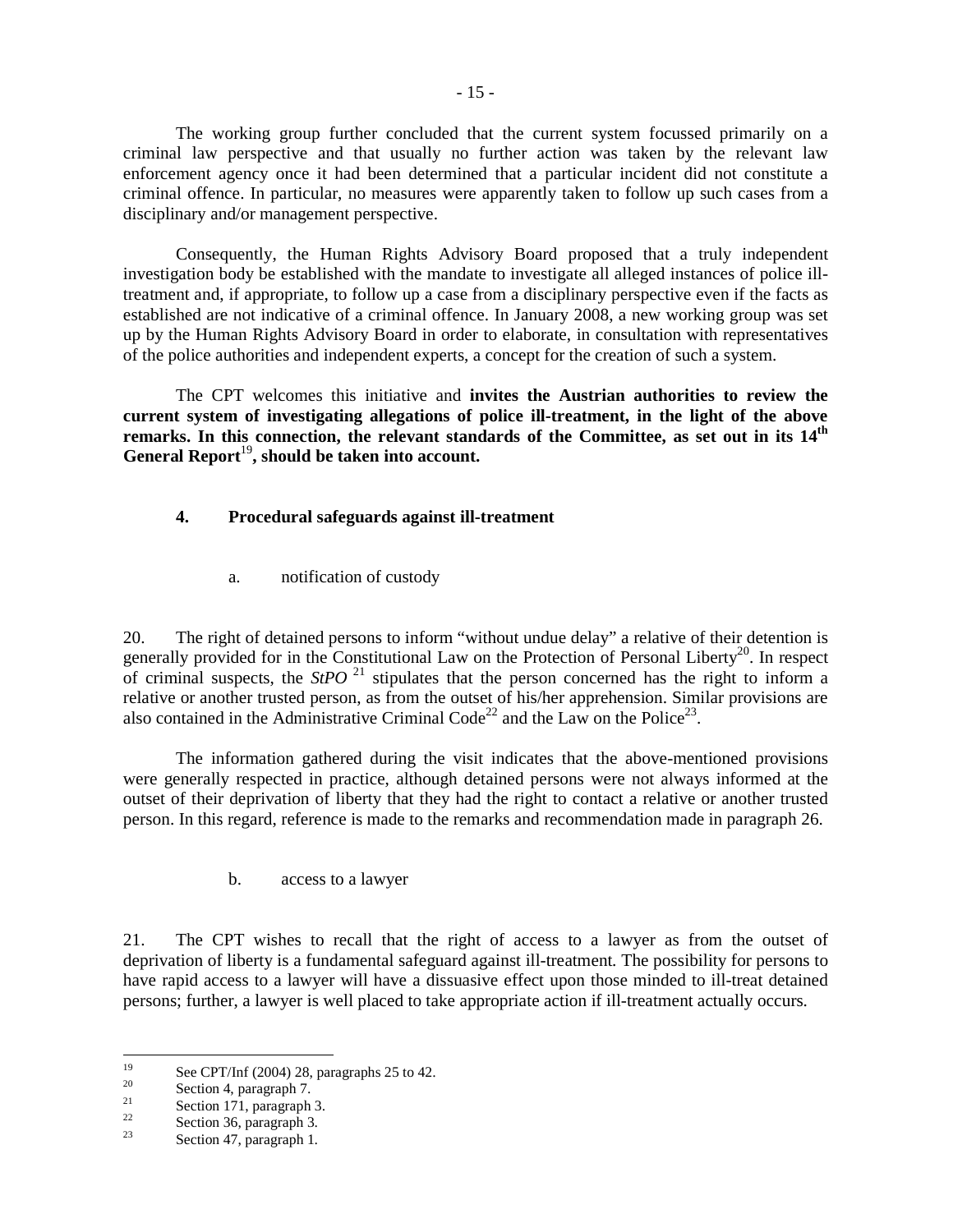22. The right of detained persons to contact and meet a lawyer during police custody is formally guaranteed by law, since the entry into force in January 2008 of the 2004 amendments to the  $StPO^{24}$ (see paragraph 11).

 However, in the report on the 2004 visit, the CPT had already expressed its concern regarding the fact that, during police custody, police officers could decide to monitor contacts and conversations between a detained person and his/her lawyer (and limit them to the provision of general legal advice)<sup>25</sup> and/or deny the presence of a lawyer during questioning, "in so far as it is considered necessary to prevent the investigation or the gathering of evidence being adversely affected by the lawyer's presence"<sup>26</sup>.

 The CPT acknowledges that the legitimate interests of the police investigation may, exceptionally, justify a delay, for a certain period, in a detained person's access to a lawyer of his/her choice. However, there can be no reasonable justification for the right to talk to a lawyer in private and to have a lawyer present during questioning being totally denied during the period in question. In such cases, access to another, independent, lawyer who can be trusted not to jeopardise the legitimate interests of the investigation should be arranged.

**The CPT reiterates its recommendation that the Austrian authorities take the necessary steps to ensure that the right to talk to a lawyer in private and to have a lawyer present during questioning is never denied to persons deprived of their liberty by the police.** 

23. The CPT welcomes the fact that a new system of legal telephone counselling free of charge was introduced in mid-2008 (in co-operation with the Austrian Bar Association) through the hotline of the "*Rechtsanwaltschaftliche Journaldienst*".

 However, it is regrettable that many police officers outside Vienna appeared to have received no information and guidance on how to make use of the above-mentioned telephone counselling service. Not surprisingly, in several police establishments visited, not one single detained person had ever availed him/herself of this possibility. According to the Austrian Bar Association, on average, a mere two such calls had been registered per day in the entire country since the introduction of the hotline.

 Further, the specific information sheet on the legal counselling by the Bar Association, which has been elaborated by the Federal Ministry of Justice (see paragraph 26), explicitly states that only initial counselling via the telephone is free of charge. Many of those detained persons who had been informed of the existence of the above-mentioned hotline declined to call a lawyer, since they did not have the means to pay for the lawyer to be present during police questioning.

 $24$ Section 58, paragraph 1, Section 59, paragraph 1, first sentence, and Section 59, paragraph 2, first sentence, of the *StPO*.

<sup>25</sup> Section 59, paragraph 1, second sentence, and Section 59, paragraph 2, second sentence, of the *StPO*.

Section 164, paragraph 2, second sentence, of the *StPO*.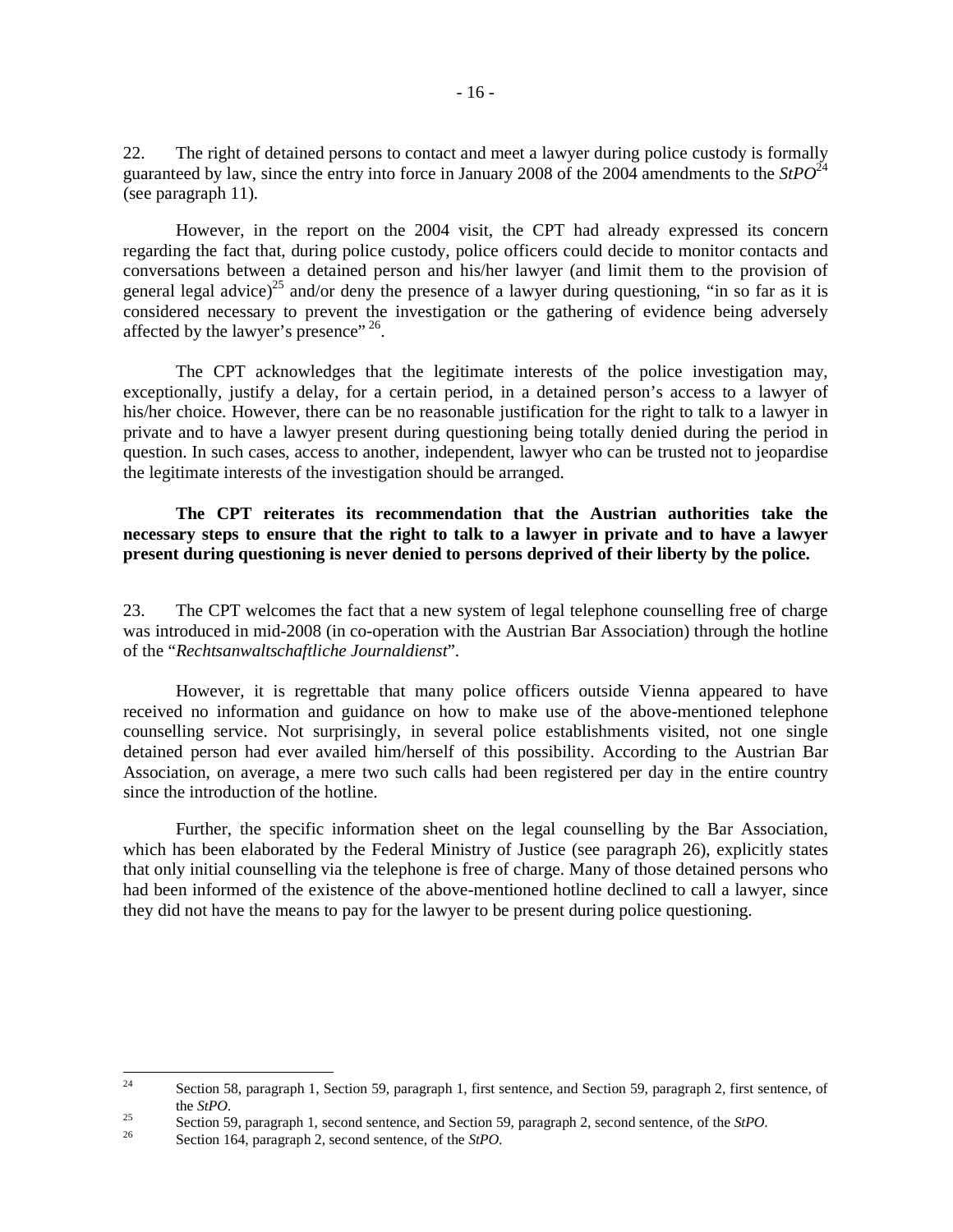When discussing this issue with representatives of the Ministries of the Interior and Justice, the delegation was told that, under the current criminal legislation, an *ex officio* lawyer could only be appointed following a court decision, but that, in principle, it was possible for the State to cover, on a subsidiary basis, the costs of the services of a lawyer in the context of police custody if the person concerned was not in the position to pay for them (*Ausfallshaftung*). However, not one single police officer, let alone any of the detained persons met by the delegation, had been aware of such a possibility.

 In the light of the above remarks, **the CPT recommends that the Austrian authorities develop a fully-fledged legal aid system in the context of police custody, so as to ensure that persons who are not in a position to pay for a lawyer can effectively benefit, if they so wish, from the assistance of a lawyer throughout their police custody (including during any police questioning).**

24. The CPT noted that, on 30 January 2009, a new internal instruction<sup>27</sup> (*Erlass*) had been issued by the Federal Ministry of the Interior concerning the implementation in practice of the right of access to a lawyer during police custody. The Committee has serious misgiving about certain elements of the above-mentioned internal instruction, which clearly undermine the effectiveness of the right of access to a lawyer.

 Firstly, the internal instruction does not oblige police officers to make arrangements to ensure that telephone conversations between detained persons and lawyers on the above-mentioned hotline are held in private. On the contrary, it even states that "the telephone conversation may also be held by the police officer him/herself, if this is required by the circumstances (e.g. language reasons)". Such a state of affairs is not acceptable. In this regard, reference is made to the recommendation in paragraph 22.

 Secondly, the instruction contains the following provision: "According to the internal guidelines of the Austrian Bar Association, a lawyer who is requested to come personally to a police establishment should do so as soon as possible and in any event within three hours. However, it is expressly pointed out that, in the case of an adult detained person, this does not constitute an obligation on the part of the criminal police to delay questioning until the arrival of the lawyer, but rather that the detained person should be subjected to formal questioning without delay in pursuance of Section 172, paragraph 2, first sentence, of the *StPO*" 28 .

 In the CPT's view, the latter provision can easily be (mis)interpreted as encouragement for a criminal police officer to interview a detained person without the presence of a lawyer. **The Committee recommends that steps be taken to ensure that, other than in exceptional circumstances when the matter is urgent, whenever a detained person has made a request to have a lawyer present, police officers delay the beginning of the questioning until the arrival of the lawyer. The above-mentioned internal instruction should be amended accordingly.**

<sup>27</sup> <sup>27</sup> Ref. BMI-EE1500/0007-II/2/a/2009.

<sup>28</sup> This section reads as follows: "If the criminal police has detained a person at its own initiative, the latter has to be questioned without delay on the merits, the suspicion and the reason for custody".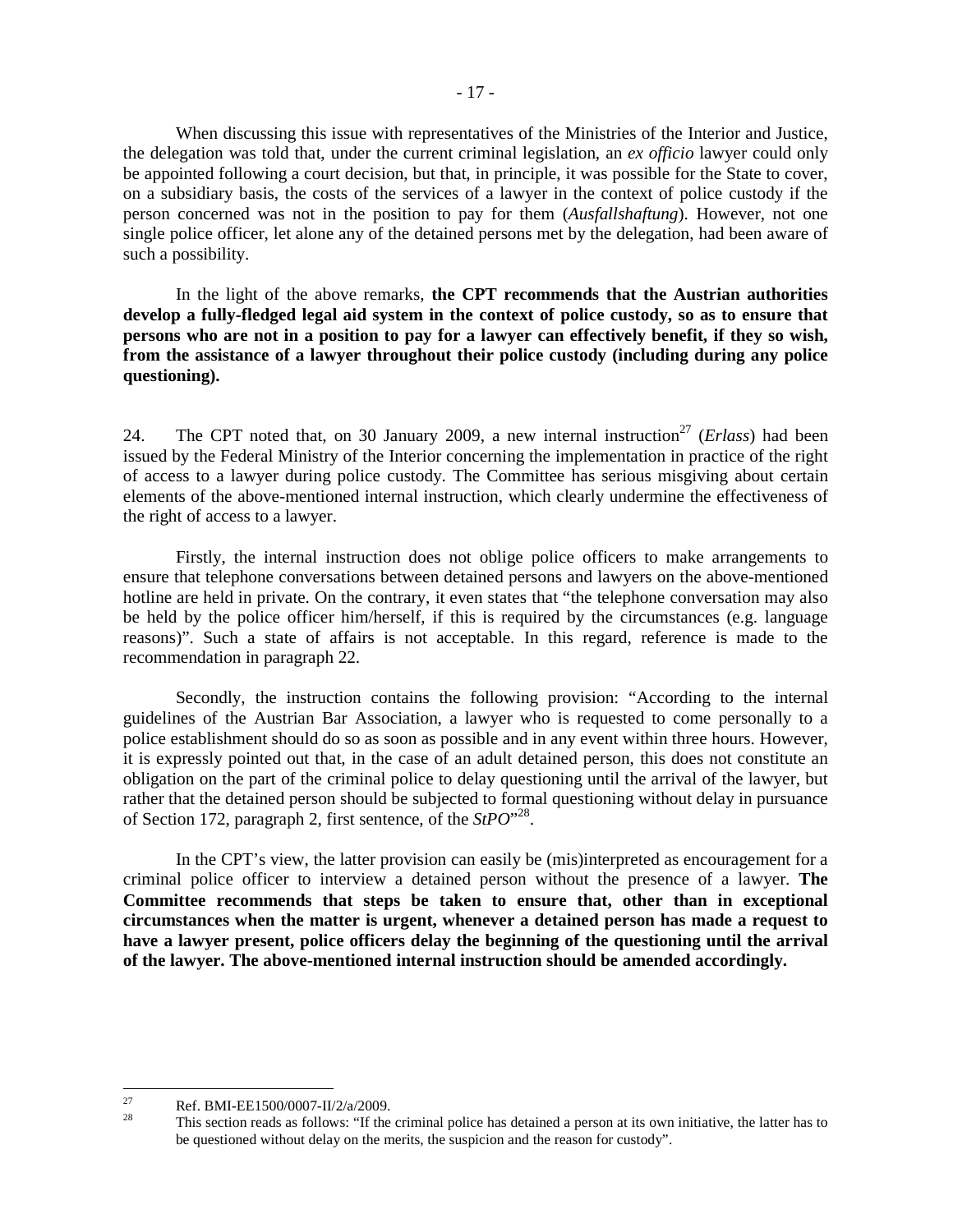c. access to a doctor

25. The delegation received no complaints from detained persons regarding access to a doctor during their stay in a police station. In the information sheet on the rights of detained persons (see paragraph 26) it is also explicitly indicated that every detained person is entitled to a medical examination free of charge and to have another doctor of one's own choice present during that examination (at the expense of the person concerned).

 Upon admission to a *PAZ*, every detained person was subjected to a medical screening by a police doctor (*Amtsarzt*). In this regard, reference is made to the remarks and recommendations made in paragraphs 46 to 49, 51 and 52.

d. information on rights

26. The CPT welcomes the fact that an information sheet on the rights of detained persons was available in more than 40 languages in all the police establishments visited. Police officers were able to consult a database of the Federal Ministry of the Interior and print out the form in the required language. In addition, a special information sheet had been introduced regarding the legal counselling service of the Austrian Bar Association (see paragraph 23), although that information sheet was not (yet) in use in several police establishments outside Vienna.

 In practice, the manner in which detained persons were informed of their rights varied from one establishment to another. While in some establishments detained persons were promptly informed of their rights (orally and in writing), shortcomings were observed in various other establishments. In particular, oral information was not always provided to detained persons at the very outset of their deprivation of liberty (i.e. when they were obliged to remain with the police). Further, it was not uncommon for the information sheet on the rights of detained persons to be given to detained persons only at the start of formal questioning (and not immediately upon their arrival at the police establishment). In one police station, police officers stated that the information sheet would be given to the persons concerned upon their transfer to a *PAZ*. Further, it would appear that in some establishments detained persons were only given a copy of the information sheet if they explicitly asked for  $it^{29}$ .

 **The CPT recommends that the Austrian authorities take the necessary measures to ensure that all persons detained by the police – for whatever reason – are fully informed of their fundamental rights as from the very outset of their deprivation of liberty (that is, from the moment when they are obliged to remain with the police). This should be ensured by the provision of clear oral information at the very outset, and supplemented at the earliest opportunity (that is, immediately upon their arrival on police premises) by the provision of the above-mentioned information sheet on the rights of detained persons. The persons concerned should be asked to sign a statement attesting that they have been informed of their rights, and they should also be given a copy of the information sheet.** 

<sup>29</sup> 

In a number of cases, detained persons were allegedly only able to read the text of the form on the computer screen of the interviewing police officer.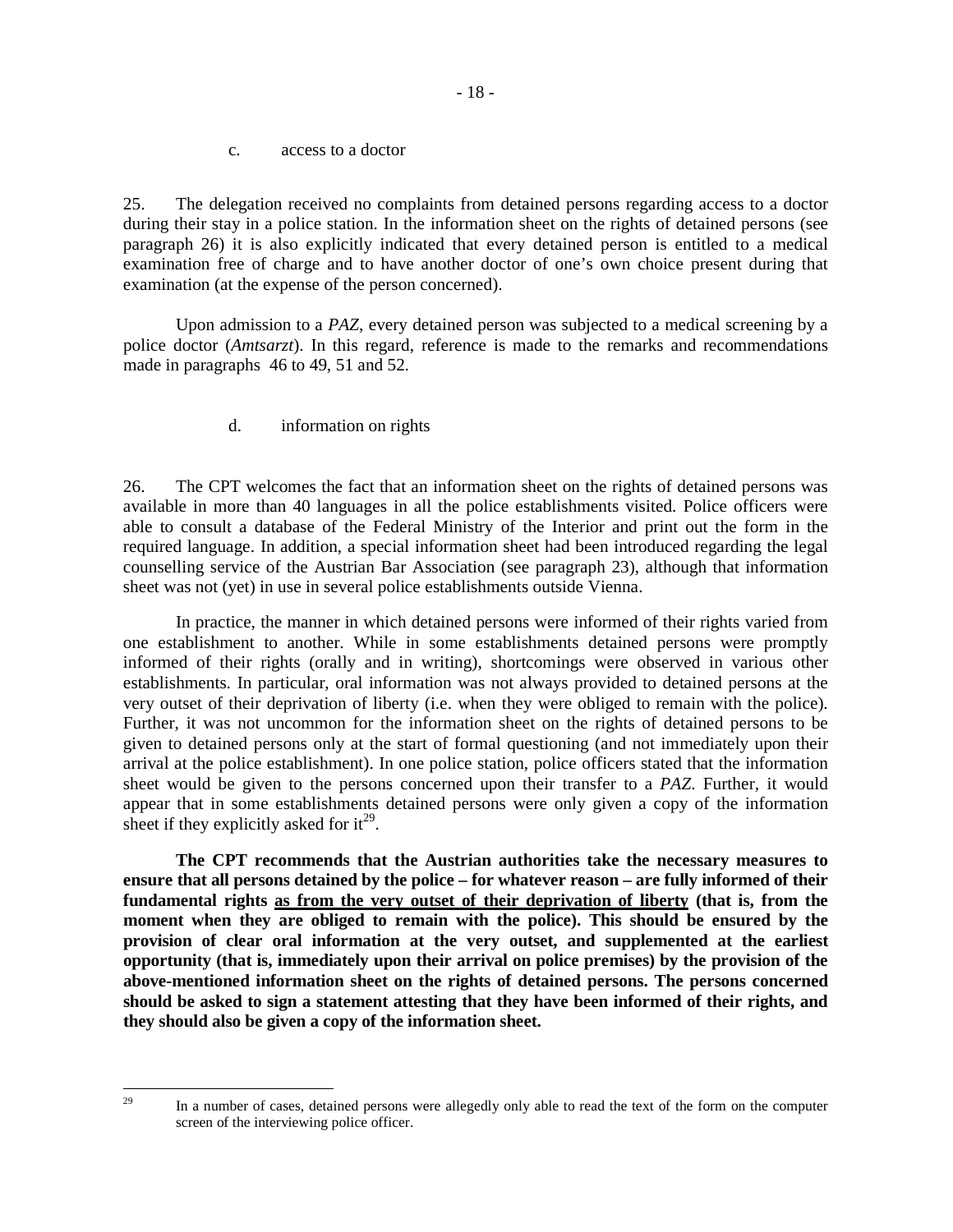27. Before being questioned by the police, detained persons usually received a print-out of the form to be used for the written record of the interview (*Vernehmungsprotokoll*), which set out in detail the procedural rights of criminal suspects in the context of criminal proceedings (including during police questioning).

 In this connection, the delegation observed that, in most establishments visited, the pre-set text of the computerised mask used for this purpose included the following phrases: "having been informed of my rights I expressly waive my right to contact a lawyer", and "having been informed of my rights I expressly waive my right to have a lawyer present during questioning".

 Admittedly, the above-mentioned phrases can in principle be removed from the form by the interviewing police officer at the request of the person concerned. However, in order to prevent any prejudgement, or even abuse, **it would be desirable that the above-mentioned form be formulated in a neutral manner, instead of making the assumption that the person concerned will choose not to contact a lawyer or to request the presence of a lawyer.**

 Further, **steps should be taken to ensure that the relevant parts of the above-mentioned form setting out the procedural rights of criminal suspects are signed by the person concerned at the outset of police questioning** (and not after the statement has been taken, as seemed to be the practice in several establishments visited).

e. specific issues related to juveniles

28. The delegation noted that parents (or other relatives) were usually informed without delay when their child had been taken into custody (in accordance with the relevant legal provisions<sup>30</sup>).

 That said, the CPT is very concerned about the fact that many juveniles (some as young as 14 years of age) were subjected to police questioning (sometimes for prolonged periods) and requested to sign statements without the benefit of the presence of either a trusted person or a lawyer, despite the specific recommendation made by the Committee in the report on the 2004 visit. Such a state of affairs is not acceptable. The Committee must stress once again that in order to effectively protect this particular age group, the onus should not be placed on the juvenile to request the presence of a trusted person or a lawyer. Such a presence should be obligatory<sup>31</sup>.

**The CPT calls upon the Austrian authorities to take steps without delay to ensure that detained juveniles are not subjected to police questioning without the benefit of a trusted person and/or a lawyer being present.** 

 $30<sup>2</sup>$ <sup>30</sup> Section 35, paragraph 4, of the Law on Juvenile Justice (*Jugendgerichtsgesetz – JGG*).<br><sup>31</sup> On a positive note it should be added that in the ages of inveniles and verme adults.

<sup>31</sup> On a positive note, it should be added that, in the case of juveniles and young adults, the police are, as a rule, under a legal obligation to wait for the arrival of the requested lawyer or trusted person, and the presence of a lawyer cannot be denied on the basis of Section 164, paragraph 2, of the *StPO* (see Sections 37, paragraph 1, and 46a, paragraph 2, of the *JGG*).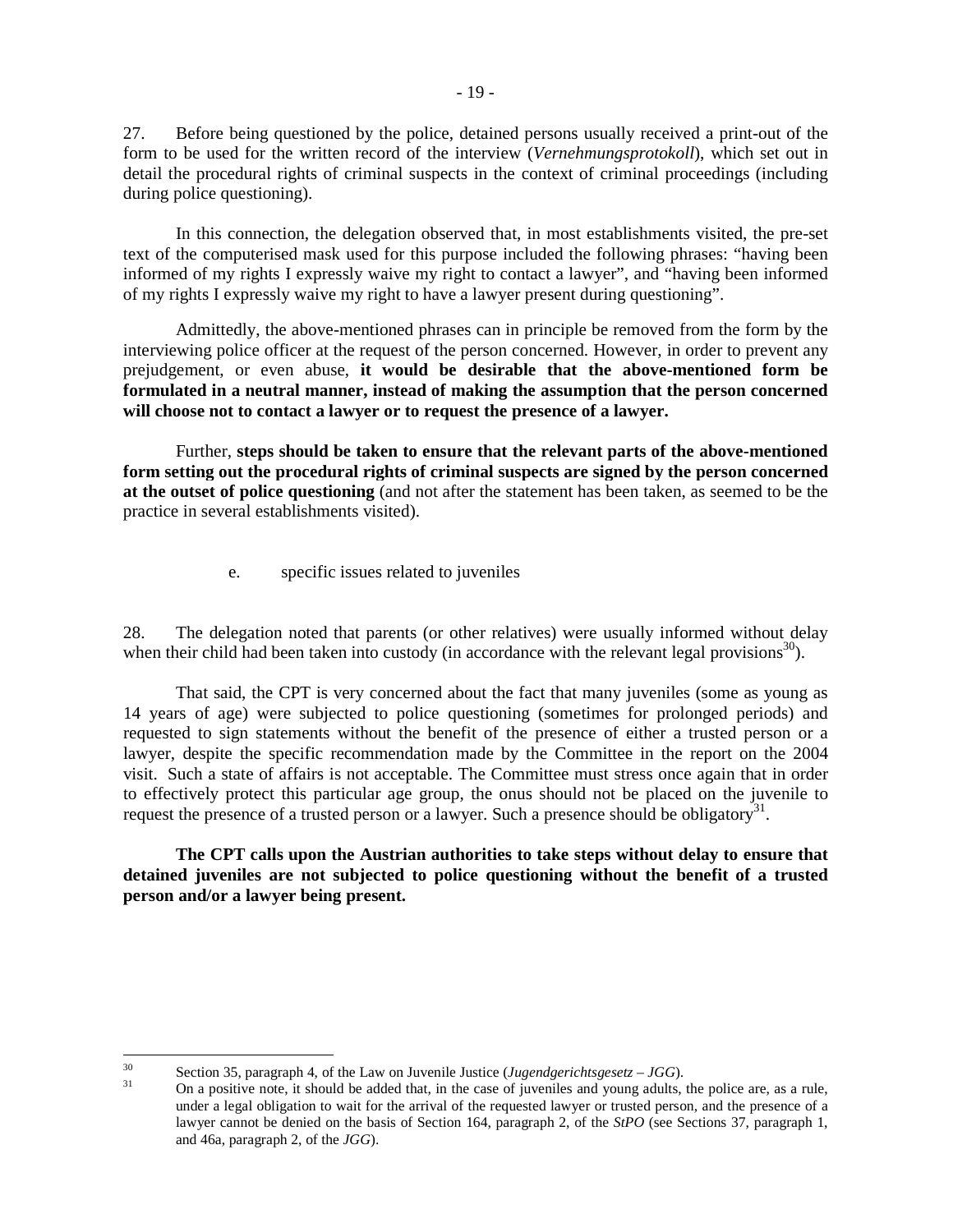29. The information sheet provided to persons in police custody contained a special section concerning the rights of juveniles (and young adults). However, as was the case during the 2004 visit, many juveniles met by the delegation indicated that they had not (fully) understood the contents of the above-mentioned information sheet. This is hardly surprising, given the convoluted legal language used.

 On the other hand, the CPT noted that specific information sheets in simple language had been elaborated by the child and youth advocates in various *Länder* for juveniles detained by the police. These information sheets, which are also available on the Internet<sup>32</sup>, may well serve as a model of "good practice" for the Austrian police service.

 **The CPT reiterates its recommendation that a specific version of the information sheet, setting out the particular position of detained juveniles (and young adults), be developed and given to all such persons taken into custody**. **This information sheet should be made easy to understand – worded in a straightforward and non-legalistic manner – and should be available in a variety of languages.** 

f. custody records

30. In all the police establishments visited, a detention report<sup>33</sup> (*Haftbericht*) was prepared in respect of every person placed in a cell. The same approach was followed in police stations which had no detention area, before the person concerned was transferred to a *PAZ* or another establishment with a detention area.

 That said, the delegation observed that, in most of the establishments visited, the precise time at which detained persons had been informed of their rights and when they had contacted a relative or lawyer was often not recorded. **Steps should be taken to remedy these shortcomings.**

31. In various police stations visited which did not have a detention area, there was no custody register recording cases where persons had been deprived of their liberty. Whenever a detained person was subsequently transferred to a *PAZ*, the *Haftbericht* would follow the person concerned and no copy was kept in the establishment, and when a person was held in a police station (for whatever reason) and then released, no record was kept at all.

 The delegation was informed that relevant information was entered into a newly-established nationwide database, but in order to retrieve such information in respect of an individual case, it would be necessary to know the name or reference number of the person concerned. As a matter of fact, the police officers were unable to trace the identities of persons who had been held in the police station, the dates of custody, the length of detention, or any other statistical information.

 **The CPT recommends that steps be taken to ensure that a record is made and kept in every police establishment in Austria of every instance of a person being deprived of his/her liberty on the premises of that establishment.** 

 $32$ See, for instance, http://www.kinderanwalt.at/images/stories/infobleatter/09\_2jugendstrafverfahren\_polizei.pdf (Styria).

<sup>&</sup>lt;sup>33</sup> The standardised forms used for this purpose contain detailed information on detention-related issues in line with the relevant standards of the CPT.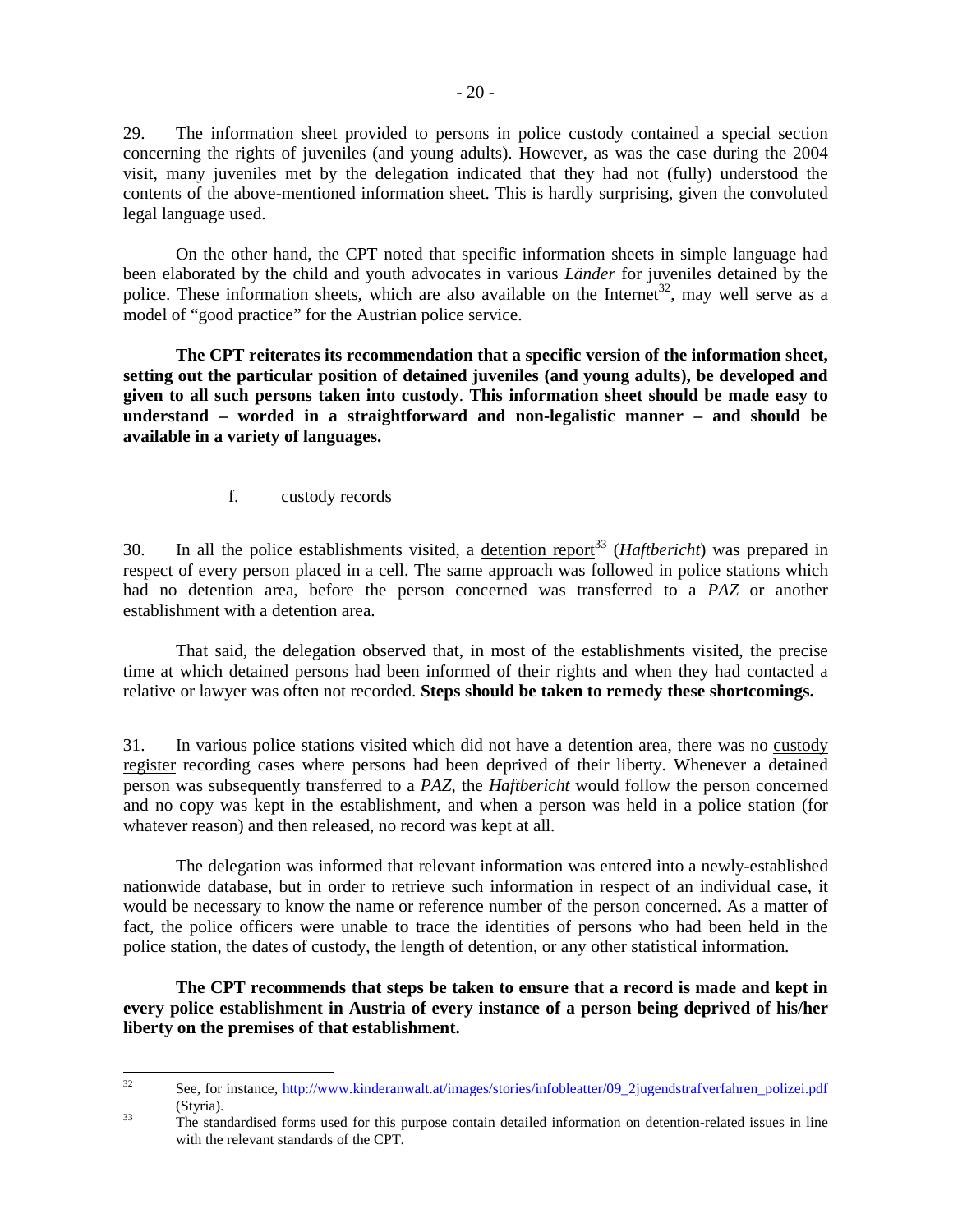### **5. Inspections of police establishments**

32. The CPT has repeatedly stressed that systems for the inspection of police detention facilities by an independent authority are capable of making an important contribution towards the prevention of ill-treatment (in addition, to ensuring satisfactory conditions of detention). To be fully effective, such a body should not only be independent from an organisational standpoint but also be perceived as such.

 On this point, the CPT has already expressed its misgivings about various aspects of the functioning of the Human Rights Advisory Board which undermine its independence and effectiveness<sup>34</sup>. Regrettably, the visit brought to light that no concrete steps had been taken to remedy the shortcomings identified in the report on the 2004 visit $^{35}$ .

 During the end-of-visit talks, the delegation was informed that the Austrian authorities had decided to set up a fully independent monitoring body under the auspices of the Office of Ombudspersons (*Volksanwaltschaft*), which will in future act as the National Preventive Mechanism under the Optional Protocol to the Convention against Torture<sup>36</sup> (OPCAT). The CPT **would like to receive more detailed information on this point.** 

### **6. Conditions of detention**

33. Conditions of detention in the regional police headquarters and police stations visited were on the whole satisfactory and do not call for any particular comments.

As regards the conditions of detention in *PAZ*, reference is made to the remarks and recommendations made in paragraphs 38 to 44.

 $34$ <sup>34</sup> See CPT/Inf (2005) 13, paragraph 20.<br><sup>35</sup> See CPT/Inf (2005) 13, paragraph 20.

 $\frac{35}{36}$  See CPT/Inf (2005) 13, paragraph 20.

Austria signed the OPCAT on 25 September 2003, but has not yet ratified it.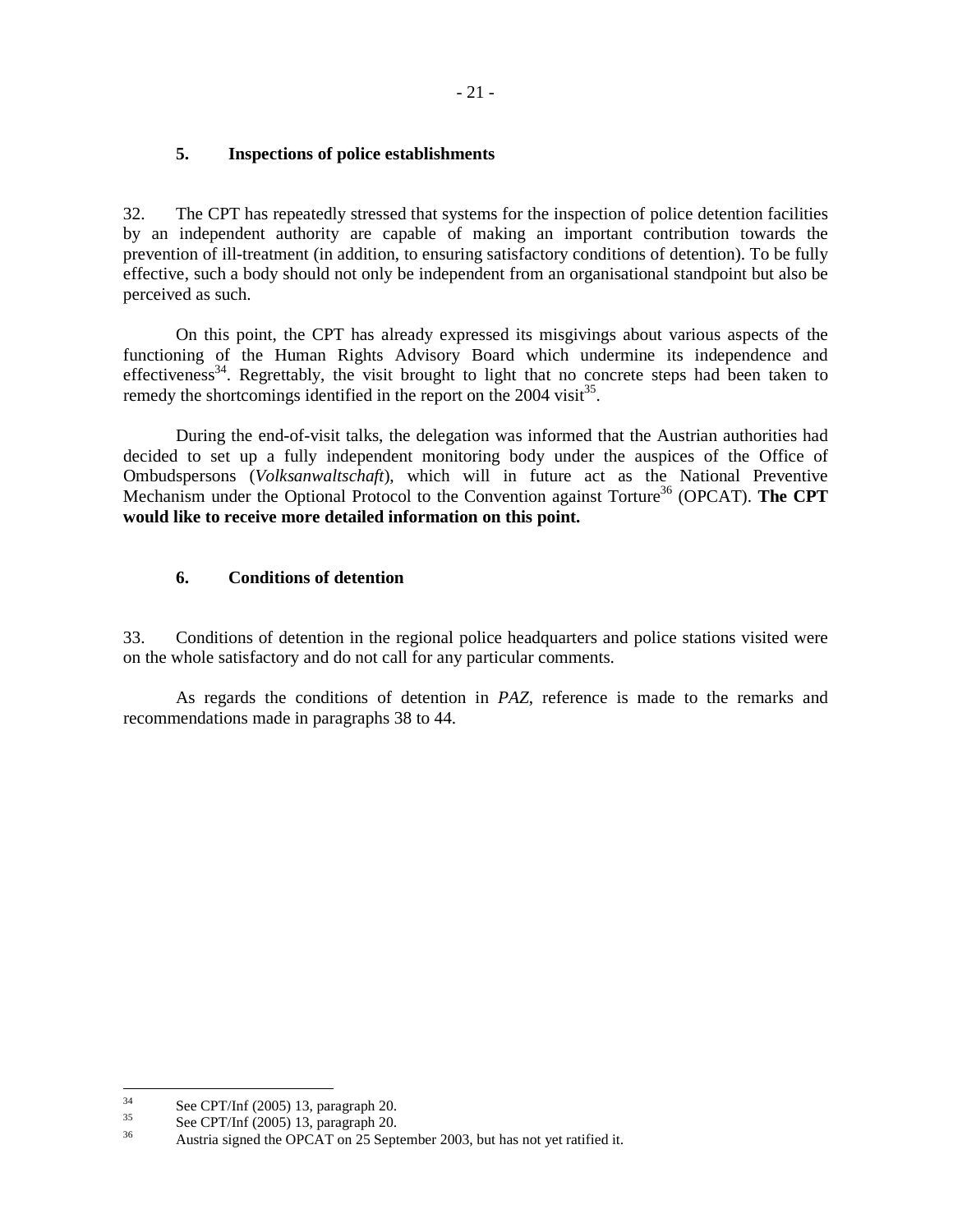## **B. Police detention centres (with particular emphasis on detention pending deportation -** *Schubhaft***)**

## **1. Preliminary remarks**

34. The delegation carried out follow-up visits to the *PAZ* in Innsbruck, Klagenfurt and Vienna-Hernalser Gürtel, while the *PAZ* in Wiener Neustadt was visited for the first time.

35. At the outset, it should be recalled that *PAZ* accommodate different categories of detainee, namely persons in police custody, administrative detainees and foreign nationals awaiting deportation. In all the establishments visited, the delegation mainly focussed on the last mentioned category.

36. The CPT has repeatedly expressed its misgivings regarding the long-standing practice in Austria of accommodating foreign nationals pending deportation in police establishments which are designed and staffed as holding facilities for criminal and administrative offenders. Clearly, these establishments have neither the material environment nor the human resources to cater adequately for foreign nationals who have applied for asylum or are awaiting deportation, or to offer a detention regime appropriate to the legal status of such persons.

 Persons detained under aliens legislation beyond the period of police custody should be accommodated in centres specifically designed for that purpose, offering material conditions and a regime appropriate for their legal situation, and staffed by suitably-qualified personnel.

 In this connection, the delegation was informed that the construction of a regional detention centre exclusively for foreigners in Leoben (Styria) would begin this year. This is indeed a positive development and a good opportunity to recruit specially trained staff (see paragraph 53).

## **The CPT would like to receive detailed information on the new detention centre (rough plan of the establishment, envisaged out-of-cell activities, etc.), as well as a timetable for the full implementation of the above-mentioned construction plan.**

37. Since the 2004 visit, the total number of immigration detainees in all 14 *PAZ* in Austria had significantly decreased. At the time of the 2009 visit, a total of 307 foreign nationals (including 16 adult women and 14 juveniles) were being held in *PAZ*.

 At the time of the visit, the *PAZ* in Innsbruck was accommodating 19 detainees (six immigration detainees and 13 administrative detainees; official capacity: 81 places), the *PAZ* in Klagenfurt 34 detainees (11 immigration detainees and 23 administrative detainees; official capacity: 75 places), the *PAZ* in Vienna-Hernalser Gürtel 171 detainees (165 immigration detainees<sup>37</sup> and 6 administrative detainees; official capacity: 299 places) and the *PAZ* in Wiener Neustadt 10 detainees (2 criminal suspects, 4 immigration detainees and 4 administrative detainees; capacity: 10 places).

 $37$ 

This number also included six foreign nationals held in police custody under aliens legislation.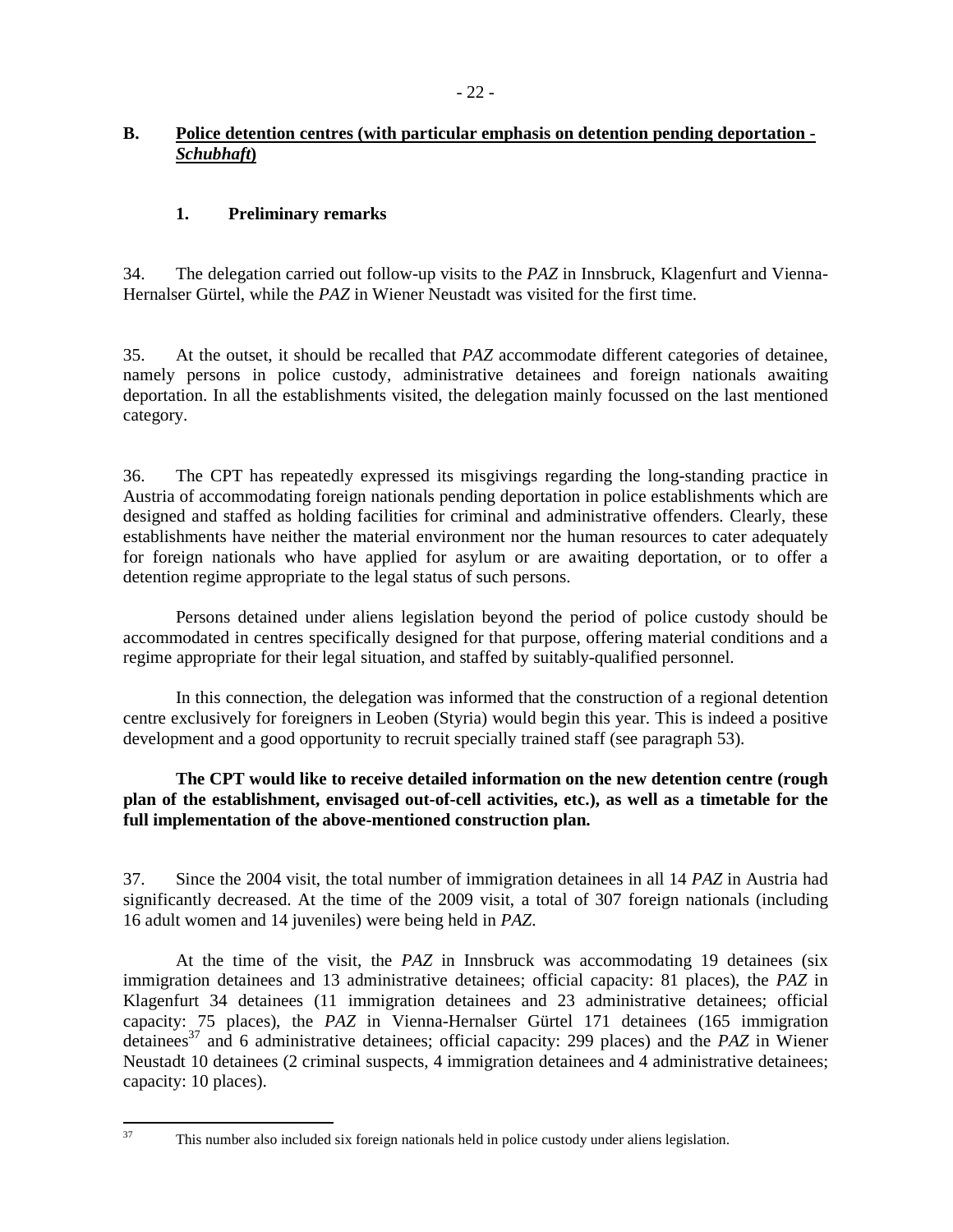### **2. Conditions of detention**

38. As regards the regime of foreign nationals held in *PAZ*, the situation varied from one establishment to another. It is praiseworthy that in the *PAZ* in Innsbruck, Klagenfurt and Wiener Neustadt, the vast majority of foreign nationals benefited from an open-door regime (*offene Station*) during the day. At the *PAZ* in Klagenfurt and Wiener Neustadt, foreign nationals could move freely within the detention area from the morning until 10 p.m., while at the *PAZ* in Innsbruck, cell doors remained open from 8 a.m. until 6 p.m.. In all three establishments, foreign nationals also had unlimited access to communal recreation rooms<sup>38</sup> (with television, table tennis or table football) during the day.

39. In contrast, the conditions under which foreign nationals were being held in the *PAZ* in Vienna-Hernalser Gürtel remain unacceptable. As was the case in 2004, foreign nationals were locked up in their cells for 23 hours every day, their only occupation being reading and playing board games. Access to television or radio, was a "privilege" for those who shared the cell with a detainee who had the financial means to purchase a television/radio set.

 The CPT noted that there are concrete plans to introduce in the near future an open door regime in a unit with 45 places on the ground floor of the *PAZ*; reportedly the cell doors will then be open all day and detainees will have access to a common room and a yard.

 Clearly, this can only be a first step in the right direction. It is a matter of grave concern that, also in the future, the great majority of foreign nationals detained in the *PAZ* in Vienna-Hernalser Gürtel are still likely to be held in closed conditions. The Committee wishes to stress once again that, for this category of detained person, the presumption should be in favour of an open regime; in principle, everyone should be placed in open conditions, any detainee who demonstrates unsuitability for the open regime being moved from the open units to more closed conditions. This precept also seems to be reflected in Section 5a of the Detention Regulation.

 **The CPT calls upon the Austrian authorities to implement an open regime throughout the** *PAZ* **in Vienna-Hernalser Gürtel without delay, if necessary by dividing the existing detention areas into smaller sections.** 

40. Despite the assurances given by the Austrian authorities in their response<sup>39</sup> to the report on the 2004 visit (and by the establishment's director after the arrival of the delegation) that all foreign nationals at the *PAZ* in Vienna-Hernalser Gürtel would benefit from two hours of outdoor exercise per day, all foreign nationals met by the delegation claimed that they could go outside for at most one hour day per day, and on occasion even less. **The CPT would like to receive the Austrian authorities' comments on this discrepancy.** 

 $38$  $^{38}$  At the *PAZ* in Innsbruck there was also an indoor sports room.

See CPT/Inf (2005) 14, page 18.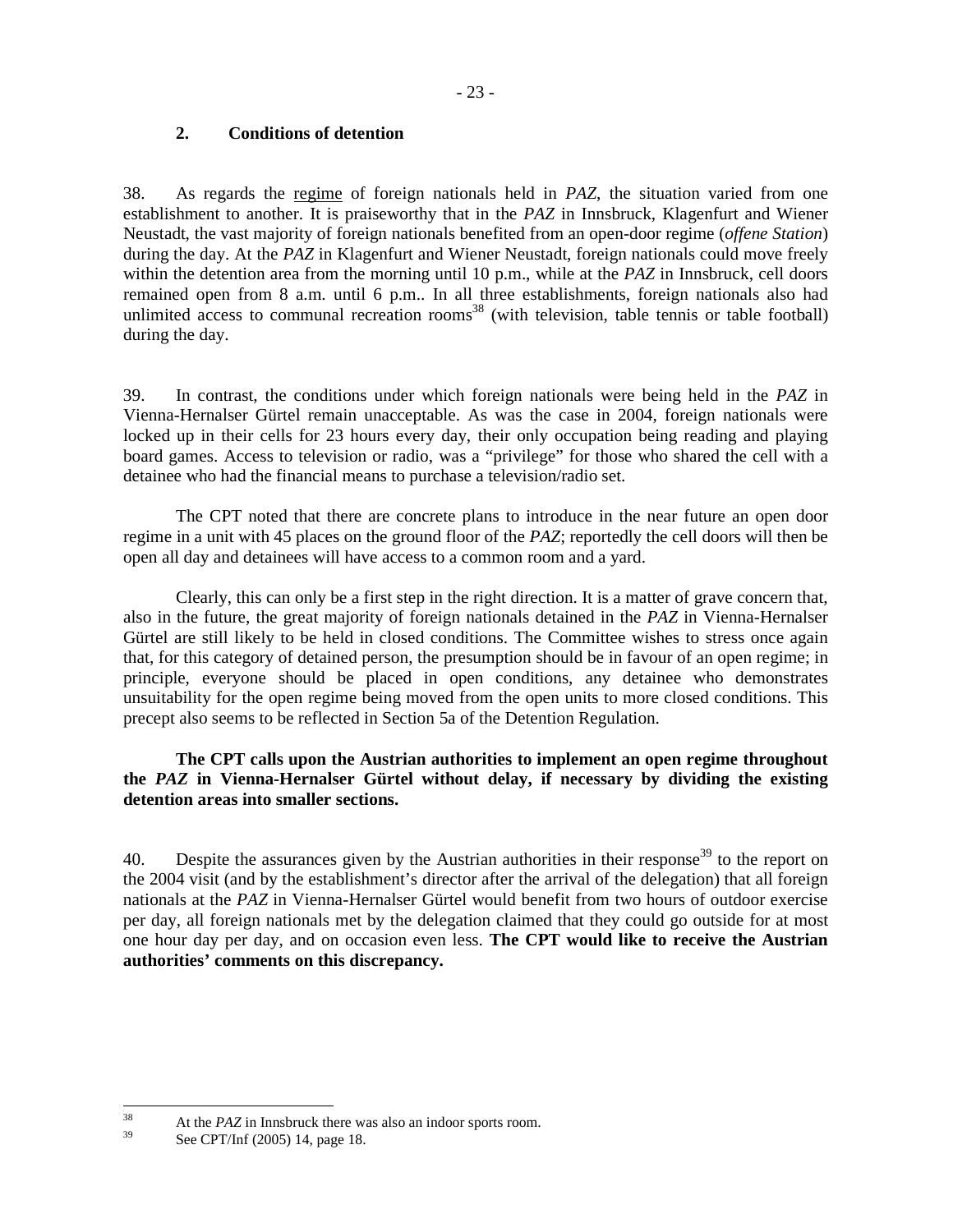41. At the *PAZ* in Vienna-Hernalser Gürtel, the delegation was informed that, as a matter of policy, the few jobs available (such as cleaning, painting or other basic maintenance work) were only allocated to administrative detainees (who were Austrian nationals). The explanation provided by the establishment's director as to why such jobs could not also be given to immigration detainees ("foreigners are not reliable enough") were not convincing. **The CPT recommends that the Austrian authorities review their policy of allocating work to detainees at the** *PAZ* **in Vienna-Hernalser Gürtel, with a view to offering work as far as possible also to foreign nationals (in particular, those who have already been detained for prolonged periods and have displayed good behaviour).** 

42. In contrast to all the other *PAZ* visited, hardly any reading material was available at the *PAZ* in Klagenfurt. The establishment's library was limited to religious books (such as the Bible and the Koran, in various languages). Whilst acknowledging the efforts made by the NGO representatives (*Schubhaftbetreuer*) to provide foreign nationals with print-outs from the Internet of newspaper articles in the relevant languages, **steps should be taken by the Austrian authorities to ensure that the** *PAZ* **in Klagenfurt is supplied with a wider range of reading material, in the languages most frequently spoken by immigration detainees.** 

43. Material conditions of the detention facilities were generally acceptable in all the *PAZ* visited.

 That said, **the detention areas at the** *PAZ* **in Vienna-Hernalser Gürtel were rather dingy and needed to be spruced up; this could also provide an opportunity to create some additional jobs for detainees** (see paragraph 41).

 Further, many complaints were once again received in several of the *PAZ* visited about the lack of personal hygiene products. Upon admission, foreign nationals usually received a basic toiletry kit free of charge. However, additional supplies apparently had to be purchased, which posed a problem for indigent foreign nationals detained for prolonged periods.

 **The CPT reiterates its recommendation that the Austrian authorities take steps to ensure that all detainees have adequate supplies of personal hygiene products throughout their stay at the** *PAZ* **visited and, where appropriate, in other** *PAZ* **in Austria.** 

44. At the *PAZ* in Klagenfurt, the delegation observed that none of the cells were equipped with electric sockets. Consequently, detainees subject to the "closed regime" (see paragraph 38) were not able to have a television set or radio in their cell. **Steps should be taken to remedy this shortcoming.**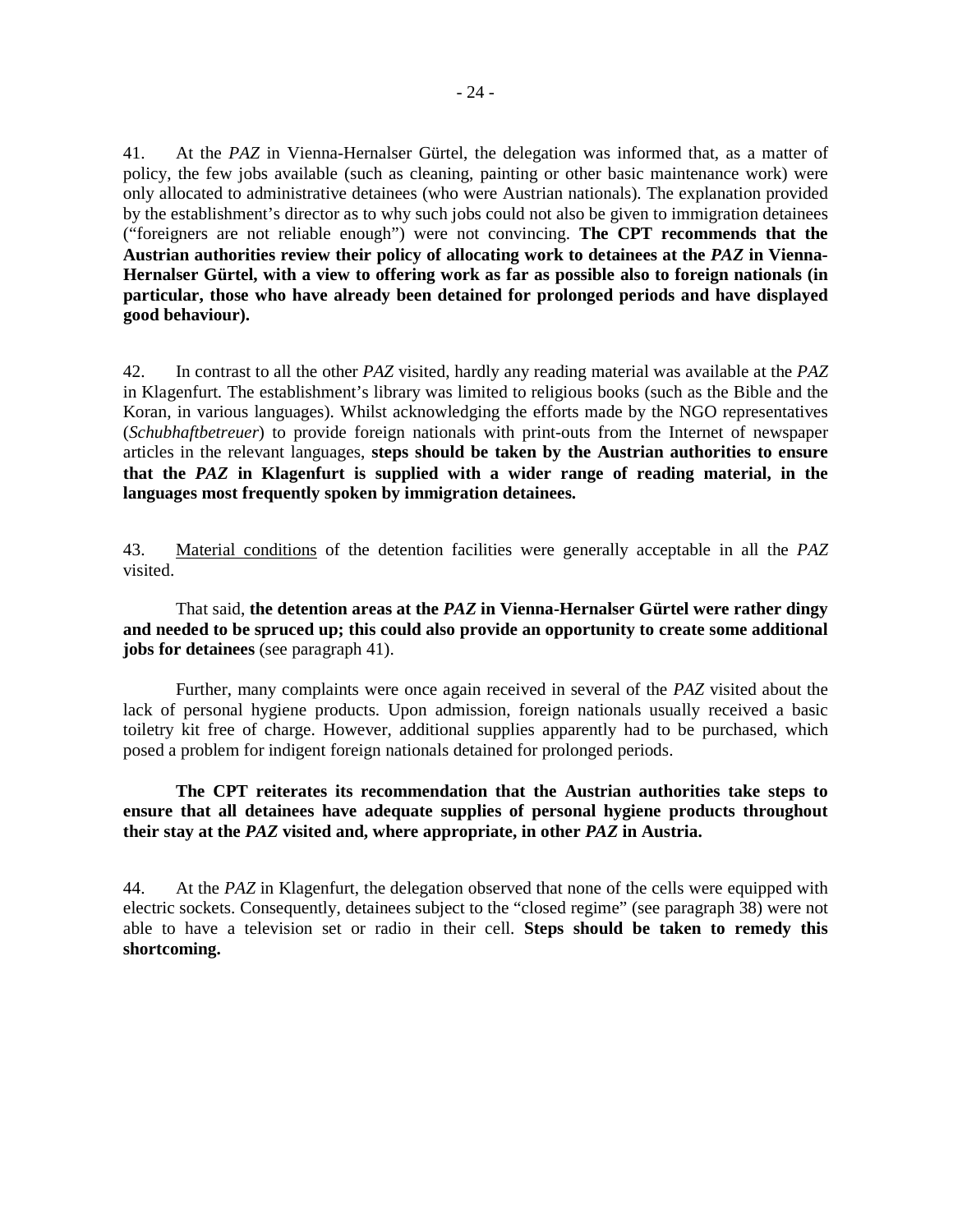#### **3. Health care**

45. Regrettably, major shortcomings regarding the health-care services were found by the delegation in all the *PAZ* visited.

 At the *PAZ* in Vienna-Hernalser Gürtel, the presence of a nurse for two hours per day was clearly insufficient for an establishment of such a capacity. The delegation was informed of plans to introduce 24-hour cover by a qualified nurse. This is a welcome development. **The CPT recommends that its long-standing recommendation on this subject be implemented as a matter of priority.**

 As regards the other *PAZ* visited, which usually accommodated much smaller numbers of detainees, **it would be desirable that the current system of delegating nursing functions to police officers with basic first-aid training be discontinued. Instead, regular visits by a qualified nurse should be arranged, the length of time depending on the needs. The nurse could then also be responsible for the distribution of medicines.**

46. In all the establishments visited, newly-arrived detainees were subjected to a medical screening by a police doctor within 24 hours, and no delays were observed regarding access of detainees to general or specialist health care (including psychiatric care).

 However, there was no systematic screening for transmissible diseases other than tuberculosis. Further, the delegation heard numerous complaints that medical examinations and/or consultations were brief, superficial and that, in some cases, the doctors and/or medical orderlies displayed a disrespectful attitude towards foreign nationals $40$ .

47. Medical records were often very succinct, or (in particular at the *PAZ* in Klagenfurt) even lacking essential information<sup>41</sup>. When foreign nationals arrived in the establishment with injuries, the latter were usually properly recorded. However, in several cases, the medical file contained no information on the statements made by the person concerned or the doctor's conclusions.

48. Doctors appeared to be very reluctant to call upon the services of a professional interpreter. Admittedly, standardised medical questionnaires are now available in more than 50 languages; however, for a proper medical examination to be carried out it may still be necessary to use the services of an interpreter if the doctor does not speak the language of the detainee concerned $42$ . Relying on the services of other detainees or on NGO representatives (*Schubhaftbetreuer*) is not an adequate alternative.

 $40<sup>2</sup>$ <sup>40</sup> By way of example, at the *PAZ* in Klagenfurt, the delegation itself observed the doctor interviewing a female immigration detainee (in the presence of an officer and while the door to the corridor was open). In spite of the cold outside, the windows were open, and the doctor was standing in front of the woman, without taking off his winter coat. Clearly, the temperature in the room was far too low for a physical examination.

<sup>&</sup>lt;sup>41</sup> For instance, in the case of one foreign national who had been on hunger strike on several occasions, no mention was made of the hunger strikes in the medical file of the detainee concerned.

<sup>&</sup>lt;sup>42</sup> This is all the more important for psychiatric consultations.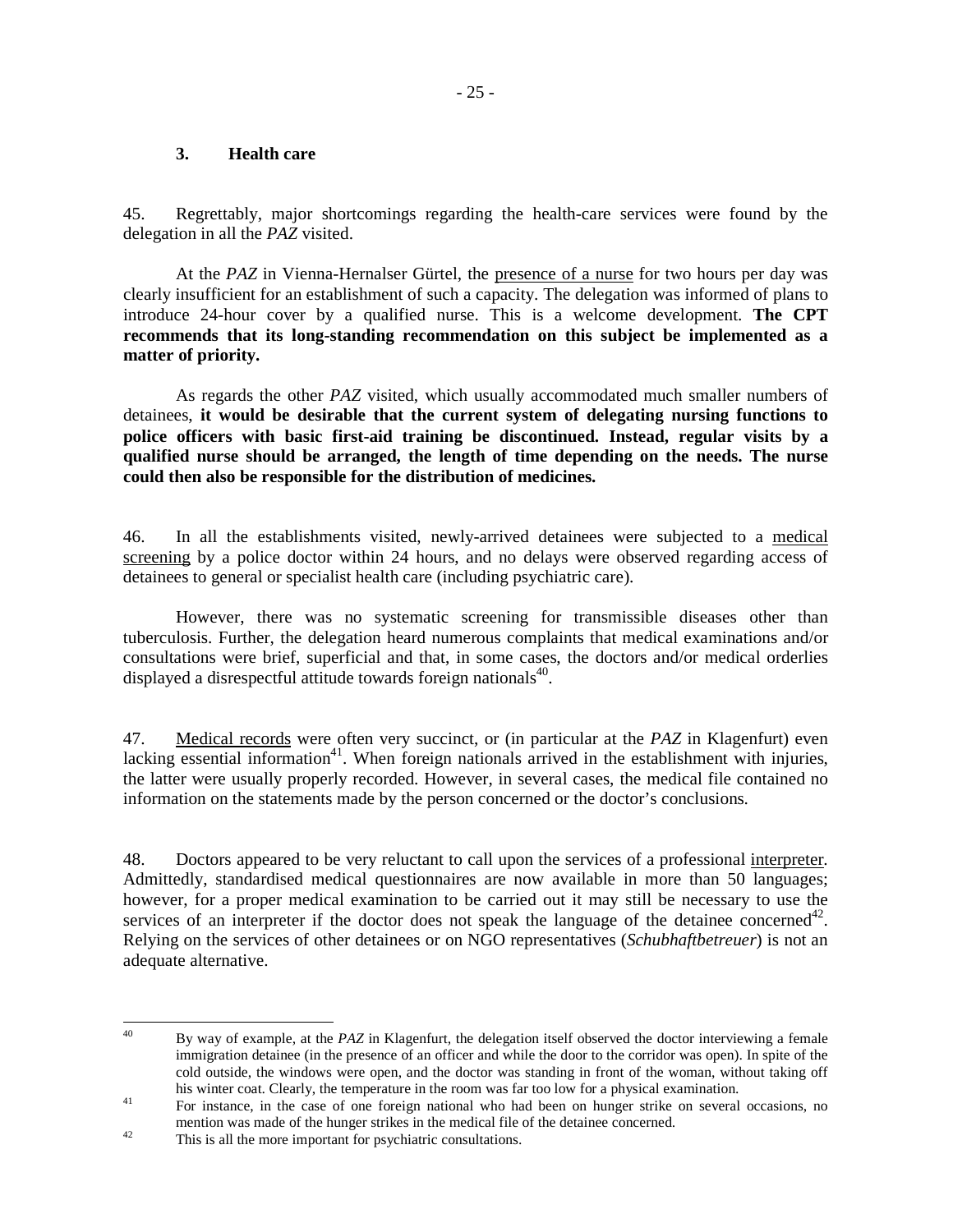49. Another problem is the lack of medical confidentiality in all the *PAZ* visited (police officers were usually present during medical consultations/examinations, and medical records were often accessible to police officers), despite the specific recommendations made by the Committee in previous visit reports.

50. The CPT welcomes the general trend observed in most of the establishments visited of no longer placing detainees on hunger strike in a segregation cell. However, such placements still occurred at the *PAZ* in Klagenfurt. Further, at the *PAZ* in Klagenfurt, the care for detainees on hunger strike appeared to be inadequate. In particular, medical supervision was often minimal, and the detainees concerned were not always informed of the possible consequences or risks involved.

51. More generally, the CPT has serious misgivings regarding the dual role of police doctors as treating doctor and public health doctor (*Amtsarzt*) in all *PAZ* in Austria. The potential risk of conflict of interest is evident if it is the duty of a treating doctor also to determine whether a detainee is fit for detention (including in the context of hunger strikes) or even for deportation, and to record and assess injuries which may have been the result of police ill-treatment. Indeed, many foreign nationals met by the delegation stated that they did not trust the police doctor. In order to illustrate the detrimental effects this situation can have, the following cases may serve as examples: several detainees indicated that they had refrained from informing the doctor of injuries they had sustained as a result of ill-treatment by police officers. One detainee met by the delegation said that he had not informed the police doctor of his drug addiction for confidentiality reasons and because of the "possible consequences".

52. **In the light of the above, the CPT recommends that the Austrian authorities conduct a thorough review of the health-care services in all** *PAZ* **in Austria. In particular, steps should be taken to ensure that:** 

- **newly-admitted detainees are systematically offered a screening for transmissible diseases (in addition to an X-ray);**
- the record drawn up after a medical examination of a detainee, whether newly-arrived or **not, contains:** 
	- **(i) a full account of objective medical findings based on a thorough examination;**
	- **(ii) a full account of statements made by the detainee concerned which are relevant to the medical examination, including any allegations of ill-treatment made by him/her;**
	- **(iii) the doctor's conclusions in the light of (i) and (ii). In his/her conclusions, the doctor should indicate the degree of consistency between any allegations made and the objective medical findings;**
- **the above-mentioned record is made available to the detainee;**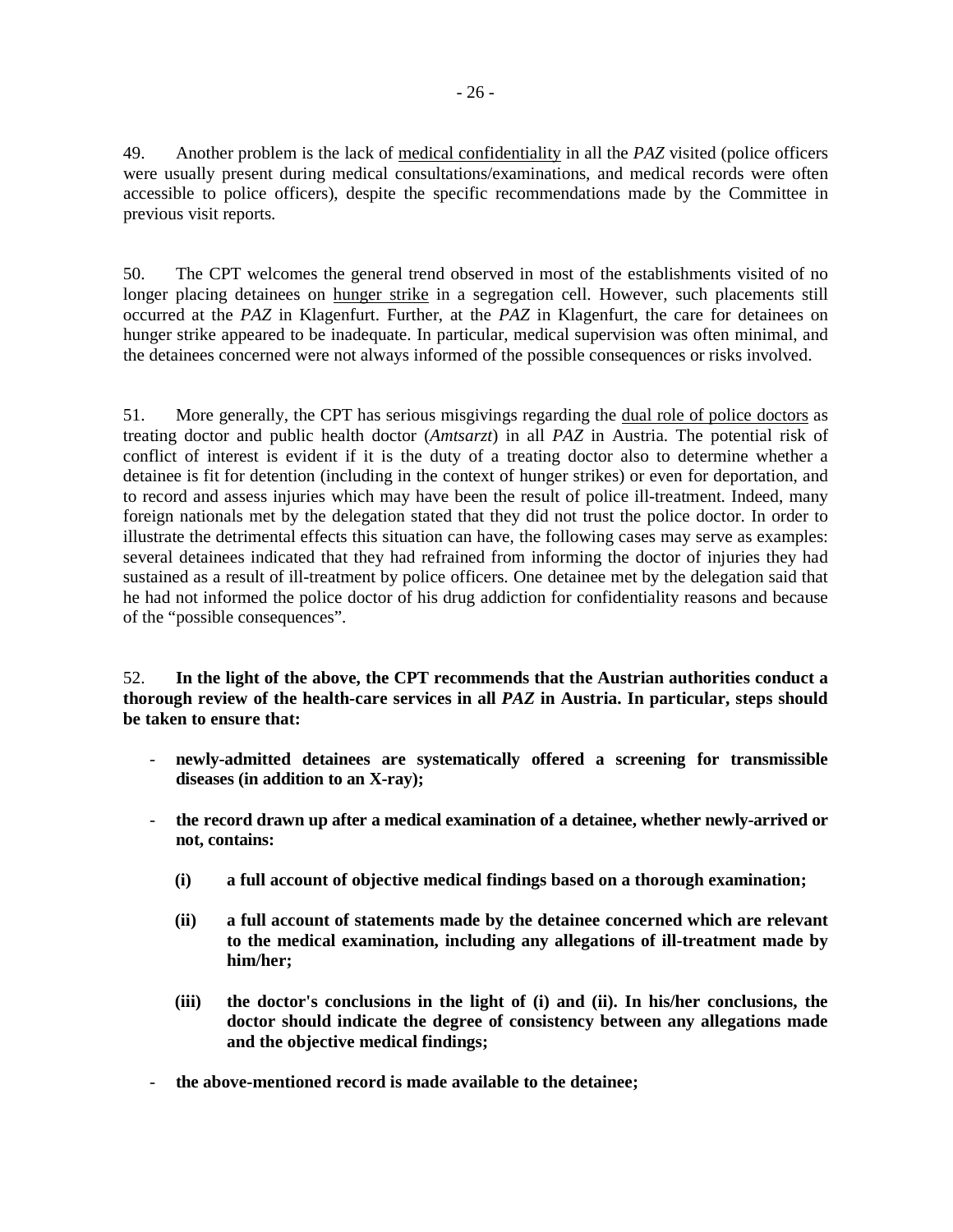- **whenever doctors are unable to communicate with detainees during medical examinations/consultations due to language problems, the persons concerned benefit from the services of a professional interpreter;**
- medical confidentiality is observed in the same way as in the outside community; in **particular, all medical examinations should be conducted out of the hearing and – unless the doctor concerned requests otherwise in a particular case – out of sight of police officers; detainees' files should not be accessible to non-medical staff but should be the responsibility of the doctor.**

 Further, **the Committee recommends that the current system be revised so as to ensure as soon as possible in all** *PAZ* **the regular presence of doctors who are independent of the police.** 

#### **4. Staff**

53. Whilst acknowledging the efforts made by the Austrian authorities to provide in-service training seminars on a bi-annual basis, staff working in *PAZ* had received little specialised training to perform custodial work. The regular presence of NGO representatives (*Schubhaftbetreuer*), who work in *PAZ* on a contractual basis, is certainly beneficial, but it should not be regarded as a substitute for human contact by staff (as seemed to be the case to a large extent in the *PAZ* visited). There is also a question of the degree of independence of *Schubhaftbetreuer* who had a role in informing management about potentially problematic individuals or situations.

 Given the specific type of work involved, **staff responsible for the custody of immigration detainees (and administrative detainees) should be in a different and separate service from law enforcement officials and receive specialised training (more akin to prison service training). Clearly, additional language training constitutes an essential component.**

54. At the *PAZ* in Vienna-Hernalser Gürtel, the delegation observed instances where certain administrative detainees were telling immigration detainees what to do and ordering them about as if they were the member of staff on the wing, and staff manifestly tolerated such situations. This is not acceptable. **Appropriate steps should be taken to avoid a repetition of such situations in future.**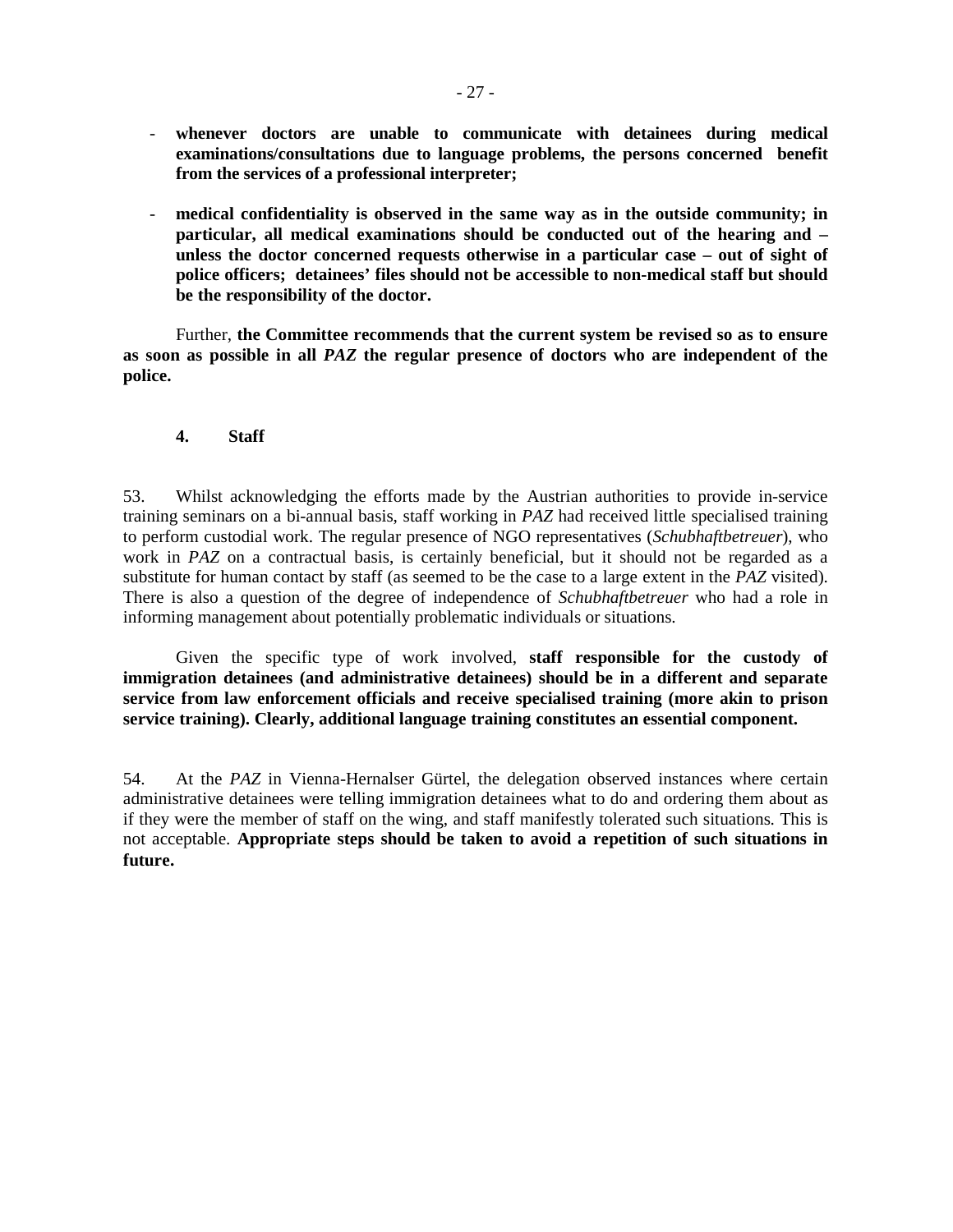55. The CPT welcomes the fact that, in 2008, the management of the *PAZ* in Vienna-Hernalser Gürtel decided to double the visit entitlement for immigration detainees from one to two half-hour visits per week<sup>43</sup>. It would be desirable that the same approach be followed in all other *PAZ* in **Austria.** 

56. That said, it is regrettable that, in all the *PAZ* visited, foreign nationals were allowed to receive visits from relatives and friends only under closed conditions (i.e. with a glass partition) $44$ , despite the specific recommendation made by the Committee after the 2004 visit.

 The CPT wishes to stress once again that, for this category of detained person, the presumption should be in favour of open visits. The rule should be that foreign nationals are allowed to have visits under open conditions, and closed visits behind a screen should be limited to exceptional cases. **The Committee reiterates its recommendation that the visiting facilities at the** *PAZ* **visited and, where appropriate, in other** *PAZ* **in Austria, be modified, in order to ensure that visits take place, as a rule, under more open conditions.**

57. The frequency of detainees' access to the telephone largely depended on their detention regime. While foreign nationals held in open units could use the telephone every day (provided that they had the money to purchase phone cards), those detainees who were subject to the closed regime at the *PAZ* in Innsbruck and Klagenfurt could make a telephone call only once or twice a week<sup>45</sup>. Such a state of affairs is not satisfactory.

 **The CPT invites the Austrian authorities to increase the entitlement to telephone calls for foreign nationals subject to the closed regime at the** *PAZ* **in Innsbruck and Klagenfurt and, where appropriate, in other** *PAZ* **in Austria.** 

58. At the *PAZ* in Vienna-Hernalser Gürtel, a number of complaints were received about difficulties in making telephone calls, due to the fact that only two telephones were available in the entire establishment. **Steps should be taken to remedy this shortcoming.** 

 $43$ <sup>43</sup> Section 21, paragraph 2a, of the Detention Regulation (*Anhalteordnung*) stipulates that the frequency and duration of visits for immigration detainees should, as far as possible from an organisational standpoint, exceed the general visit entitlement of one half-hour visit per week.

<sup>&</sup>lt;sup>44</sup> Open visits could only take place with lawyers and NGO representatives.<br> $\frac{45}{45}$  At the *PAZ* in Vienna Hermelese Gijttel, fonsion nationals were allowed

<sup>45</sup> At the *PAZ* in Vienna-Hernalser Gürtel, foreign nationals were allowed to make three telephone calls per week.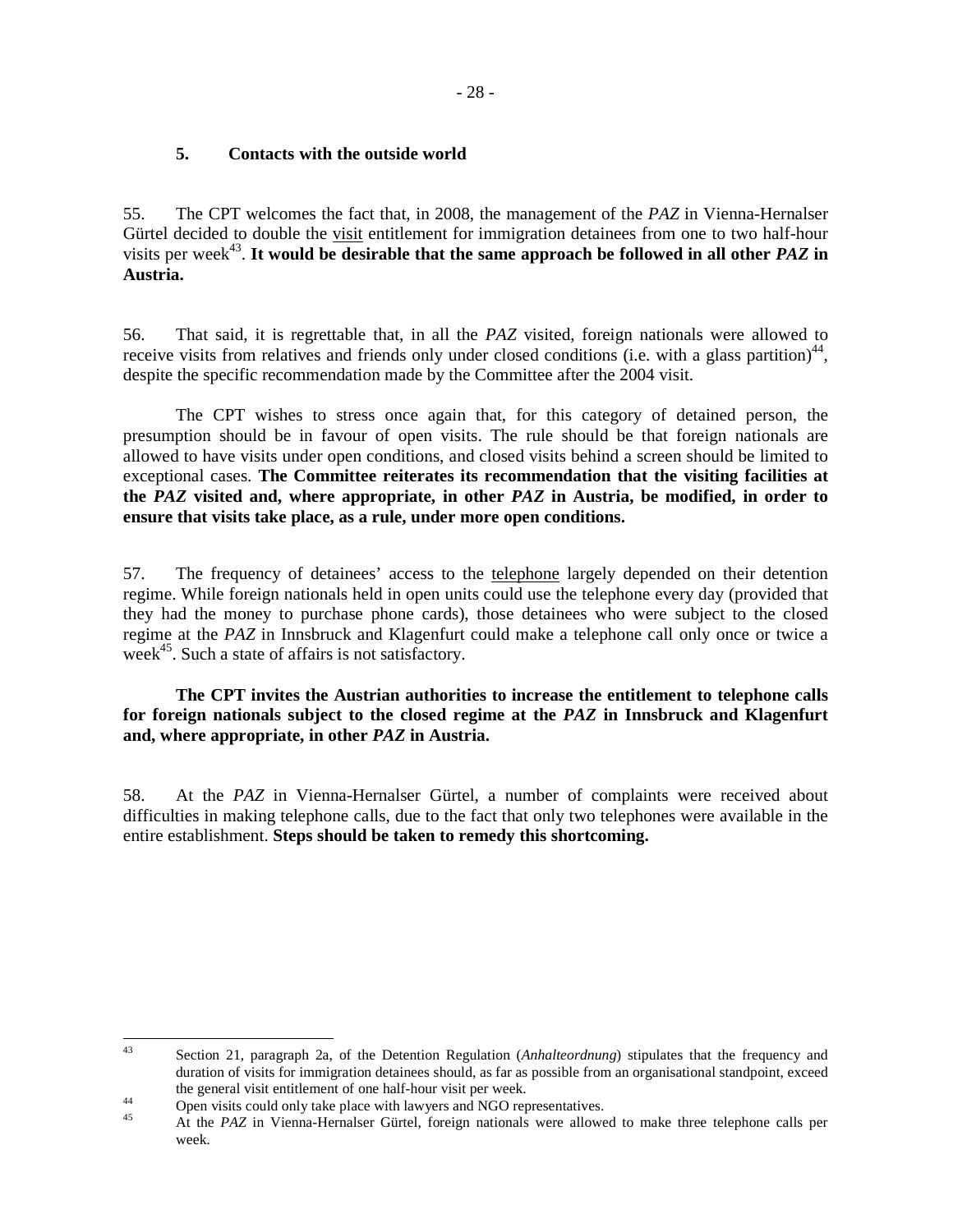### **6. Segregation cells**

59. The CPT has serious misgivings about the design of two segregation cells at the *PAZ* in Klagenfurt. In both cells, the rather large windows were fully covered "for security reasons" with metal shutters (in black) so that access to natural light was totally obstructed. The larger cell (equipped with two foam mattresses placed on the floor and a floor toilet) was not even partially partitioned, despite the fact that the cell could be used for two persons at a time. In the smaller cell (equipped with one foam mattress and a floor toilet), walls were painted dark grey, which created an even more oppressive atmosphere.

 Further, the delegation noted that detainees placed in a segregation cell were not allowed to take outdoor exercise.

60. The *PAZ* in Wiener Neustadt also had a segregation cell with CCTV, the material conditions of which were on the whole adequate. However, as at the *PAZ* in Klagenfurt, no register was kept in the establishment for the use of the cell.

61. **The CPT recommends that the Austrian authorities take steps to ensure that at the**  *PAZ* **in Klagenfurt:** 

- **conditions in the segregation cells are improved, in the light of the above remarks made in paragraph 59;**
- **detained persons placed in segregation cells are guaranteed at least one hour of outdoor exercise per day.**

 Further, **the Committee recommends that, at the** *PAZ* **in Klagenfurt and Wiener Neustadt, a separate register be established for the use of the segregation cells, setting out the full details of the persons held in them: date and time of entering and leaving, grounds for placement, etc.** 

## **7. Information and assistance to foreign nationals**

62. In all the *PAZ* visited, newly-arrived foreign nationals were informed upon admission of the internal rules. For this purpose, the full text of the Detention Regulation (*Anhaltordnung*) was made available in a variety of languages. In addition, a short version of the Detention Regulation was posted in the most-frequently spoken languages on the units.

 That said, it is a matter of grave concern that the great majority of foreign nationals met by the delegation appeared to be unaware of their legal situation and the procedures applied to them. In particular, many foreign nationals had little or no knowledge about the decisions on their expulsion and subsequent detention, or about the existing legal remedies to challenge such decisions. Consulting a lawyer outside the establishment remained a rather theoretical option, since most foreign nationals had no financial means to pay for a lawyer.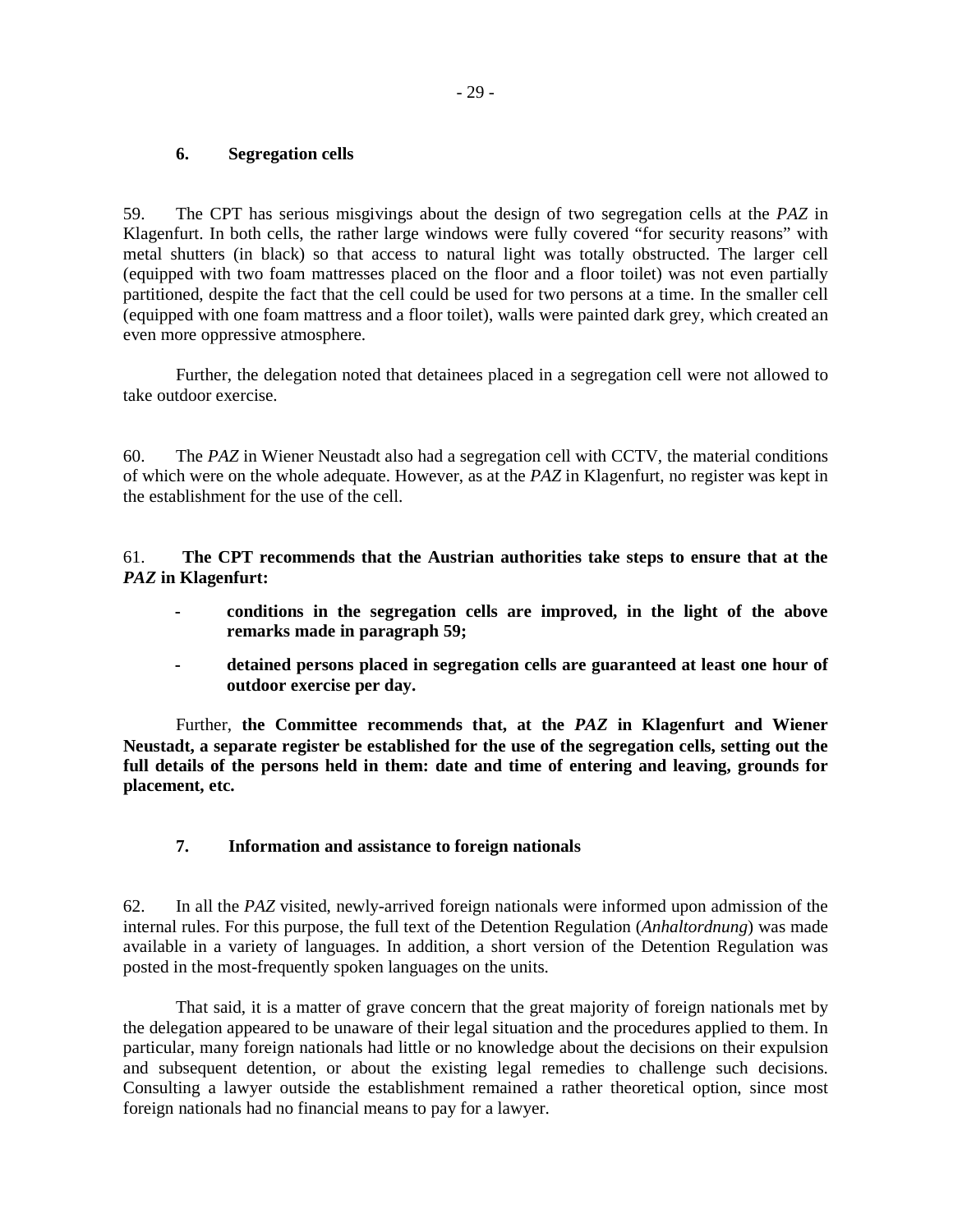Admittedly, NGO representatives worked as counsellors (*Schubhaftbetreuer*) in all *PAZ* under a contract with the Federal Ministry of the Interior. However, the assistance provided by them was mainly limited to social matters or "return" issues (if foreign nationals decided to leave Austria on a voluntary basis).

 **The CPT recommends that the Austrian authorities take the necessary steps to ensure that all foreign nationals detained under aliens legislation are effectively able to benefit from legal counselling and, if necessary, legal representation. For indigent foreign nationals these services should be provided free of charge.** 

 In addition, **steps should be taken to ensure that foreign nationals receive a written translation in their own language of the conclusions (***Spruch***) of decisions of the aliens police, as well as information on the modalities and deadlines to appeal against such decisions (***Rechtsmittelbelehrung***).** 

#### **8. Detention review procedures**

63. Immigration detainees are entitled to challenge the lawfulness of their detention before the Independent Administrative Senate<sup>46</sup> (*Unabhängige Verwaltungssenat – UVS*). Decisions on such appeals have to be taken by a single member of the UVS within one week $47$ . Before taking a decision, the relevant member of the *UVS* may hear in person the foreign national concerned. However, as far as the delegation could ascertain, such hearings were in practice carried out only rarely. **In the CPT's view, immigration detainees who have lodged an appeal against their detention should, as a rule, be heard in person by the** *UVS***. This will also provide an opportunity for them to lodge a complaint in case they have been the subject of police ill-treatment.** 

64. According to the relevant legislation<sup>48</sup>, the need for continued detention shall be reviewed  $ex$ *officio* by the UVS after six months and, subsequently, every eight weeks. In the CPT's opinion, an initial waiting period of six months until the first *ex officio* review by the *UVS* appears to be unreasonably long. **The Committee invites the Austrian authorities to shorten this period.**

 $46$ The *UVS* is a quasi-judicial body composed of officials and judges, which meets the critria of a "tribunal" under Article 6 of the European Convention of Human Rights.

<sup>&</sup>lt;sup>47</sup> Section 82 of the Aliens Police Law.<br><sup>48</sup> Section 80 gaugement 6 of the Aliens

Section 80, paragraph 6, of the Aliens Police Law.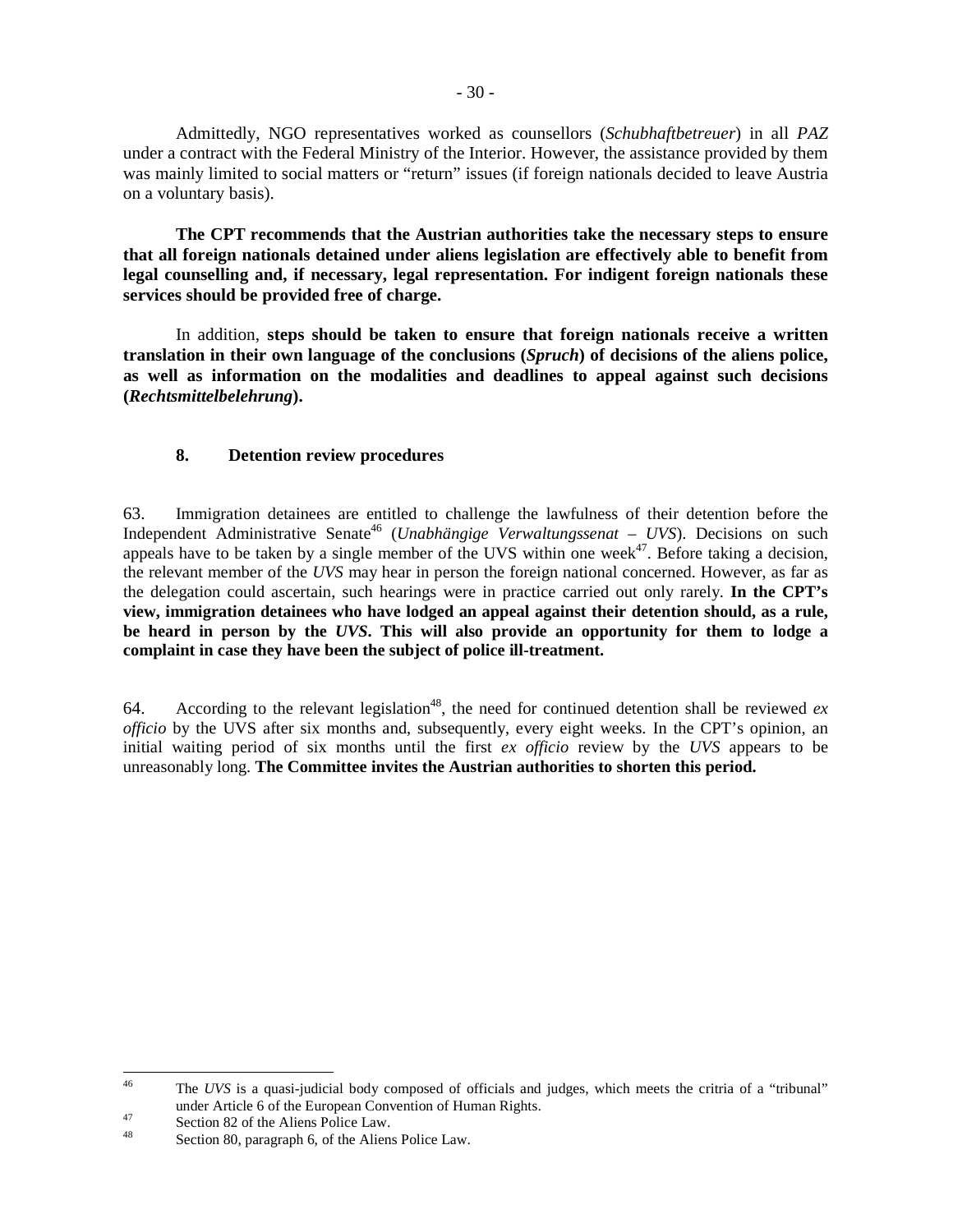### **C. Prisons**

### **1. Preliminary remarks**

65. The CPT's delegation carried out full visits to Gerasdorf Prison for Juveniles and Innsbruck Prison, and a follow-up visit to Vienna-Josefstadt Prison (where it focussed on the situation of juveniles). In addition, the delegation went to Klagenfurt and Linz Prisons in order to interview newly-arrived remand prisoners and to assess the conditions of detention of juvenile prisoners.

66. *Gerasdorf Juvenile Prison*, opened in 1970, is the only establishment in Austria for male sentenced juveniles and young adults. With an official capacity of 122 places, it was holding 115 sentenced prisoners at the time of the visit, including 31 juveniles (aged between 14 and 18), 77 young adults (aged between 18 and 21) and seven adults (aged between  $21$  and  $27^{49}$ ). About 30% of the inmates were foreign nationals.

*Innsbruck Prison* was built in 1967 and is located in a wooded area in the suburbs of the city. The prison comprises several buildings; the main four-storey building underwent major renovation in 2000, which was followed by the construction of new prisoner accommodation buildings. The establishment accommodates remand prisoners and prisoners serving sentences of up to five years. At the time of the visit, it was operating slightly above its official capacity of 473 places, with a total of 495 prisoners (including  $24$  women<sup>50</sup> and 15 male juveniles), approximately one-third of them on remand. About 35% of the prisoners were foreign nationals, originating from more than 35 different countries.

*Vienna-Josefstadt Prison* had been visited on previous occasions by the CPT, most recently in 2004 $^{51}$ . With an official capacity of 990, the prison was accommodating 1130 inmates at the time of the visit. Of them, 79 were juveniles (including 4 females).

67. The overall prison population has been on the decline since the 2004 visit to Austria, and stood at a little over 8,000 at the beginning of 2009. At the same time, the official capacity of Austrian prisons has been increased from 8,074 to 8,501 places. The delegation was informed that the reduction of the prison population was the result of various legislative measures that had been taken in the recent past (so-called "*Haftentlastungspaket*"). In particular, the waiting period for conditional release had been reduced from 2/3 to half of the prison term and the possibilities for imposing non-custodial sanctions (such as community service) on fine defaulters had been enhanced. In addition, due to the introduction of stricter rules for the imposition of remand detention, the number of remand prisoners had decreased by 25%.

The CPT welcomes these developments.

<sup>49</sup> <sup>49</sup> Pursuant to Section 55, paragraph 3, of the *JGG*, placement in a regime for young adults may be extended, in exceptional circumstances, up to the age of 27.

<sup>&</sup>lt;sup>50</sup> The prison also had a mother-and-child unit (for up to two female prisoners).<br>
See CDT/Lef (2005) 12, negaggerals 84 to 100.

See CPT/Inf (2005) 13, paragraphs 84 to 109.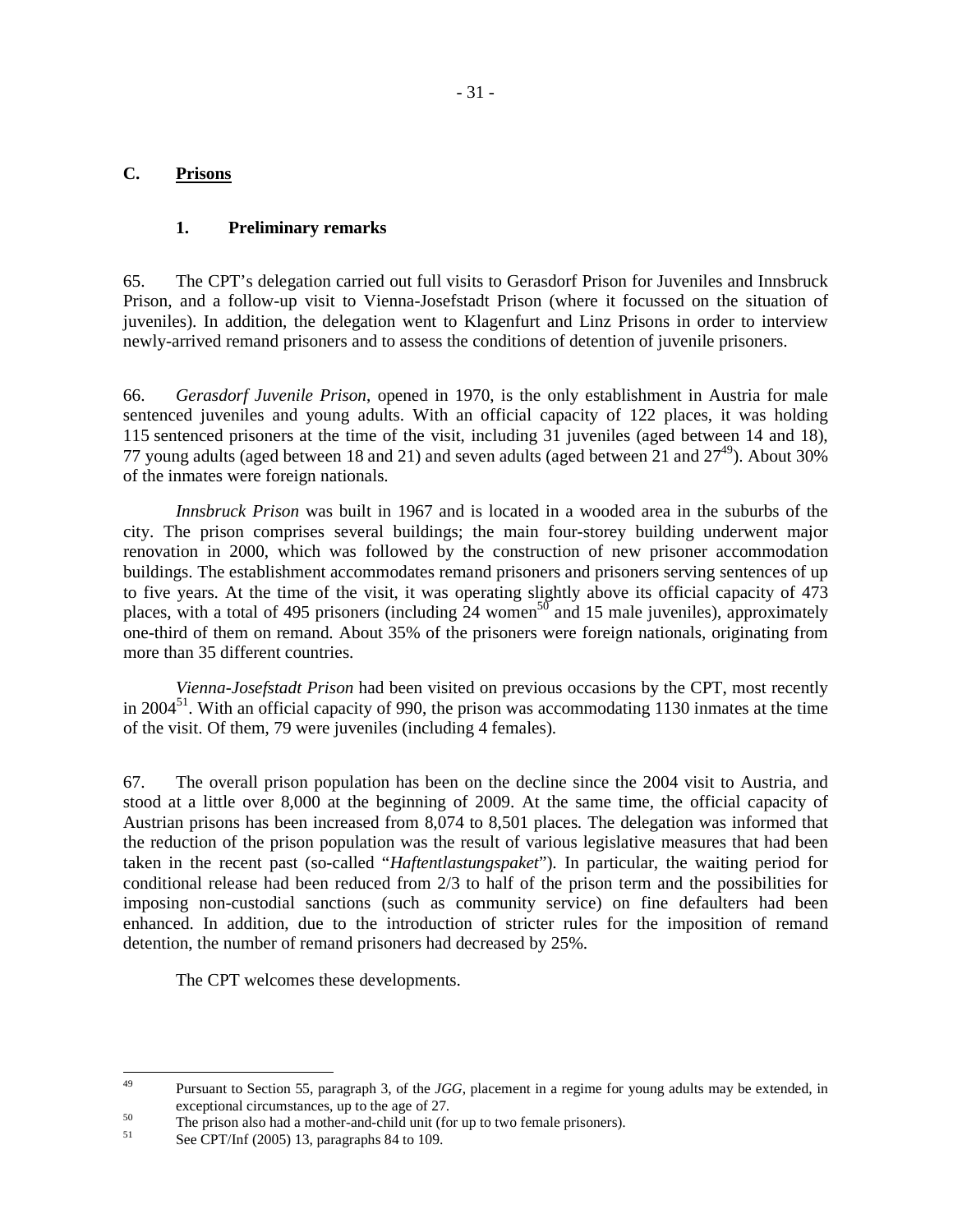68. The delegation was also informed that a pilot project on electronic surveillance of released prisoners had been introduced in 2008 and that a review of the effectiveness of the system was about to be finalised. **The CPT would like to receive more detailed information on this matter.** 

### **2. Ill-treatment**

52

69. No allegations of physical ill-treatment by staff were received in any of the establishments visited. On the contrary, many prisoners underlined the correct attitude and behaviour of the staff towards prisoners.

70. That said, a number of allegations of inter-prisoner violence were received at Innsbruck and Vienna-Josefstadt Prisons.

 Addressing the phenomenon of inter-prisoner violence requires that prison staff be alert to signs of trouble and both resolved and properly trained to intervene when necessary. It is also obvious that an effective strategy to tackle inter-prisoner violence requires that prison staff be placed in a position to exercise their authority in an appropriate manner. Consequently, the level of staffing must be sufficient (including at night-time) to enable prison officers to supervise adequately the activities of prisoners and support each other effectively in the exercise of their tasks. Both initial and ongoing training programmes for staff of all grades must address the issue of managing inter-prisoner violence.

 In general, the delegation gained the impression that efforts were being made in both establishments to prevent incidents of inter-prisoner violence and to react in a prompt and proportionate manner whenever such instances occurred<sup>52</sup>.

 However, the efforts made were considerably jeopardised by the absence of staff on the units, especially during the very long night-shifts (see paragraph 71).

- 32 -

The delegation also noted that prisoners who sustained injuries were immediately referred to medical personnel and, unless these appeared to be related to work or sports activities, the contents of the medical report were systematically communicated to the competent public prosecutor.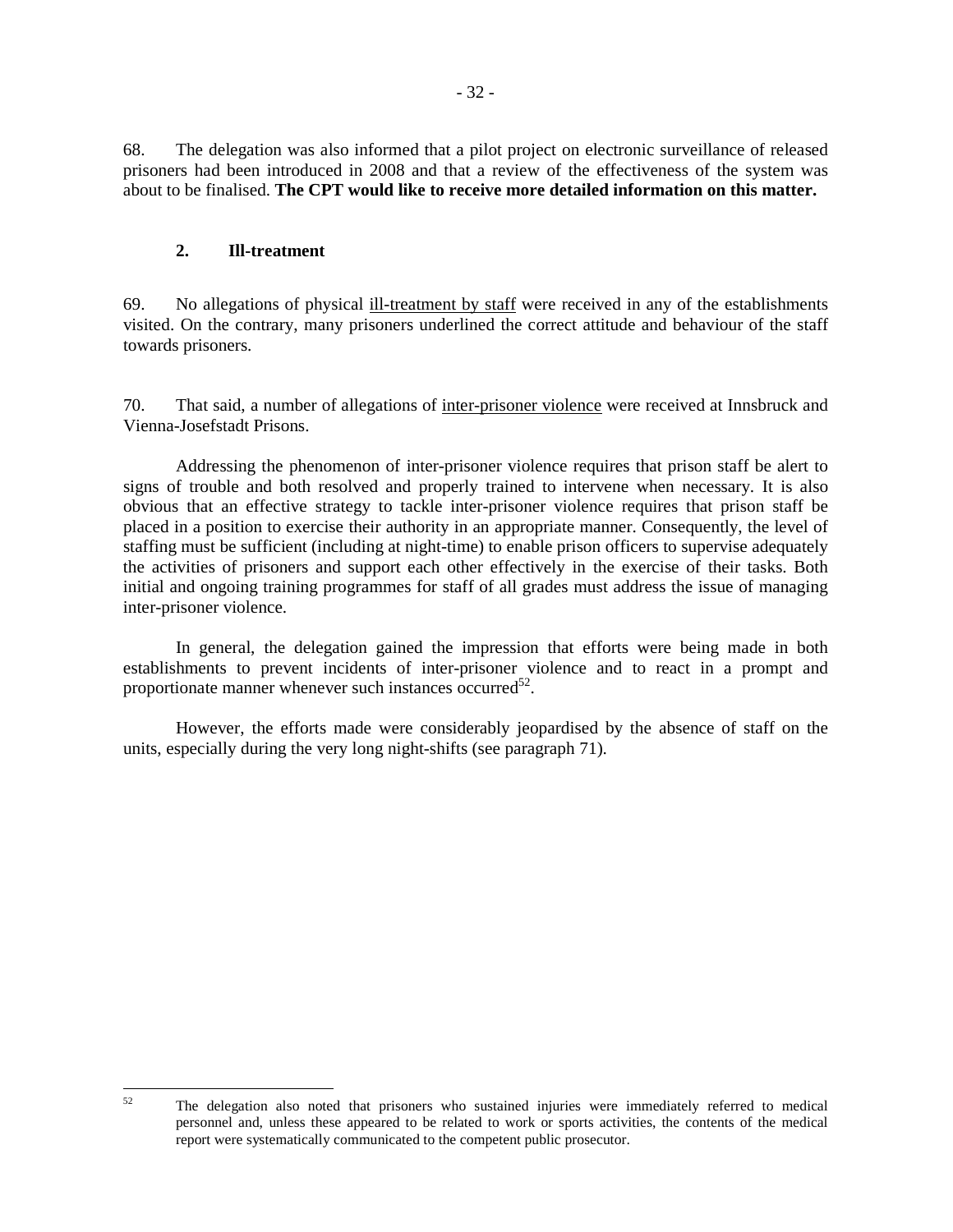#### **3. Staff-related issues**

71. The CPT must express its serious concerns about the staffing situation observed at *Innsbruck and Vienna-Josefstadt Prisons*. In both establishments, the night-shifts of prison officers started at 2.30 or 3 p.m. on Mondays to Thursdays (and at noon on Fridays and at weekends). Thereafter until the next morning, the prisons were staffed by a small, mobile team of officers, based at a central control office, while all prisoners remained locked up in their cells during these extended night-shifts. Such a shift system and the resultant shortage of staff in the prisoner accommodation areas negatively affected the prisoners' quality of life, and more particularly, the quality and level of activities provided to prisoners and their access to these activities. Moreover, the delegation observed that interaction between staff and inmates in those prisons was reduced to a minimum.

 At Vienna-Josefstadt Prison, the CPT noted that, following the 2004 visit, provision had been made for additional staff, with a view to improving the regime for juveniles and young adults. However, subsequent staff cuts had reduced the staffing levels at the time of the 2009 visit to below that observed by the CPT in  $2004^{53}$ , while at the same time the total prisoner population had only marginally decreased and the number of juveniles and young adults had even increased by approximately 40 percent. Low prison staffing levels reduce the opportunities for direct contact with prisoners and prevent the development of positive relations; in general, this results in an unsafe environment, for both staff and prisoners.

 The CPT would also like to stress that prison staff must be regarded as performing a public service, not an administrative function<sup>54</sup>. It is clear that a real improvement in the regime on offer requires a basic change of approach to prison staffing, so as to provide the main shifts throughout the day (i.e. from breakfast until the evening), with the nightshift starting no earlier than 7 p.m. and preferably at 9 p.m. It also requires a change in approach by staff to their duties on the wings, with an emphasis on interaction with prisoners, rather than on remaining for most of the time in the wing offices. In this context, the CPT considers that the existing shift system, which requires staff to work for 24 hours at a time, is intrinsically flawed and negatively affects professional standards.

**The CPT recommends that the Austrian authorities take measures to change the staff shift system at Innsbruck and Vienna-Josefstadt Prisons, and, where appropriate, in other prisons in Austria, in the light of the above remarks; this will require increasing the overall staffing levels in these prisons.**

72. *Gerasdorf Prison* had a different staff shift system, with staff working from 7 a.m. to 8 p.m. on weekdays and from 8 a.m. to 6 p.m. at weekends. This enabled the prison management to organise a variety of out-of-cell activities which occupied the young prisoners throughout the day (see paragraph 84). The delegation came across many dedicated staff members who demonstrated sensitivity and understanding in their approach towards the age group with whom they were dealing<sup>55</sup>. Reference should also be made to the personal officer scheme (*Patenschaft*) <sup>56</sup>, which appeared to be functioning well.

 $53$ <sup>53</sup> At the beginning of 2009, there were 416 staff posts whereas in 2004, the number stood at 460. As regards in particular the juvenile units, the prison management indicated that an additional 20 posts were required for working with the young prisoner population.

 $54$  See also the European Prison Rules (Rule 8 and Part V).<br>The delegation also noted that the quotedial staff did not

<sup>&</sup>lt;sup>55</sup> The delegation also noted that the custodial staff did not wear uniforms during the day.

Each officer was the "personal officer" for five or six young prisoners.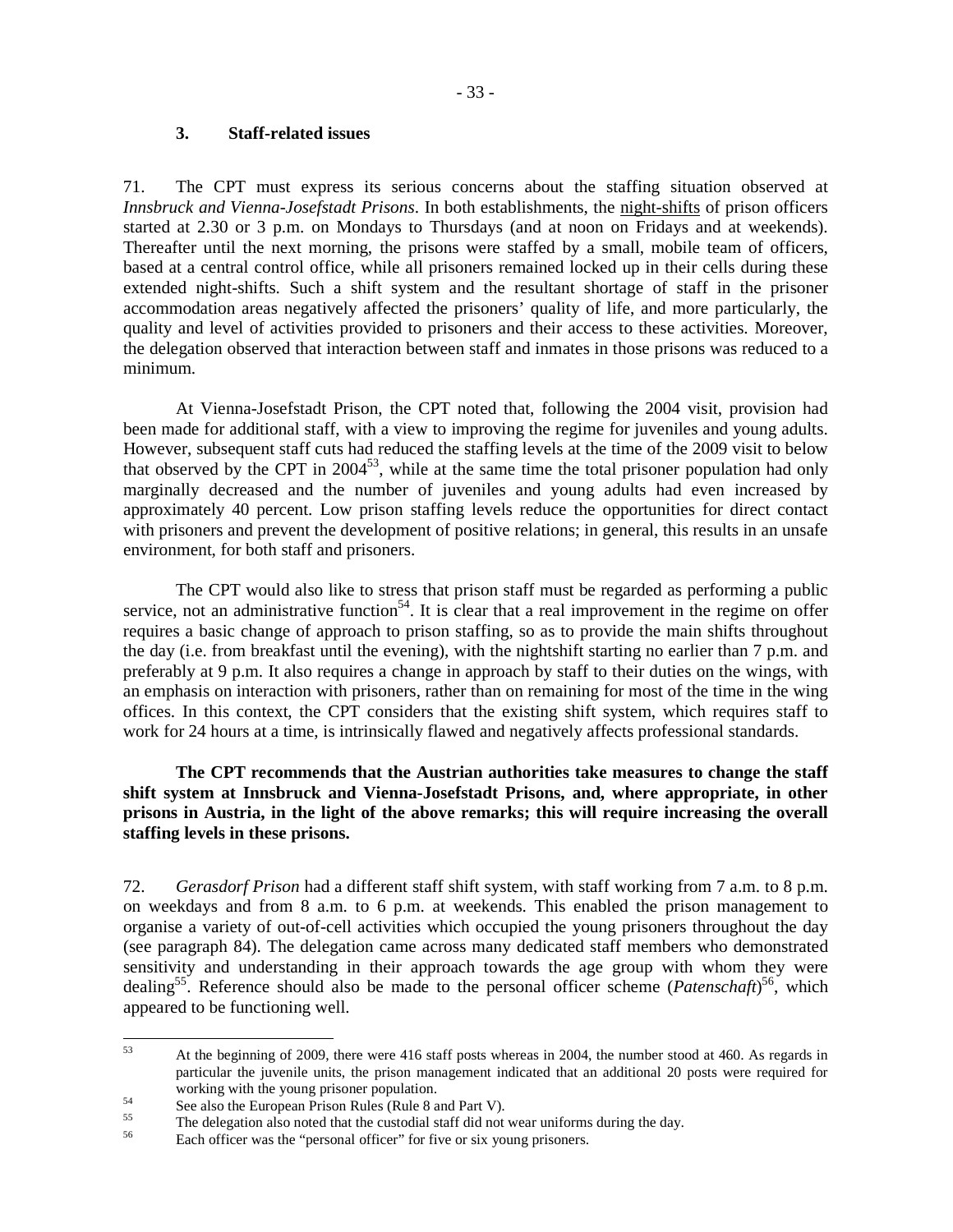That said, it is regrettable that staffing levels at the prison had been gradually decreasing over the past years, despite the fact that the prisoner population had remained more or less stable  $57$ . In the Committee's view, this places the remaining staff under increasing pressure when dealing with this challenging category of prisoner and may easily result in high levels of stress in staff, and burnout. In this regard, **the recommendation concerning staffing levels made in paragraph 71 applies equally to Gerasdorf Prison.** 

73. The CPT was concerned to learn that, in all the establishments visited, newly recruited custodial staff members who worked with juvenile prisoners no longer received any specialised training for such work. **The Committee recommends that special training be organised for prison officers assigned to work with juvenile prisoners at the establishments visited and, where appropriate, in other prisons in Austria.** 

74. Further, the delegation noted that, in all the prisons visited, very few female prison officers were deployed in custodial functions in the detention areas accommodating male prisoners, including in juvenile units. In view of the potential benefits of mixed-gender staffing for the general atmosphere prevailing within prisons, **the CPT invites the Austrian authorities to consider adopting measures to favour the deployment of female staff throughout the Austrian prison system; in particular, mixed-gender staffing should be ensured in sections for juveniles.**

### **4. Conditions of detention of adult prisoners at Innsbruck Prison**

a. material conditions

75. Material conditions of detention were on the whole good in the main four-storey building (accommodating adult male prisoners<sup>58</sup>) and even very good in the two newly-constructed buildings A and B of Innsbruck Prison (accommodating in separate units, inter alia, female prisoners and drug-addicted prisoners subject to a placement under Section 22, paragraph 1, of the Penal Code).

 The great majority of prisoners were accommodated in multiple-occupancy cells, while some were in single or double cells. Cells offered sufficient living space (e.g. single cells measuring some 8.5 m<sup>2</sup>, double cells some 13.5 m<sup>2</sup>, and cells with five beds some 25 m<sup>2</sup>). All cells were wellequipped<sup>59</sup> and had good access to natural light and artificial lighting as well as adequate ventilation.

 Throughout the establishment, the common areas (such as recreation rooms) were generally well-equipped, clean and well-kept. Further, prisoners had frequent access to shower facilities, which were of a good standard, and received sufficient supplies of personal hygiene products.

<sup>57</sup> <sup>57</sup> The prison director informed the delegation that, since 1997, the complement of prison officers had decreased by 32.

<sup>&</sup>lt;sup>58</sup> Remand prisoners, short-term sentenced prisoners and prisoners serving longer sentences (of up to five years) were held on different floors.

<sup>&</sup>lt;sup>59</sup> It is also noteworthy that prisoners were supplied with television sets and were allowed to have various personal items in their cells (e.g. CD-player, coffee machine, plants, posters, musical instruments, etc.).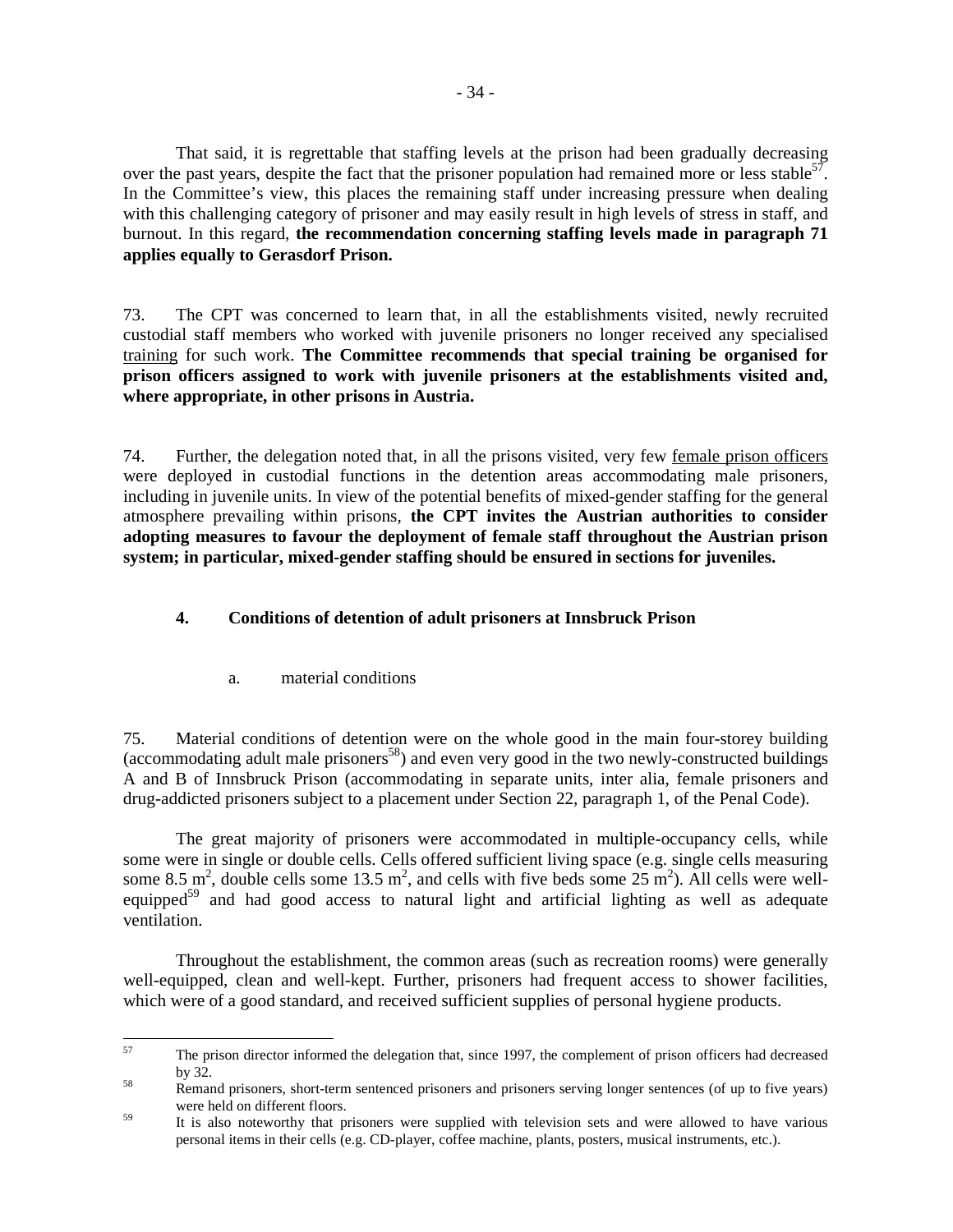b. regime

76. At Innsbruck Prison, most of the sentenced prisoners were offered work $^{60}$ , vocational training (e.g. carpentry, locksmithing, plumbing, painting, etc.) or some other form of organised activity<sup>61</sup>. For instance, some prisoners attended computer classes, and German language classes were organised for foreign nationals. In addition, about one hundred prisoners were said to be involved in group work with seven trained group counsellors.

 That said, the CPT is very concerned by the fact that regime activities for prisoners were heavily circumscribed by staff shortages and the existing staff shift system (see also paragraph 71). The low staff-inmate ratio, coupled with a degree of absenteeism amongst staff, appeared regularly to result in the reduction or temporary suspension of the activities offered to inmates, and the available workshops, sports facilities and rooms for recreation remained underutilised. Further, due to the system of extended night-shifts, all activities were compressed into the short day, with options for work and outdoor exercise – which is a legal requirement – scheduled so as to be mutually exclusive.

77. As regards remand prisoners, the vast majority of them were offered hardly any out-of-cell activities, apart from one hour of outdoor exercise per day and access to the gym or outdoor sports activities twice a week $62$ . For the rest of the time, these prisoners remained locked up in their cells, their sole occupations being reading<sup>63</sup>, playing board games or watching television. This is not acceptable.

78. In the light of the above, **the CPT recommends the Austrian authorities to significantly improve the programme of activities offered to prisoners at Innsbruck Prison**. As has been previously highlighted by the Committee, **the aim should be to ensure that all prisoners, including those on remand, are able to spend a reasonable part of the day outside their cells engaged in purposeful activities of a varied nature (work, preferably with a vocational value; education; sport; recreation/association).**

79. Although the outdoor exercise areas were sufficiently spacious, none of them – except for those reserved for female prisoners – were equipped with shelter against inclement weather, nor were they equipped with benches or seats. **Steps should be taken to remedy these shortcomings.**

<sup>60</sup>  $^{60}$  At the time of the visit, some 240 prisoners were employed in 17 different types of work.<br>
It should be noted bouguer, that short term sentenced prisoners were subjected.

It should be noted, however, that short-term sentenced prisoners were subjected to almost the same impoverished regime as remand prisoners (see paragraph 77).

<sup>&</sup>lt;sup>62</sup> Remand prisoners were able to work only in exceptional cases (mainly when a prisoner had specific professional skills required for the maintenance of the establishment).

<sup>&</sup>lt;sup>63</sup> On a positive note, it should be added that the prison had a library with some 4,000 books, in more than ten different languages.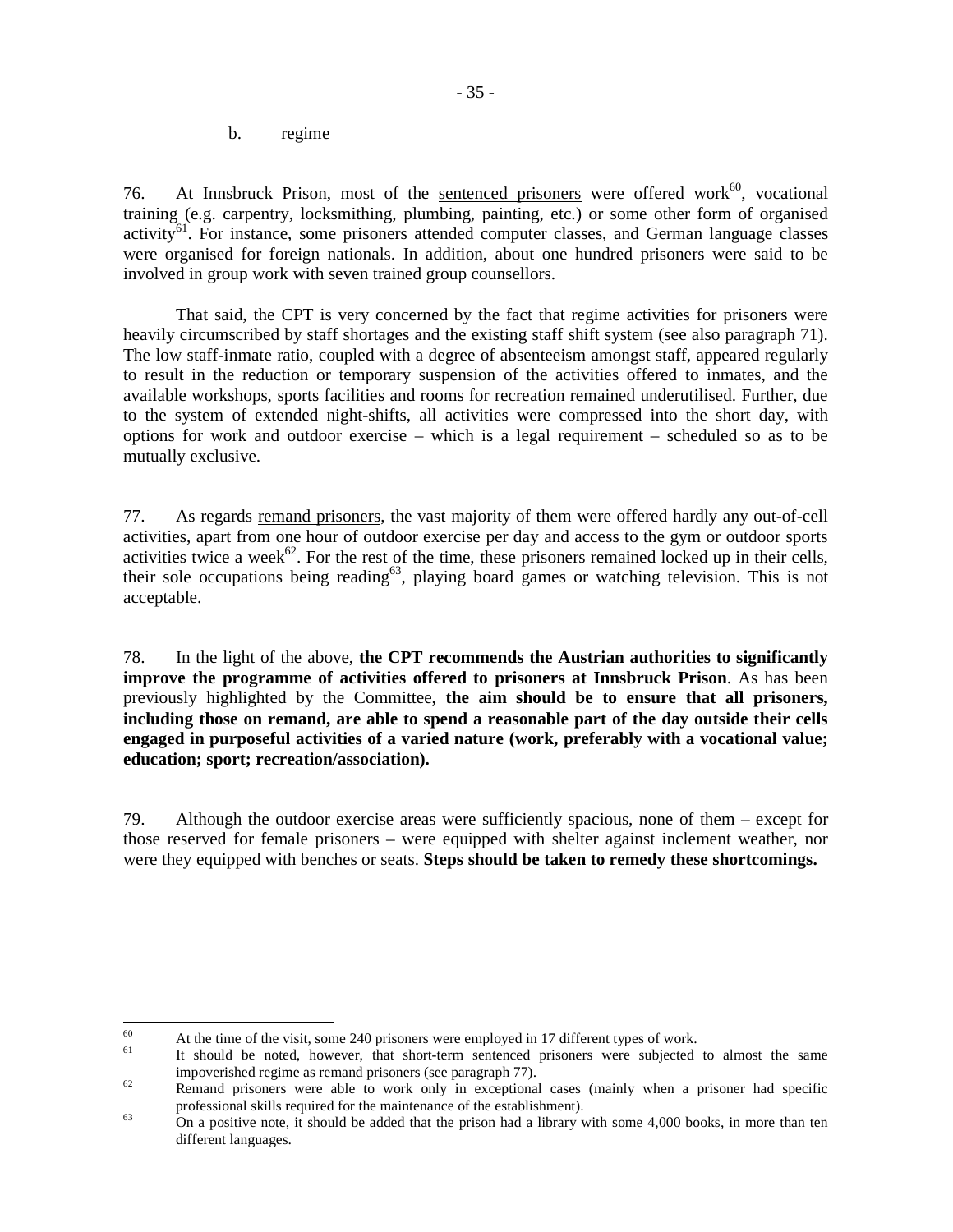## **5. Conditions of detention of juveniles in the prisons visited**

a. material conditions

80. Material conditions of detention were on the whole adequate at Gerasdorf Prison, as well as in the units for juveniles in the other prisons visited.

 Cells were in a reasonably good state of repair, had good access to natural light and ventilation, were well-equipped (including an intercom system) and fitted with a fully partitioned sanitary annexe (WC and wash-basin). Further, the living space offered to prisoners was generally sufficient $^{64}$ .

That said, the delegation noted that, at Linz Prison, several cells measuring a mere 7.5 m<sup>2</sup> (including the sanitary annexe) were equipped with bunk beds and could thus accommodate up to two prisoners (although all such cells were being used for single occupancy at the time of the visit). **The CPT wishes to stress that cells of such a size should be used for single occupancy only.** 

81. It is noteworthy that in all the establishments visited (with the exception of Linz Prison), most juveniles had a television set in their cell. At Linz Prison, the delegation received complaints from several juveniles that they were not allowed to bring in their own television set from outside the establishment. Prisoners who wished to watch television in their cell were allegedly obliged to purchase a television set through the prison administration (for more than 200 Euros), which many prisoners could not afford. Although indigent prisoners could in principle rent a television set from the prison (for a monthly fee of some 7 Euros), permission to rent a television set was allegedly hardly ever given. **The Committee would like to receive the Austrian authorities' comments on this point.**

82. In all the establishments visited, juveniles had regular access to a shower (usually twice a week) and received sufficient supplies of personal hygiene items. However, the delegation heard many complaints, in particular from female juveniles, that twice-weekly showers were not sufficient to maintain their personal hygiene. **The CPT invites the Austrian authorities to allow more frequent showers to juvenile prisoners (in particular female juveniles) in all the establishments visited, in the light of Rule 65.3 of the European Rules for juvenile offenders subject to sanctions or measures.** 

83. Further, at Gerasdorf and Vienna-Josefstadt Prisons, many juveniles complained about the food provided to them. **Steps should be taken at both establishments to review the provision of food to juveniles, to ensure that the food is adequate for this category of prisoner in terms of both quantity and quality.**

<sup>64</sup> 

<sup>64</sup> At Gerasdorf, the vast majority of prisoners were accommodated in single cells which were very small (i.e. some  $6.5$  m<sup>2</sup> including a sanitary annexe). However, given the fact that prisoners benefited from generous outof-cell times, the living space can still be considered acceptable.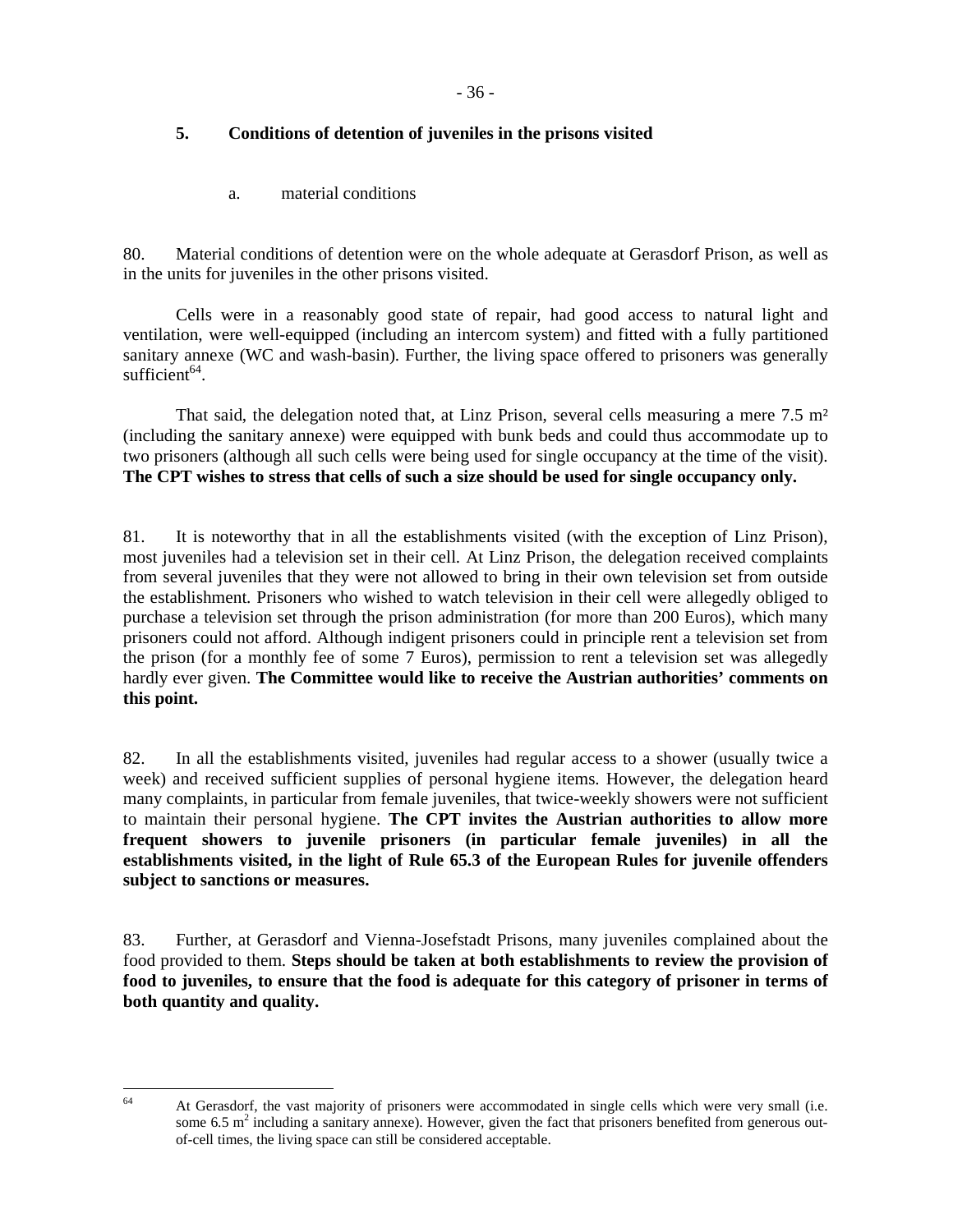b. regime

84. The delegation gained a particularly favourable impression of the regime offered to sentenced prisoners at *Gerasdorf Prison*. It appeared that virtually all inmates were able to spend a significant part of the day outside their cells engaged in work or other purposeful activities, including at weekends.

 Efforts were made to find a suitable occupation for all prisoners as soon as possible upon admission. For every prisoner who was to stay in the prison for longer than one year, a so-called "prison-stay plan" was drawn up, which was based on an individual assessment of the prisoner's needs in terms of training/vocation<sup>65</sup>. This plan was prepared with input from a psychologist, a social worker and vocational training staff, and was reviewed on a regular basis.

The prison had a total of fourteen vocational workshops<sup>66</sup>. Other activities included maintenance work, education to secondary-school level $67$  and special courses such as computer classes and German for foreign nationals, as well as crafts (e.g. ceramics and handicrafts).

 Further, prisoners were frequently engaged in various sports (e.g. football, basketball, volleyball, badminton and athletics) and recreational activities (including group outings). Moreover, group counselling and discussion groups were organised on a regular basis as part of the abovementioned "prison-stay plan".

85. It is also praiseworthy that all juveniles held at *Innsbruck Prison*<sup>68</sup> were offered education and/or vocational training during the week. Some of them were provided with work in various workshops (pottery, woodwork, bakery, car mechanics, lock-smith's, etc.) or within the establishment (maintenance, cleaning). The juveniles could also regularly engage in a variety of indoor and outdoor sports activities and had access to well-equipped recreation rooms.

The extended staff attendance system $69$  made it possible to organise more activities for juveniles from Mondays to Thursdays until 5 p.m. (such as general education classes including German, computer classes, and indoor sports), and on Fridays juveniles could have individual counselling with a social worker for about half an hour between midday and 3 p.m.

86. The situation was less satisfactory at *Vienna-Josefstadt Prison*. The establishment did offer, in principle, a range of out-of-cell activities similar to those found at Innsbruck; however, scheduled activities did not always take place.

<sup>65</sup>  $^{65}$  Prisoners staying less than one year were usually offered basic maintenance work.

<sup>&</sup>lt;sup>66</sup> For example, baking, hairdressing, carpentry, electrics, metalwork, car mechanics, etc.

 $^{67}$  One prisoner went to an evening school for a special vocational examination.

<sup>68</sup> At the time of the visit, the prison's juvenile unit was accommodating 15 juveniles and 14 young adults (all male).

<sup>&</sup>lt;sup>69</sup> Since the 2004 visit (see CPT/Inf (2005)13, paragraph 91), attempts have been made by the Austrian authorities to lengthen the duration of activities provided in the afternoons for juveniles held in adult prisons, by increasing the staff cover.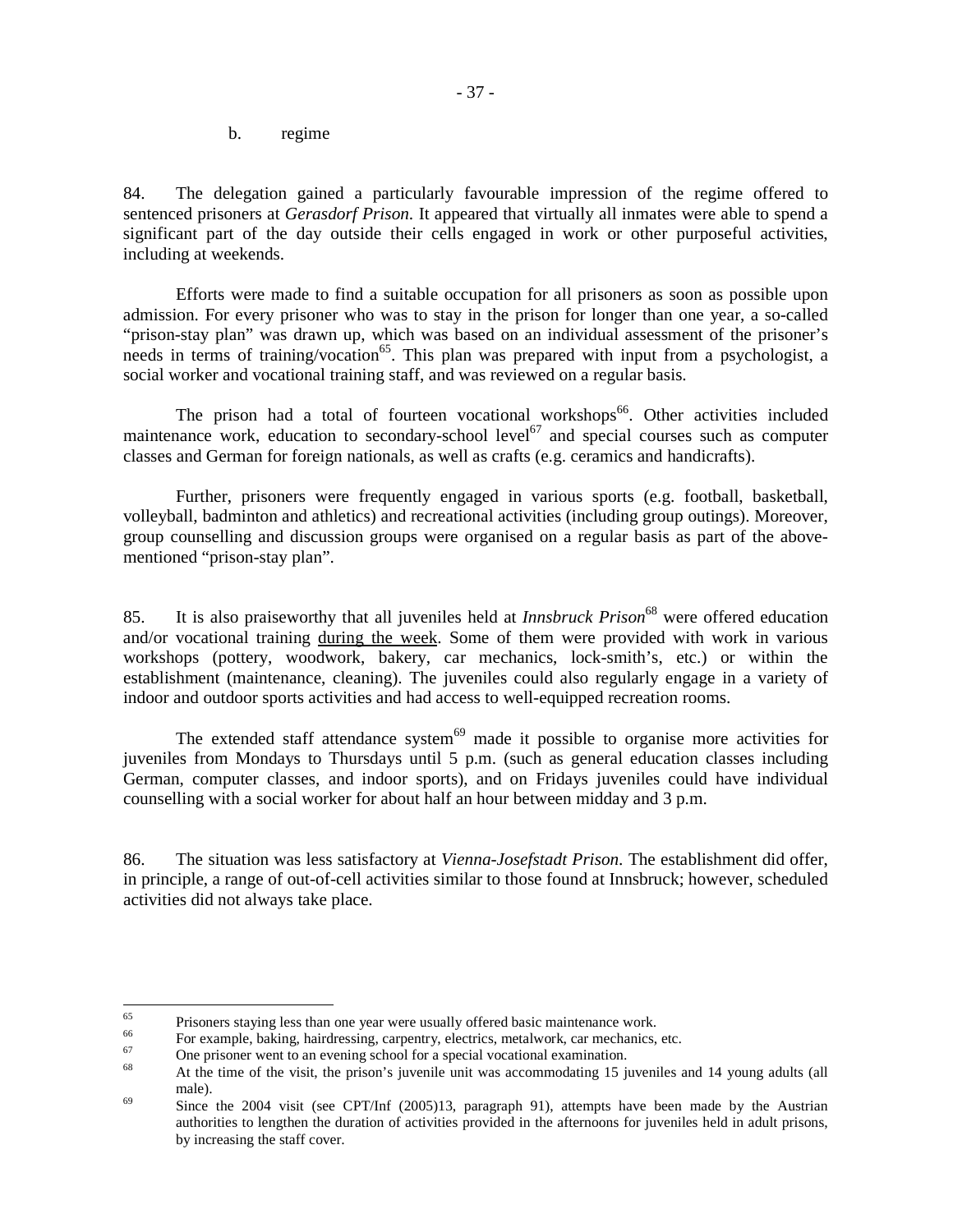There were a few members of staff present until 5 p.m. or 6 p.m. on each weekday in order to provide a small group of male juveniles with activities in the common room. Each male juvenile could benefit from two to three hours of additional out-of-cell time for one or two days per week, while such additional out-of-cell time was offered to female juveniles only once a week.

 Whilst acknowledging the steps taken by the authorities since the 2004 visit to enhance the regime of juvenile prisoners, the CPT considers the improvement made thus far to be minimal. It is a matter of serious concern that on most weekdays at Vienna-Josefstadt, the vast majority of such prisoners were locked up for the "night" early in the afternoon until the following morning.

87. At both *Klagenfurt and Linz Prisons*<sup>70</sup>, all juvenile prisoners were offered a range of purposeful out-of-cell activities (including work and various recreational activities). However, in both establishments, the provision of educational activities for juveniles who did not work appeared to be rather limited (approximately one hour per day at Klagenfurt and two hours twice a week at Linz Prison).

 The CPT welcomes the fact that, at Linz Prison, juveniles could remain outside their cells during weekdays from morning until 7 p.m. Regrettably, at Klagenfurt Prison, prisoners were locked up in their cells on weekdays from 3.30 p.m. until the following morning.

88. In all four establishments, out-of-cell activities at weekends were limited to two hours of outdoor exercise per day (at Linz, some additional out-of-cell activities were organised every second weekend).

89. **The CPT calls upon the Austrian authorities to develop the regime for juvenile prisoners at Innsbruck, Klagenfurt and Vienna-Josefstadt Prisons, so as to ensure that such prisoners enjoy during the week out-of-cell activities throughout the day, up until the early evening.** 

 Further, **the activities offered to juveniles at Klagenfurt, Linz and Vienna-Josefstadt Prisons should be reviewed, in the light of the above remarks. All juvenile prisoners should be engaged in purposeful activities of a varied nature (work, preferably of a vocational value; education; sports; recreation/association, etc.).**

**Immediate steps should be taken at Innsbruck, Klagenfurt, Linz and Vienna-Josefstadt Prisons to provide juvenile prisoners with increased out-of-cell time during weekends**; basically confining such inmates to a cell over the whole of the weekend is not acceptable.

70

<sup>70</sup> At the time of the visit, there were seven prisoners in the juvenile unit at Klagenfurt (capacity: 13 places) and seven prisoners in the juvenile unit at Linz Prison (capacity: 14 places).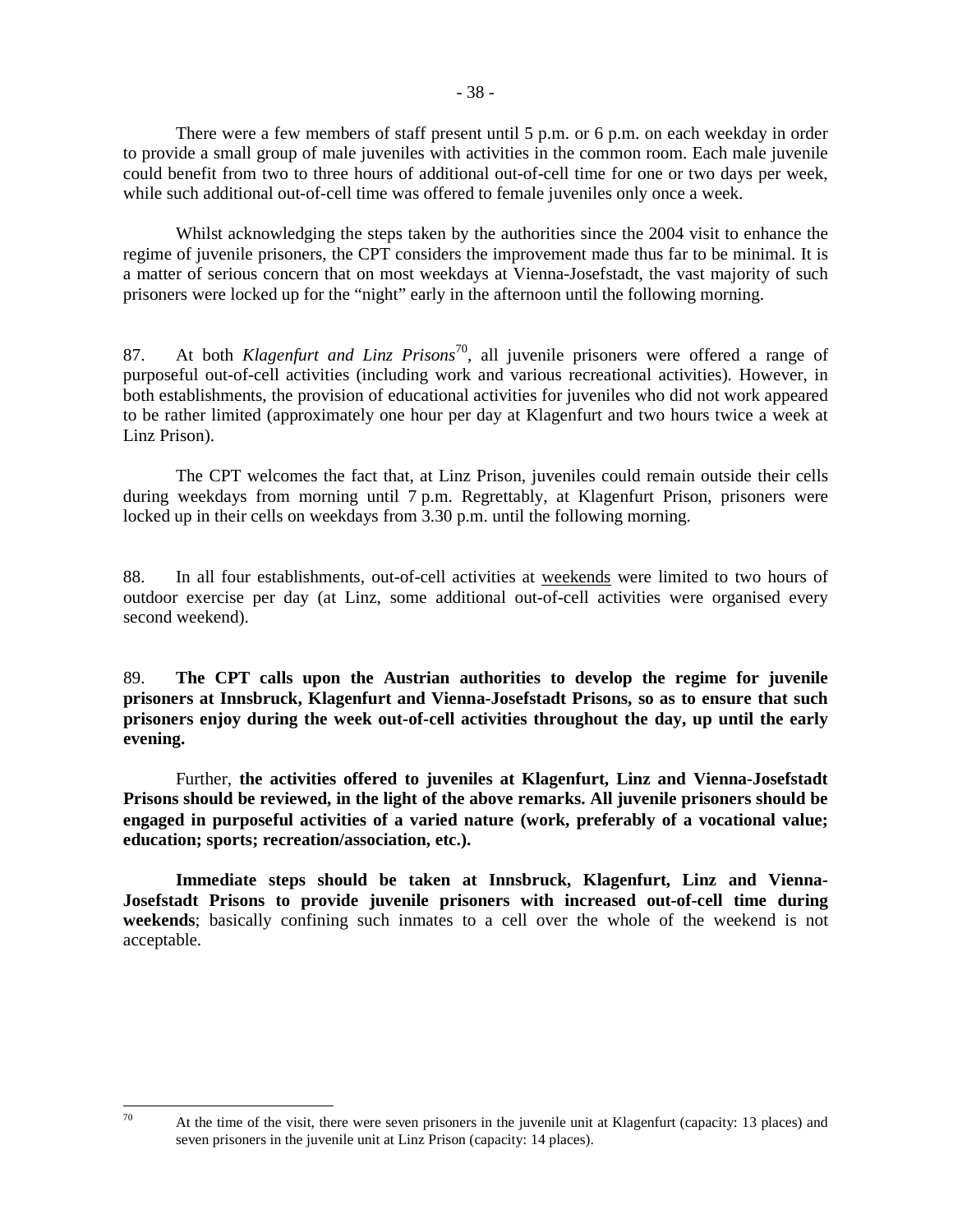90. When visiting Vienna-Josefstadt Prison, the delegation found out that juveniles were apparently not always able to enjoy their legal right to outdoor exercise<sup>71</sup> for two hours per day, and that outdoor exercise yards were not fitted with any protection against inclement weather. By way of example, when concluding its visit on a Friday, the delegation noted that outdoor exercise had been cancelled since the previous weekend, due to adverse weather conditions.

 During the end-of-visit talks, the delegation made an immediate observation and called upon the Austrian authorities to take the necessary measures to ensure that all prisoners at Vienna-Josefstadt Prison are able to benefit from their daily outdoor exercise entitlement (see paragraph 8).

 By letter of 23 June 2009, the Austrian authorities informed the CPT that "…the Ministry of Justice is committed to an improvement of the situation. The architectural structure of the Josefstadt prison however does not allow for providing the courtyard with a roof, wholly or even partially, because the courtyards are too deep and narrow. In order to improve the situation, protective clothes in sufficient quantity and quality will be procured so that a stay outdoors will be made possible also under adverse weather conditions. Thereby, the right of inmates to outdoor stays will be realized as prescribed by the law…".

> \* \* \*

91. During the visit, the delegation was informed by the Austrian authorities that there were concrete plans to construct a new institution in Vienna for juveniles deprived of their liberty, which would then allow the juvenile unit at Vienna-Josefstadt to be withdrawn from service. The CPT welcomes this development and **wishes to receive more detailed information (including a timetable) on the implementation of these plans.**

 $71$ <sup>71</sup> See Section 43 of the Law on the Execution of Sentences (*Strafvollzugsgesetz* - *StVG*) and Section 58, paragraph 3, of the JGG.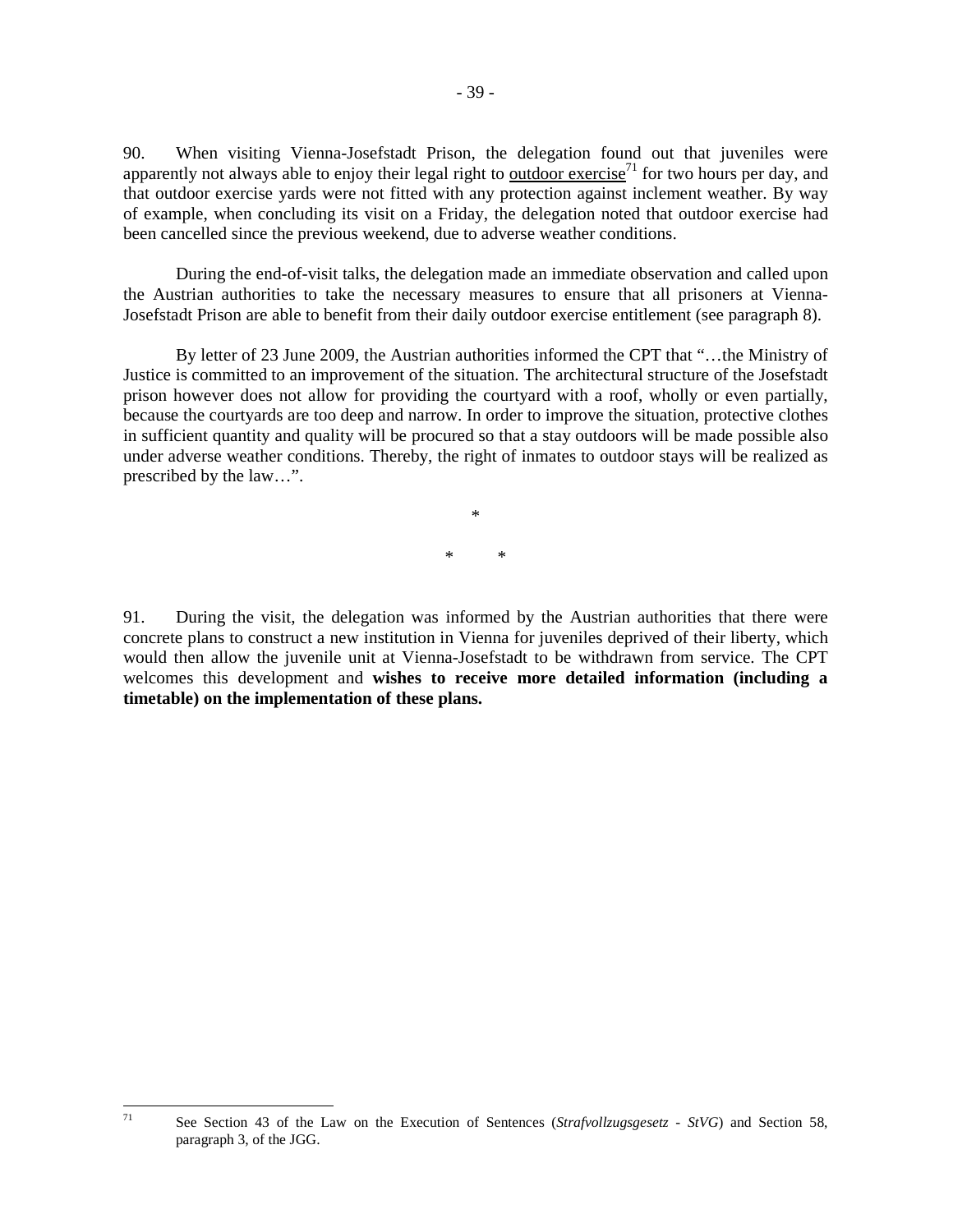## **6. Health care**

92. Health-care staffing<sup>72</sup> levels can be generally considered adequate at *Vienna-Josefstadt Prison*. As in 2004, there were five full-time doctors, four part-time psychiatrists, six psychologists, a drug therapist and 25 nurses.

 In response to a specific recommendation made by the Committee after the 2004 visit, a part-time adolescent psychiatrist had been recruited. However, the contract with the psychiatrist concerned was about to expire in March 2009 and a decision had apparently been taken by the Federal Ministry of Justice to no longer finance the services of such a psychiatrist at the establishment. Given the large number of young prisoners held in this prison, many of whom suffer from psychological and psychiatric problems, **the CPT recommends that steps be taken to maintain the regular presence of a fully qualified specialist in child/adolescent psychiatry at Vienna-Josefstadt Prison.** 

93. The health-care staff at *Gerasdorf Prison* consisted of a part-time general practitioner (four hours per week), a part-time adult psychiatrist (15 hours per week), four psychologists and a parttime nurse (20 hours per week). At *Innsbruck Prison*, the health-care team comprised a part-time general practitioner (25 hours per week), a part-time psychiatrist, four psychologists, a psychotherapist and four qualified nurses (three of them working full-time).

 In the CPT's view, the surgery hours of the general practitioners were clearly insufficient in both establishments. For example, an establishment of the size of Innsbruck Prison should have at least one doctor on a full-time basis. Not surprisingly, the delegation received a number of complaints at this establishment about delays in having access to the doctor; the doctor herself indicated that she had difficulties in coping with the workload.

 It is also worrying that Gerasdorf Prison, which had a psychiatric unit with more than 20 patients (including 10 forensic psychiatric patients), was not attended by a psychiatrist specialised in child/adolescent psychiatry. In addition, the part-time presence of only one qualified nurse at Gerasdorf is far from sufficient.

 The CPT also noted with concern that at Innsbruck, since the beginning of 2009, the regular presence of a part-time psychiatrist had been replaced by some ten psychiatrists visiting the establishment according to a rota. This clearly jeopardised the continuity of psychiatric care to prisoners.

 Further, at Gerasdorf and Innsbruck Prisons, no qualified health-care staff were present at night and during weekends<sup>73</sup>.

<sup>72</sup> <sup>72</sup> It is noteworthy that, in all establishments visited, doctors were no longer employed by the Federal Ministry of Justice, but contracted in from the general health service.

<sup>73</sup> At Gerasdorf, also on Tuesdays.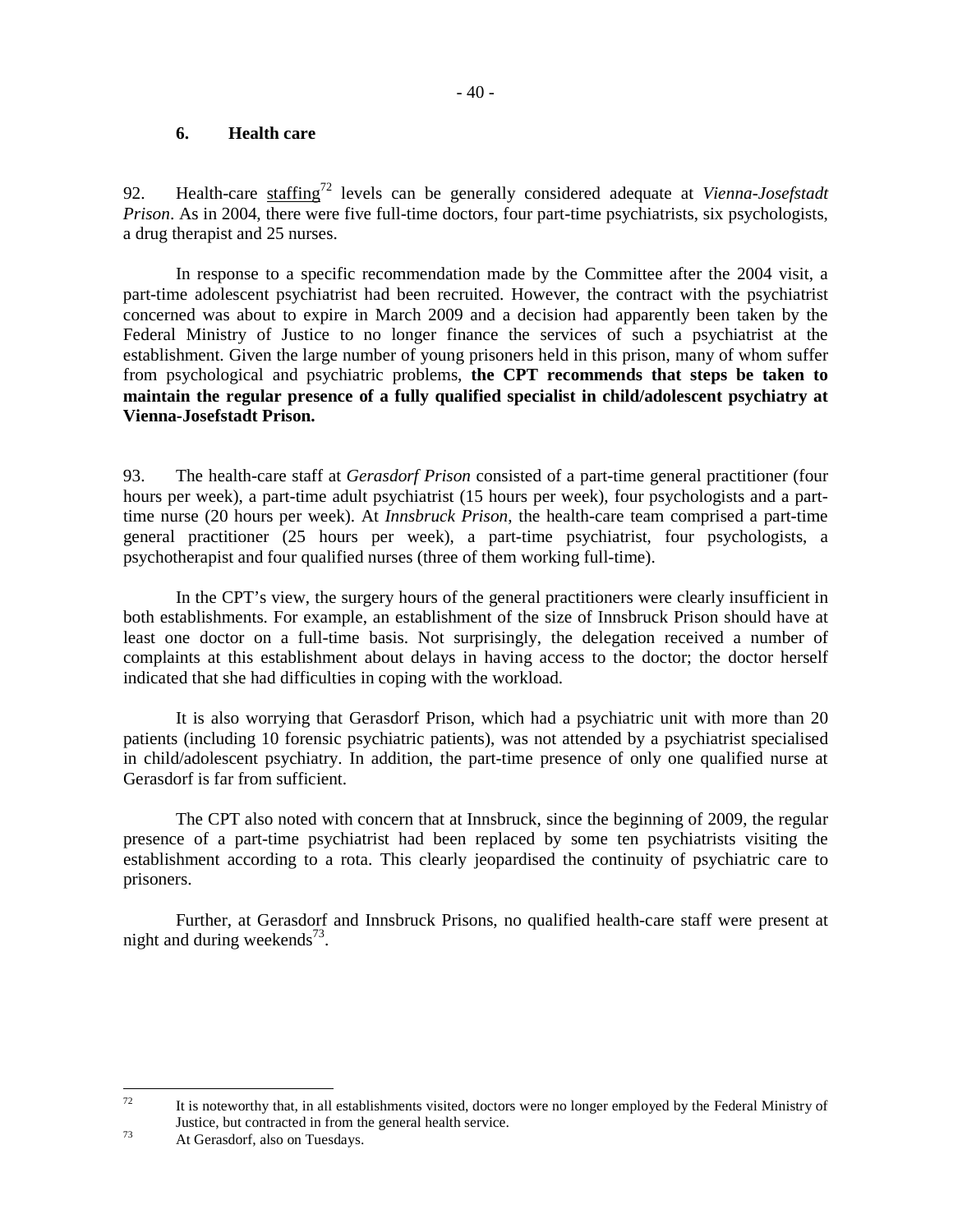94. **The CPT recommends that the health-care staffing levels at Gerasdorf and Innsbruck Prisons be reviewed as a matter of priority. More specifically, steps should be taken to ensure that:** 

- **the hours of attendance of the general practitioner at Gerasdorf Prison are increased, preferably to the equivalent of a half-time post, and that there is the equivalent of at least one full-time general practitioner at Innsbruck Prison;**
- **at least one additional part-time psychiatrist is recruited at Gerasdorf Prison, preferably specialised in child and adolescent psychiatry;**
- **there is continuity of psychiatric care for prisoners at Innsbruck Prison;**
- **the nursing cover at Gerasdorf is significantly increased; this should also enable a nurse to be present on every day of the week, including weekends;**
- **there is cover by a qualified nurse at Innsbruck Prison, not only during the week but also on weekends;**
- **at both Gerasdorf and Innsbruck Prisons, someone competent to provide first aid, preferably with a recognised nursing qualification, is always present on the premises, including at night.**

95. In all three establishments visited, health-care staff were assisted by prison officers who had received basic training as medical orderlies (*Sanitätsbeamte*) <sup>74</sup>. These orderlies were responsible for the distribution of prescribed medicines, had access to medical files and were also usually present during medical consultations. However, in addition to the health-related tasks, they continued to perform their custodial functions.

 **The CPT recommends that the Austrian authorities take the necessary measures in all prisons to ensure that medical orderlies cease to carry out custodial functions, with the longterm objective of abolishing the practice of involving prison officers in the performance of health-care duties.** For a prison health-care service to be truly independent, all staff assigned to it must be uniquely aligned to health, both administratively and professionally, which is not the case at present.

96. It is a matter of serious concern that there were no qualified health-care staff taking overall responsibility for the provision of health care at Gerasdorf Prison. In practice, it was one of the orderlies who was in charge of the medical service. **The organisation of health-care services in prison should, as a matter of principle, be entrusted to qualified health-care staff. This responsibility at Gerasdorf Prison might well be given to the general practitioner once he begins to work on a half-time basis.** 

97. The <u>health-care facilities</u> were generally of a good standard in the three establishments visited, with the exception of Unit Z4 of the health-care centre of Vienna-Josefstadt Prison where the level of hygiene left much to be desired (infested with cockroaches, etc.). **Steps should be taken to remedy this shortcoming.**

74

There were five such orderlies at Gerasdorf, four at Innsbruck and 33 at Vienna-Josefstadt Prison.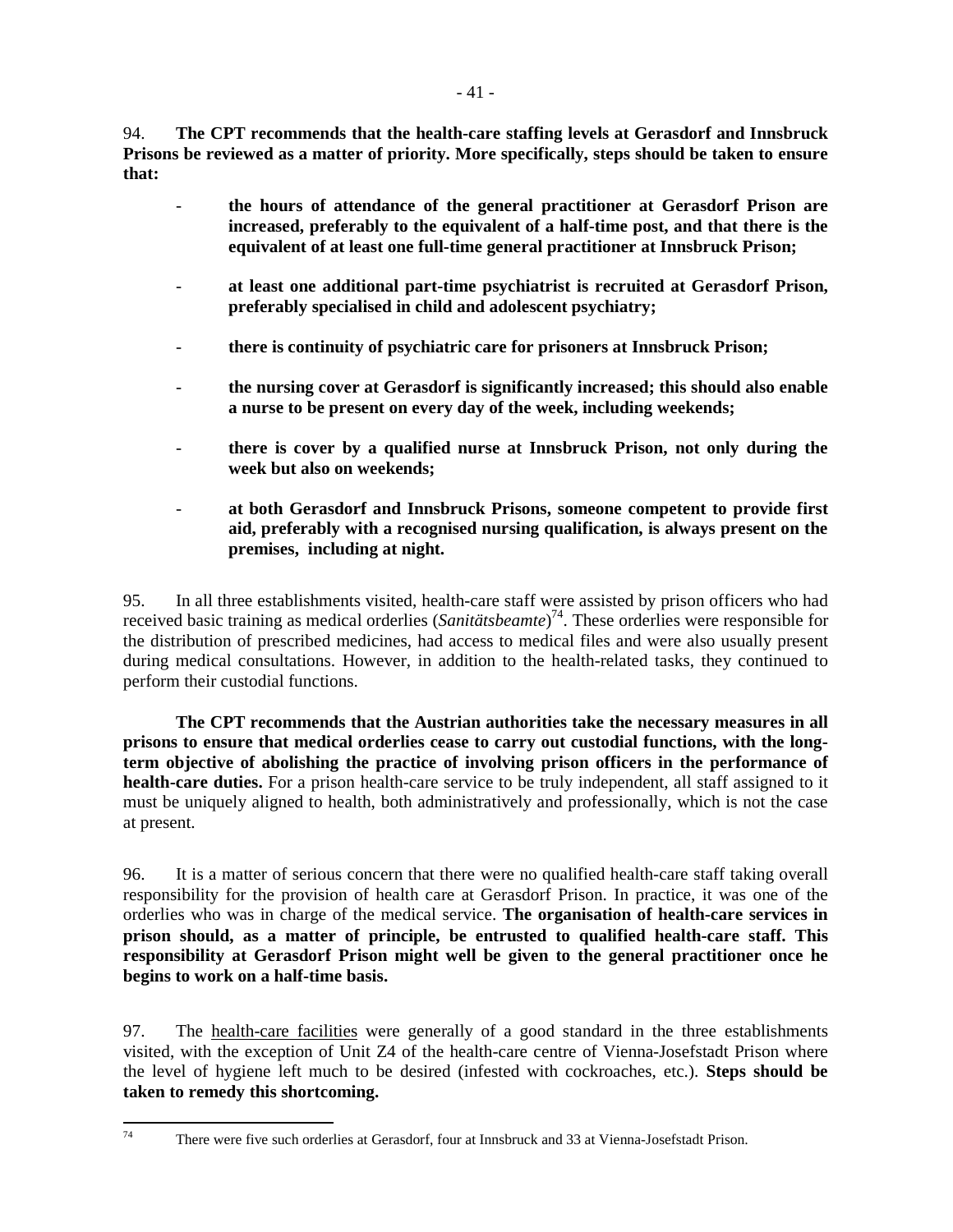98. At Innsbruck and Vienna-Josefstadt Prisons, all newly-arrived prisoners were subjected to a medical screening by a doctor within 24 hours of admission. However, delays of several days (up to a week) were observed at Gerasdorf Prison.

 Further, at Innsbruck Prison, the delegation received many complaints from prisoners that initial examinations by the doctor were often very short and perfunctory. The case of a young foreign national gave credence to these complaints. Despite a serious infection of the right palm and a visible injury, no written record of this was made during the medical examination on admission. Only several days after his admission was he transferred to a hospital where he underwent an emergency operation, reportedly thereby narrowly escaping amputation.

 In the light of the above, **the CPT recommends that steps be taken at Gerasdorf and Innsbruck Prisons to ensure that newly-arrived prisoners are properly interviewed and physically examined by a medical doctor (or a fully qualified nurse reporting to a doctor) as soon as possible after their admission; save for exceptional circumstances, the interview/examination should be carried out on the day of admission.** 

99. At Gerasdorf Prison, prisoners' medical records were usually very succinct. A similar situation was found at Innsbruck Prison, where medical files often contained little or no information about physical examinations performed by the doctor. **The CPT recommends that steps be taken in both establishments to ensure that medical records are properly completed and maintained.** 

100. The delegation gained a generally favourable impression of psychiatric care provided to prisoners in the psychiatric unit at Gerasdorf Prison. In addition to pharmacotherapy, prisoners benefited from psychotherapeutic treatment programmes. Further, the files of psychiatric patients were well maintained. However, the delegation observed that the only part-time psychiatrist had great difficulties in coping with the existing workload and there was a clear need for additional input (see paragraphs 93 and 94).

 Further, the CPT has serious misgivings about the widespread prescription of psychotropic medication<sup>75</sup> for prisoners (including women and juveniles) at Innsbruck Prison. By way of example, the delegation observed that 19 out of the 29 prisoners in the juvenile unit received psychotropic medication every day. In the CPT's view, this seemed to be used as a means of alleviating the effect of the long periods of time spent locked in the cells (see paragraph 77). **The CPT recommends that the Austrian authorities review this situation as a matter of urgency.** 

101. The provision of psychological care appeared to be adequate at Gerasdorf Prison.

 As regards Innsbruck Prison, a range of individual and group therapeutic activities were organised mainly by external psychologists. However, in practice, it was mostly prisoners under preventive custody (*Massnahmenvollzug*) and drug-addicted prisoners who benefited from such activities, while the professional psychological support for the mainstream prisoner population – including juveniles – appeared to be rather limited. **Steps should be taken to reinforce the psychological services at Innsbruck Prison.** 

75

Including sedatives such as benzodiazepine.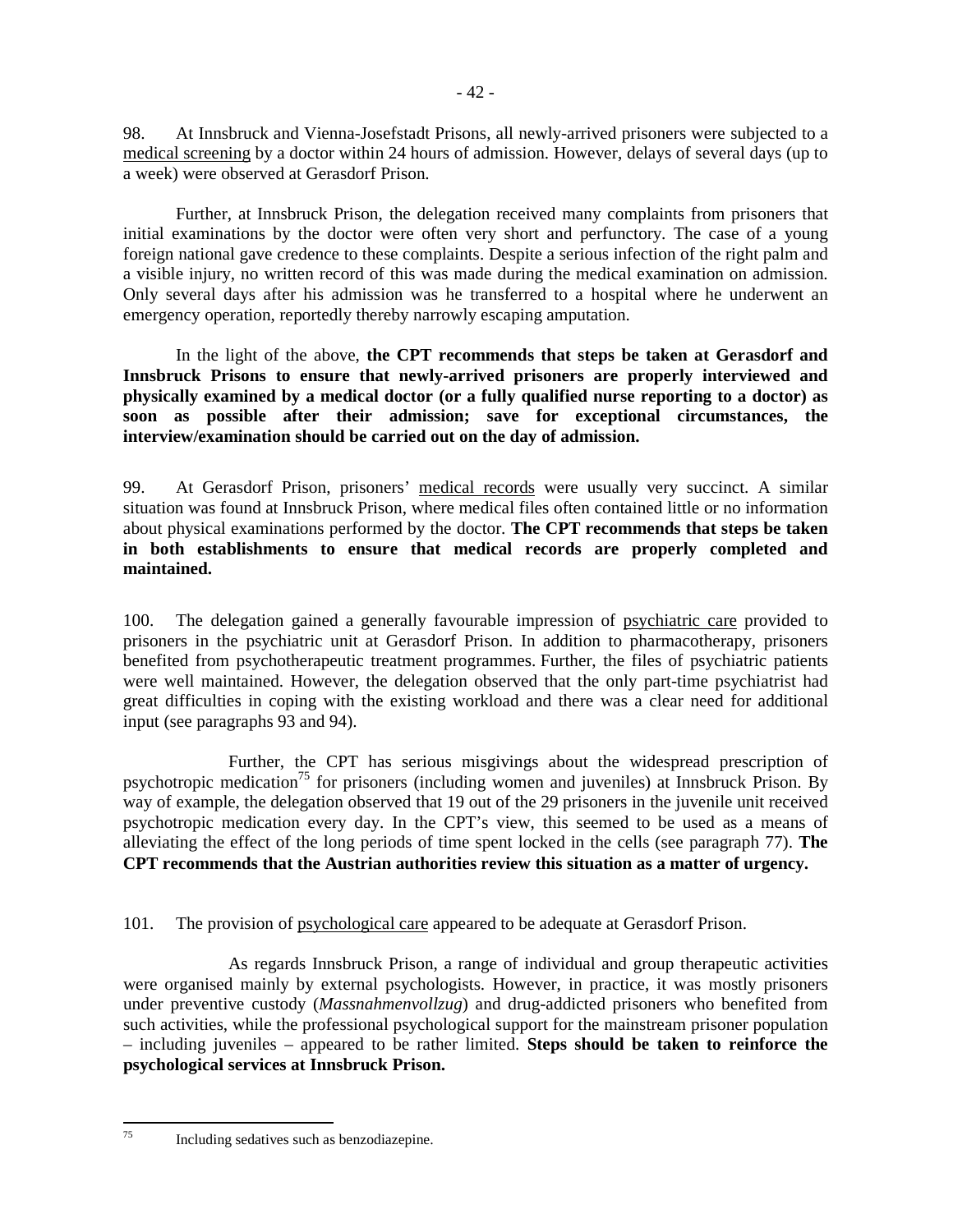## **7. Other issues**

a. discipline

102. Prisoners may be subjected to the following disciplinary sanctions: reprimand, withdrawal of privileges, loss of certain rights, a fine, and solitary confinement in an ordinary or disciplinary cell (*Hausarrest*) for up to four weeks (for adult prisoners) and 14 days (for juveniles)<sup>76</sup>.

 The delegation observed that, in practice, the periods of solitary confinement imposed as a punishment were in most cases significantly below the maximum allowed for by law, and this as regards both adults and juveniles. Nevertheless, the CPT considers that the maximum possible period of solitary confinement as a punishment for juvenile prisoners is too long. For this age group, placement in a solitary confinement regime is a measure which can easily compromise their physical and/or mental integrity; consequently, resort to such a sanction should be regarded as an exceptional measure and be used only for very short periods.

 **The Committee recommends the Austrian authorities to reduce the maximum possible period of solitary confinement as a punishment in respect of juvenile prisoners.** Further, **whenever juveniles are subject to such a sanction, they should be guaranteed appropriate human contact.**

 Further, in the CPT's view, the maximum period of solitary confinement as a punishment for adult prisoners is very high; **under no circumstances should such a period of solitary confinement be prolonged (due to additional disciplinary sanctions) without there being an interruption.**

103. It should be added that prisoners subjected to the sanction of solitary confinement are, as a rule, automatically deprived of contact with the outside world (the right to receive visits, to write letters or to make phone calls).

 In this connection, the CPT wishes to stress that disciplinary punishment of prisoners should not involve a prohibition of family contact and that any restrictions on family contact should be imposed only where the offence relates to such contact<sup>77</sup>.

# **The CPT recommends that the rules governing disciplinary sanctions be revised accordingly.**

104. The delegation examined the cells used at Gerasdorf and Innsbruck Prisons to accommodate prisoners subject to the sanction of solitary confinement; material conditions of detention in those cells call for no particular comments.

<sup>76</sup> <sup>76</sup> Section 109 of the *StVG* and Section 58, paragraph 9, of the *JGG*.

See also Rule 60.4 of the European Prison Rules and Rule 95.6 of the European Rules for juvenile offenders subject to sanctions or measures, as well as the commentaries on these Rules.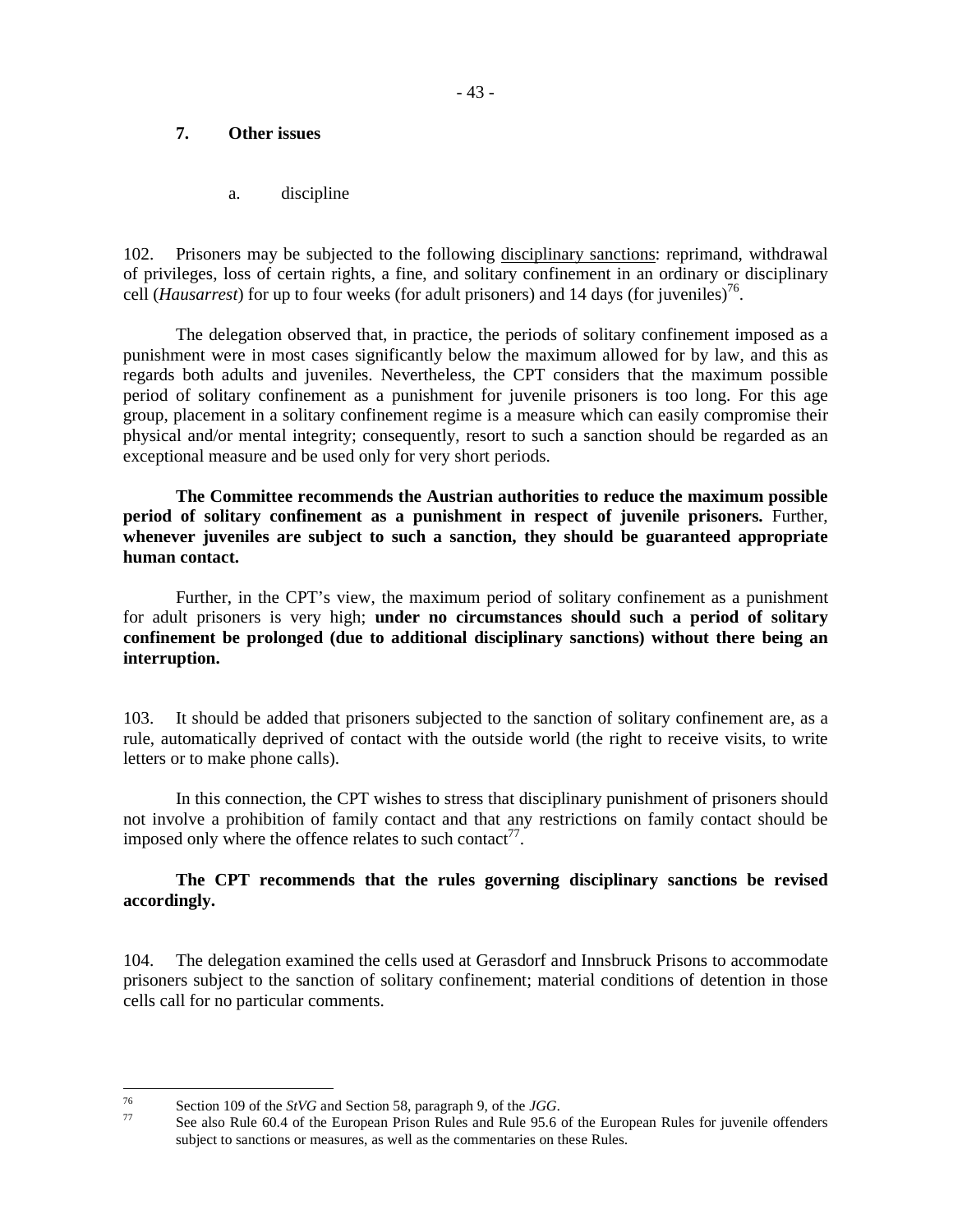105. The CPT has misgivings about the practice observed at Vienna-Josefstadt Prison to impose the disciplinary sanction of withdrawal of a television set also in respect of prisoners accommodated in multi-occupancy cells. Thus, even if only one prisoner had committed a disciplinary offence, the disciplinary measure led to a *de facto* collective punishment for all prisoners sharing the same cell. In addition, it appears that such measures were often taken without a formal procedure. **The CPT would like to receive the Austrian authorities' comments on this matter.** 

106. From the consultation of disciplinary files at Gerasdorf and Innsbruck Prisons it transpired that, in both establishments, disciplinary procedures were generally carried out in accordance with the relevant legal framework $^{\overline{78}}$ .

 That said, the rules to be applied in the context of disciplinary procedures, as set out in Section 116 of the *StVG*, contain a number of deficiencies.

 Firstly, the law does not contain an obligation that prisoners facing disciplinary charges be heard in person by the body which takes the decision on whether or not to impose a disciplinary sanction (i.e. the Deputy Governor). In practice, the prisoners concerned were usually questioned only by a (senior) officer who established the facts of the disciplinary offence.

 Secondly, prisoners facing disciplinary charges are not guaranteed the right to call witnesses on their own behalf or to cross-examine evidence against them.

 Thirdly, prisoners subjected to a disciplinary sanction are not systematically provided with a copy of the disciplinary decision, but only if they explicitly ask for it.

# **The CPT recommends that the above-mentioned deficiencies in relation to disciplinary procedures be rectified in all prisons in Austria (if necessary, by amending the relevant legislation).**

107. Further, in accordance with Section 117 of the *StVG*, in all the establishments visited, the prison doctor had to sign an attestation that prisoners subject to the disciplinary sanction of solitary confinement were "fit for punishment", prior to the implementation of the disciplinary decision.

 In this connection, the CPT wishes to stress that medical practitioners working in prisons act as the personal doctors of prisoners, and ensuring that there is a positive doctor-patient relationship between them is a major factor in safeguarding the health and well-being of prisoners. Obliging prison doctors to certify that prisoners are fit to undergo punishment is scarcely likely to promote that relationship. This point was recognised in the Committee of Ministers' Recommendation Rec (2006)2 on the European Prison Rules; indeed, the rule in the previous version of the Rules, stipulating that prison doctors must certify that a prisoner is fit to sustain the punishment of disciplinary confinement, has now been removed. On the other hand, the situation of prisoners placed in disciplinary cells should be regularly examined by health-care staff.

**The CPT recommends that the role of prison doctors in relation to disciplinary matters be reviewed. In so doing, regard should be had to the European Prison Rules (in particular, Rule 43.2) and the comments made by the Committee in its 15th General Report (see paragraph 53 of CPT/Inf (2005) 17).** 

78

See also paragraph 102 of the report on the 2004 visit (CPT/Inf (2005) 13).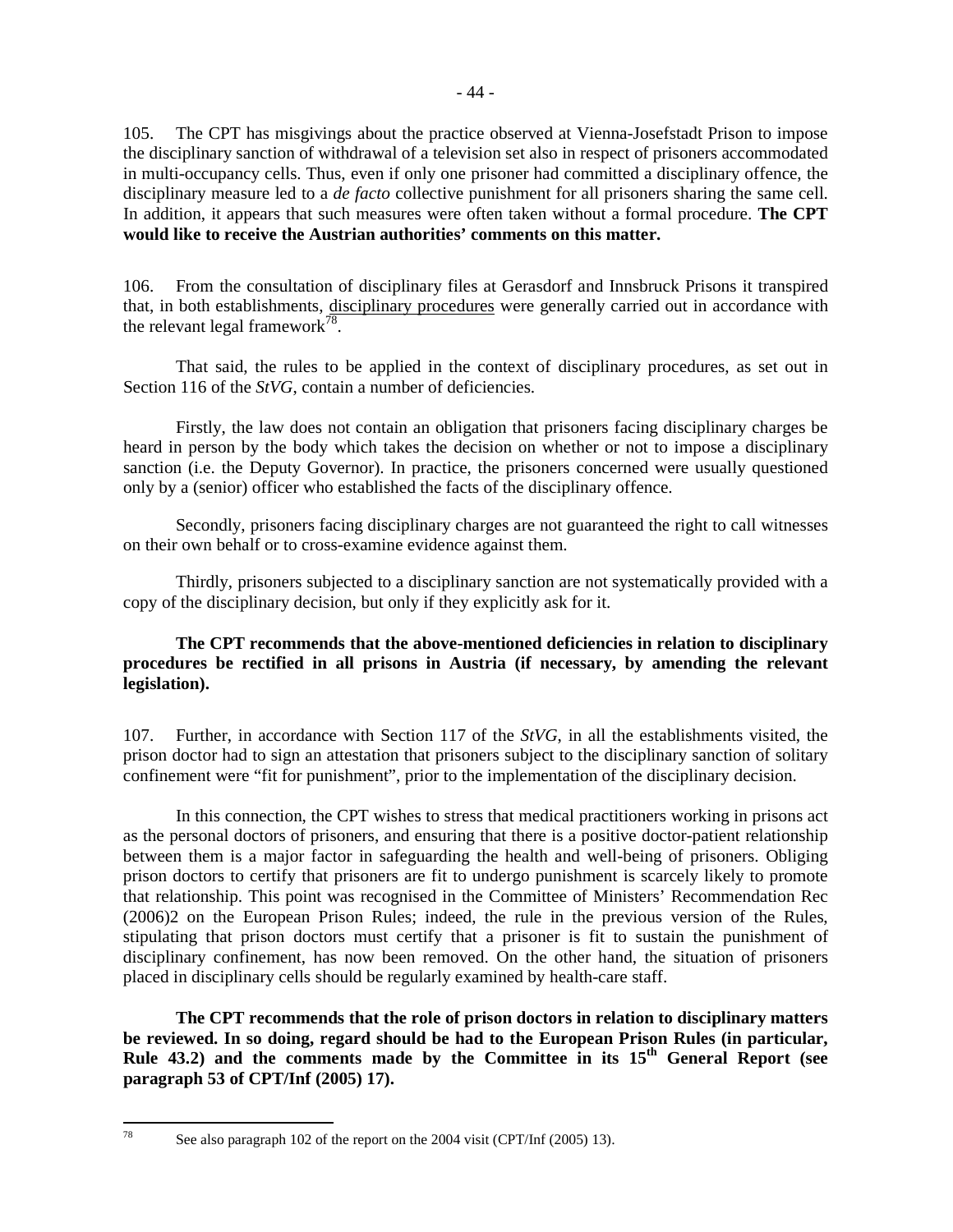b. contact with the outside world

108. The legal provisions concerning prisoners' visiting entitlement have remained essentially the same: sentenced prisoners are entitled to one 30-minute visit per week and one 1-hour visit every six weeks<sup>79</sup>, and remand prisoners to two 30-minute visit per week<sup>80</sup>. As regards juveniles, they are allowed a weekly visit of one hour<sup>81</sup>.

 The information gathered during the visit indicates that the above-mentioned rules were respected in all the establishments visited. Moreover, the actual visit entitlement was often more favourable than the minimum provided for by law (e.g. sentenced prisoners could receive a onehour visit every week; juveniles were granted more than one visit per week; etc.). The Committee welcomes this situation.

109. That said, it appeared that remand prisoners held at Innsbruck and Vienna-Josefstadt Prisons could usually receive visits only under closed conditions (i.e. with prisoners and their visitors separated by a glass partition).

 The CPT acknowledges that in certain cases it will be justified, for security-related reasons or to protect the legitimate interests of an investigation, to have closed visiting arrangements; however, this approach should constitute the exception, not the rule. **The Committee therefore recommends that the arrangements for visits at Innsbruck and Vienna-Josefstadt Prisons be revised in order to ensure that, as a rule, visits take place under open conditions.**

c. situation of foreign prisoners

110. The delegation noted the high proportion of foreign nationals in the prisons visited, and in particular among the young prisoner population. This obviously gave rise to various problems, in particular that of communication between foreign prisoners and staff. Due to the language barriers, many such prisoners seemed to be disadvantaged as regards access to important services, such as health care, education, and certain activities.

 The authorities were making some efforts to address this situation by, *inter alia*, offering German courses to those who did not speak the language. Given the scale of the problem, **the Committee invites the Austrian authorities to introduce language courses also for selected members of staff.**

111. The delegation also heard complaints from foreign inmates that, due to the lack of interpreters, they had great difficulties in communicating with health-care staff. In this connection, **the recommendation made on this subject in paragraph 52 applies to the prison system with equal force.** 

<sup>79</sup>  $^{79}$  Section 93 of the *StVG*.

 $\frac{80}{81}$  Section 188 of the *StPO*.

Section 58, paragraph 7, of the *JGG*.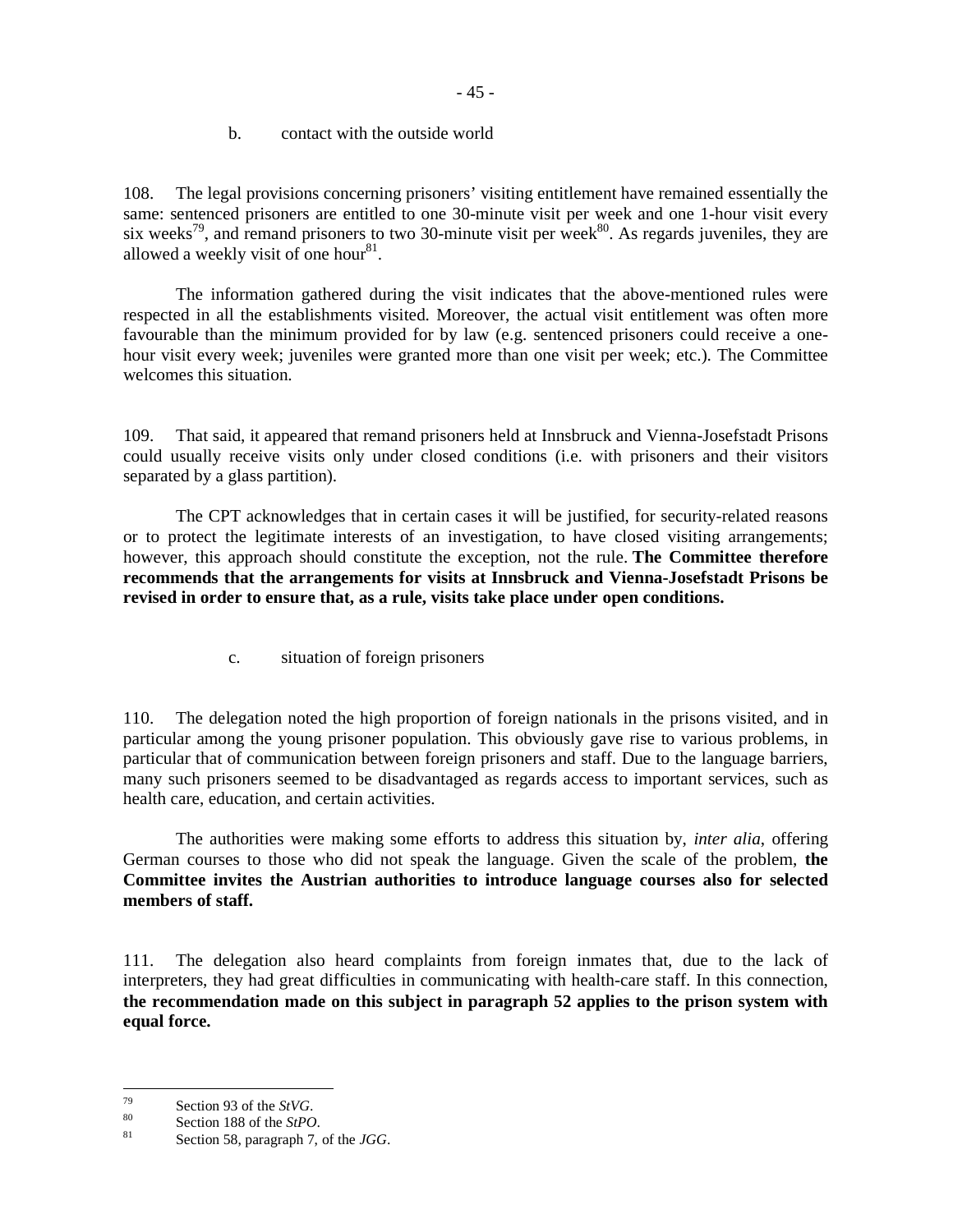d. security issues

112. Both Gerasdorf and Innsbruck Prisons had specially-equipped segregation cells (with CCTV cameras), where prisoners could be accommodated as a security measure, usually for short periods.

 In both establishments, every placement of a prisoner in a segregation cell was recorded in a special register. However, at Innsbruck Prison, the special forms used for this purpose were not always properly filled out (e.g. no indication of the grounds for segregation, no indication of the time when the measure commenced and ended, etc.). **Steps should be taken to remedy this shortcoming.** 

 Further, the delegation noted that, at Innsbruck Prison, prisoners placed in a segregation cell were not usually offered any outdoor exercise. **The CPT recommends that measures be taken to ensure that such prisoners benefit from their daily outdoor exercise entitlement.**

113. The delegation observed at Innsbruck Prison that prisoners who were considered to be at risk (e.g. prisoners with suicidal tendencies) were usually placed in segregation cells. The prisoners concerned were monitored via CCTV cameras but did not benefit from adequate human contact. **Steps should be taken to remedy this deficiency.**

114. In all the establishments visited, the delegation was informed that it was still required by the existing regulations that some of the officers on night duty carry firearms<sup>82</sup>. As was the case in 2004, whenever it became necessary to open a cell at night, the officer who directly opened the cell door was unarmed, but there was always an armed prison officer standing some distance away. The CPT has repeatedly emphasised that the carrying of firearms by staff who are in direct contact with prisoners is an undesirable and dangerous practice, which could lead to high-risk situations for both prisoners and staff. In this respect, reference should also be made to Rule 69.1 of the European Prison Rules which states that "[e]xcept in an operational emergency, prison staff shall not carry lethal weapons within the prison perimeter"<sup>83</sup>.

# **The CPT recommends that the Austrian authorities review the current policy on the carrying of firearms by prison staff inside detention areas of prisons.**

115. The delegation observed that, at Innsbruck and Vienna-Josefstadt Prisons, custodial officers were carrying truncheons in the full view of inmates (including juveniles). The CPT would like to stress that, in the interest of developing positive relations between staff and inmates, prison staff should never carry truncheons visibly inside detention areas. **The Committee recommends that, if it is considered necessary for prison officers to carry truncheons, the truncheons be hidden from view.** 

<sup>82</sup> <sup>82</sup> See, in this regard, paragraph 109 of the report on the 2004 visit (CPT/Inf (2005) 13).

Indeed, in most Council of Europe States, the carrying of firearms within prison premises is generally prohibited.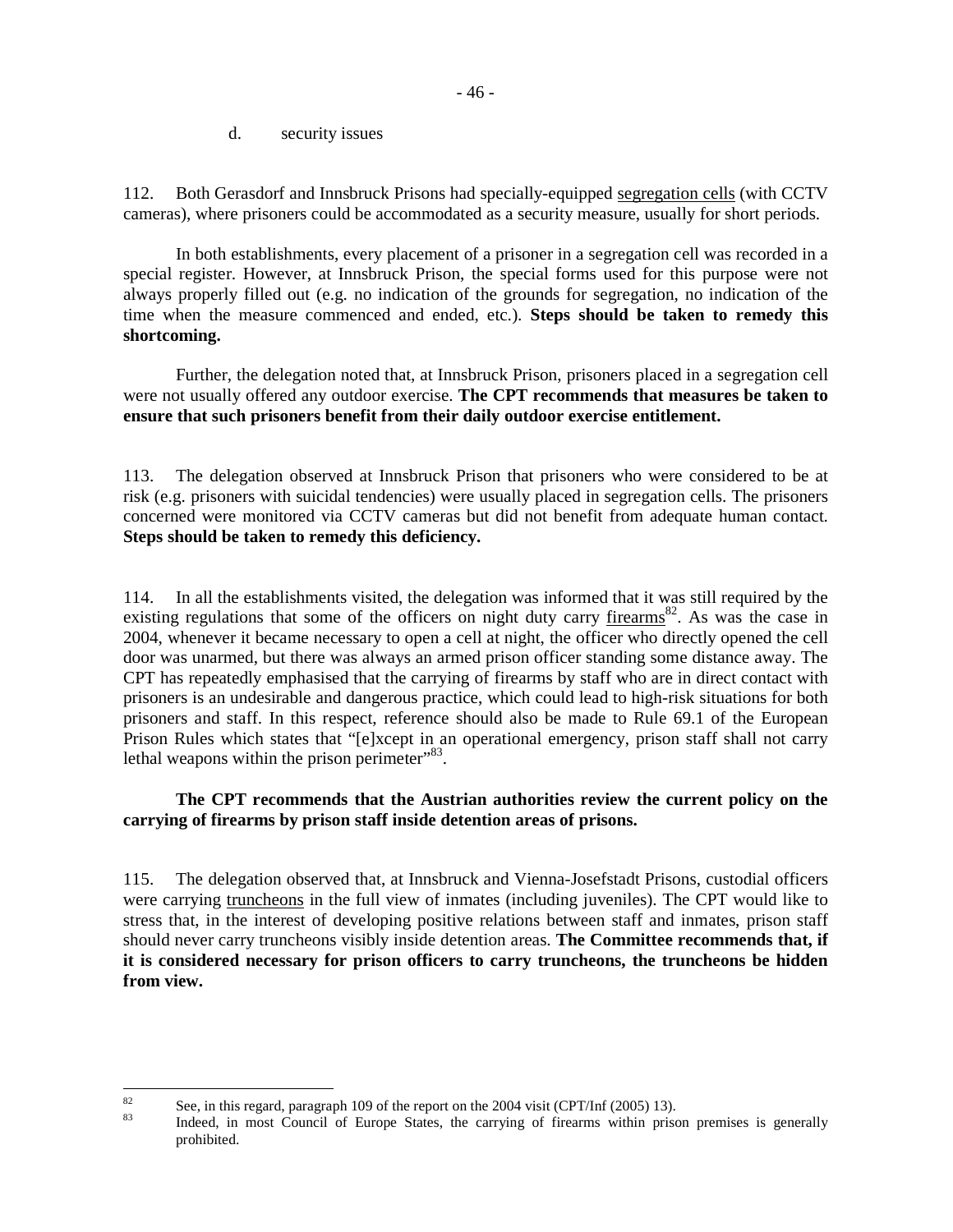116. Further, the CPT has misgivings about the practice observed at Gerasdorf Prison of custodial officers carrying pepper spray within the detention areas  $84$ . Given the potentially dangerous effect of this substance, **the Committee considers that pepper spray should not form part of the standard equipment of a prison officer and, as a rule, should not be used in confined spaces.**

117. Finally, the CPT has received reports after the 2009 visit that the Austrian authorities plan to reintroduce electric stun devices in prisons. In this connection, the Committee has serious reservations as to the use of such devices in particular in a prison setting. The use of a stun gun can only be justified as a means of last resort in very extreme circumstances where a real and immediate threat to life has arisen. Moreover, only specially selected and trained<sup>85</sup> prison officers should be allowed to use electric stun devices, and all necessary precautions should be taken when such equipment is used. **The CPT would like to receive detailed information on the implementation of the above-mentioned plan.** 

<sup>84</sup> 84<br>None of the staff members interviewed by the delegation could recall a single case of having recourse to it.

Such training should include instruction in first aid.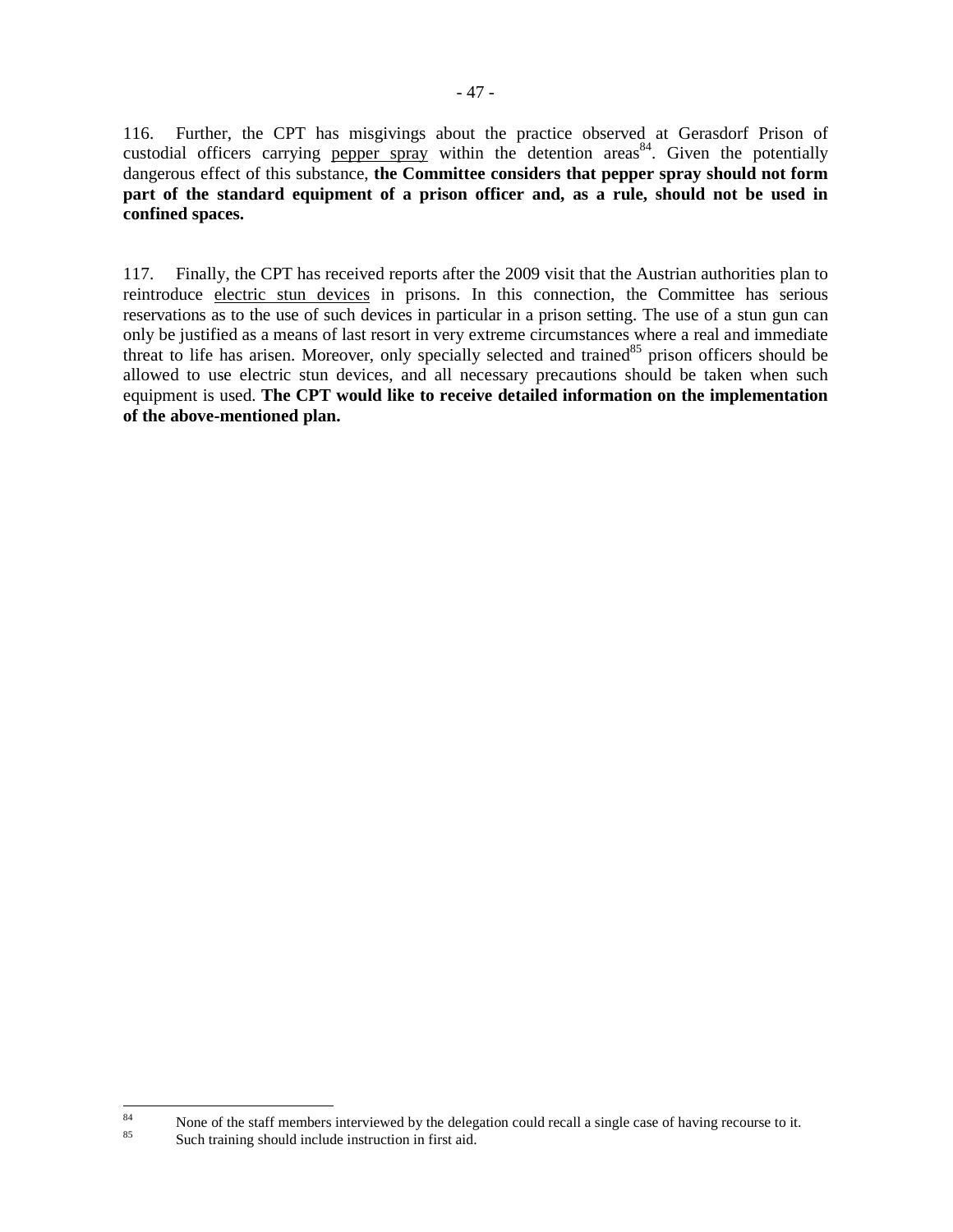# **D. Psychiatric and social welfare establishments**

# **1. Preliminary remarks**

118. The delegation visited the Sigmund Freud Regional Psychiatric Hospital (*Landesnervenklinik*) in Graz and the Johannes von Gott Nursing Centre (*Pflegezentrum*) in Kainbach. It was the first time that the CPT had visited a social welfare institution in Austria.

The **Sigmund Freud Psychiatric Hospital**, which was opened in the late 19<sup>th</sup> century, is the only public psychiatric hospital in Styria and its catchment area covers the whole Land of Styria and the southern part of Burgenland (with a total population of some 1.2 million inhabitants). The hospital has an official capacity of 800 beds and comprises seven units (three general psychiatric units for adults, one unit for children and juveniles, one gerontopsychiatric unit, one unit for drugaddicted patients and one forensic unit<sup>86</sup>). At the time of the visit, it was almost at full capacity, the number of involuntary patients being 120 (including 29 forensic patients).

 The **Johannes von Gott Nursing Centre**, which is located in the village of Kainbach (near Graz), is owned and administered by the religious Order of the Brothers of Mercy (*Barmherzige Brüder*) and has the legal status of a (general) hospital and a social welfare home. With an official capacity of 600 places, the nursing centre is one of the largest social welfare institutions in Austria. It is divided into 22 living units<sup>87</sup> (*Wohngruppen*), six of which were closed units (Adalbert, Emmaus, Johannes, Markus, Schutzengel and Vinzenz). At the time of the visit, there were 590 residents (from all over Austria), the great majority of whom were fully or partially deprived of their legal capacity and had a court-appointed guardian (*Sachwalter*).

119. Involuntary admission of civil patients to a psychiatric hospital is governed by the (federal) Law on Involuntary Placement (*Unterbringungsgesetz* - *UbG*). According to Section 3 of the *UbG*, a person may only be subjected to involuntary placement in a psychiatric hospital, if (1) he/she suffers from a mental illness and his/her health or life or the health or life of others is seriously endangered due to this mental illness and (2) if there are no other alternatives, in particular outside the hospital, for him/her to be adequately medically treated or cared for.

<sup>86</sup> <sup>86</sup> The majority of forensic patients were subject to a placement order under Section 21, paragraph 1, of the Penal Code (i.e. persons who had been declared not to be criminally responsible for the offence they had committed - *Unterbringung in einer Anstalt für geistig abnorme Rechtsbrecher*). In addition, there were patients under observation pursuant to Section 429, paragraph 4, of the *StPO*; such patients were also accommodated in other wards.

<sup>&</sup>lt;sup>87</sup> These units are located in various buildings, spread out over an area of more than one square kilometre.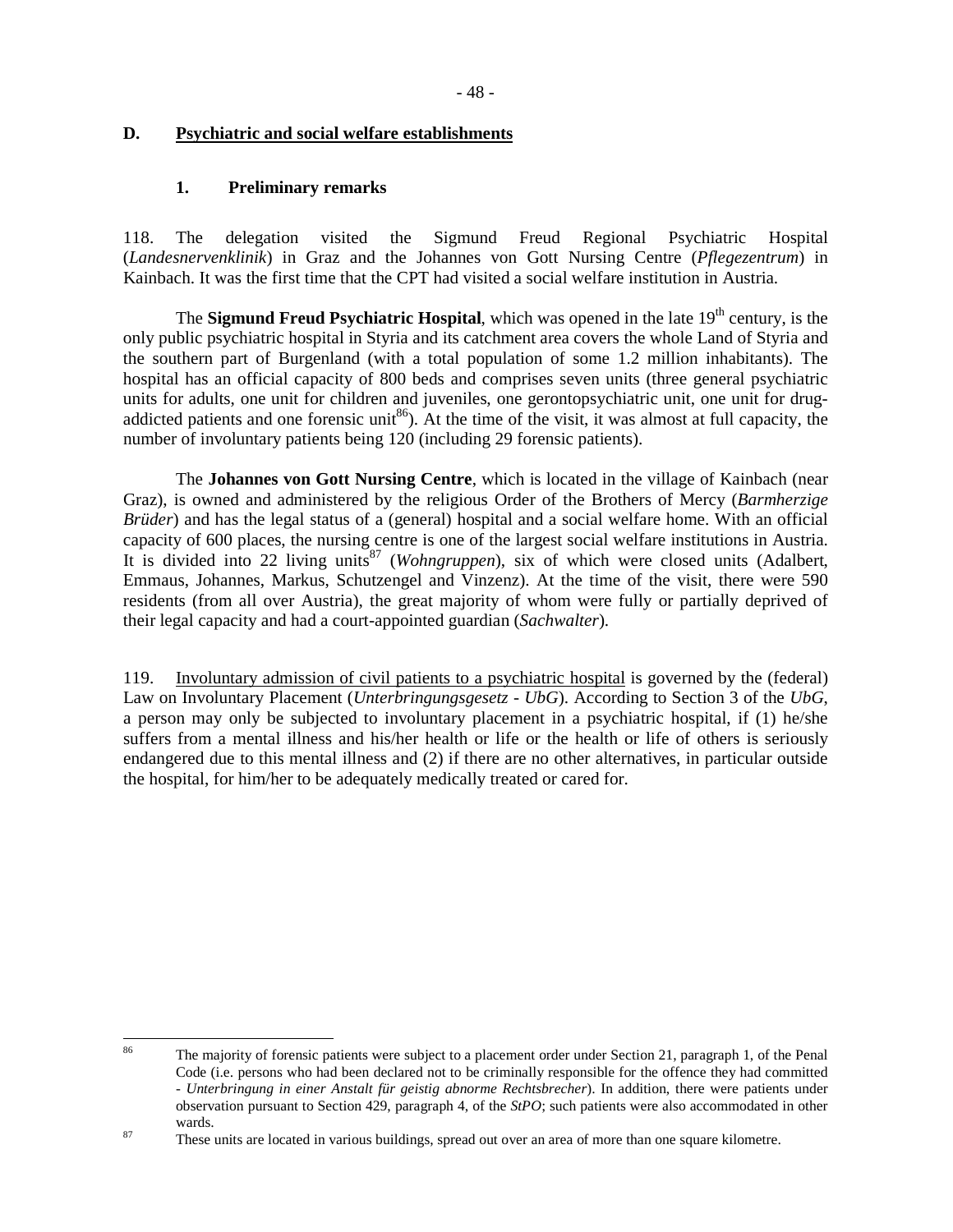120. Austrian legislation does not provide for a procedure of involuntary placement in a social welfare institution. Admissions to such institutions fall under the scope of Section 284a of the Civil Code (*ABGB*), which stipulates that a disabled person can decide him/herself on his/her domicile (*Wohnort*), in so far as he/she is capable at the time in question of giving valid consent (*einsichtsund urteilsfähig*). This principle applies irrespective of whether the person concerned is deprived of his/her legal capacity (and has a guardian appointed). Only if it is established that a disabled person is not or no longer capable of giving a valid consent can the consent to admission be given instead by a guardian. In addition, the admission has to be confirmed by a court, if it is intended that the person concerned remains in the establishment permanently. However, even if the court has confirmed the admission, Austrian legislation does not allow a person to be transferred to a social welfare institution by force. If the person concerned resists the placement, the only alternative may be the involuntary admission to a psychiatric hospital under the *UbG* (provided that all the criteria set out in paragraph 119 are met).

 Once a person is accommodated in a social welfare institution, the Law on the Residence in Welfare Homes (*Heimaufenthaltsgesetz* – *HeimAufG*) applies<sup>88</sup>. According to this law, a resident who is mentally ill or mentally disabled may be subjected to a measure restricting his/her freedom (*Freiheitsbeschränkung*). A measure falls under the scope of the law when a resident is prevented against or without his/her will from changing his/her location (*Unterbindung der Ortsveränderung*), in particular by mechanical, electronic or chemical means or by threat of subjecting to such means. The key element is the restriction to a specific area, which can be the establishment as a whole, a certain part of it, a single room or a bed. The law also set outs the criteria<sup>89</sup> under which residents may be subjected to such a measure and defines the persons who are entitled to order it<sup>90</sup> as well as the modalities of judicial review. It should also be added that persons who order a measure within the meaning of the *HeimAufG* exercise executive powers under the Austrian Constitution and act as a public authority (*Beleihung*).

121. The above-mentioned procedures and related legal safeguards are examined in paragraphs 145 to 147 and 149 to 152.

122. At the outset, the CPT wishes to stress that the delegation received no allegations of illtreatment of patients/residents by staff at the Sigmund Psychiatric Hospital and the Johannes von Gott Nursing Centre. On the contrary, in both establishments, the general atmosphere appeared to be relaxed, and relations between staff and patients/residents positive.

<sup>88</sup> It is also noteworthy that the law applies equally to general hospitals, but not to psychiatric hospitals (Section 2, paragraphs 1 and 2, of the *HeimAufG*).

<sup>&</sup>lt;sup>89</sup><br>The criteria are similar to those for involuntary admission to a psychiatric hospital under the *UbG*. Firstly, the resident must be mentally ill or mentally disabled and his/her life or health must endangered; secondly, the measure must be necessary to prevent this danger and be proportionate; thirdly, there must be no other less intrusive means available (*gelinderes Mittel*) (Section 4 of the *HeimAufG*).

<sup>90</sup> See Section 5 of the *HeimAufG*.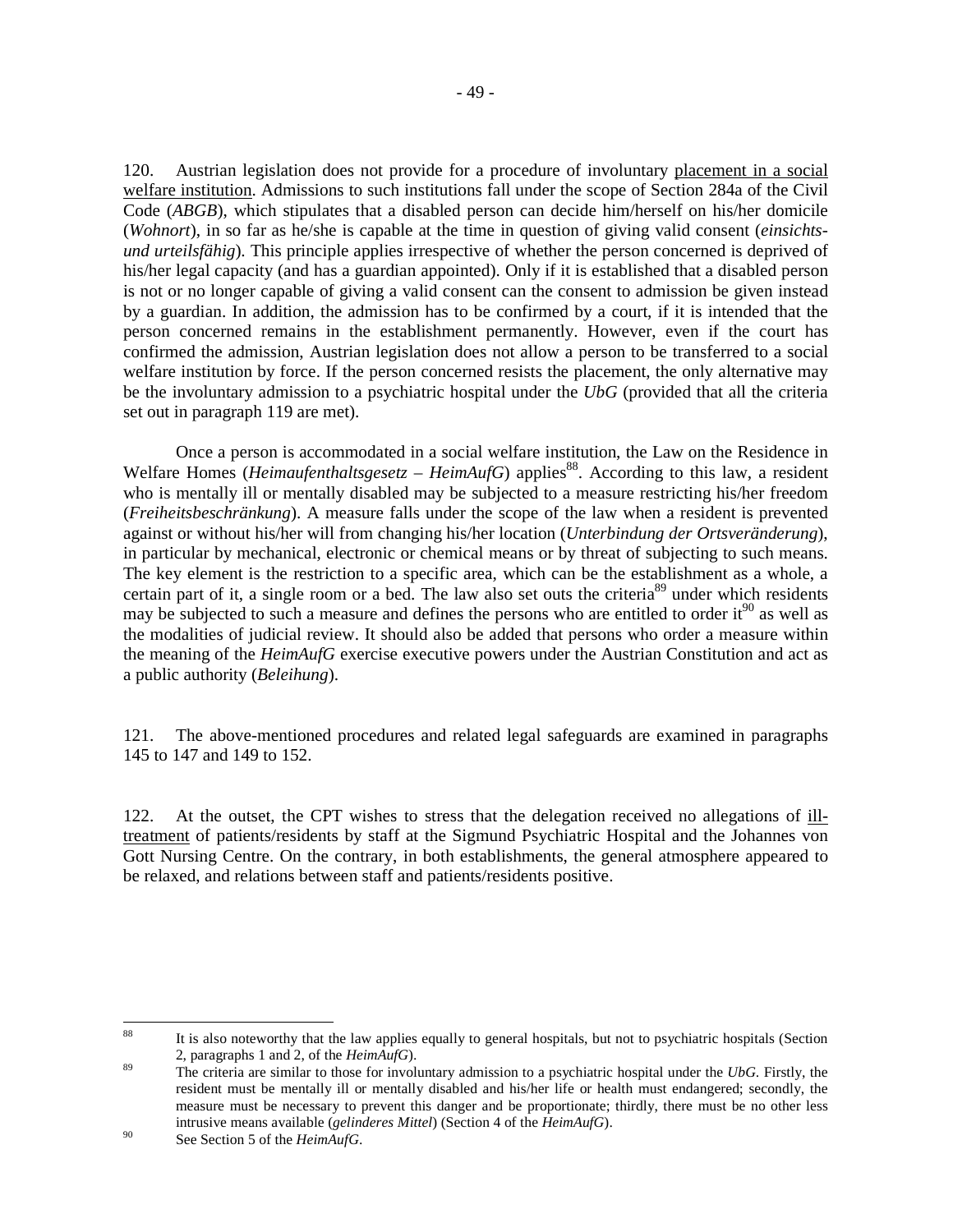# **2. Living conditions**

123. Material conditions varied considerably from one unit to another at the *Sigmund Freud Psychiatric Hospital*. In a number of units, patients' rooms were spacious and well decorated, while in others, they were very austere and impersonal (e.g. Unit 3/3). In addition, some units were cramped, with additional beds (so-called "*Notbetten*") being added to the existing beds (occasionally, even in activity rooms). At the same time, the delegation observed that certain units were operating below their official capacity and thus had a number of unoccupied beds<sup>91</sup>.

# **The CPT recommends that steps be taken to improve material conditions at the Sigmund Freud Psychiatric Hospital, in the light of the above remarks.**

124. At the *Johannes von Gott Nursing Centre*, material conditions were excellent in many units, while certain units were in need of some refurbishment. The CPT understands that there were already concrete plans to refurbish these units in the near future, in the context of an ongoing renovation programme. **The Committee would like to receive updated information on this matter.** 

125. The CPT is particularly concerned about the fact that, at the *Sigmund Freud Psychiatric Hospital*, many patients in closed units were not able to benefit from daily outdoor exercise, sometimes for prolonged periods. Some involuntary patients, in particular forensic and geriatric patients, had not been able to go into the open air for several months. Such a state of affairs is unacceptable.

 The delegation also observed at the *Johannes von Gott Nursing Centre* that residents in certain closed units did not always benefit from daily outdoor exercise (sometimes for several days in a row).

 In both establishments visited, the delegation was told that access to the garden was limited, due to a shortage of staff to accompany the patients/residents and a lack of secure exercise areas.

126. During the end-of-visit talks, the delegation made an immediate observation under Article 8, paragraph 5, of the Convention and called upon the Austrian authorities to take all necessary measures at the Sigmund Freud Psychiatric Hospital and the Johannes von Gott Nursing Centre to ensure that all patients/residents whose health so permitted were offered at least one hour of outdoor exercise per day.

 By letter of 23 June 2009, the Austrian authorities provided the following information in relation to the Sigmund Freud Psychiatric Hospital:

 $91$ 

This situation was the result of a strict adherence to the policy of allocating psychiatric patients to units according to their district of residence.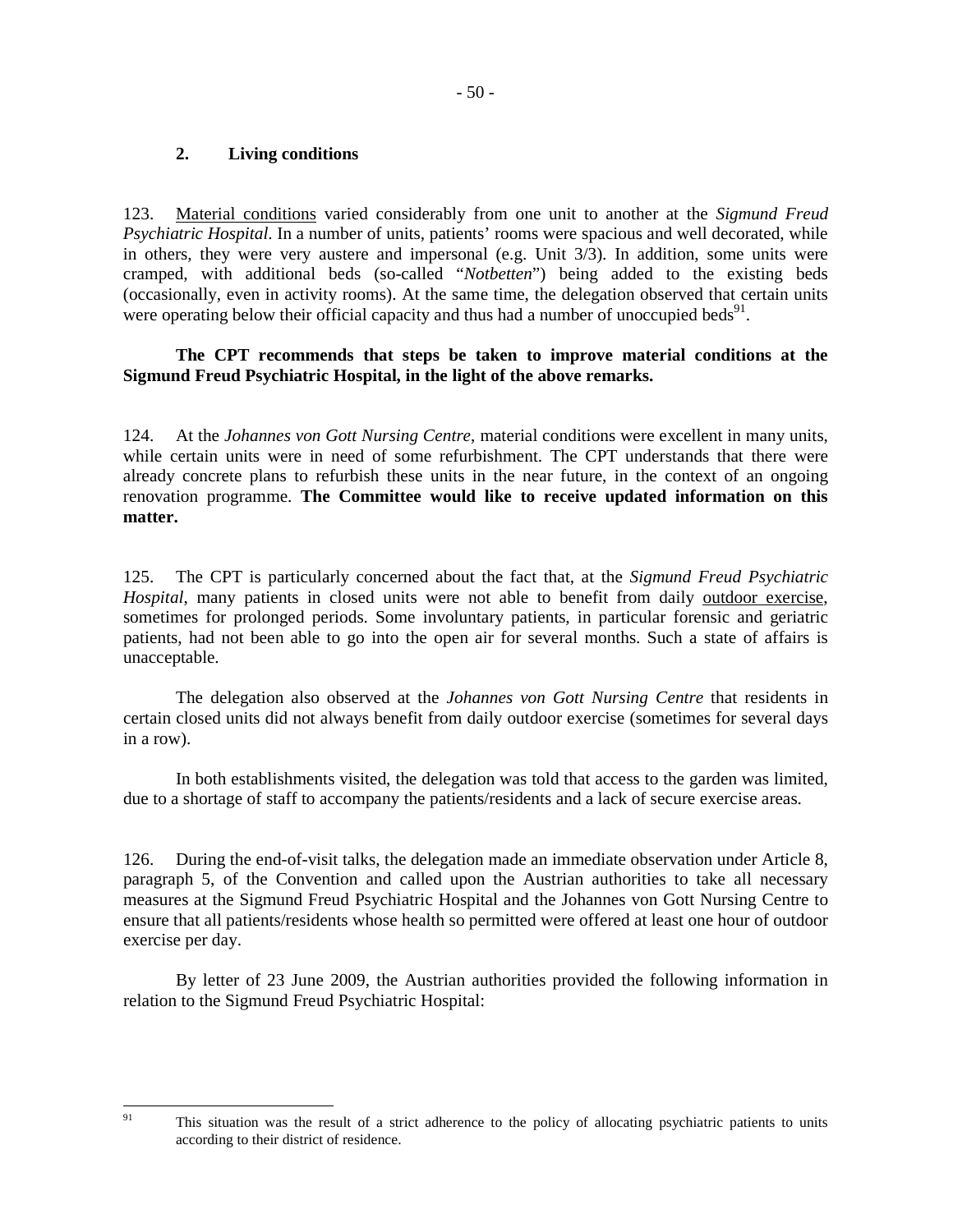"The hospital *is<sup>92</sup>* already now in a state to fulfil the CPT's requirement of one hour exercise a day for all patients whose health so permits. In the case of patients from closed units, this requirement is fulfilled either trough exercise while accompanied by staff, or through exercise in a secure garden area".

 As regards the Johannes von Gott Nursing Centre, the Austrian authorities indicated in the above-mentioned letter:

"For those four stations which do not have garden access, the amount of outdoor exercise mentioned in the immediate observation (at least 1 hour/day) will be incorporated into the nursing plan. If the exercise is not offered, the reason will have to be given and documented in writing.  $(\ldots)$ 

Because of prevailing conditions regarding personnel, planning measures are necessary for the two stations [Markus and Vinzenz] without direct garden access.

- In order to initiate individual measures, a prior assessment of possibilities for individual patients from a medical and nursing point of view is necessary. The persons responsible have been charged with conducting this assessment.
- Patients who cannot use the outdoors area for health reasons will be given more possibilities to use the balconies. The management of the stations concerned and the nursing management will cooperate in developing a corresponding plan.
- Patients whose state of health so permits will receive services in the outdoors area. In order to realize this, it is necessary to work out a solution in cooperation of the nursing management and the pedagogic management in order to achieve the best possible care within existing resources. In this context, those services which are already being used by the patients such as organized visiting services, walks in the nursing home area accompanied by nursing staff or specialized pedagogical staff, therapy services which are not rendered at the stations, excursions, and vacations are to be taken into account."

The CPT welcomes the steps taken by the relevant authorities at both establishments visited; **it would like to receive confirmation that the measures indicated above regarding the Johannes von Gott Nursing Centre have in the meantime been fully implemented.**

<sup>92</sup> Emphasis added.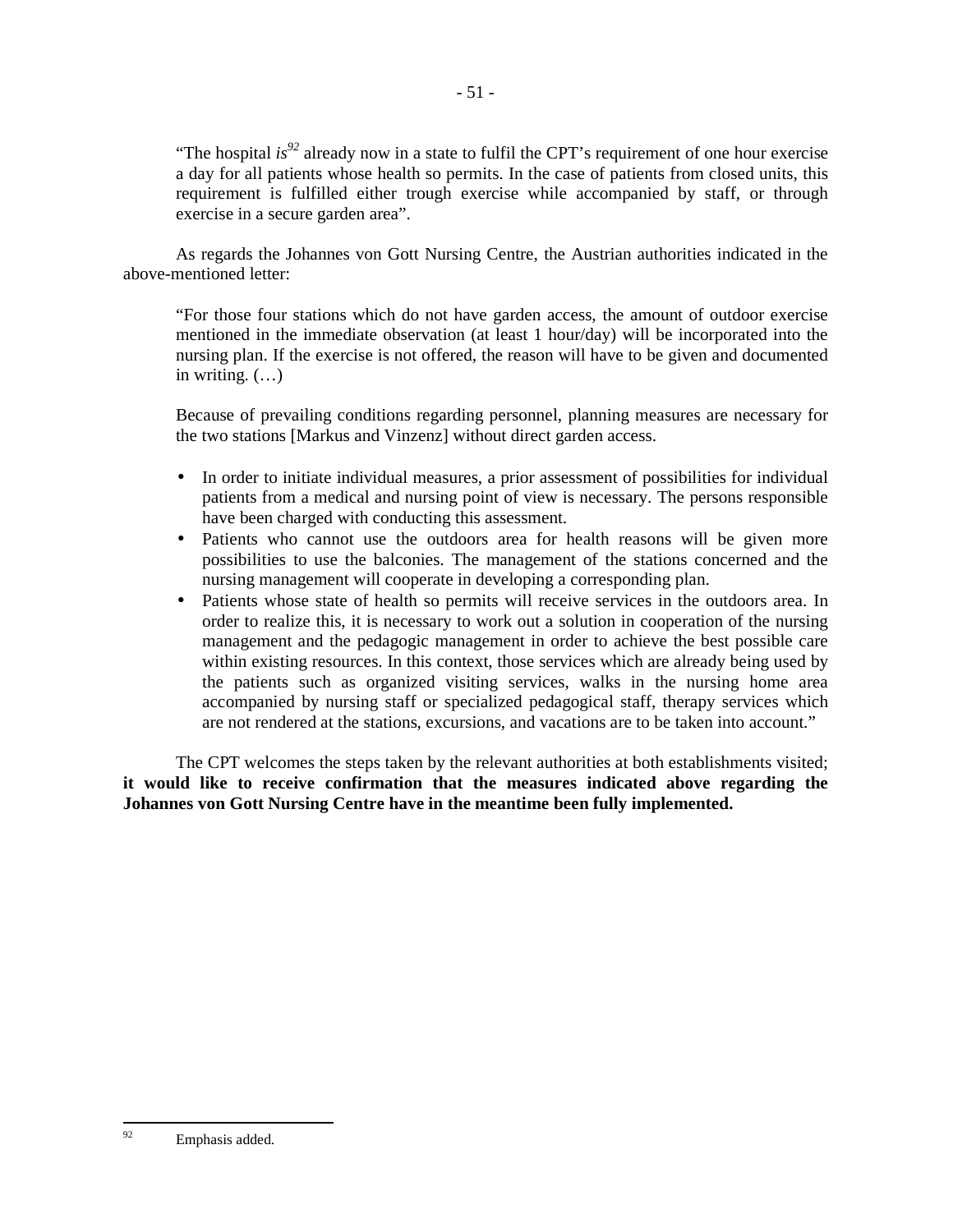## **3. Staff**

127. As regards medical staff, the *Sigmund Freud Psychiatric Hospital* employed 48 psychiatrists and 120 other doctors (with an equivalent of 117 full-time medical staff). As far as the delegation could ascertain, this medical team was sufficient for the needs of the establishment.

128. At the *Johannes von Gott Nursing Centre*, the number of general practitioners (six on a fulltime basis, including one with specialised training in psychotherapy) appeared to be adequate, in the light of the good access to external specialist and hospital services.

 However, the presence of only one full-time psychiatrist was clearly insufficient, bearing in mind also that the majority of residents were on psychotropic medication (see paragraph 141). The delegation was informed that, in 2008, attempts to recruit a second psychiatrist had been unsuccessful, since not a single candidate had applied for the advertised post.

# **The CPT recommends that the Austrian authorities redouble their efforts to recruit a second psychiatrist on a full-time basis at the Johannes von Gott Nursing Centre.**

129. The nursing cover was on the whole adequate in both establishments visited.

 The *Sigmund Freud Psychiatric Hospital* employed a total of 489 nurses (451 full-time posts) and 205 nursing assistants (189 full-time posts). The delegation noted that in certain units (in particular, those for acute patients), there was one nurse or nursing assistant for each patient. It is also noteworthy that all nurses were certified and had specialised training in psychiatry.

 At the *Johannes von Gott Nursing Centre*, there were 66 nurses (70 full-time posts) and 254 nursing assistants (225 full-time posts).

## **4. Treatment**

130. The delegation gained a generally positive impression of the treatment provided to patients at the *Sigmund Freud Psychiatric Hospital*. There was good availability of suitable medicines. In addition to pharmacotherapy, patients (including those in acute units) were offered a wide range of therapeutic activities, such as psychotherapy or occupational therapy. Doctors' input was adequate, with individual treatment plans and multidisciplinary work. Further, medical files were detailed and well maintained.

 However, it is a matter of concern that patients were on occasion given, without their knowledge, drinks which contained water-soluble psychotropic drugs. **The CPT wishes to stress that every competent patient, whether voluntary or involuntary, should be fully informed about the treatment which it is intended to prescribe and given the opportunity to refuse treatment or any other medical intervention.**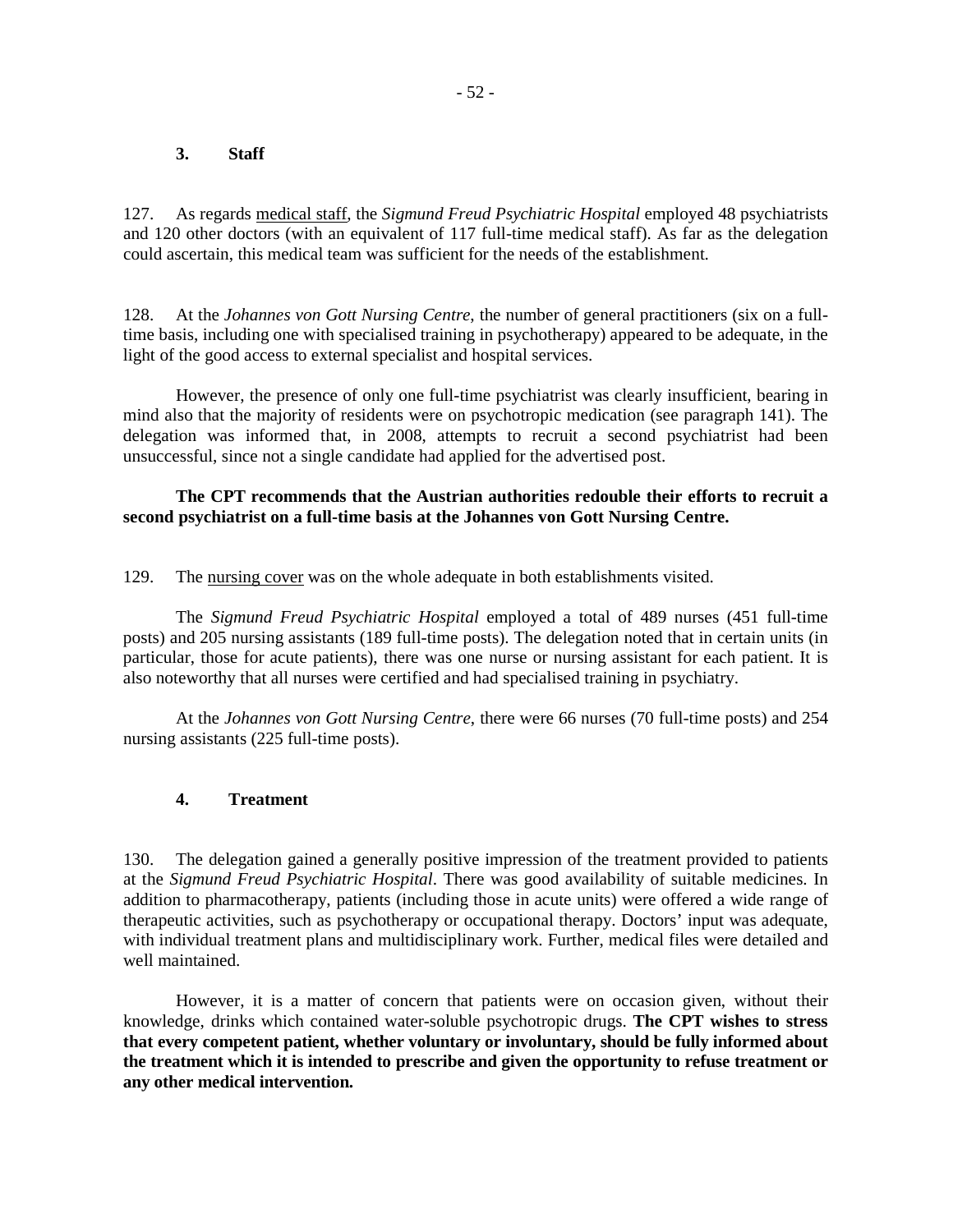131. At the *Johannes von Gott Nursing Centre*, the overall assessment of the treatment provided to residents was favourable. There was a wide range of therapeutic activities, including psychological behavioural therapy, physical therapy and occupational therapy. Most patients had individualised treatment plans (including for psychological treatment), and there was multidisciplinary team-work. Further, computerised individual medical files were of a good quality, with regular and frequent entries. The same holds true for nursing records.

 That said, the delegation noted that the level of therapeutic care varied from one unit to another. By way of example, the care provided in some units such as Vinzenz, which accommodated mainly residents in need of acute treatment, was exemplary, **whereas the range and frequency of therapeutic activities could well be improved in some other units (e.g. Schutzengel).**

132. Whenever deaths occurred at the Johannes von Gott Nursing Centre, the cases were examined on the spot by the district doctor (i.e. a general practitioner with a private surgery who also performs the duties of a public health doctor). The delegation was informed by medical staff that in a number of cases no autopsy had been performed, although the actual cause of death remained somewhat unclear. Further, the delegation was told that when an autopsy had been carried out, the management of the establishment was usually not informed of the outcome.

# **The CPT would like to receive the Austrian authorities' comments on this matter.**

# **5. Means of restraint**

133. In psychiatric/social welfare establishments, the restraint of agitated and/or violent patients/residents may on occasion be necessary. This is an area of particular concern to the CPT, given the potential for abuse and ill-treatment.

a. Sigmund Freud Psychiatric Hospital

134. At the Sigmund Freud Psychiatric Hospital, almost 20 net beds were still in use in various units<sup>93</sup>. In addition, recourse was had to three- or five-point fixation<sup>94</sup> (*Fixierung*) and/or chemical restraint.

 As far as net beds are concerned, the CPT has repeatedly stressed its misgivings about their use in order to deal with patients in a state of agitation. Various health-care staff at the Sigmund Freud Psychiatric Hospital expressed the view that it was preferable to place agitated patients in a net bed, rather than strapping them down with belts or giving high dosages of psychotropic medication. The Committee does not agree that the phasing-out of net beds invariably leads to an increased use of means of mechanical and/or chemical restraint. In fact, the delegation saw several patients in closed net-beds in the hospital who did not seem to be severely agitated and thus would apparently not require to be subjected to *Fixierung* or other means of physical restraint, if released from the net bed.

<sup>93</sup> <sup>93</sup> The delegation was informed that the Sigmund Freud Hospital was one of a few psychiatric hospitals in Austria which still regularly resorted to the use of net beds.

<sup>&</sup>lt;sup>94</sup> In January 2009, the management decided to no longer allow agitated patients to be restrained with belts within a closed net bed.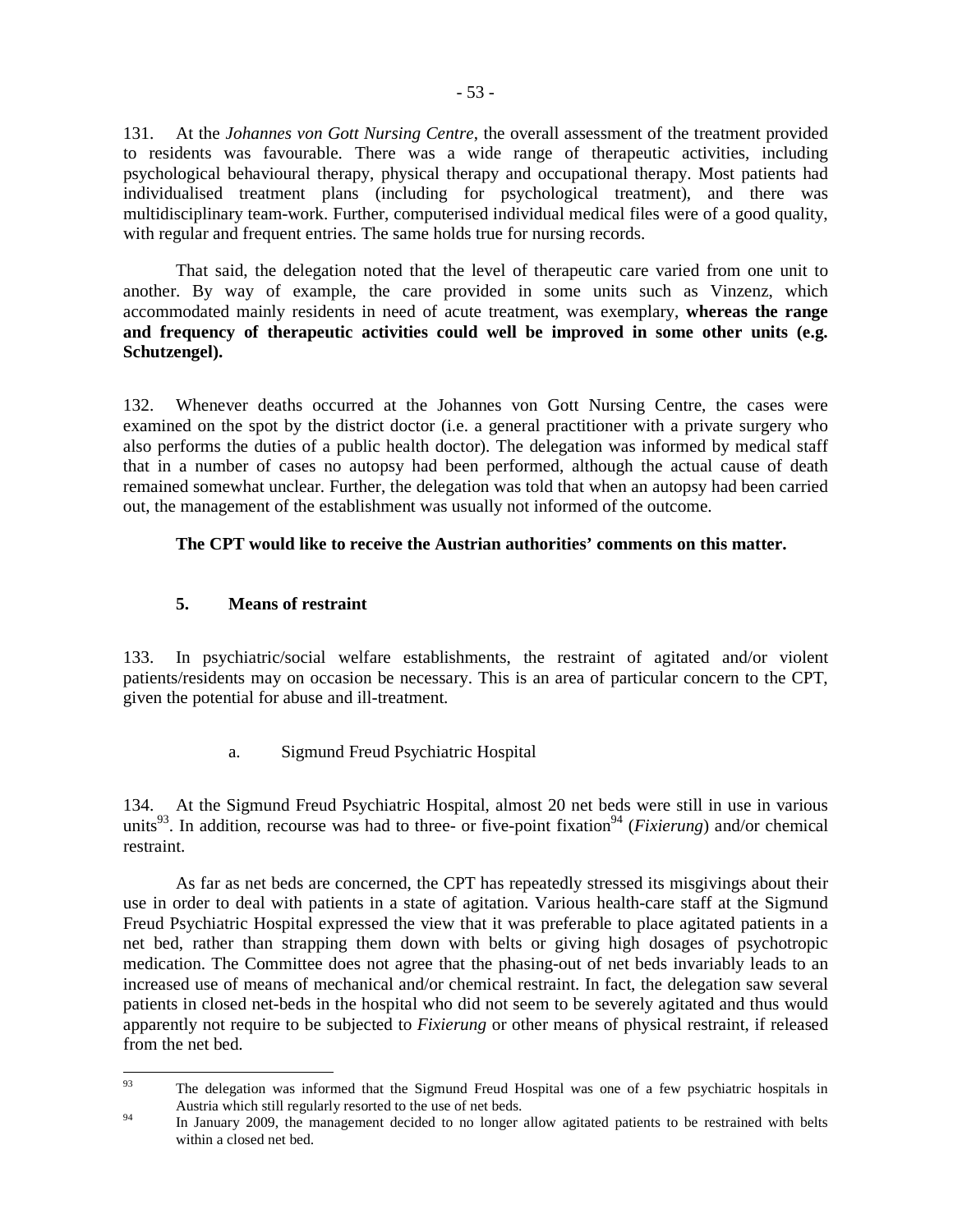It should also be added that more suitable protective means than net beds can be found to ensure the safety of persons with impaired mobility or nocturnal disorders (e.g. disorientation/ sleepwalking).

**The CPT reiterates its recommendation that net beds be withdrawn from service as a tool for managing agitated patients/residents in all psychiatric/social welfare establishments in Austria.**

135. The Committee welcomes the fact that, in several units of the Sigmund Freud Psychiatric Hospital, including the gerontopsychiatric unit and the unit for female acute patients, staff were apparently able to cope with even the most challenging patients without resorting to net beds.

 That said, it is not acceptable that, in many other units, patients were often placed in a closed net bed or attached to a bed (by three- or five-point *Fixierung*) in full view of other patients. **The CPT wishes to stress that when patients are subjected to means of mechanical restraint, this should as a rule take place out of the sight of other patients.**

136. In the gerontopsychiatric unit, the delegation found a patient attached to his bed, whilst naked<sup>95</sup>. Such a practice should be ended immediately.

137. It is also a matter of concern that patients who were placed in a closed net bed or were subjected to *Fixierung* were not adequately monitored. In the CPT's view, there should always be a continuous and direct supervision in the form of a Sitzwache by a member of the health-care staff, who can offer immediate human contact with the patient concerned and reduce his/her anxiety. **The Committee recommends that this precept be implemented at the Sigmund Freud Psychiatric Hospital and, where appropriate, in other psychiatric hospitals and social welfare institutions in Austria.** 

138. The delegation observed that many of the existing net beds at the Sigmund Freud Psychiatric Hospital were in fact used as "ordinary" beds for patients who did not require any specific protective measures. Although in such cases, the net beds were kept open on one side, it is clear that the beds created an oppressive atmosphere in the patients' rooms and had an intimidating effect on patients. **The CPT recommends that immediate steps be taken to ensure that every patient at the Sigmund Freud Psychiatric Hospital is provided with a standard hospital bed.**

139. The CPT welcomes the fact that the management of the Sigmund Freud Psychiatric Hospital has recently started to monitor resort to means of restraint, by collecting statistical data on the frequency of their use in various units. **This system should be further developed by creating a central register containing detailed information on each instance of recourse to means of restraint, covering the type of restraint used, the reasons for resorting to it, and the duration of its use. In this register, a record should also be kept of all instances of chemical restraint.** 

95

- 54 -

Three other patients in the same room were strapped to their beds in pyjamas or underwear.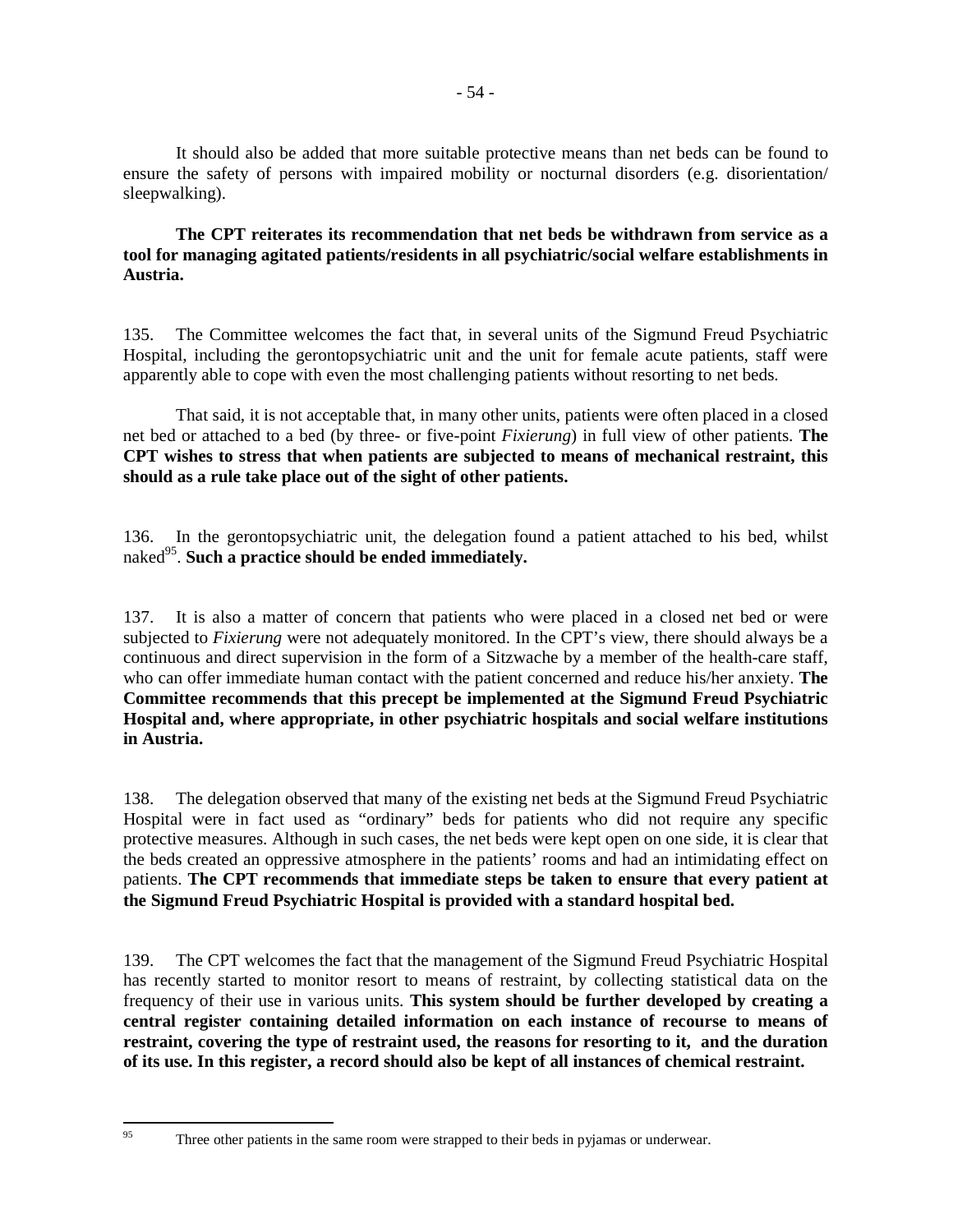# b. Johannes von Gott Nursing Centre

140. At the Johannes von Gott Nursing Centre, the use of means of physical restraint has significantly decreased in recent years. In particular, no net beds have been used during the last two years (with one brief exception), and means of mechanical restraint (such as fixation to a bed with straps and/or a belt) were reportedly never used. The delegation gained the impression that staff were well-trained in therapeutic approaches, thereby avoiding the use of means of physical restraint.

141. That said, the delegation noted widespread use of full or even very high dosages of psychotropic medication for the purpose of controlling the behaviour of residents, including residents who did not have a psychiatric diagnosis<sup>96</sup>.

 The CPT acknowledges that chemical restraint may be helpful and even necessary in certain cases. However, any resort to such kind of restraint should be accompanied by certain safeguards.

 In this regard, the delegation noted that instances of chemical restraint were usually not recorded in the central restraint register and not notified to the residents' representative. When this issue was discussed with the psychiatrist of the nursing centre, he indicated that, in his view, the *HeimAufG* was somewhat unclear regarding the use of chemical restraint, since the law did not specify the circumstances under which instances of chemical restraint constituted a measure restricting the freedom of a person within the meaning of Section 3, paragraph 1, of the *HeimAufG*. Therefore, the management of the nursing centre had recently consulted a judge of the competent district court on this matter. The judge had apparently advised the management to notify instances of chemical restraint to the residents' representative only in those cases where the effects of psychotropic drugs were of such a severity that the person concerned was no longer able to "change his/her physical location" (at least for a certain period of time). In other words, even if residents received high dosages of psychoactive medication for the purpose of controlling their behaviour on a more or less daily basis, and that for prolonged periods, the *HeimAufG* would not apply, as long as the residents concerned were capable of moving somehow from one location to another.

 In the CPT's view, such a restrictive interpretation of the scope of the *HeimAufG* is highly questionable, since it deprives the residents concerned of important legal safeguards. Most importantly, even severe forms of chemical restraint cannot be challenged before the court (see paragraph 145).

142. On the other hand, the CPT noted that several regional courts in Austria had taken decisions which considerably differ from the opinion expressed by the above-mentioned judge.

<sup>96</sup> <sup>96</sup> By way of example, a female resident in the Schutzengel Unit received, on a daily basis, zuklopentixol (Cisordinol) 60 mg, clozapine (Leponex) 300 mg and levomepromazine (Nozinan) 150 mg daily, three different neuroleptics, each in very high doses. A male resident in the same unit, who had the diagnosis "medium grade learning disability", had attacked other residents and a psychologist, and was especially aggressive towards newcomers. He was reported to become more aggressive when manual holding was used, and also when attempts had been made to reduce the prescribed doses. He received every day the neuroleptics levomepromazine 150 mg x 3 and risperidone 4 mg x 2, in addition to depakine 500 mg x 2 (antiepileptic mood stabilizer), and the antidepressants citalopram 60 mg and mirtazapine 30 mg.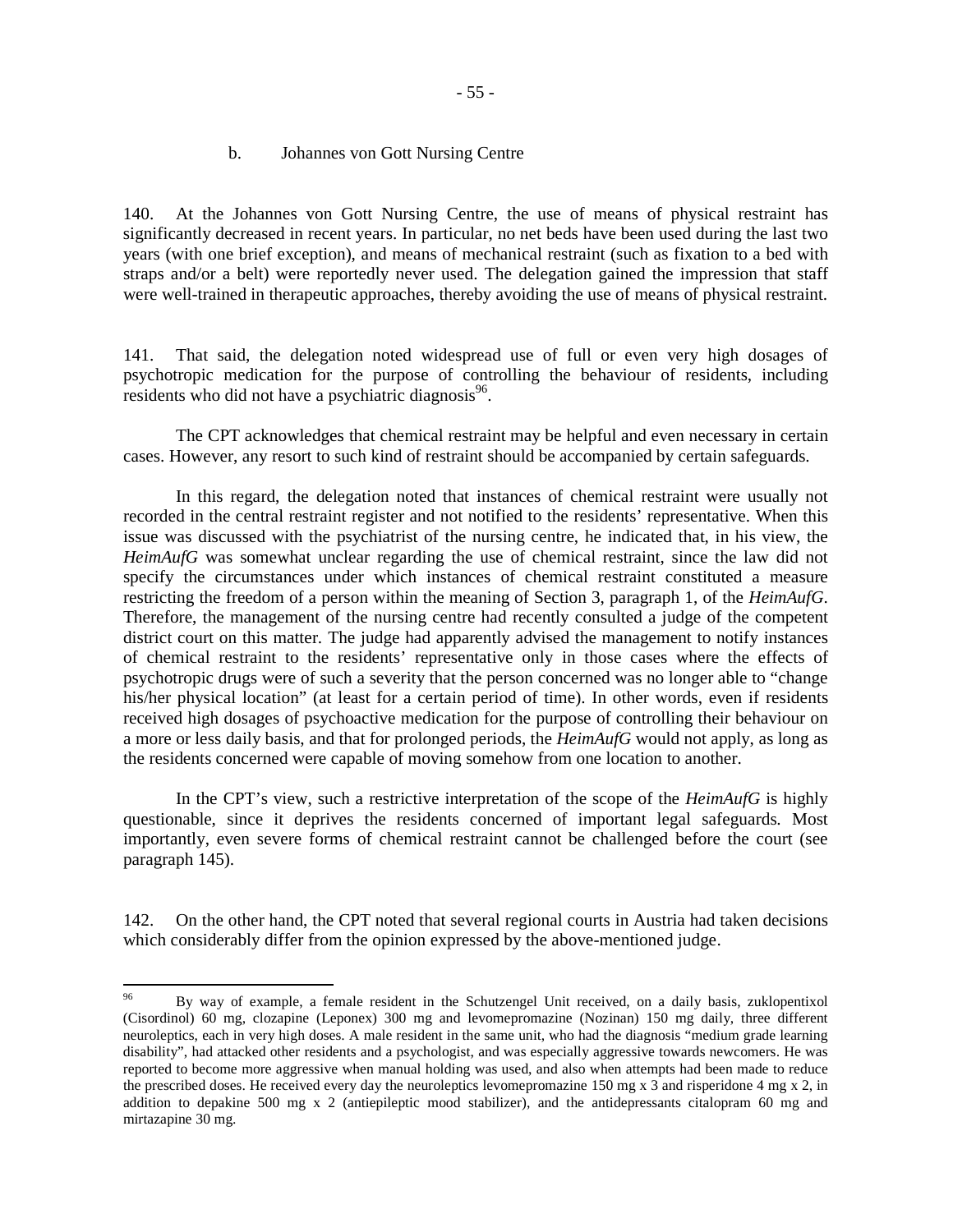By way of example, one court<sup>97</sup> had ruled that "severely sedating means are to be considered a restriction of a person's freedom [within the meaning of Section 3, paragraph 1, of the *HeimAufG*] even in those cases where they do not entail a total immobilisation of a person, but aim at preventing a person from walking around in a restless manner".

Another regional court<sup>98</sup> concluded: "If the sedative drug Psychopax is being used for the purpose of reducing a psycho-motoric state of agitation, in order to prevent that a resident endangers him/herself or others by throwing around objects and by physical assaults, the sedation is not only an unavoidable side effect, but the main purpose of the medication. The administration of the medication therefore constitutes a measure restricting the freedom of a person [within the meaning of Section 3, paragraph 1, of the *HeimAufG*]".

143. Moreover, the CPT considers that at least in those cases where residents receive full dosages of psychoactive medication on an ongoing basis, the general legal provisions regarding "severe medical interventions" (*schwerwiegende medizinische Behandlungen*), as contained in the Civil Code (*ABGB*), apply.

 Section 283, paragraph 2, of the *ABGB* stipulates that, whenever disabled persons who are not able to give a valid consent (*einsichts- und urteilsfähig*), they may only be subjected to a severe medical intervention, if the latter has been approved by the guardian and if another doctor, who is independent of the treating doctor, has issued a medical attestation certifying that the disabled person concerned is not capable of giving a valid consent and that the intervention is necessary for the welfare of the person concerned. Further, in all cases where a medical attestation by an independent doctor is not available or the disabled person displays signs (*zu erkennen gibt*) that he/she opposes the intervention, a court decision is required.

 As far as the delegation could ascertain, the above-mentioned provision of the *ABGB* and the related safeguards were not being applied at the Johannes von Gott Nursing Centre.

# 144. **The CPT would like to receive the Austrian authorities' comments on the remarks made in paragraphs 141 to 143.**

145. The *HeimAufG* contains various important safeguards concerning the use of measures which fall within the scope of Section 3, paragraph 1, of the *HeimAufG* ("means of restraint"):

 Firstly, the law determines the persons who are entitled to order such measures. As a rule, decisions are to be taken by the chief doctor, or (in establishments which do not have doctors) by the chief nurse, or (in establishments with neither doctors nor nurses) by the chief educator. Further, whenever such measures are intended to be applied for more than 24 hours, the authorisation of a doctor is required, and means of chemical restraint can only be ordered by a doctor (irrespective of the frequency/duration).

 Secondly, all measures under Section 3, paragraph 1, of the *HeimAufG* are subject to judicial review, at the request of the resident concerned, his/her representative or person of confidence, or the director of the institution.

<sup>97</sup> <sup>97</sup> Regional Court (*Landesgericht*) Steyr, 1 R 194/07h dated 17 July 2007.

Regional Court Ried, 6 R 115/07i dated 3 May 2007.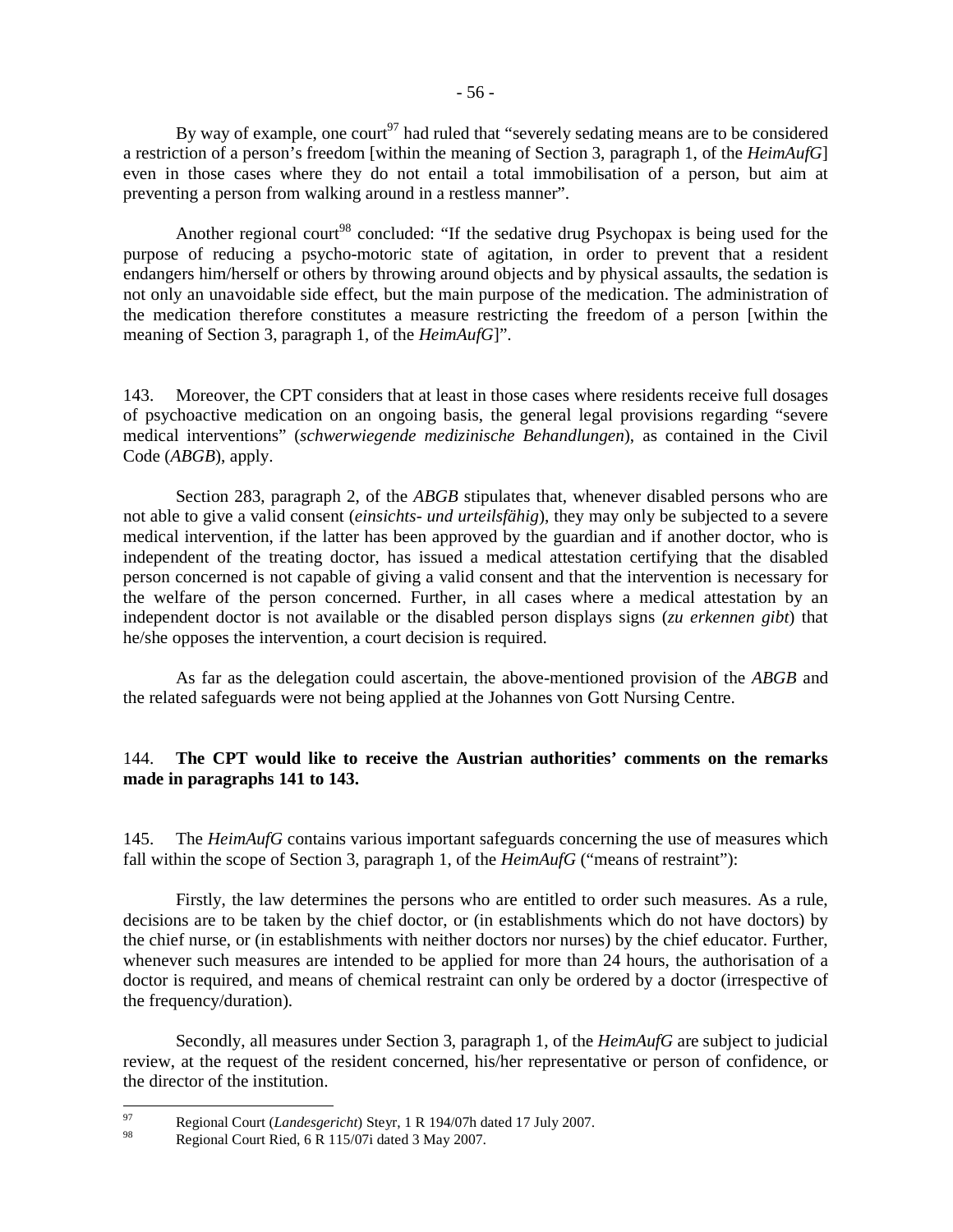Thirdly, the management of the institution is under a legal obligation to immediately notify every resort to measures under Section 3, paragraph 1, of the *HeimAufG* to the competent residents representative<sup>99</sup>. Consequently, the residents' representative<sup>100</sup> becomes automatically a legal representative of the person concerned, irrespective of whether or not the latter is already represented by a lawyer or guardian. The residents' representative is entitled to visit the establishment at any time, without prior notice, and has unrestricted access to all relevant medical information about the resident concerned.

Fourthly, the judicial review procedure<sup>101</sup> of the measure applied follows the same rules as the involuntary placement procedure under the *UbG*. In particular, the court is under a legal obligation to consult an independent expert. Further, the court can declare a measure under the *HeimAufG* admissible only for a limited period of time<sup>102</sup>. The resident, his/her representative or a person of confidence may lodge an appeal against the court decision to the appellate court (*Rekursgericht*).

146. From consultations with staff and the residents' representative at the Johannes von Gott Nursing Centre, as well as the examination of individual files, it transpired that the abovementioned legal requirements were fully met in practice as regards measures which clearly fell within the scope of Section 3, paragraph 1.

147. The delegation gained a favourable impression of the services provided by the residents' representative at the Johannes von Gott Nursing Centre, who appeared to be doing his utmost to defend the interests of residents, despite the limited resources available. As a matter of fact, he had to cover residents not only of the Johannes von Nursing Centre, but also those in 63 other social welfare institutions in Styria. Thus, he could pay a regular visit to the centre only once every 14 days. He also informed the delegation that, due to his heavy workload, he was not in the position to follow up promptly all new notifications of instances where means of restraint were being applied. As a matter of policy, he tried to prioritise his interventions, the aim being to intervene within 24 hours whenever more intrusive ("*körpernahe*") measures were applied.

 During the end-of-visit talks, representatives of the Federal Ministry of Justice acknowledged that, throughout Austria, associations employing residents' representatives in Austria were understaffed. Apparently, at the time when the *HeimAufG* entered into force, the amount of work involved for residents' representatives and the financial implications of the newly-established procedures were underestimated. For that reason, the annual budget of the Federal Ministry of Justice for the implementation of the  $HeimAu fG$  had been insufficient in recent years<sup>103</sup>.

<sup>99</sup> See Section 7, paragraph 1, of the *HeimAufG*. The notification to the residents' representative constitutes a material requirement for the legality of the measure applied.

<sup>100&</sup>lt;br>100 Formally speaking, it is the association of patients representatives who is the legal representative.

Sections 11 to 19 of the *HeimAufG*. Within seven days, a judge has to come to the establishment and hear the resident concerned (*Erstanhörung*). Within the following 14 days, an oral court hearing (*mündliche Verhandlung*) has to take place, in the presence of the resident, the resident's representative, an independent expert, any person of confidence and the director of the establishment. Both hearings can also be combined.

 $\frac{102}{102}$  Up to six months in the case of protective measures which are (regularly) applied on a long-term basis. Upon expiry of the deadline initially set by the court, the latter can prolong the application of a measure for renewable periods of up to one year at a time. For every prolongation, the whole review procedure has to be repeated (preliminary hearing and oral court hearing).

<sup>&</sup>lt;sup>103</sup> The financing of the system of residents' representatives falls under the exclusive competence of the Federal Ministry of Justice. In total, there are more than 1,500 establishments throughout Austria where the *HeimAufG* applies.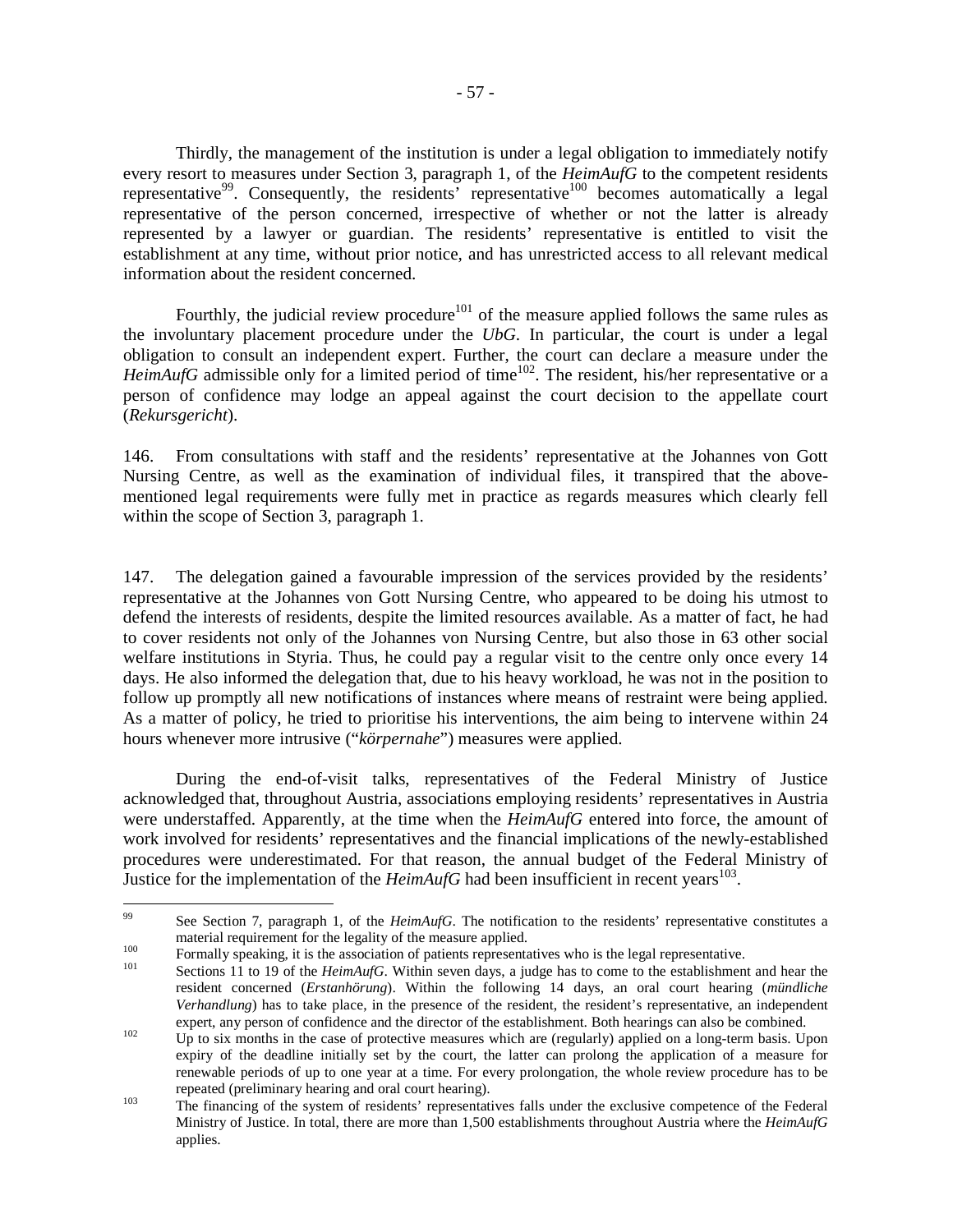**The CPT recommends that the Austrian authorities carry out a nationwide assessment of the needs of associations employing residents' representatives and adjust the allocation of financial means to them accordingly.**

148. As a final remark of a more general nature, the CPT wishes to express its serious misgivings regarding the legal possibility for means of mechanical restraint to be applied without any involvement of a doctor<sup>104</sup> (for a period of up to 24 hours, in social welfare establisments with no medical staff). In the CPT's view, any resort to such measures should – as a matter of principle – always be expressly ordered by a doctor or immediately be brought to the attention of a doctor. **The Committee recommends that this precept be implemented in practice in all social welfare institutions in Austria.** 

# **6. Safeguards**

a. initial placement of a civil nature and discharge procedures

149. The procedure for ordering involuntary placement in a psychiatric hospital should offer guarantees of independence and impartiality as well as of objective medical expertise. Leaving aside emergency cases, the formal decision to place a person in a psychiatric hospital should always be based on the opinion of at least one doctor with qualifications in psychiatry, and preferably two, and the actual placement decision should be taken by a different body from the one that recommended it.

150. The relevant provisions of the *UbG* (Sections 8 to 29) fully reflect these requirements. A person can only be admitted to a psychiatric hospital on an involuntary basis (*Unterbringung ohne Verlangen*), if a police doctor or other public health doctor has examined the person concerned and has certified that the conditions for involuntary placement have been met (see paragraph  $119)^{105}$ .

 Upon admission to a psychiatric hospital, the person concerned shall be examined separately by two psychiatrists (including one senior psychiatrist). Only if both psychiatrists conclude that the requirements for involuntary placement have been met can the person concerned be kept in the hospital. The senior psychiatrist shall inform the patient as soon as possible of the reasons for the involuntary placement and shall notify without delay the court and the patients' advocate.

 Patients' advocates are appointed by the competent court for all involuntary patients within a given district<sup>106</sup>. They become *ex lege* legal representatives of the patients concerned (regardless of whether or not the legal capacity of the patients has been restricted/divested), and they are entrusted with the provision of legal counselling free of charge and the support/representation of involuntary patients during their stay in a psychiatric hospital. In cases where a patient is represented by his/her own lawyer, there is no involvement by a patients' advocate.

<sup>104</sup> <sup>104</sup> Section 5 of the  $HeimAufG$ .

<sup>105</sup> In emergency cases (*Gefahr im Verzug*), a person can be taken directly to a psychiatric hospital by the police, without prior examination by a police or other public health doctor.

<sup>&</sup>lt;sup>106</sup> See Sections 13 to 17 of the  $UbG$ .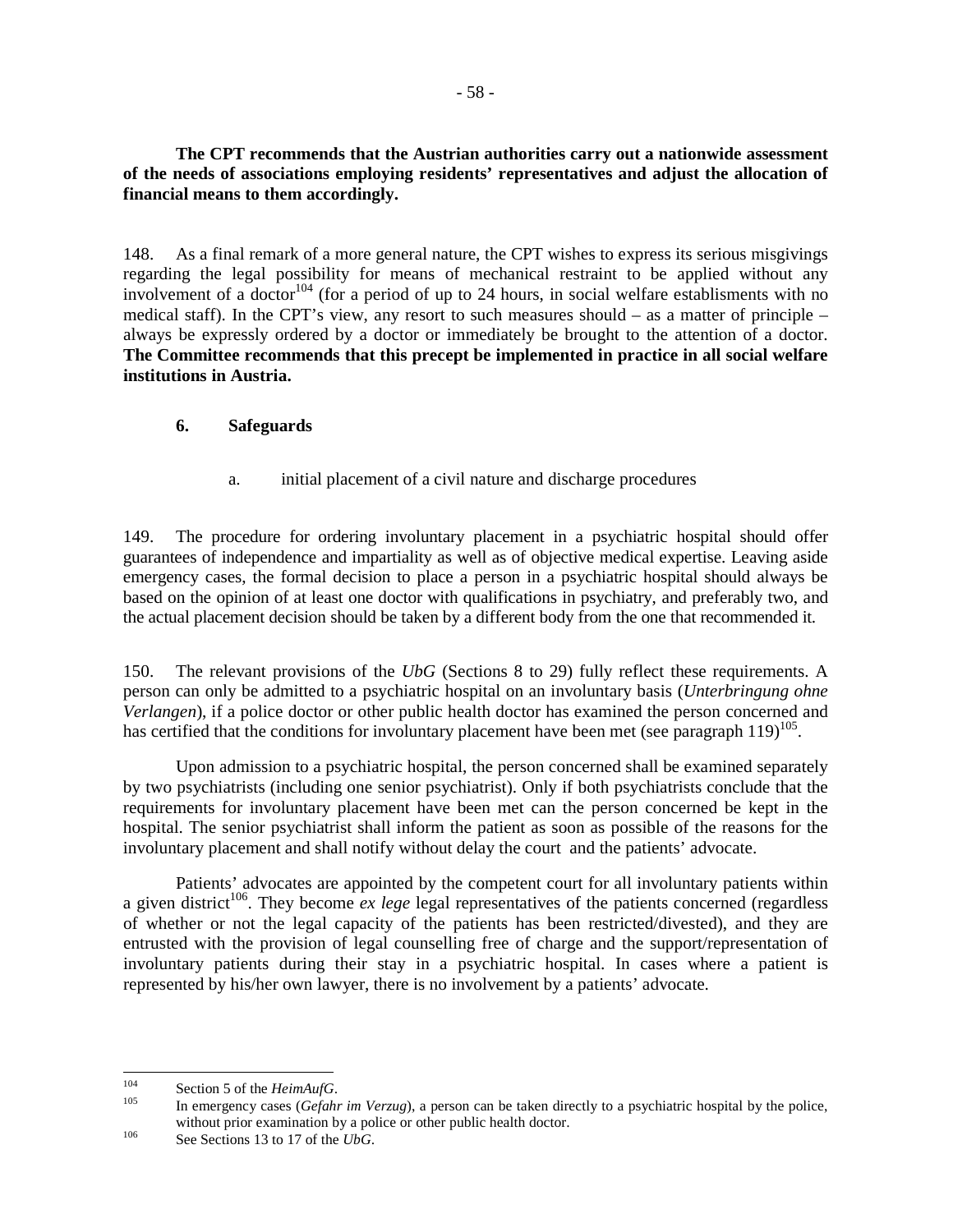In the context of the judicial placement procedure, a judge shall conduct, within four days of receipt of the notification, an initial hearing (*Erstanhörung*) at the hospital regarding the patient concerned. For this purpose, the court may request the presence of a psychiatrist who is independent of the hospital. If the court concludes that the requirements for involuntary placement have been met, it can declare the placement provisionally admissible until an oral court hearing (*mündliche Verhandlung*) takes place (within  $14 \text{ days}$ )<sup>107</sup>. The law allows the initial hearing and the oral court hearing to take place at the same time.

 During the oral court hearing, the presence of at least one independent psychiatrist is mandatory<sup>108</sup>, who will formulate at the hearing a recommendation as to whether involuntary placement should continue. At the end of the oral court hearing, in the presence of the patient concerned, the judge shall take a decision on the spot on the involuntary placement and determine a time limit for which the placement is valid (a maximum of three months). The judge also has to explain to the patient the reasons for his/her decision. A written court decision shall be issued within eight days and shall be delivered to the patient and his/her representative (a signature is required to confirm receipt). The court decision can be challenged before the appellate court (*Rekursgericht*) by the patient, his/her representative, spouse or first-degree relatives (within 14 days of delivery of the written court decision).

A subsequent prolongation is possible for a period of six months<sup>109</sup>. After one year, the involuntary placement may be extended by renewable periods of one year at a time. In such cases, the court is under a legal obligation to consult two psychiatric experts who have not previously been involved in the procedure.

151. From the examination of individual patients' files, consultations with patients, patients' advocates and medical staff, as well as attendance at several court hearings on the spot by members of the delegation, it transpired that the above-mentioned legal requirements were fully met in practice at the Sigmund Freud Psychiatric Hospital.

 The delegation also gained a generally favourable impression of the work of the patients' advocates in the hospital (there were ten advocates sharing seven full-time posts).

152. In one of the open units of the Sigmund Freud Hospital, there was a group of some 15 longterm patients, who were classified as "voluntary" patients, but who were in fact not allowed to leave the hospital. The delegation was informed that these patients were being held there due to a lack of places in appropriate social welfare institutions outside the hospital. Therefore, these patients were *de facto* deprived of their liberty, without benefiting from the legal safeguards applicable to involuntary patients. **The CPT recommends that the legal status of the above-mentioned patients be reviewed, in accordance with the applicable legislation.**

<sup>107</sup>  $107$  This decision is not subject to appeal.

If requested by the patient concerned or his/her representative, the court is under a legal obligation to consult a second independent psychiatrist.

<sup>&</sup>lt;sup>109</sup> For every prolongation of a placement order, the whole procedure has to start from the beginning (i.e. new initial hearing and oral court hearing).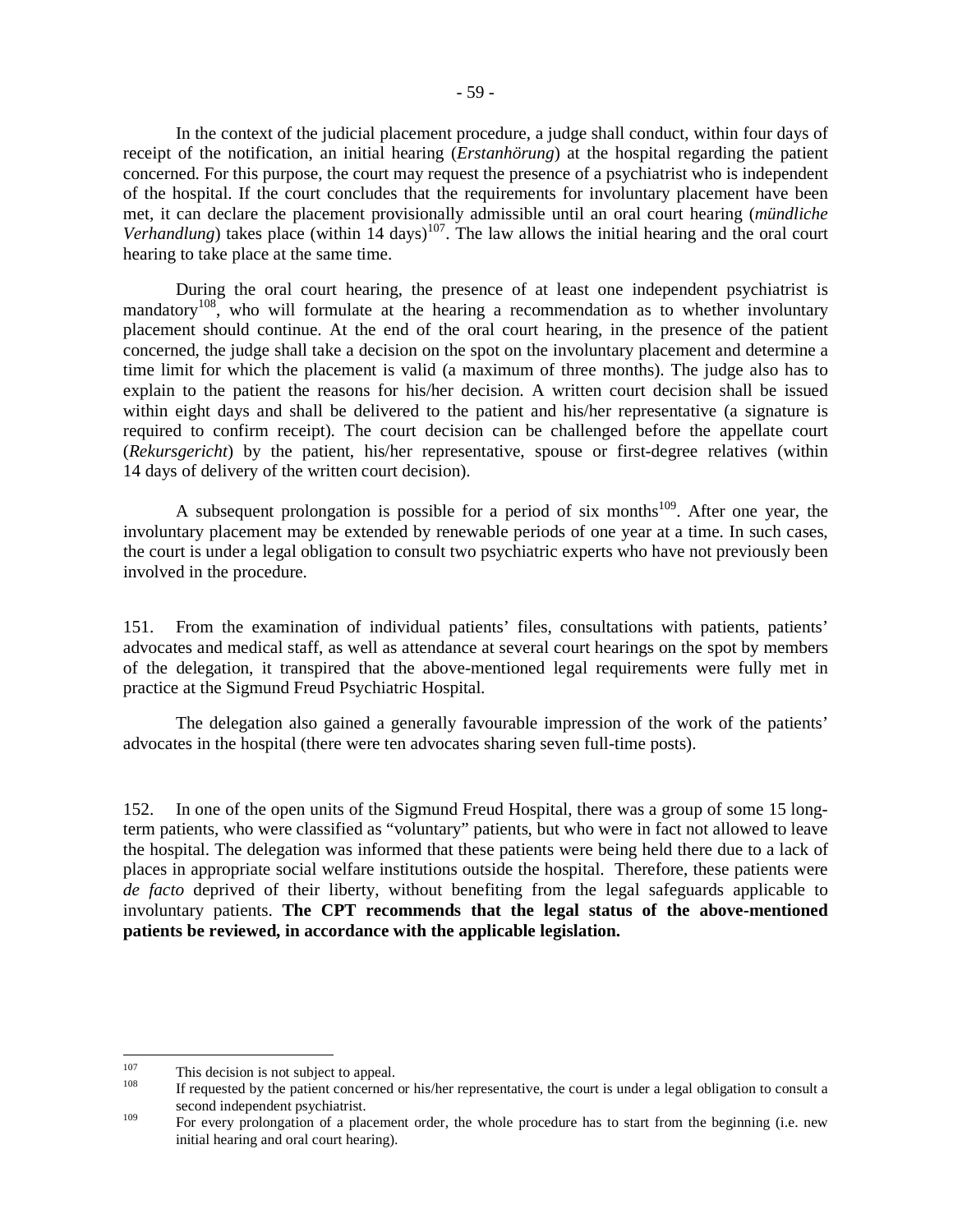b. safeguards during the stay in psychiatric/social welfare establishments

153. In both establishments visited, patients/residents were informed orally and in writing about the internal rules and the daily routine. In addition, specific information sheets were displayed on notice boards.

154. An effective complaints procedure is a basic safeguard against ill-treatment in psychiatric/social welfare establishments. Specific arrangements should exist enabling patients/ residents to lodge formal complaints with a clearly-designated body, and to communicate on a confidential basis with an appropriate authority outside the establishment.

 At the Sigmund Freud Psychiatric Hospital, patients could address themselves to one of the patients' advocates who were present in the hospital every day. Similarly, at the Johannes von Gott Nursing Centre, the residents representative acted as a contact person for complaints by residents<sup>110</sup>.

 In addition, in both establishments visited, patients/residents could lodge a complaint with the Ombudsoffice for Patients and Care (*Patienten- und Pflegeombudsschaft*) of the Land of Styria<sup>111</sup>, or to the Office of Ombudspersons (*Volksanwaltschaft*) at federal level.

155. The CPT has repeatedly stressed the importance it attaches to psychiatric/social welfare establishments being visited on a regular basis by an independent outside body responsible for the inspection of patients'/residents' care<sup>112</sup>. In order to be fully effective, such supervision should also include unannounced visits, and the authority concerned should be empowered to interview patients/residents in private and have access to all necessary documentation. Further, the management of all psychiatric/social welfare establishments should be duly informed of the results of any inspections carried out on their premises.

156. Like any other hospital, the Sigmund Freud Psychiatric Hospital is supervised by the regional health authority (*Landessanitätsbehörde*) and can therefore be inspected by the latter authority. However, according to the management of the hospital, no such inspections have been carried out so far. It should also be added that, from an organisational perspective, the regional health authority can hardly be considered to be truly independent of the hospital $113$ .

 At the Johannes von Gott Nursing Centre, the delegation was informed that the centre was occasionally inspected by officials of the district authority (*Bezirksverwaltungsbehörde*), on behalf of the supervisory regional authority (*Heimaufsicht*).

<sup>110</sup> According to Section 9, paragraph 3, of the *HeimAufG*, the residents' representative is entitled to forward complaints or other relevant information to the competent external complaints bodies.

<sup>111</sup> The Ombudsman's Office was set up in 2003 on the basis of a specific regional law (*Landesgesetz*) of Styria dated 13 May 2003. According to this law, the ombudsperson is appointed, for a renewable period of five years, by members of the regional government (*Landesregierung*) on the basis of an external competition. Section 3, paragraph 6, of the law stipulates that, in exercising his/her functions, an ombudsperson is independent (*weisungsfrei*). Similar institutions have been established in other Länder in Austria.

<sup>112</sup> Cf., most recently, CPT/Inf (2003) 20, paragraph 150.

The Sigmund Freud Psychiatric Hospital is administered by a private law structure (*Krankenanstaltengesellschaft mit beschränkter Haftung*), which is 100% owned by the Land of Styria.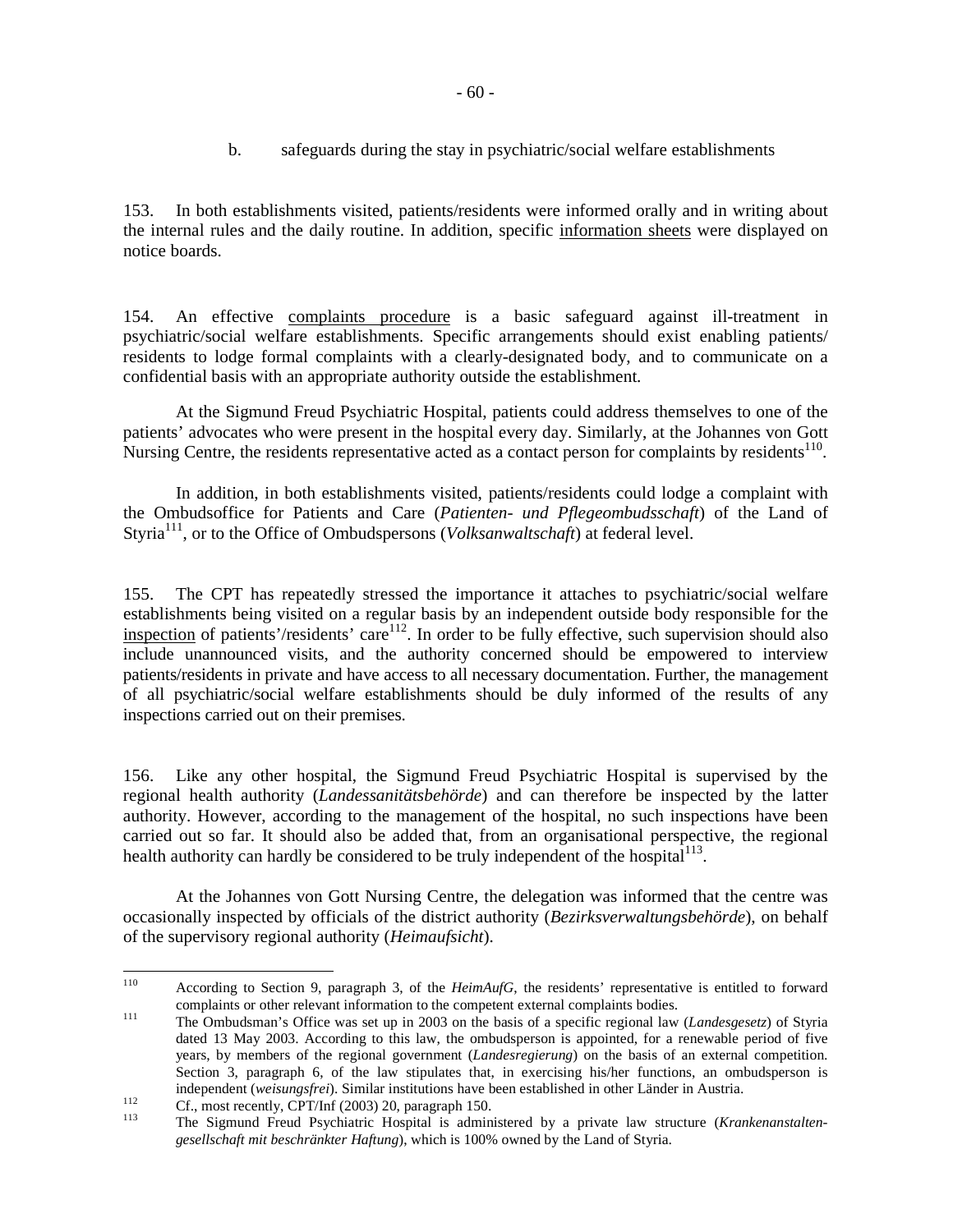However, in practice, visits of the *Heimaufsicht* were said to focus mainly on the implementation of hygiene standards and contacts between inspecting officials and residents appeared to be very rare. Further, such visits were always announced in advance.

 More generally, the CPT wishes to recall that a number of other social welfare institutions in Styria (and indeed in all Länder in Austria) are owned and directly managed by the relevant regional authorities. In such cases, one and the same authority is responsible for the management and supervision of the social welfare institutions concerned.

157. **The CPT recommends that the Austrian authorities take steps to ensure that all psychiatric/social welfare establishments in Austria are visited on a regular basis by a visiting commission or another independent outside body, taking into account the precepts set out in paragraph 155.**

158. At both establishments visited, the existing arrangements for contact with the outside world were satisfactory. Patients/residents were able to send and receive correspondence, to have access to the telephone, and to receive visits from their family and friends.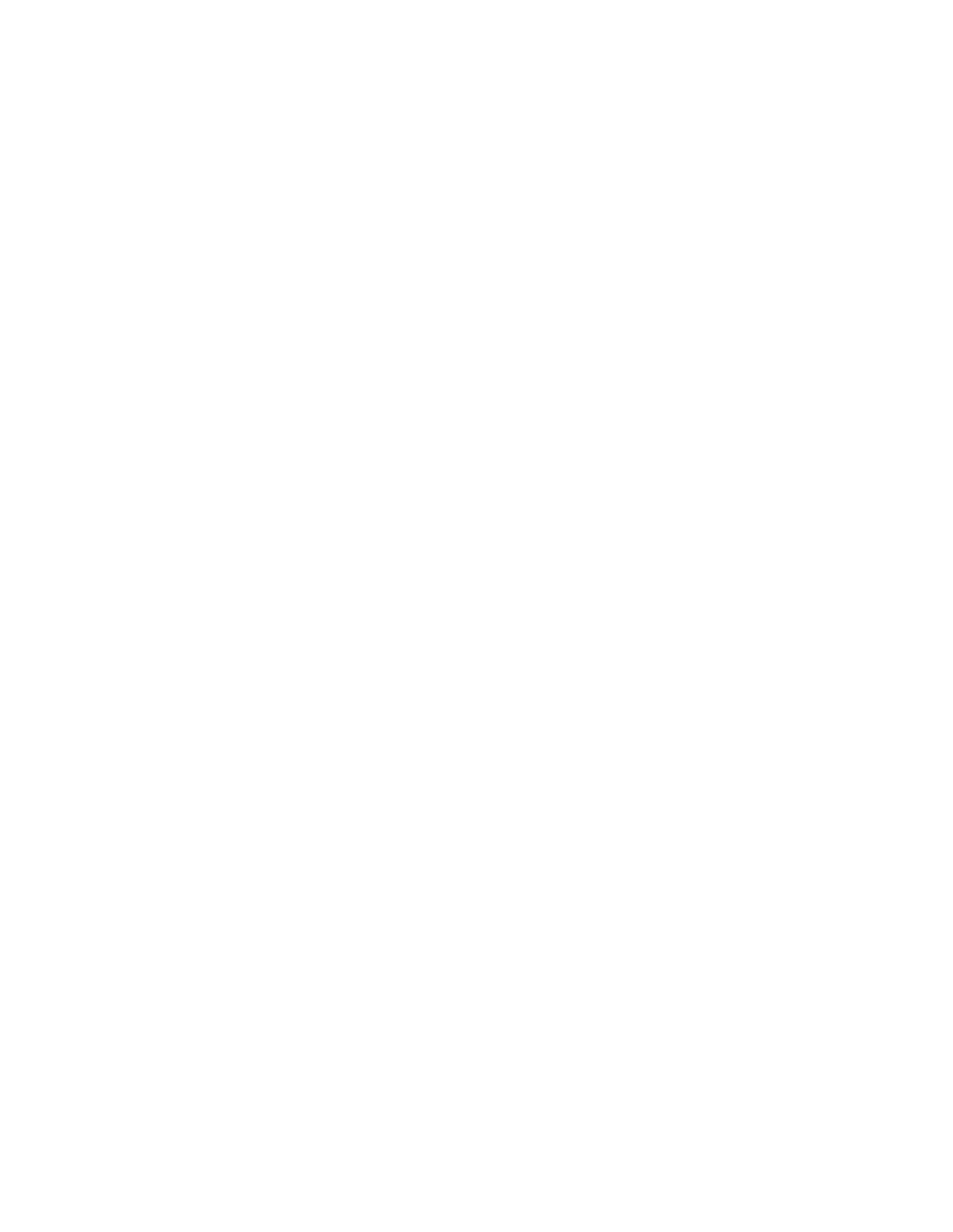# - 63 -

# **APPENDIX I**

# **LIST OF THE CPT'S RECOMMENDATIONS, COMMENTS AND REQUESTS FOR INFORMATION**

# **Police custody**

# **Ill-treatment**

# recommendations

- police officers throughout Austria to be reminded, at regular intervals, that all forms of ill treatment (including verbal abuse) of persons deprived of their liberty are not acceptable and will be the subject of severe sanctions. Police officers should also be reminded that no more force than that strictly necessary is to be used when effecting an apprehension and that, once apprehended persons have been brought under control, there can be no justification for striking them (paragraph 13).

## comments

- the CPT encourages the Austrian authorities to introduce as soon as possible the offence of torture into the Penal Code, in accordance with Austria's international obligations (paragraph 17).

# requests of information

the outcome of the disciplinary procedure against the police officers involved in the illtreatment of Mr Bakary J. (paragraph 16).

# **Investigations of complaints of police ill-treatment**

# comments

**-** the Austrian authorities are invited to review the current system of investigating allegations of police ill-treatment, in the light of the remarks made in paragraph 19; in this connection, the relevant standards of the Committee, as set out in its  $14<sup>th</sup>$  General Report<sup>114</sup>, should be taken into account (paragraph 19).

<sup>114</sup> See CPT/Inf  $(2004)$  28, paragraphs 25 to 42.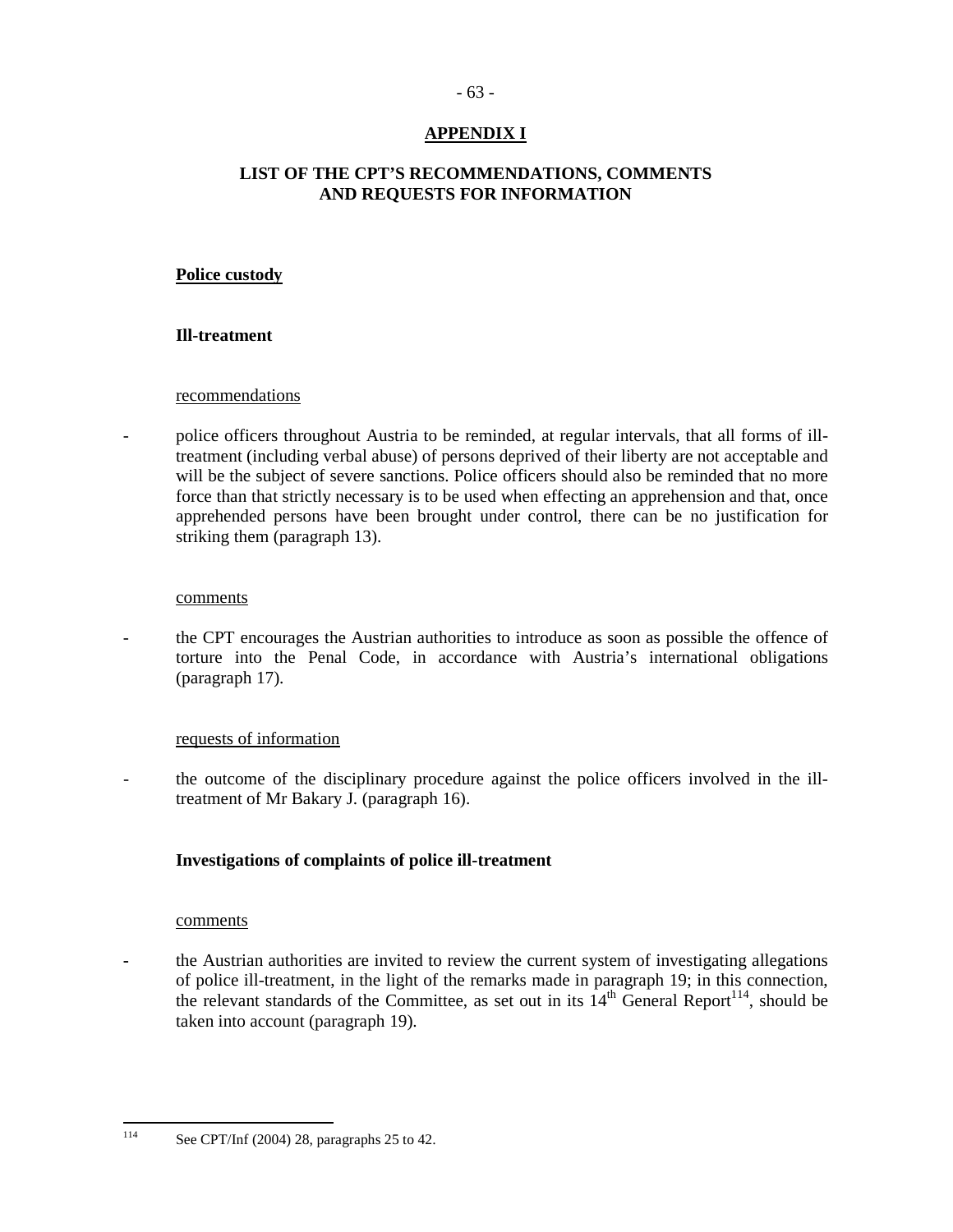## **Procedural safeguards against ill-treatment**

## recommendations

- the Austrian authorities to take the necessary steps to ensure that the right to talk to a lawyer in private and to have a lawyer present during questioning is never denied to persons deprived of their liberty by the police (paragraph 22);
- the Austrian authorities to develop a fully-fledged legal aid system in the context of police custody, so as to ensure that persons who are not in a position to pay for a lawyer can effectively benefit, if they so wish, from the assistance of a lawyer throughout their police custody (including during any questioning by the police) (paragraph 23);
- steps to be taken to ensure that, other than in exceptional circumstances when the matter is urgent, whenever a detained person has made a request to have a lawyer present, police officers delay the beginning of the questioning until the arrival of the lawyer. The internal instruction referred to in paragraph 24 should be amended accordingly (paragraph 24);
- the Austrian authorities to take the necessary measures to ensure that all persons detained by the police – for whatever reason – are fully informed of their fundamental rights as from the very outset of their deprivation of liberty (that is, from the moment when they are obliged to remain with the police). This should be ensured by the provision of clear oral information at the very outset, and supplemented at the earliest opportunity (that is, immediately upon their arrival on police premises) by the provision of the information sheet on the rights of detained persons. The persons concerned should be asked to sign a statement attesting that they have been informed of their rights, and they should also be given a copy of the information sheet (paragraph 26);
- the Austrian authorities to take steps without delay to ensure that detained juveniles are not subjected to police questioning without the benefit of a trusted person and/or a lawyer being present (paragraph 28);
- a specific version of the information sheet, setting out the particular position of detained juveniles (and young adults), to be developed and given to all such persons taken into custody. This information sheet should be made easy to understand – worded in a straightforward and non-legalistic manner – and should be available in a variety of languages (paragraph 29);
- steps to be taken to ensure that a record is made and kept in every police establishment in Austria of every instance of a person being deprived of his/her liberty on the premises of that establishment (paragraph 31).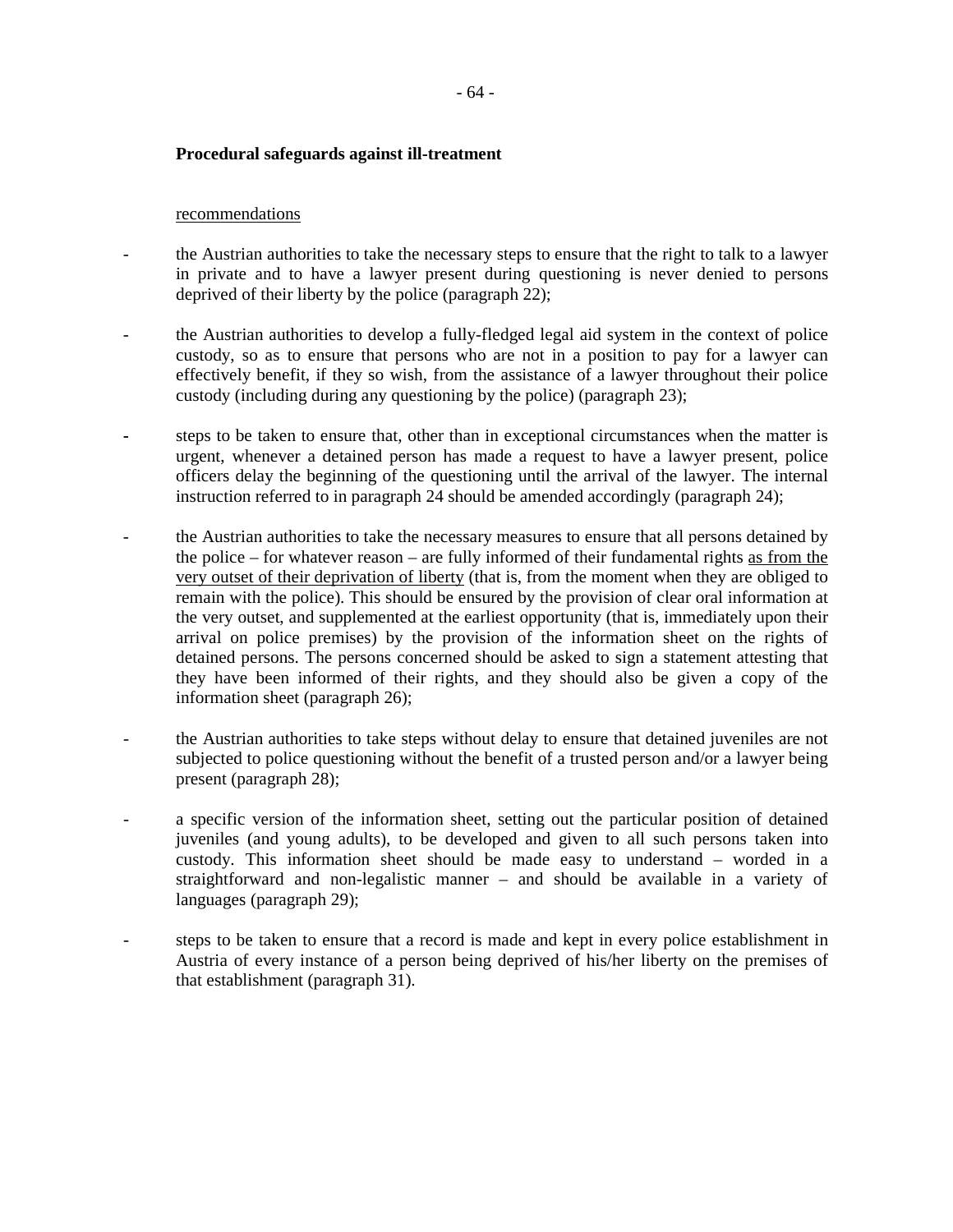## comments

- it would be desirable for the form received by detained persons before questioning by the police (*Vernehmungsprotokoll*) to be formulated in a neutral manner, instead of making the assumption that the person concerned will choose not to contact a lawyer or to request the presence of a lawyer (paragraph 27);
- steps should be taken to ensure that the relevant parts of the above-mentioned form which set out the procedural rights of criminal suspects are signed by the person concerned at the outset of police questioning (paragraph 27);
- steps should be taken to remedy the shortcomings observed in most of the establishments visited regarding the keeping of detention reports (*Haftberichte*) (paragraph 30).

## **Inspections of police establishments**

#### requests of information

- detailed information on the setting-up of a fully independent monitoring body under the auspices of the Office of Ombudspersons (*Volksanwaltschaft*), which will in future act as the National Preventive Mechanism under the Optional Protocol to the Convention against Torture (OPCAT) (paragraph 32).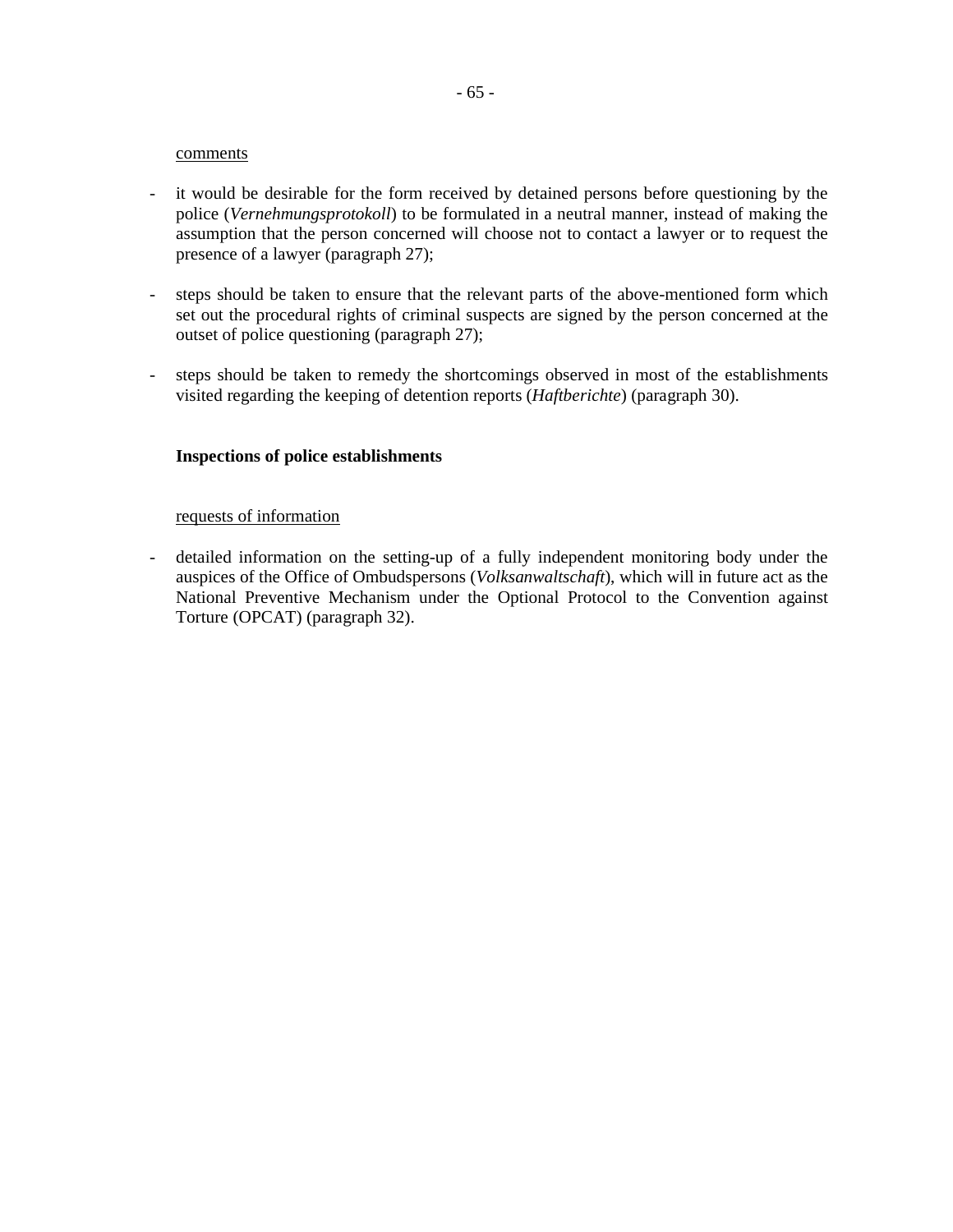# **Police detention centres (with particular emphasis on detention pending deportation -** *Schubhaft***)**

## **Preliminary remarks**

## requests for information

- detailed information on the new detention centre for foreigners in Leoben (rough plan of the establishment, envisaged out-of-cell activities, etc.), as well as a timetable for the full implementation of the construction plan (paragraph 36).

## **Conditions of detention**

## recommendations

- the Austrian authorities to implement an open regime throughout the *PAZ* in Vienna- Hernalser Gürtel without delay, if necessary by dividing the existing detention areas into smaller sections (paragraph 39);
- the Austrian authorities to review their policy of allocating work to detainees at the *PAZ* in Vienna-Hernalser Gürtel, with a view to offering work as far as possible also to foreign nationals (in particular, those who have already been detained for prolonged periods and have displayed good behaviour) (paragraph 41);
- the Austrian authorities to take steps to ensure that all detainees have adequate supplies of personal hygiene products throughout their stay at the *PAZ* visited and, where appropriate, in other *PAZ* in Austria (paragraph 43).

#### comments

- steps should be taken by to ensure that the *PAZ* in Klagenfurt is supplied with a wider range of reading material, in the languages most frequently spoken by immigration detainees (paragraph 42);
- the detention areas at the *PAZ* in Vienna-Hernalser Gürtel were rather dingy and needed to be spruced up; this could also provide an opportunity to create some additional jobs for detainees (paragraph 43);
- steps should be taken at the *PAZ* in Klagenfurt to fit cells (in particular, those used for the "closed regime") with electric sockets (paragraph 44).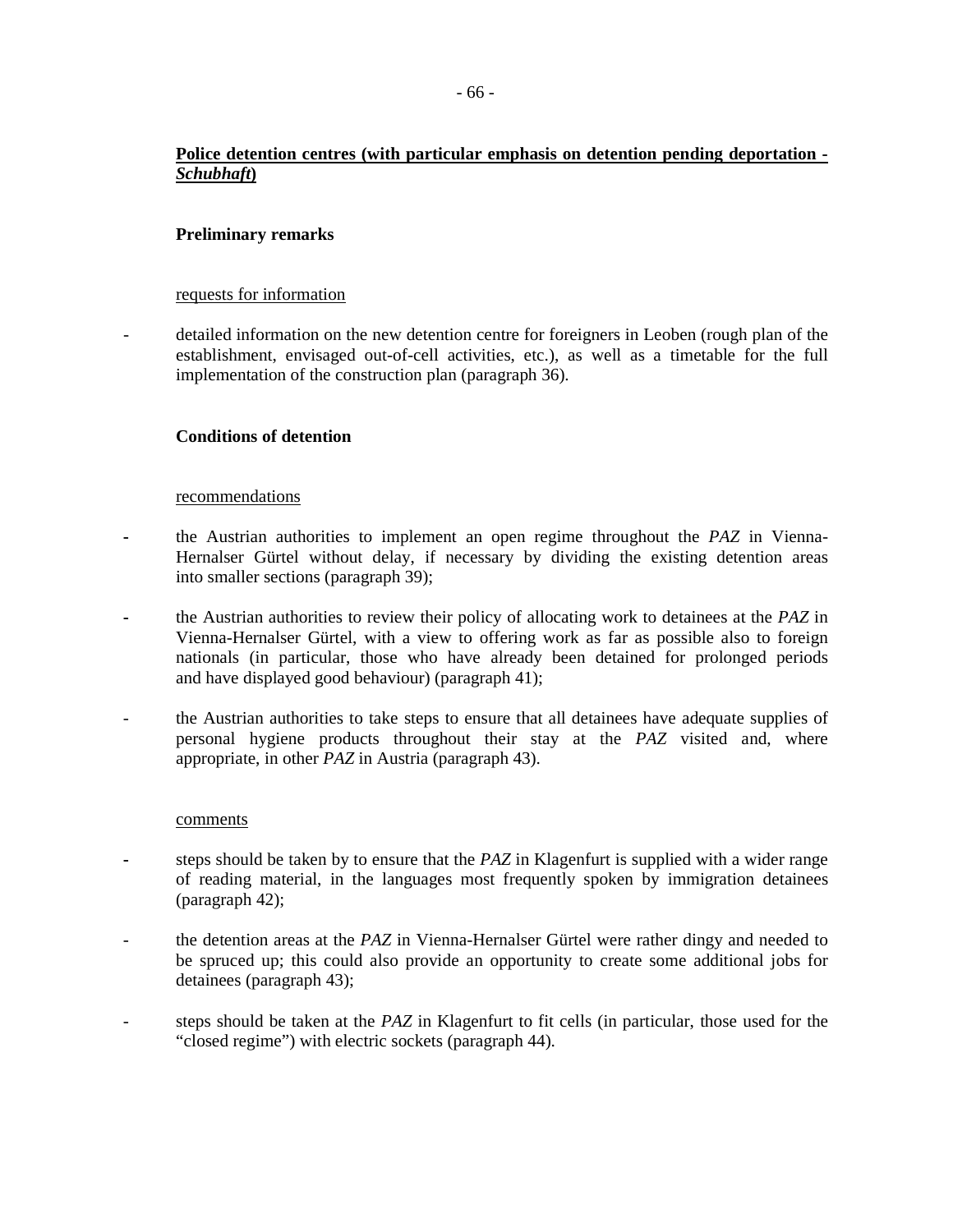#### requests of information

- comments of the Austrian authorities on the fact that, at the *PAZ* in Vienna-Hernalser Gürtel, all foreign nationals met by the delegation claimed that they could go outside for at most one hour per day (and on occasion even less), despite the assurances given by the Austrian authorities that all foreign nationals in that establishment would benefit from two hours of outdoor exercise per day (paragraph 40).

## **Health care**

## recommendations

- 24-hour cover by a qualified nurse to be introduced at the *PAZ* in Vienna-Hernalser Gürtel as a matter of priority (paragraph 45);
- the Austrian authorities to conduct a thorough review of the health-care services in all *PAZ* in Austria. In particular, steps should be taken to ensure that:
	- newly-admitted detainees are systematically offered a screening for transmissible diseases (in addition to an X-ray);
	- the record drawn up after a medical examination of a detainee, whether newly-arrived or not, contains:

 (i) a full account of objective medical findings based on a thorough examination;

 (ii) a full account of statements made by the detainee concerned which are relevant to the medical examination, including any allegations of ill-treatment made by him/her;

 (iii) the doctor's conclusions in the light of (i) and (ii). In his/her conclusions, the doctor should indicate the degree of consistency between any allegations made and the objective medical findings;

- the above-mentioned record is made available to the detainee;
- whenever doctors are unable to communicate with detainees during medical examinations/consultations due to language problems, the persons concerned benefit from the services of a professional interpreter;
- medical confidentiality is observed in the same way as in the outside community; in particular, all medical examinations should be conducted out of the hearing and – unless the doctor concerned requests otherwise in a particular case – out of sight of police officers; detainees' files should not be accessible to non-medical staff but should be the responsibility of the doctor

(paragraph 52);

- the current system to be revised so as to ensure as soon as possible in all *PAZ* the regular presence of doctors who are independent of the police (paragraph 52).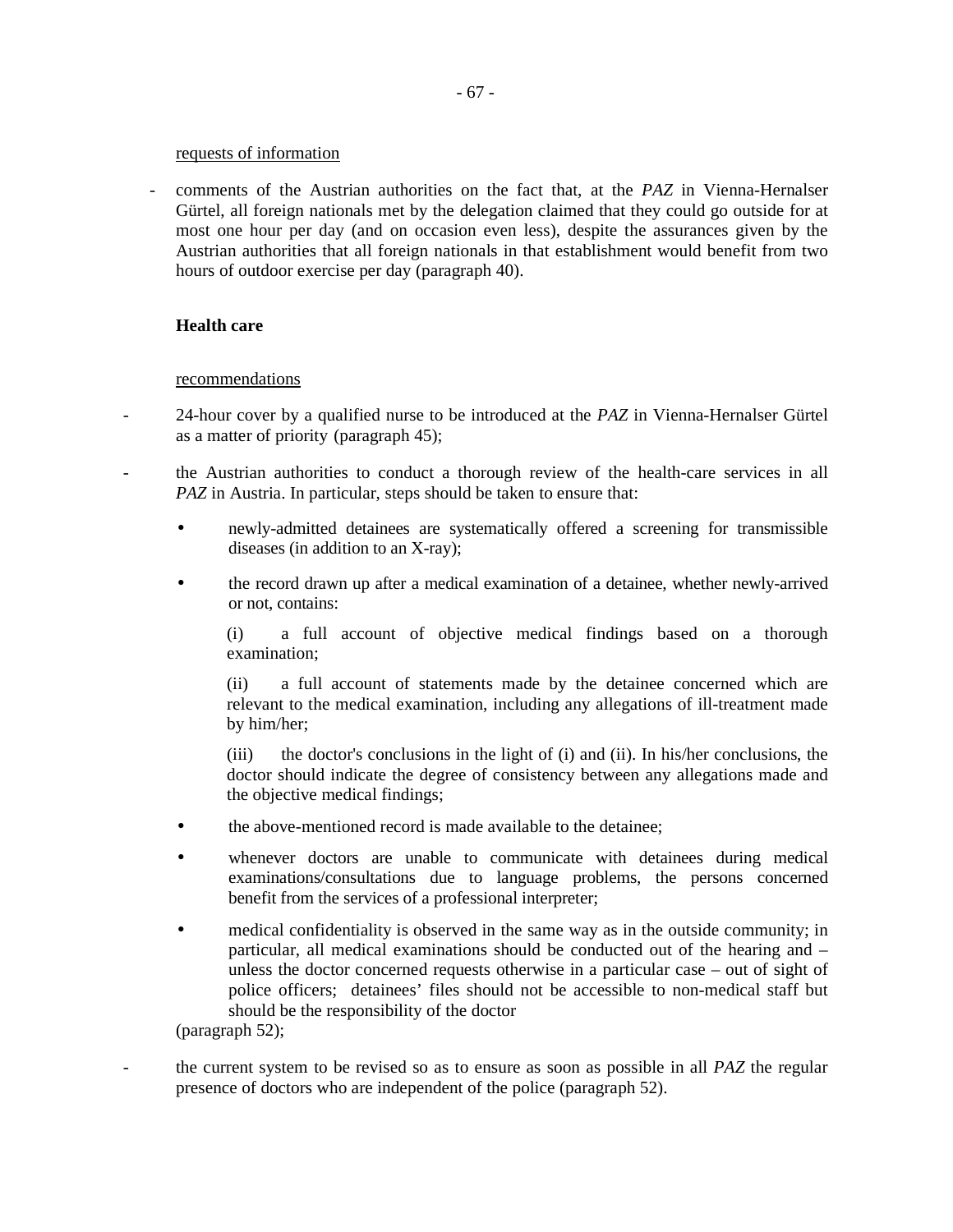#### comments

**-** it would be desirable that the current system in *PAZ* of delegating nursing functions to police officers with basic first-aid training be discontinued. Instead, regular visits by a qualified nurse should be arranged, the length of time depending on the needs. The nurse could then also be responsible for the distribution of medicines (paragraph 45).

#### **Staff**

#### comments

- staff responsible for the custody of immigration detainees (and administrative detainees) should be in a different and separate service from law enforcement officials and receive specialised training (more akin to prison service training). Clearly, additional language training constitutes an essential component (paragraph 53);
- appropriate steps should be taken at the *PAZ* in Vienna-Hernalser Gürtel to avoid a repetition of situations described in paragraph 54 regarding the behaviour of administrative detainees towards immigration detainees (paragraph 54).

## **Contacts with the outside world**

#### recommendations

- the visiting facilities at the *PAZ* visited and, where appropriate, in other *PAZ* in Austria, to be modified, in order to ensure that visits take place, as a rule, under more open conditions (paragraph 56).

#### comments

- it would be desirable that all *PAZ* in Austria follow the example of the *PAZ* in Vienna- Hernalser Gürtel to double the visit entitlement for immigration detainees from one to two half-hour visits per week (paragraph 55);
- the Austrian authorities are invited to increase the entitlement to telephone calls for foreign nationals subject to the closed regime at the *PAZ* in Innsbruck and Klagenfurt and, where appropriate, in other *PAZ* in Austria (paragraph 57);
- steps should be taken to increase the number of telephones at the *PAZ* in Vienna-Hernalser Gürtel (paragraph 58).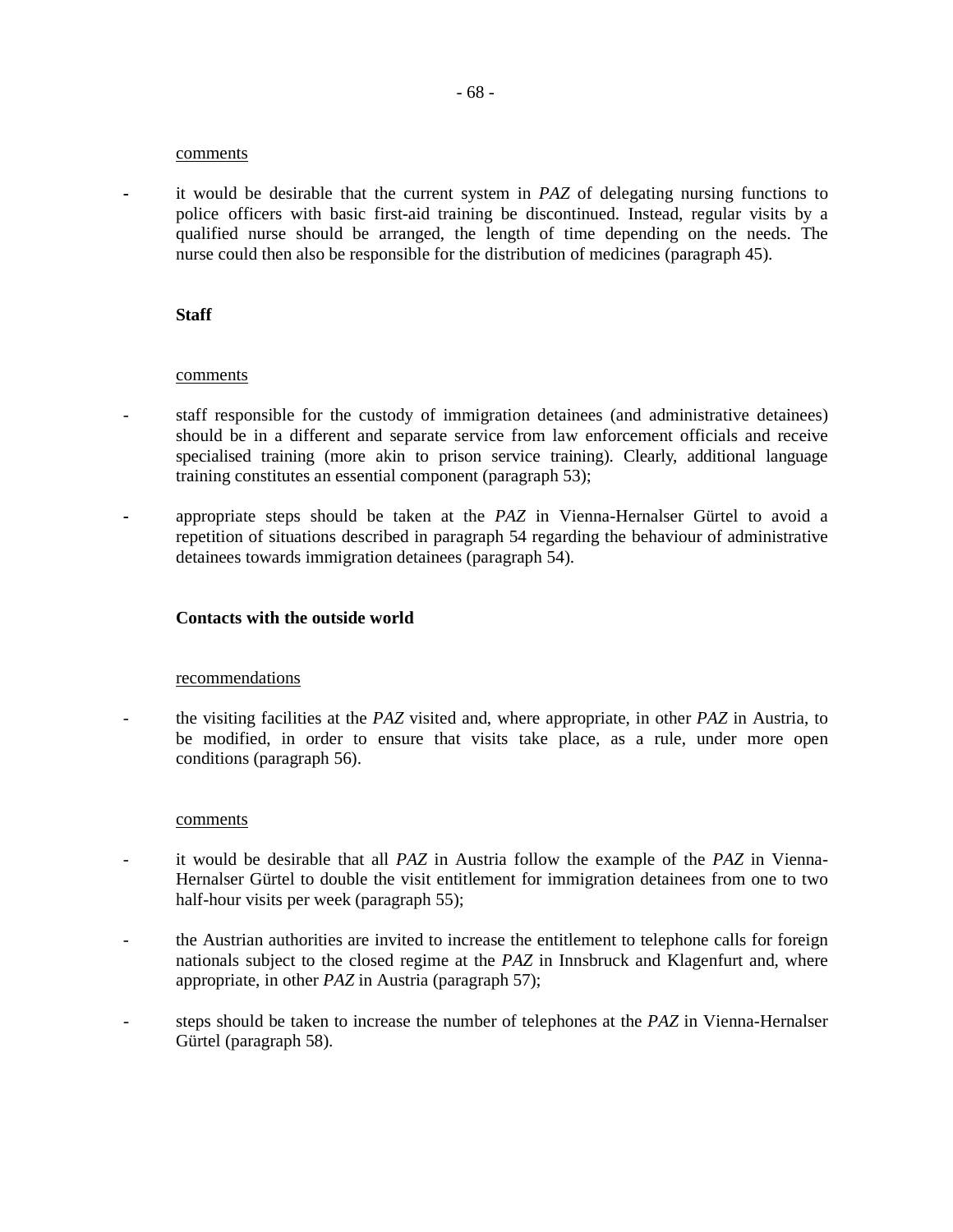## **Segregation cells**

## recommendations

- the Austrian authorities to take steps to ensure that at the *PAZ* in Klagenfurt:
	- conditions in the segregation cells are improved, in the light of the above remarks made in paragraph 59;
	- detained persons placed in segregation cells are guaranteed at least one hour of outdoor exercise per day

(paragraph 61);

- a separate register to be established for the use of the segregation cells at the *PAZ* in Klagenfurt and Wiener Neustadt, setting out the full details of the persons held in them: date and time of entering and leaving, grounds for placement, etc. (paragraph 61).

## **Information and assistance to foreign nationals**

## recommendations

- the Austrian authorities to take the necessary steps to ensure that all foreign nationals detained under aliens legislation are effectively able to benefit from legal counselling and, if necessary, legal representation. For indigent foreign nationals these services should be provided free of charge (paragraph 62);
- steps to be taken to ensure that foreign nationals receive a written translation in their own language of the conclusions (*Spruch*) of decisions of the aliens police, as well as information on the modalities and deadlines to appeal against such decisions (*Rechtsmittelbelehrung*) (paragraph 62).

# **Detention review procedures**

## comments

- in the CPT's view, immigration detainees who have lodged an appeal against their detention should, as a rule, be heard in person by the Independent Administrative Senate (*UVS*). This will also provide an opportunity for them to lodge a complaint in case they have been the subject of police ill-treatment (paragraph 63);
- the Austrian authorities are invited to shorten the waiting period until the first *ex officio* review by the *UVS* of any prolonged detention pending deportation (paragraph 63).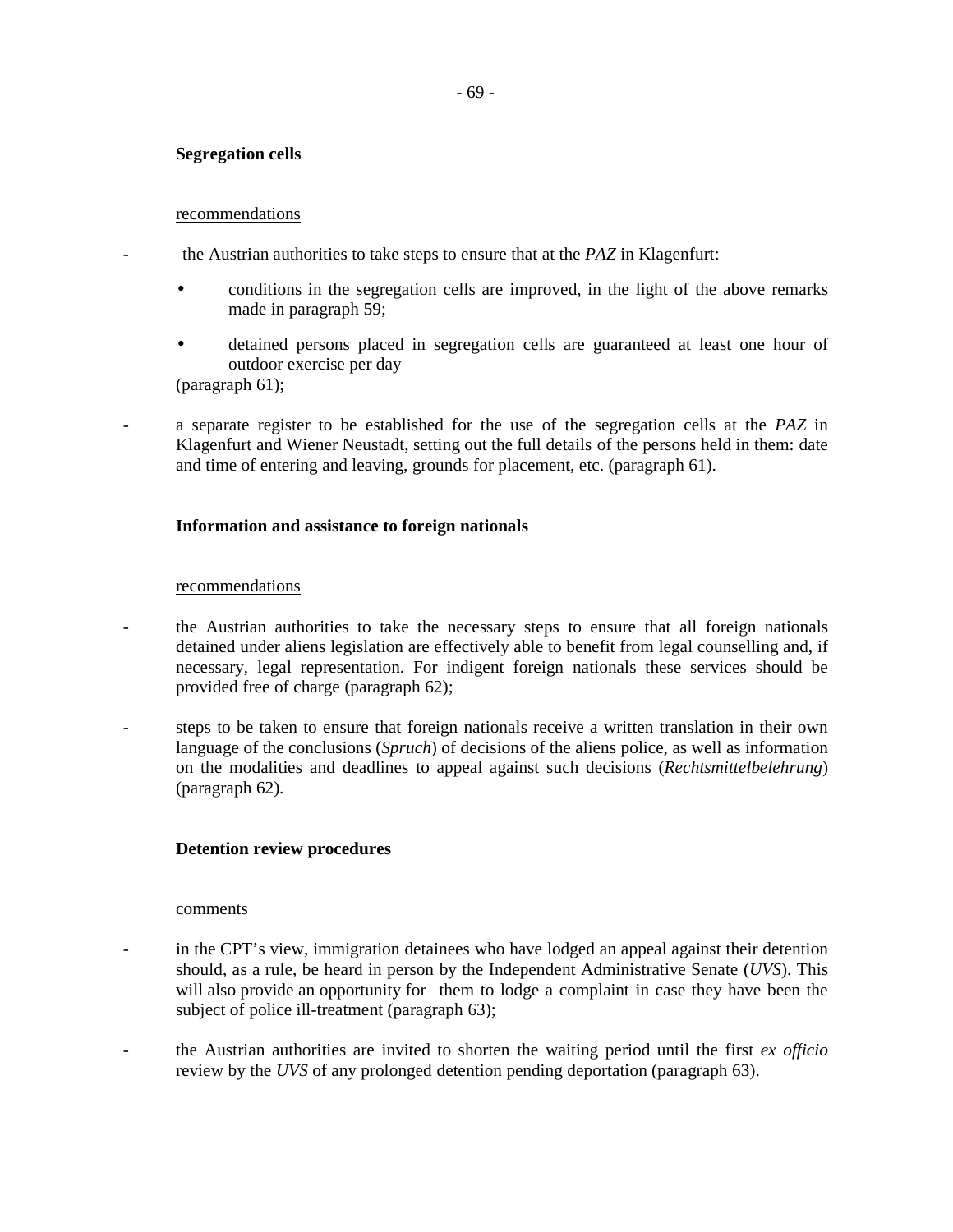# **Prisons**

# **Preliminary remarks**

## requests for information

- detailed information on the pilot project on electronic surveillance of released prisoners referred to in paragraph 68 (paragraph 68).

## **Staff-related issues**

## recommendations

- the Austrian authorities to take measures to change the staff shift system at Innsbruck and Vienna-Josefstadt Prisons, and, where appropriate, in other prisons in Austria, in the light of the remarks made in paragraph 71; this will require increasing the overall staffing levels in these prisons (paragraph 71);
- the overall staffing levels at Gerasdorf Prison to be increased (paragraph 72);
- special training to be organised for prison officers assigned to work with juvenile prisoners at the establishments visited and, where appropriate, in other prisons in Austria (paragraph 73).

## comments

- the Austrian authorities are invited to consider adopting measures to favour the deployment of female staff throughout the Austrian prison system; in particular, mixed-gender staffing should be ensured in sections for juveniles (paragraph 74).

# **Conditions of detention of adult prisoners at Innsbruck Prison**

## recommendations

- the Austrian authorities to significantly improve the programme of activities offered to prisoners at Innsbruck Prison; the aim should be to ensure that all prisoners, including those on remand, are able to spend a reasonable part of the day outside their cells engaged in purposeful activities of a varied nature (work, preferably with a vocational value; education; sport; recreation/association) (paragraph 78).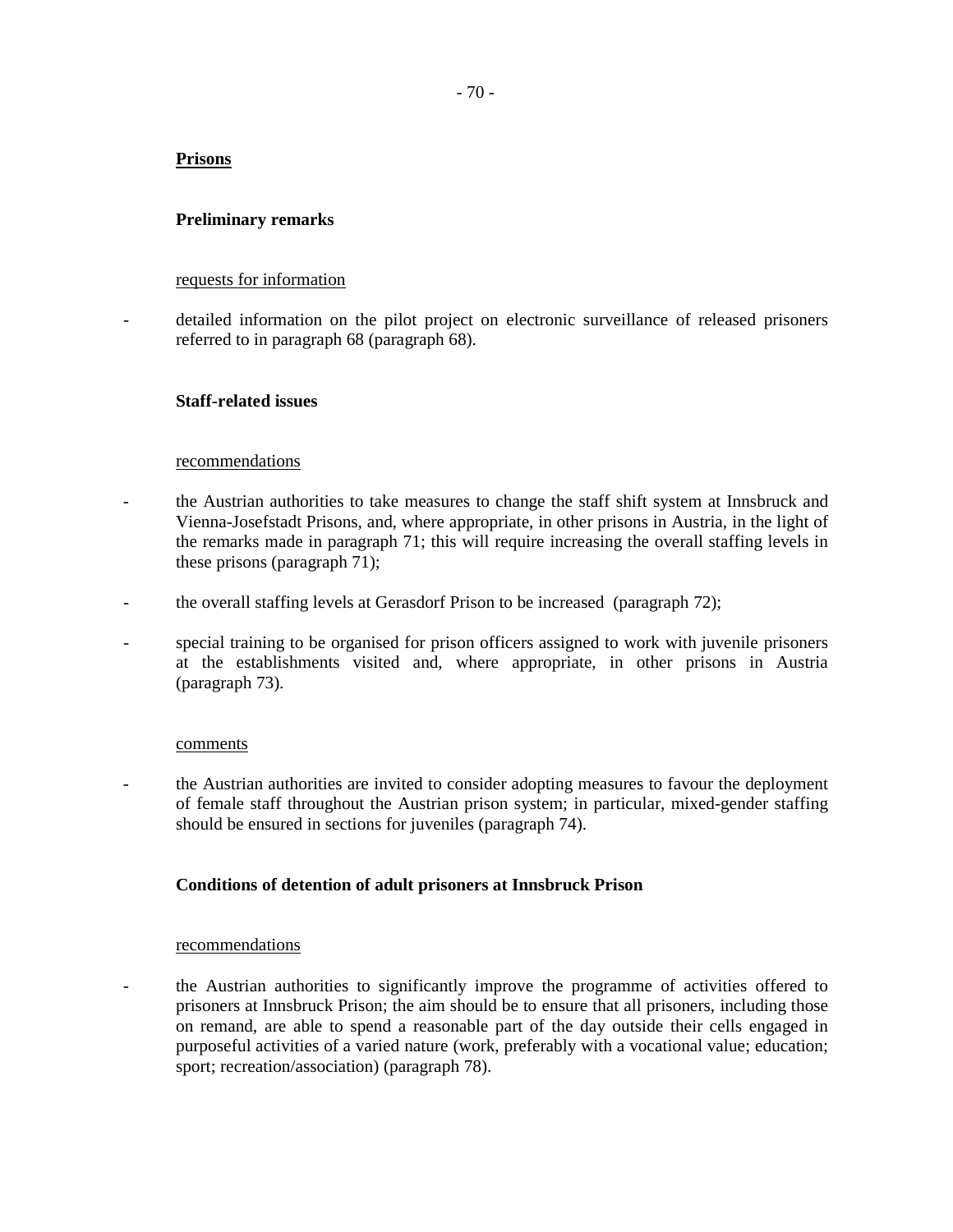#### comments

steps should be taken to equip the outdoor exercise areas at Innsbruck Prison with shelter against inclement weather as well as with benches or seats (paragraph 79).

## **Conditions of detention of juveniles in the prisons visited**

#### recommendations

- the Austrian authorities to develop the regime for juvenile prisoners at Innsbruck, Klagenfurt and Vienna-Josefstadt Prisons, so as to ensure that such prisoners enjoy during the week out-of-cell activities throughout the day, up until the early evening (paragraph 89);
- the activities offered to juveniles at Klagenfurt, Linz and Vienna-Josefstadt Prisons to be reviewed, in the light of the remarks made in paragraphs 86 to 88. All juvenile prisoners should be engaged in purposeful activities of a varied nature (work, preferably of a vocational value; education; sports; recreation/association, etc.) (paragraph 89);
- immediate steps to be taken at Innsbruck, Klagenfurt, Linz and Vienna-Josefstadt Prisons to provide juvenile prisoners with increased out-of-cell time during weekends (paragraph 89).

#### comments

- cells measuring 7.5  $m^2$  should be used for single occupancy only (paragraph 80);
- the Austrian authorities are invited to allow more frequent showers to juvenile prisoners (in particular female juveniles) in all the establishments visited, in the light of Rule 65.3 of the European Rules for juvenile offenders subject to sanctions or measures (paragraph 82);
- steps should be taken at Gerasdorf and Vienna-Josefstadt Prisons to review the provision of food to juveniles, to ensure that the food is adequate for this category of prisoner in terms of both quantity and quality (paragraph 83).

## requests for information

- comments of the Austrian authorities on the allegations received from juveniles at Linz Prison regarding difficulties in having access to television sets (paragraph 81);
- detailed information (including a timetable) on the implementation of the plans to construct a new institution in Vienna for juveniles deprived of their liberty (paragraph 91).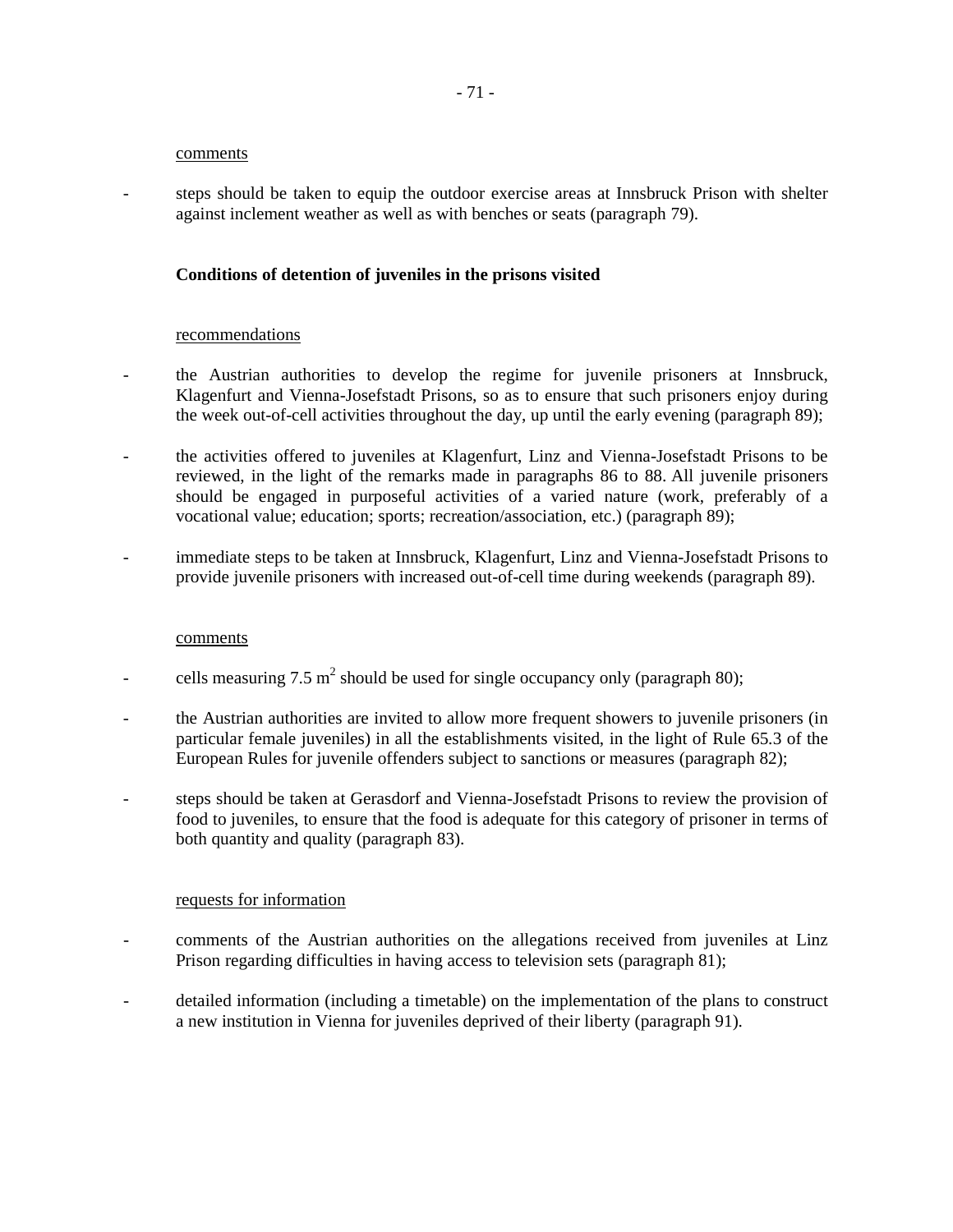# **Health care**

# recommendations

- steps to be taken to maintain the regular presence of a fully qualified specialist in child/adolescent psychiatry at Vienna-Josefstadt Prison (paragraph 92);
- the health-care staffing levels at Gerasdorf and Innsbruck Prisons to be reviewed as a matter of priority. More specifically, steps should be taken to ensure that:
	- the hours of attendance of the general practitioner at Gerasdorf Prison are increased, preferably to the equivalent of a half-time post, and that there is the equivalent of at least one full-time general practitioner at Innsbruck Prison;
	- at least one additional part-time psychiatrist is recruited at Gerasdorf Prison, preferably specialised in child and adolescent psychiatry;
	- there is continuity of psychiatric care for prisoners at Innsbruck Prison;
	- the nursing cover at Gerasdorf is significantly increased; this should also enable a nurse to be present on every day of the week, including weekends;
	- there is cover by a qualified nurse at Innsbruck Prison, not only during the week but also on weekends;
	- at both Gerasdorf and Innsbruck Prisons, someone competent to provide first aid, preferably with a recognised nursing qualification, is always present on the premises, including at night

(paragraph 94);

- the Austrian authorities to take the necessary measures in all prisons to ensure that medical orderlies cease to carry out custodial functions, with the long-term objective of abolishing the practice of involving prison officers in the performance of health-care duties (paragraph 95);
- steps to be taken at Gerasdorf and Innsbruck Prisons to ensure that newly-arrived prisoners are properly interviewed and physically examined by a medical doctor (or a fully qualified nurse reporting to a doctor) as soon as possible after their admission; save for exceptional circumstances, the interview/examination should be carried out on the day of admission (paragraph 98);
- steps to be taken at Gerasdorf and Innsbruck Prisons to ensure that medical records are properly completed and maintained (paragraph 99);
- the Austrian authorities to review, as a matter of urgency, the situation as regards the widespread prescription of psychotropic medication for prisoners at Innsbruck Prison (paragraph 100).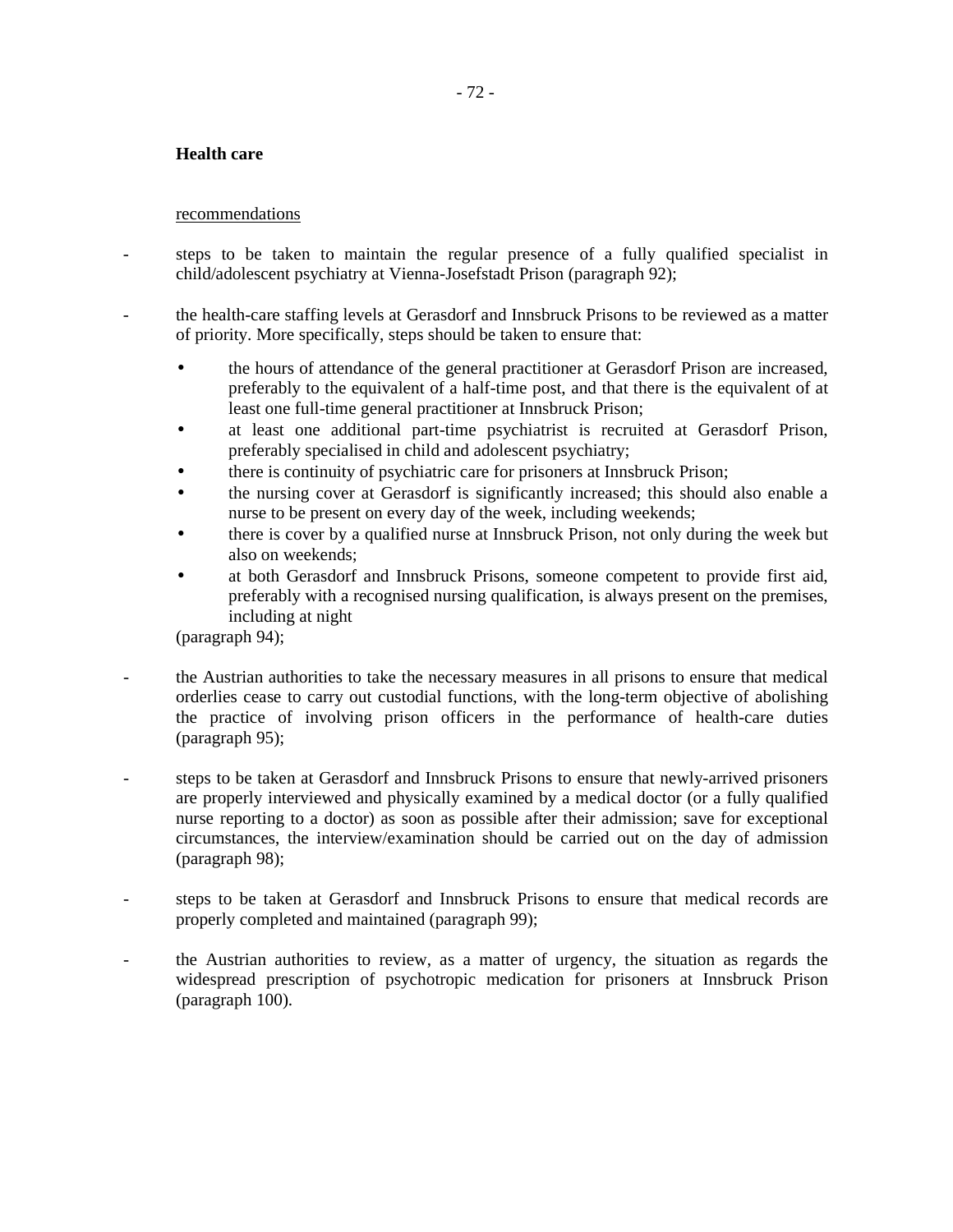#### comments

- the organisation of health-care services in prison should, as a matter of principle, be entrusted to qualified health-care staff. This responsibility at Gerasdorf Prison might well be given to the general practitioner once he begins to work on a half-time basis (paragraph 96);
- steps should be taken to improve the level of hygiene in Unit Z4 of the health-care centre at Vienna-Josefstadt Prison (paragraph 97);
- steps should be taken to reinforce the psychological services at Innsbruck Prison (paragraph 101).

#### **Other issues**

#### recommendations

- the Austrian authorities to reduce the maximum possible period of solitary confinement as a punishment in respect of juvenile prisoners. Further, whenever juveniles are subject to such a sanction, they should be guaranteed appropriate human contact (paragraph 102);
- the rules governing disciplinary sanctions to be revised so as to ensure that disciplinary punishment of prisoners does not involve a prohibition of family contact and that any restrictions on family contact are imposed only where the offence relates to such contact (paragraph 103);
- the deficiencies in relation to disciplinary procedures described in paragraph 106 to be rectified in all prisons in Austria (if necessary, by amending the relevant legislation) (paragraph 106);
- the role of prison doctors in relation to disciplinary matters to be reviewed. In so doing, regard should be had to the European Prison Rules (in particular, Rule 43.2) and the comments made by the CPT in its 15<sup>th</sup> General Report (see paragraph 53 of CPT/Inf (2005) 17) (paragraph 107);
- the arrangements for visits at Innsbruck and Vienna-Josefstadt Prisons to be revised in order to ensure that, as a rule, visits take place under open conditions (paragraph 109);
- steps to be taken to ensure that whenever doctors are unable to communicate with prisoners during medical examinations/consultations due to language problems, the persons concerned benefit from the services of a professional interpreter (paragraph 111);
- measures to be taken at Innsbruck Prison to ensure that prisoners placed in a segregation cell benefit from their daily outdoor exercise entitlement (paragraph 112);
- the Austrian authorities to review the current policy on the carrying of firearms by prison staff inside detention areas of prisons (paragraph 114);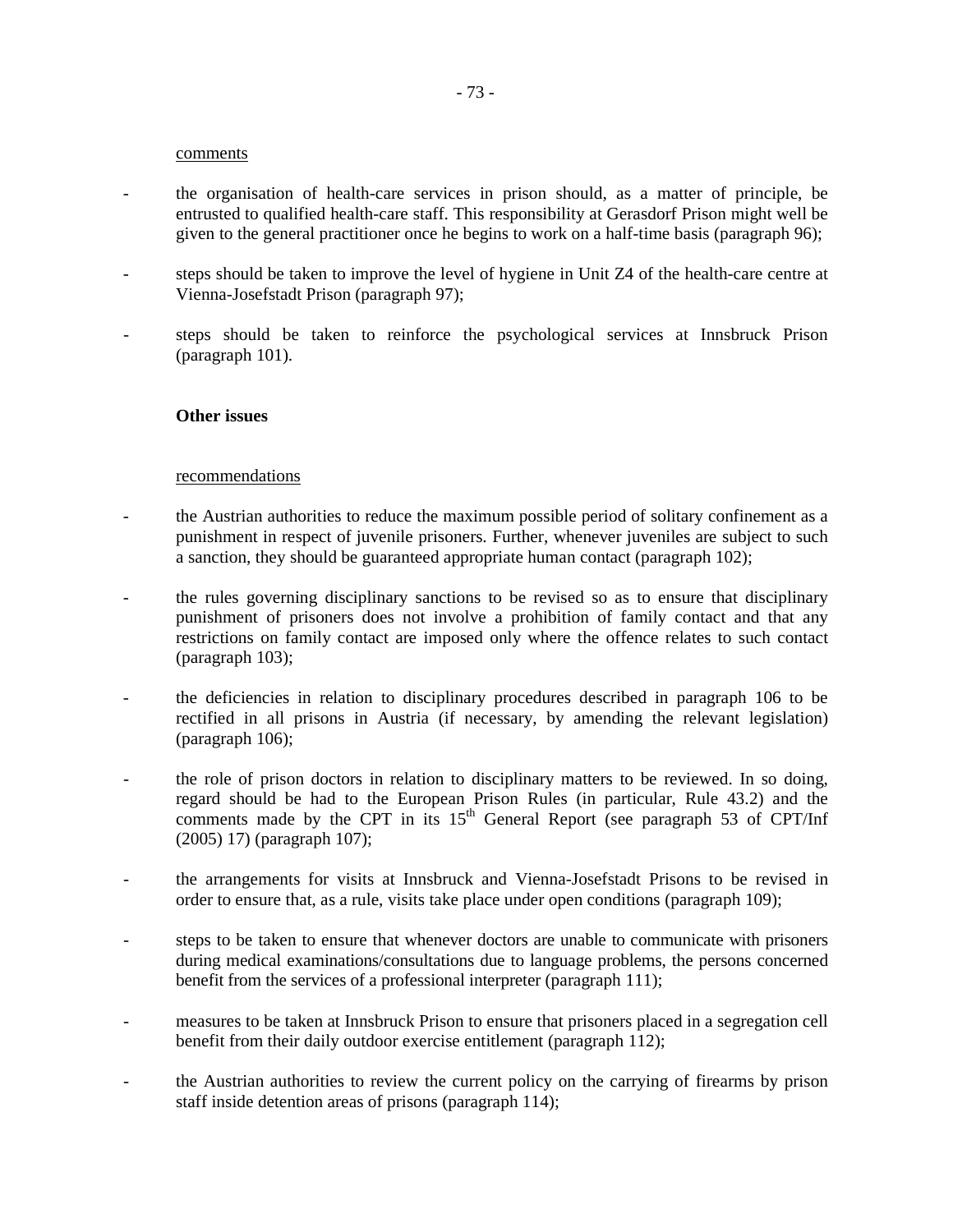- if it is considered necessary for prison officers to carry truncheons, the truncheons to be hidden from view (paragraph 115).

#### comments

- under no circumstances should the maximum period of solitary confinement as a punishment for adult prisoners be prolonged (due to additional disciplinary sanctions) without there being an interruption (paragraph 102);
- the Austrian authorities are invited to introduce language courses for selected members of prison staff (paragraph 110);
- steps should be taken at Innsbruck Prison to ensure that the special forms for recording placements of prisoners in a segregation cell are always properly filled out (paragraph 112);
- steps should be taken at Innsbruck Prison to ensure that prisoners who are considered to be at risk (e.g. prisoners with suicidal tendencies) and are placed in a segregation cell benefit from adequate human contact (in addition to CCTV monitoring) (paragraph 113);
	- pepper spray should not form part of the standard equipment of a prison officer and, as a rule, should not be used in confined spaces (paragraph 116).

#### requests for information

- comments of the Austrian authorities on the practice observed at Vienna-Josefstadt Prison of imposing the disciplinary sanction of withdrawal of a television set also in respect of prisoners accommodated in multi-occupancy cells and that often without a formal procedure (paragraph 105);
	- detailed information on the implementation of the Austrian authorities' plan to reintroduce electric stun devices in prisons (paragraph 117).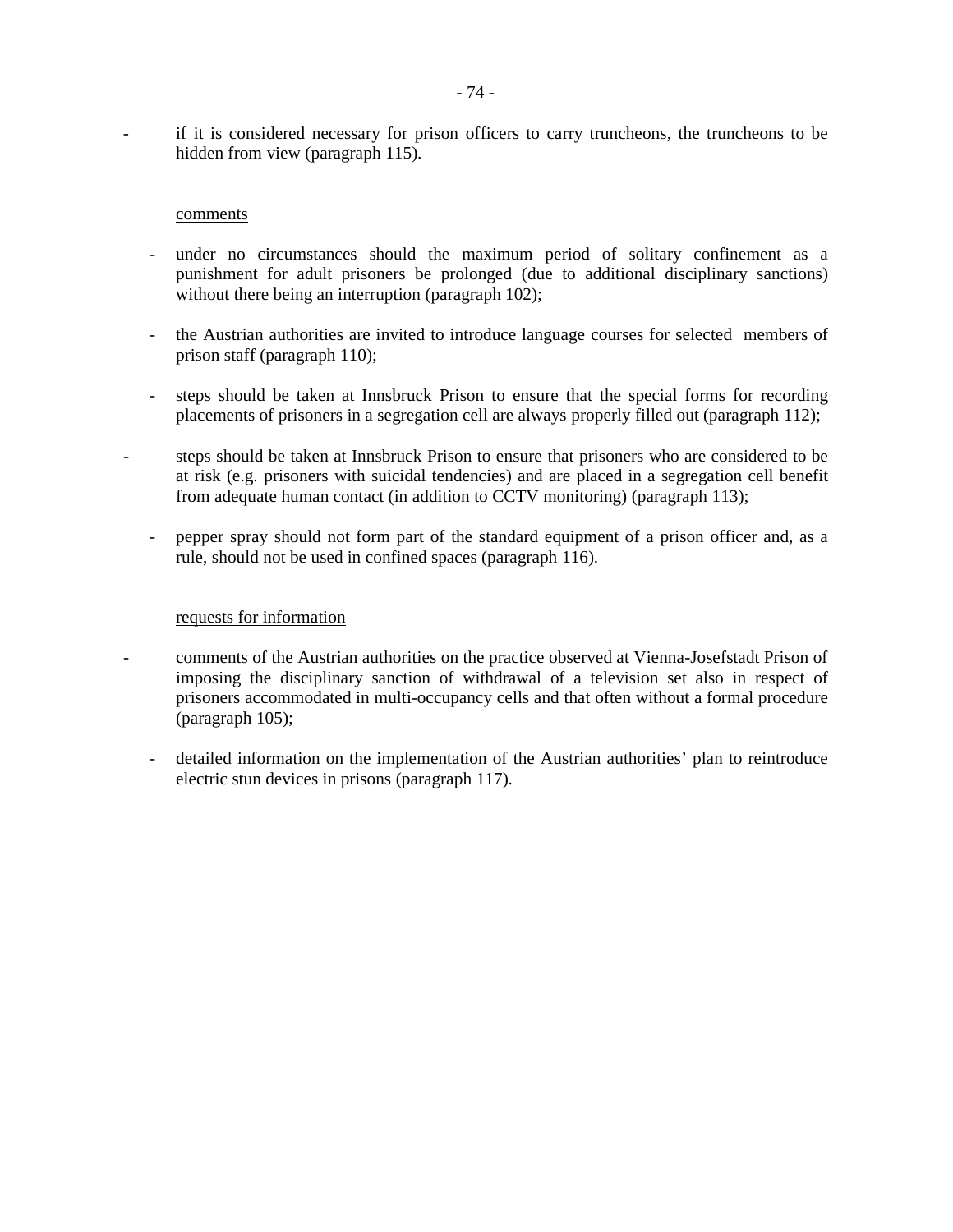## **Psychiatric and social welfare establishments**

## **Living conditions**

#### recommendations

steps to be taken to improve material conditions at the Sigmund Freud Psychiatric Hospital, in the light of the remarks made in paragraph 123 (paragraph 123).

### requests for information

- updated information on the plan to refurbish certain units of the Johannes von Gott Nursing Centre (paragraph 124);
- confirmation that the measures indicated in the Austrian authorities' letter of 23 June 2009 regarding the Johannes von Gott Nursing Centre have been fully implemented (paragraph 126).

### **Staff**

#### recommendations

- the Austrian authorities to redouble their efforts to recruit a second psychiatrist on a full time basis at the Johannes von Gott Nursing Centre (paragraph 128).

## **Treatment**

#### comments

- every competent patient, whether voluntary or involuntary, should be fully informed about the treatment which it is intended to prescribe and given the opportunity to refuse treatment or any other medical intervention (paragraph 130);
- the range and frequency of therapeutic activities could well be improved in some of the units at the Johannes von Gott Nursing Centre (e.g. Schutzengel) (paragraph 131).

#### requests for information

- comments of the Austrian authorities on the information received by the delegation at the Johannes von Gott Nursing Centre that no autopsy had been performed in a number of death cases, even though the actual cause of death remained somewhat unclear, and that, in those cases when an autopsy had been carried out, the management of the establishment was usually not informed of the outcome (paragraph 132).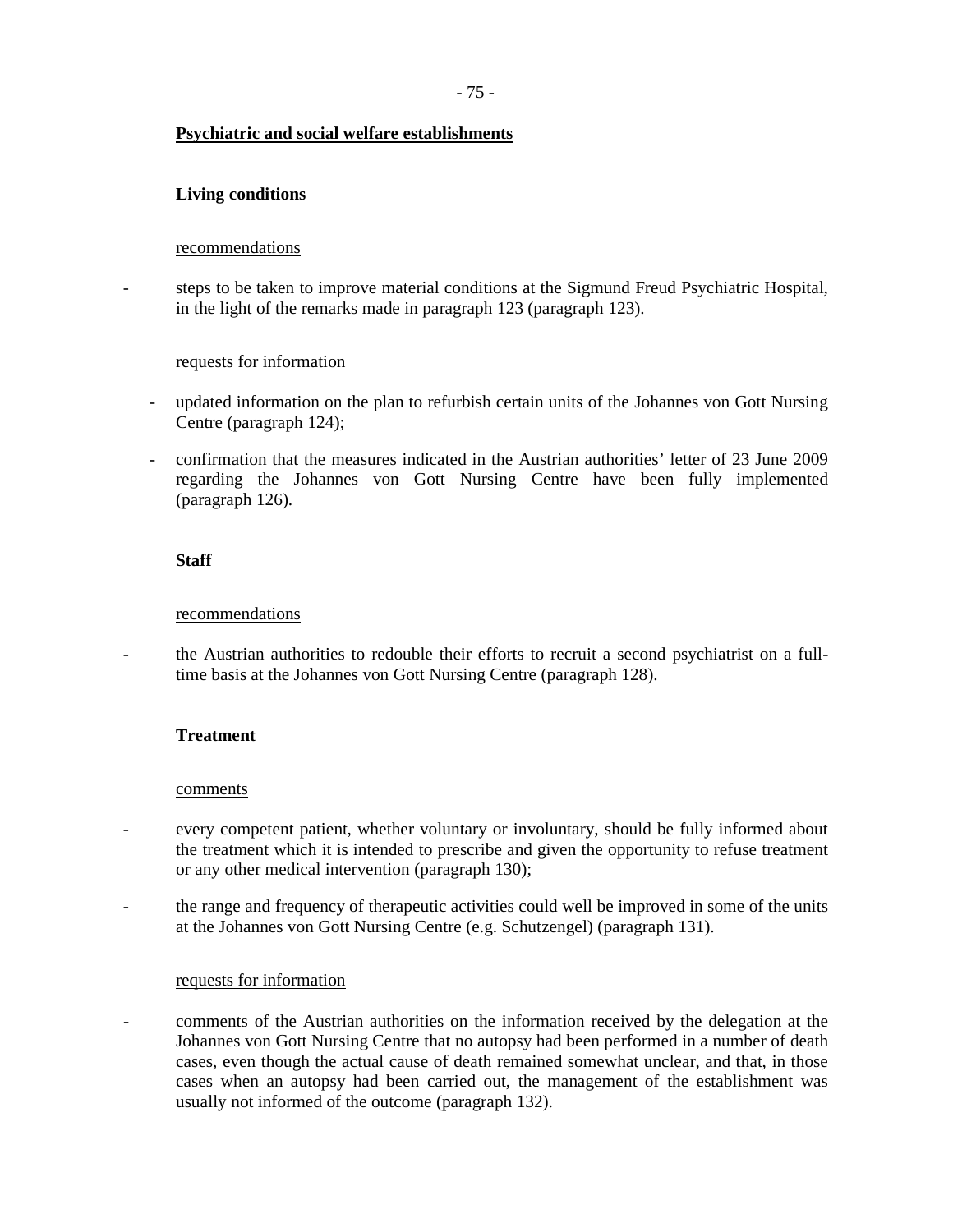### **Means of restraint**

#### recommendations

- net beds to be withdrawn from service as a tool for managing agitated patients/residents in all psychiatric/social welfare establishments in Austria (paragraph 134);
- the practice of attaching a patient to his/her bed, whilst naked to be ended immediately (paragraph 136);
- at the Sigmund Freud Psychiatric Hospital and, where appropriate, in other psychiatric hospitals and social welfare institutions in Austria, patients subjected to *Fixierung* should always be under a continuous and direct supervision in the form of a *Sitzwache* by a member of the health-care staff, who can offer immediate human contact with the patient concerned andreduce his/her anxiety (paragraph 137);
- immediate steps to be taken to ensure that every patient at the Sigmund Freud Psychiatric Hospital is provided with a standard hospital bed (paragraph 138);
- the Austrian authorities to carry out a nationwide assessment of the needs of associations employing residents' representatives and to adjust the allocation of financial means to them accordingly (paragraph 147);
- in all social welfare institutions in Austria, any resort to means of mechanical restraint should – as a matter of principle – always be expressly ordered by a doctor or be immediately brought to the attention of a doctor (paragraph 148).

#### comments

- when patients are subjected to means of mechanical restraint, this should as a rule take place out of the sight of other patients (paragraph 135);
- the recently-introduced system of monitoring resort to means of restraint at the Sigmund Freud Psychiatric Hospital should be further developed by creating a central register containing detailed information on each instance of recourse to means of restraint, covering the type of restraint used, the reasons for resorting to it, and the duration of its use. In this register, a record should also be kept of all instances of chemical restraint (paragraph 139).

#### requests for information

- comments of the Austrian authorities on the remarks made in paragraphs 141 to 143 concerning chemical restraint (paragraph 144).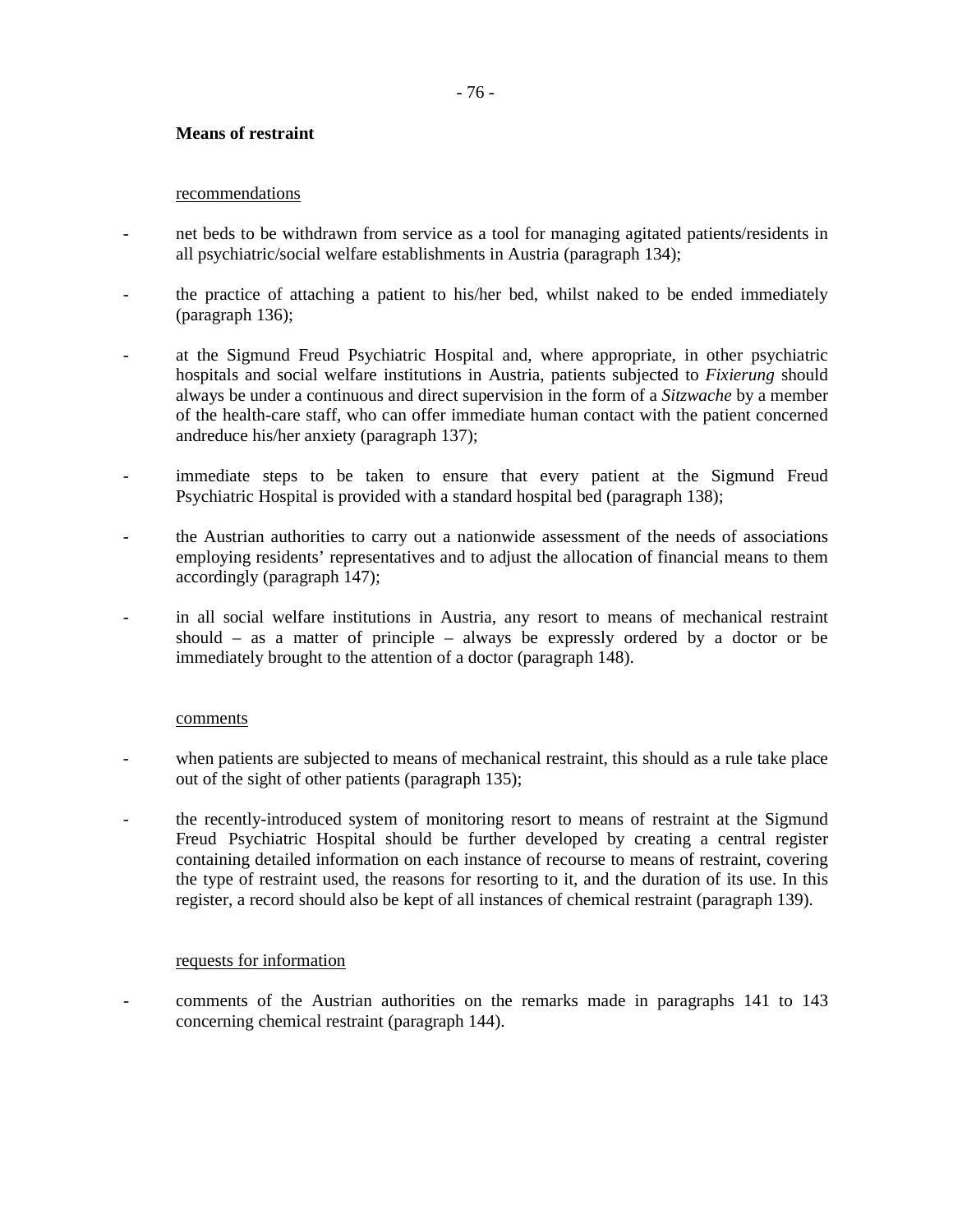## **Safeguards**

#### recommendations

- the legal status of some 15 long-term patients of the Sigmund Freud Psychiatric Hospital referred to in paragraph 152 to be reviewed, in accordance with the applicable legislation (paragraph  $152$ );
- the Austrian authorities to take steps to ensure that all psychiatric/social welfare establishments in Austria are visited on a regular basis by a visiting commission or another independent outside body, taking into account the precepts set out in paragraph 155 (paragraph 155).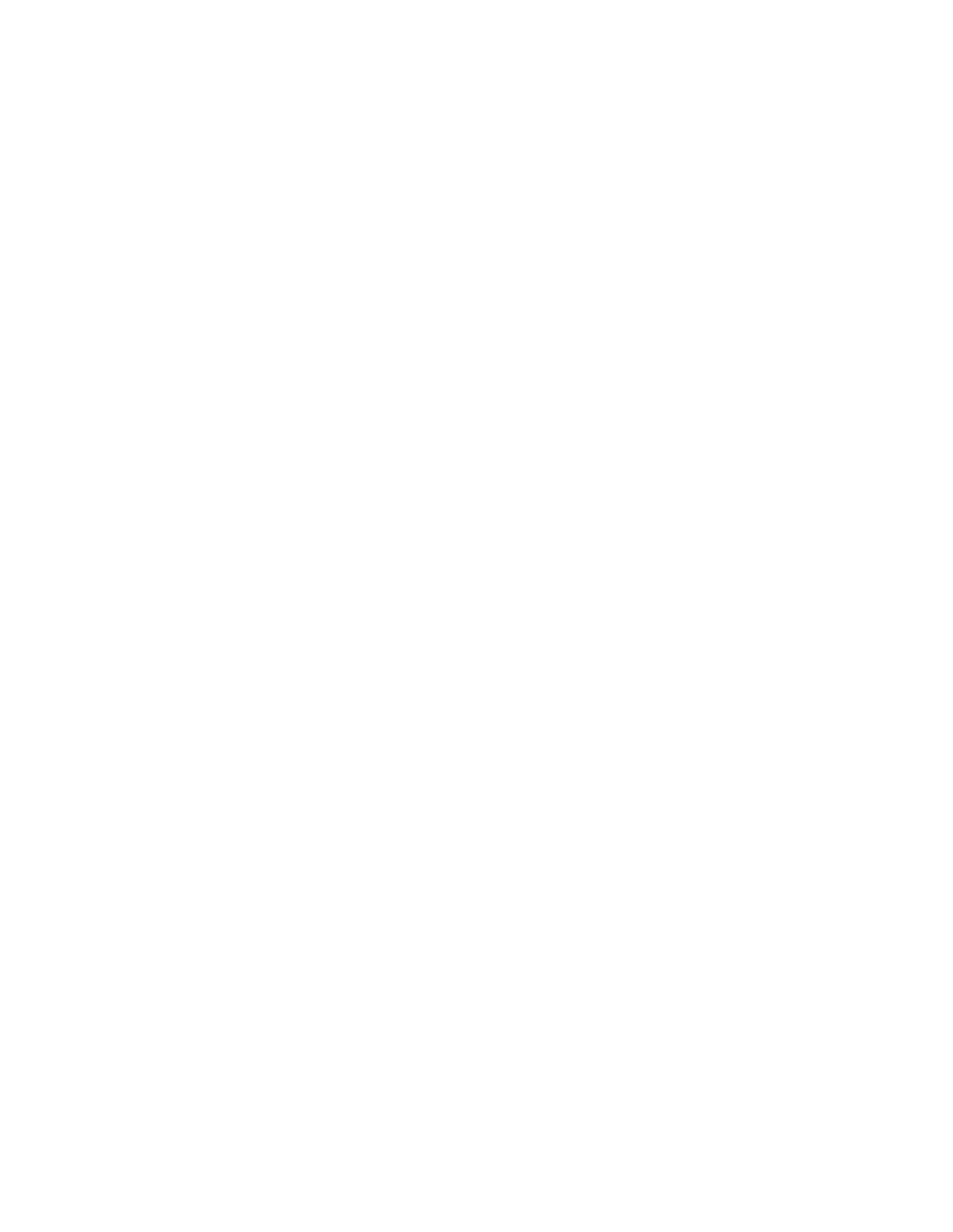# **APPENDIX II**

## **LIST OF THE NATIONAL AUTHORITIES AND ORGANISATIONS WITH WHICH THE CPT'S DELEGATION HELD CONSULTATIONS**

## **A. National authorities**

## **Federal Chancellery**

| <b>Georg LIENBACHER</b> | Director General, Constitutional Service |
|-------------------------|------------------------------------------|
| Brigitte OHMS           | Head of Unit                             |

## **Federal Ministry of European and International Affairs**

| Ferdinand TRAUTTMANSDORFF | Ambassador, Legal Advisor              |
|---------------------------|----------------------------------------|
| Engelbert THEUERMANN      | Head of Human Rights Department        |
| Georg HEINDL              | Deputy Head of Human Rights Department |
| Martin BOTTA              | Human Rights Department                |

## **Ministry of Justice**

| Claudia BANDION-ORTNER       | <b>Federal Minister of Justice</b> |
|------------------------------|------------------------------------|
| <b>Wolfgang BOGENSBERGER</b> | Director General                   |
| Georg KATHREIN               | Director General                   |
| Franz PLÖCHL                 | Director General                   |
| Barbara GÖTH-FLEMMICH        | <b>Head of Department</b>          |
| Robert JIROVSKY              | <b>Head of Department</b>          |
| <b>Wolfgang MORAVEC</b>      | <b>Head of Department</b>          |
| <b>Christian PILNACEK</b>    | Head of Department                 |
| Maria WAIS                   | <b>Head of Department</b>          |
| <b>Karl DREXLER</b>          | <b>Head of Department</b>          |
| Peter PRECHTL                | Deputy Director                    |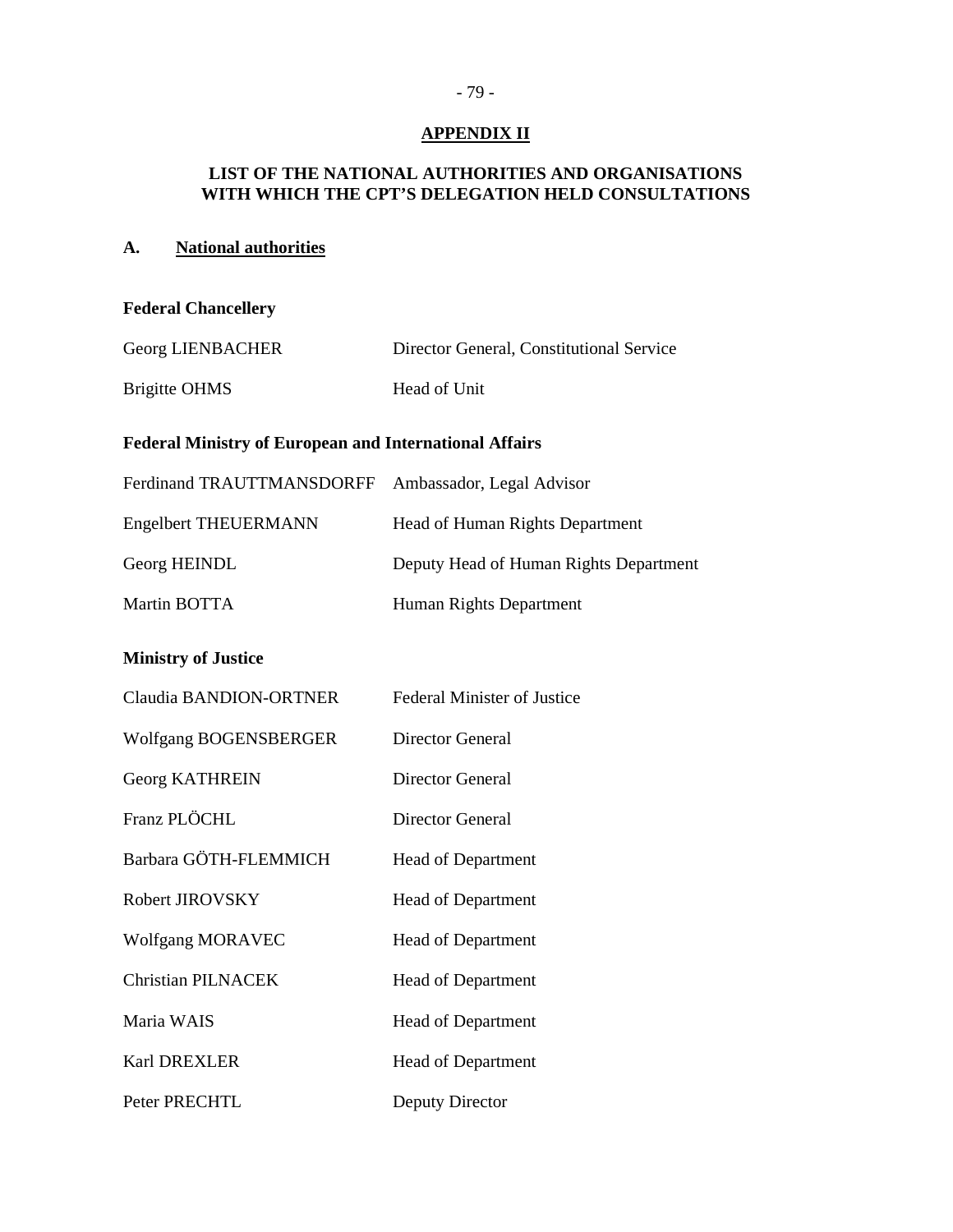| <b>Josef BOSINA</b>           | Head of Staff Section "Penal System"                                    |
|-------------------------------|-------------------------------------------------------------------------|
| Karin DOTTER-SCHILLER         | Deputy Head of Staff Section "Penal System"                             |
| Irene KÖCK                    | Staff Section "Penal System"                                            |
| Georg STAWA                   | Department Pr. 3                                                        |
| <b>Bernhard WERATSCHNIG</b>   | Department II.3                                                         |
| <b>Ministry of Interior</b>   |                                                                         |
| Maria FEKTER                  | Federal Minister of the Interior                                        |
| <b>Herbert ANDERL</b>         | Director General (Generaldirektor für öffentliche Sicherheit)           |
| Mathias VOGL                  | Director General, Legal Affairs                                         |
| <b>Hilbert KARL</b>           | <b>Head of Department</b>                                               |
| Berndt KÖRNER                 | <b>Head of Department</b>                                               |
| Robert STRONDL                | <b>Head of Department</b>                                               |
| <b>Walter GROSINGER</b>       | Head of Division                                                        |
| <b>Walter RUSCHER</b>         | Department III/4                                                        |
| Albert GRASEL                 | Department II/1                                                         |
| Prof. Gerhart Klaus WIELINGER | Chairperson of the Human Righs Advisory Board<br>(Menschenrechtsbeirat) |
| Johanna ETEME                 | Head of the Office of the Human Rights Advisory Board                   |
| <b>Ministry of Health</b>     |                                                                         |
| Alois STÖGER                  | <b>Federal Minister of Health</b>                                       |
| <b>Gerhard AIGNER</b>         | <b>Head of Division</b>                                                 |
| Sylvia FÜSZL                  | <b>Head of Department</b>                                               |